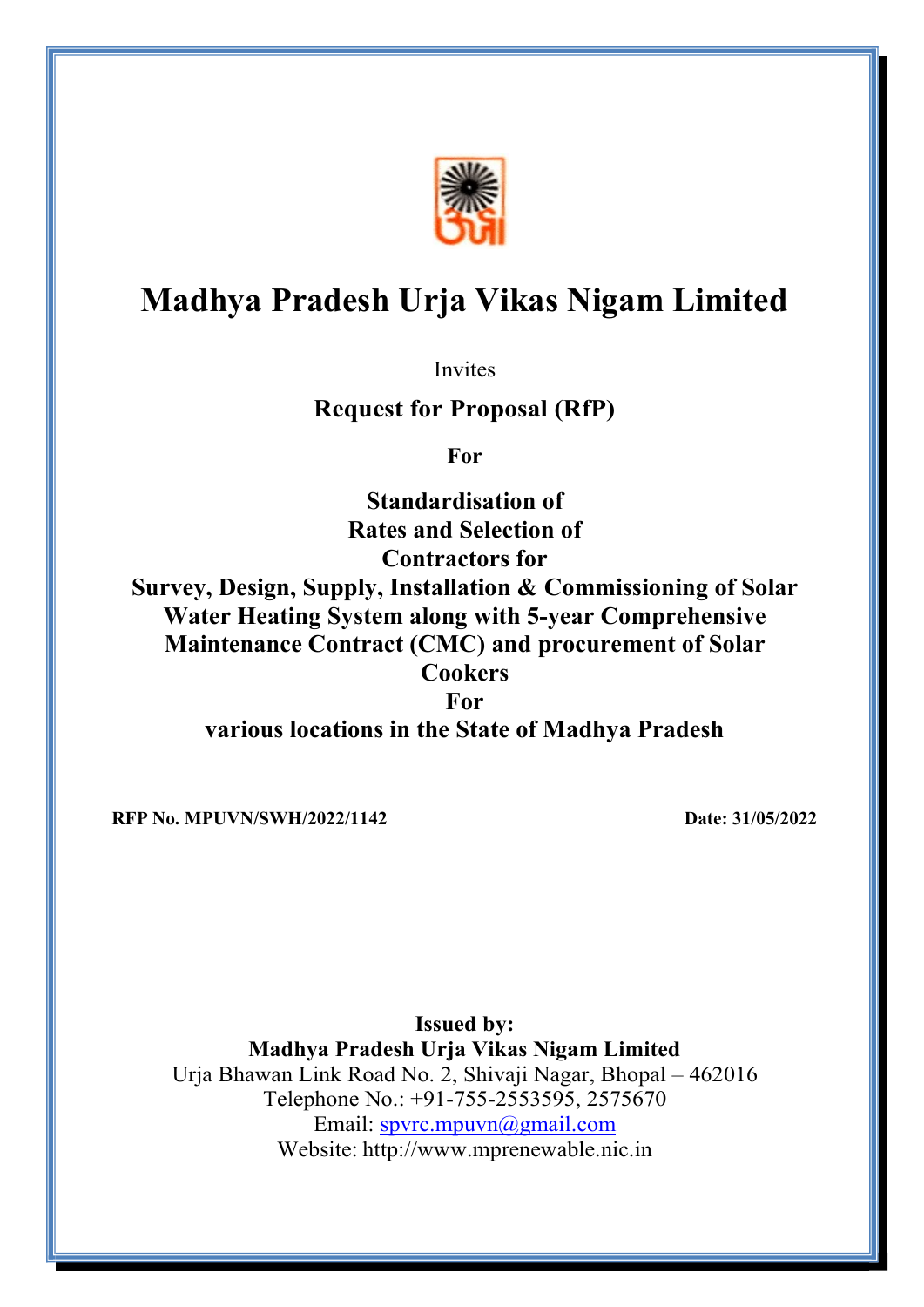#### Contents

## NOTICE INVITING PROPOSALS

- A. BID INFORMATION SHEET
- B. ABBREVIATION
- C. DEFINITIONS
- D. INTERPRETATIONS:

#### SECTION-I

INTRODUCTION, BID DETAILS AND INSTRUCTIONS TO THE BIDDER

#### SECTION-II

BID EVALUATION

**SECTION III** 

SCOPE OF WORK

SECTION IV

TERMS AND CONDITION FOR PAYMENT

SECTION V

**CHECKLIST** 

SECTION VI

#### FORMATS FOR SUBMITTING RFP

ANNEXURE 1: COVERING LETTER ANNEXURE 2: GENERAL PARTICULARS OF THE BIDDER ANNEXURE 3: ACKNOWLEDGEMENT OF RFP DOCUMENT ANNEXURE 4: FORMAT FOR BANK GUARANTEE FOR BID SECURITY ANNEXURE 5: FORMAT FOR PERFORMANCE BANK GUARANTEE ANNEXURE 6: CHECK LIST FOR PBG (O-PBG) ANNEXURE 7: POWER OF ATTORNEY ANNEXURE 8: TECHNICAL ELIGIBILITY CRITERIA REQUIREMENT ANNEXURE 9: FINANCIAL ELIGIBILITY CRITERIA REQUIREMENT ANNEXURE 10-A: CERTIFICATE OF RELATIONSHIP OF AFFILIATE WITH THE BIDDER ANNEXURE 10-B: UNDERTAKING FORM ANNEXURE 11: FORMAT FOR AGREEMENT ANNEXURE 13: FORMAT FOR UNDERTAKING BY EQUIPMENT SUPPLIER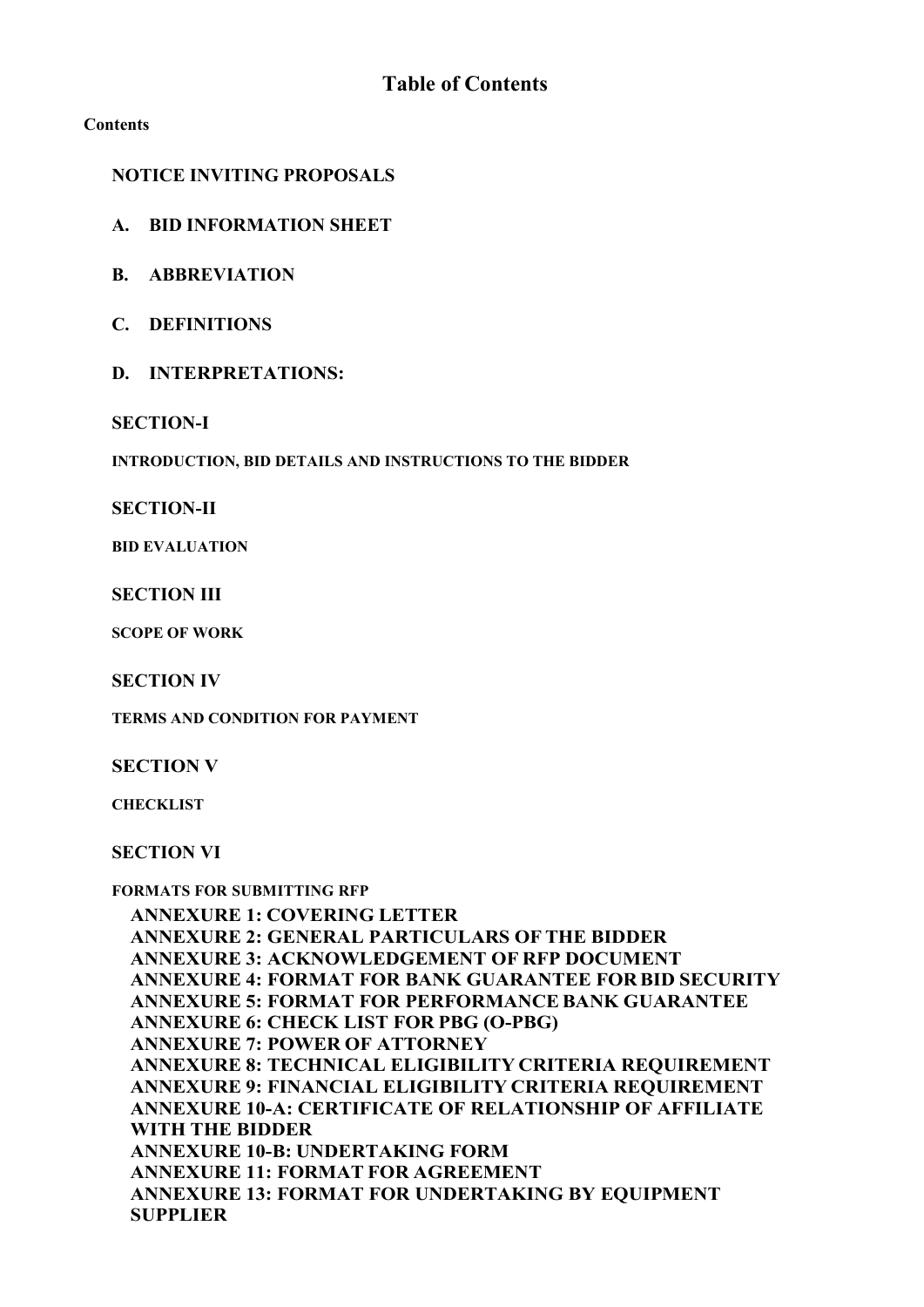ANNEXURE 15: CERTIFICATE OF HALF YEARLY VISITS ANNEXURE 16: DECLARATION ANNEXURE 17: TECHNICAL SPECIFICATIONS ANNEXURE 18: SCHEDULE OF PRICE OF CIVIL, COLD WATER TANK & OTHER BOS ITEM COMPONENTS OF SOLAR WATER HEATING SYSTEMS FOR ADDITION/REPLACEMENT OF PARTS ON REQUEST OF **BENEFICIARY** ANNEXURE 20: CONSORTIUM AGREEMENT ANNEXURE 21: BANK GUARANTEE FOR MOBILISATION ADVANCE

SECTION VII : FINANCIAL BID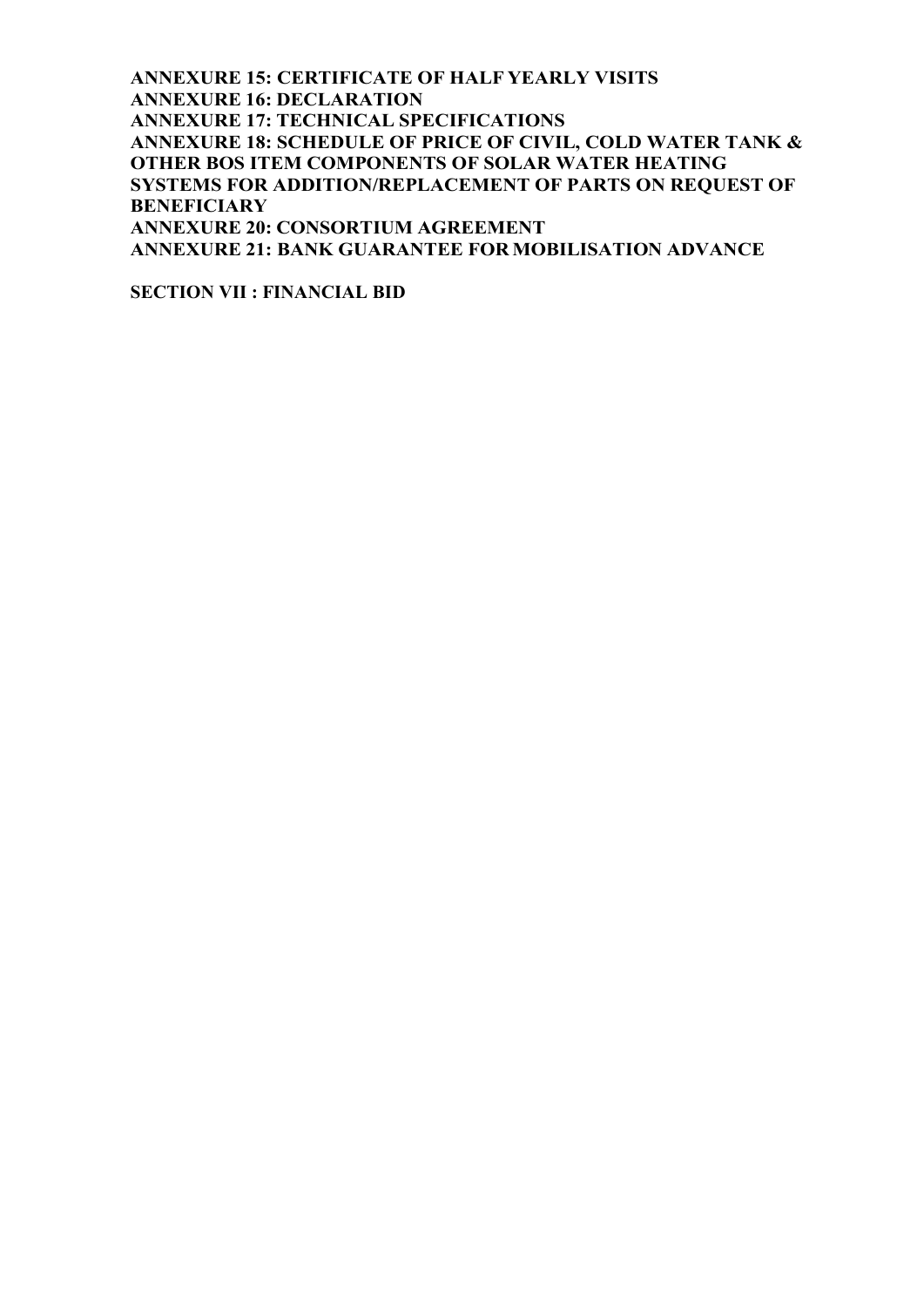

# Madhya Pradesh Urja Vikas Nigam Limited (MPUVNL)

Urja Bhawan Link Road No. 2, Shivaji Nagar, Bhopal – 462016 Telephone No.: +91-755-2553595, 2575670; Website: http://www.mprenewable.nic.in, Email: spvrc.mpuvn@gmail.com

# NOTICE INVITING PROPOSALS

#### RFP No: MPUVN/SWH/2022/1142 Dated: 31/05/2022

Madhya Pradesh Urja Vikas Nigam Limited, invites Proposals from eligible Bidders to participate through this Request for Proposal (RFP) for Standadrization of Rates and Selection of Contractors for FPC/ETC Solar Water Heating Systems for Survey, Design, Supply, Installation and Commissioning along with 5-year warranty & Comprehensive Maintenance Contract (CMC) etc and procurermet of Solar Cooker in accordance with BIS norms at various locations in state of Madhya Pradesh.

For the implementation of above-mentioned work, Bidder should submit their bid proposal along with non-refundable Bid Processing Fee and all requisite documents complete in all respects on or before 27/06/2022 up to 1630 hours. in the office of "Nodal Agency" in prescribed format. Bid proposals received without the prescribed Bid Processing Fee and Bid Security will be rejected. In the event of any date indicated above is a declared Holiday, the next working day shall become operative for the respective purpose mentioned herein. Technical Bid will be opened on 30/06/2022 at 1500 hours. in the presence of authorized representatives of Bidder who wish to be present.

Bid documents which include eligibility criteria, technical specifications, various conditions of Agreement, formats, etc. can be viewed from Nodal Agency's website http://www.mprenewable.nic.in and can be downloaded from https://www.mptenders.gov.in for online submission by depositing the required fees.

It may be noted that the costs of preparing the proposal and, visits to MPUVNL's office and elsewhere, are not reimbursable as a direct cost of the proposal and MPUVNL is not bound to accept any/ all of the proposals submitted. All Successful Bidders are expected to commence the Work on the Time-schedule specified in the work order as per the Scope of Work, General & Specific Terms and Conditions mentioned herein.

> (Managing Director) M.P. Urja Vikas Nigam Ltd., Bhopal Email: spvrc.mpuvn@gmail.com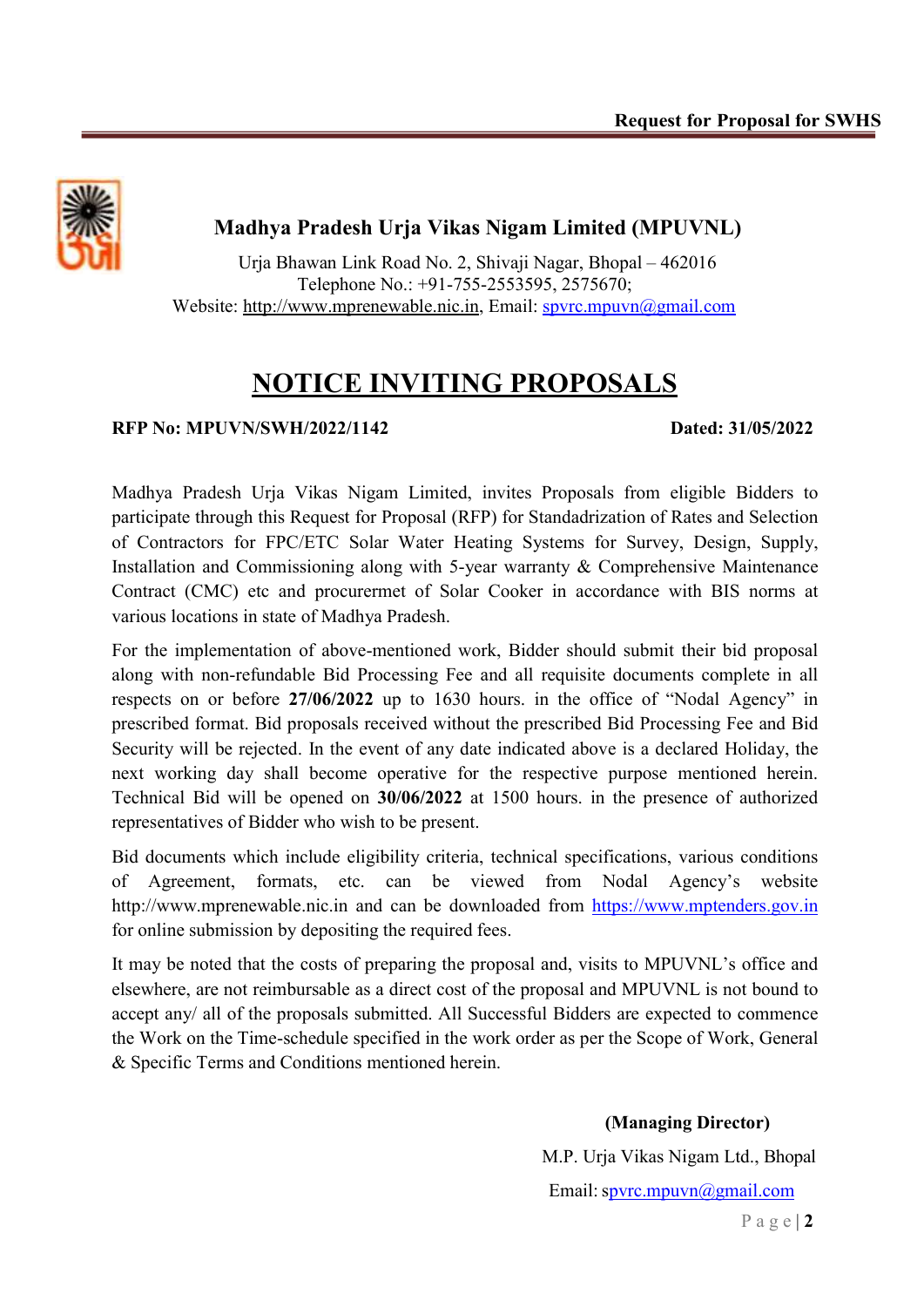#### DISCLAIMER

- 1. Though adequate care has been taken while preparing the RFP document, the Bidder shall satisfy themselves that the document is complete in all respects. Intimation of any discrepancy shall be given to this office immediately. If no intimation is received from prospective Bidder on or before pre-bid meeting date, it shall be considered that the RFP document is complete in all respects and has been received by the Bidder.
- 2. Nodal Agency reserves the right to modify, amend or supplement RFP documents, including all formats and annexure, at any time before Bid submission date. Interested and eligible Bidders are advised to follow and keep track of Nodal Agency's website for updated information. Nodal Agency is not obligated to send/ communicate separate notifications for such notices/ amendments/ clarification etc. in the print media or individually. Nodal Agency shall not be responsible and accountable for any consequences to any party.
- 3. While this RFP has been prepared in good faith, neither Nodal Agency nor their employees or advisors make any representation or warranty, expressed or implied, or accept any responsibility or liability, whatsoever, in respect of any statement or omissions herein, or the accuracy, completeness or reliability of information and shall incur no liability under any law, statute, rules or regulations as to the accuracy, reliability or completeness of this RFP, even if any loss or damage is caused by any act or omission on their part.
- 4. The capitalized term or any other terms used in this RFP, unless as defined in RFP or repugnant to the context, shall have the same meaning as assigned to them by the Company Act, 1956/2013 or Indian Partnership Act, 1932 or Limited Liability Partnership Act, 2008 or Income Tax Act, 1961 and the rules or regulations framed under these Acts.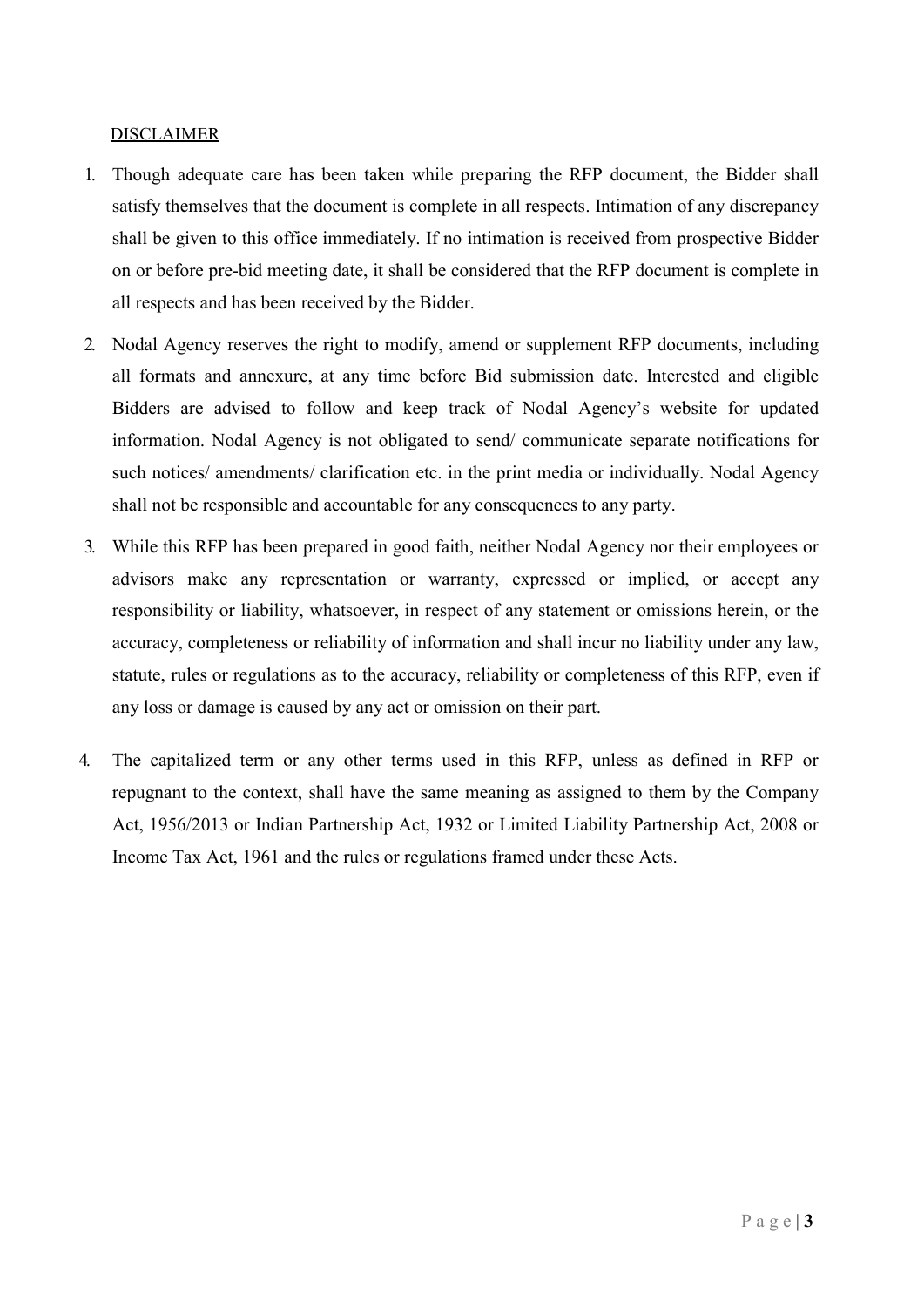# A. BID INFORMATION SHEET

| <b>Document</b>           | Standadrization of Rates and Selection of Contractor for Survey, Design,                |                   |  |  |  |
|---------------------------|-----------------------------------------------------------------------------------------|-------------------|--|--|--|
| <b>Description</b>        | Supply, Installation & Commissioning of Solar Water Heating Systems                     |                   |  |  |  |
|                           | along with 5 years warranty & Comprehensive Maintenance Contract                        |                   |  |  |  |
|                           | (CMC) etc and procurement of Solar Cookers in accordance with BIS                       |                   |  |  |  |
|                           | norms in the state of MP.                                                               |                   |  |  |  |
| <b>RFP No. &amp; Date</b> | RFP No: MPUVN/SWH/2022/1142                                                             | Dated: 31/05/2022 |  |  |  |
|                           | RFP Purchase Start 27/06/2022 at 1800 hours.                                            |                   |  |  |  |
| <b>Date</b>               |                                                                                         |                   |  |  |  |
|                           | RFP Purchase End 27/06/2022 up to 1630 hours.                                           |                   |  |  |  |
| Date                      |                                                                                         |                   |  |  |  |
| <b>Pre-bid Meeting</b>    | A pre-bid meeting shall be held on 14/06/2022 at 11:00 a.m. at                          |                   |  |  |  |
|                           | MPUVNL's office, Urja Bhawan, Link Road No. 2, Shivaji Nagar,                           |                   |  |  |  |
|                           | Bhopal - 462016. Interested Bidder may send their representatives to                    |                   |  |  |  |
|                           | attend the same.                                                                        |                   |  |  |  |
|                           | Last date & Time of 30/06/2022 up to 1330 hours.                                        |                   |  |  |  |
| <b>Submission of</b>      |                                                                                         |                   |  |  |  |
| <b>Envelope A (HARD</b>   |                                                                                         |                   |  |  |  |
| copies)                   |                                                                                         |                   |  |  |  |
| <b>Bid Opening</b>        | 30/06/2022 up to 1500 hours.                                                            |                   |  |  |  |
| (Technical)               |                                                                                         |                   |  |  |  |
| Project                   | Contractor would be expected to commission works in Work Order                          |                   |  |  |  |
| commissioning             | within timelines given in the RFP (Clause 7.15) from date of issue of                   |                   |  |  |  |
| timelines                 | work order, extendable by 90 days at sole discretion of Managing                        |                   |  |  |  |
|                           | Director, MPUVNL. However, work specific timelines shall be defined                     |                   |  |  |  |
|                           | in respective work orders.                                                              |                   |  |  |  |
|                           | Bid Processing Fee Bidder shall pay Bid processing fee of Rupees 5,000/- (in words Five |                   |  |  |  |
| (non-refundable)          | <b>Thousand only + GST</b> ) online on MP Tenders Portal. By paying this fee,           |                   |  |  |  |
|                           | a Bidder shall be eligible to Bid for one or more Categories of systems                 |                   |  |  |  |
|                           | under this RFP.                                                                         |                   |  |  |  |
|                           | Additionally, Bidder shall pay E-tendering fees of requisite amount to the              |                   |  |  |  |
|                           |                                                                                         |                   |  |  |  |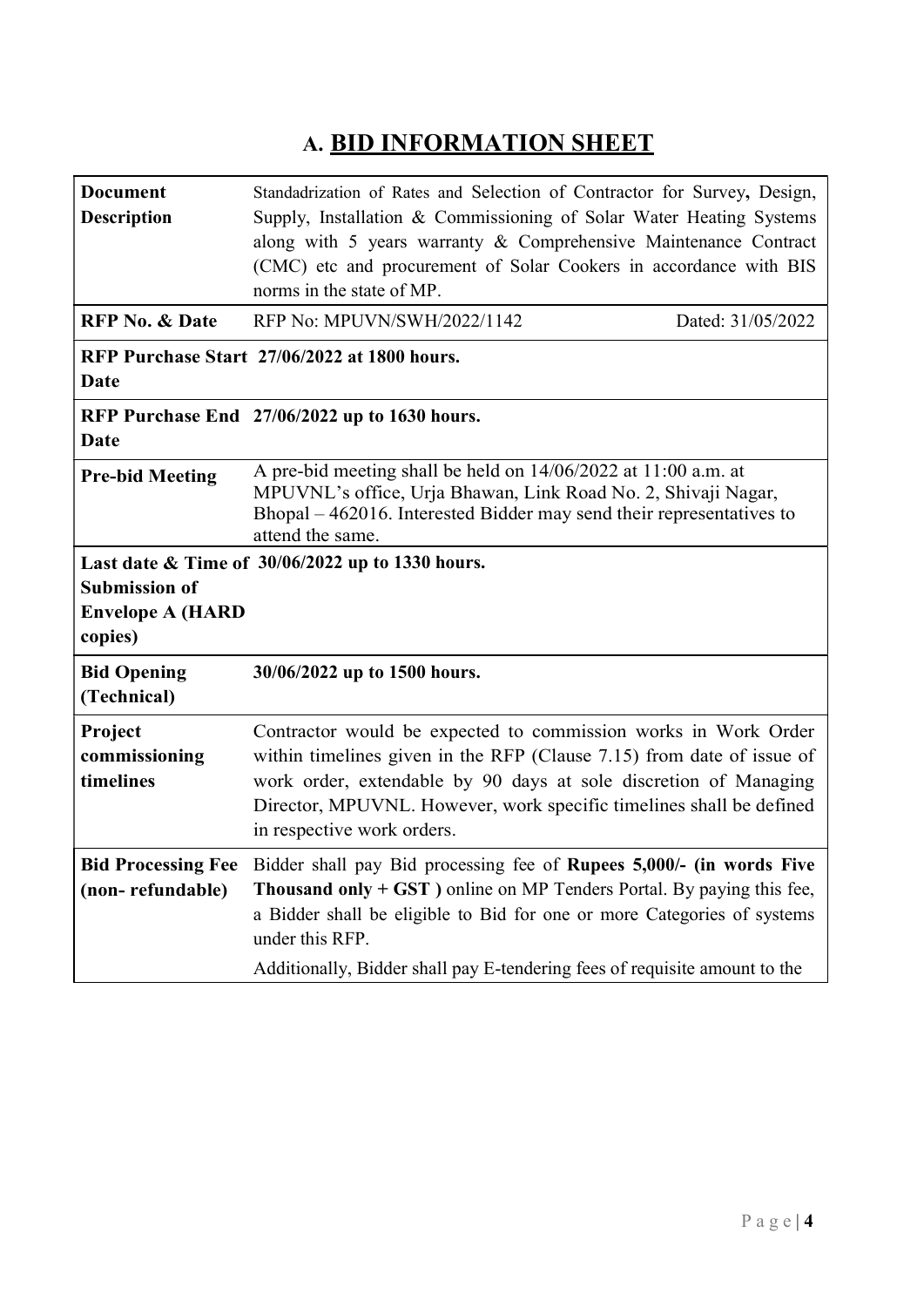|                               | hosting agency.                                                                                                                                                                                                                                                                                                                                                                                                                                                                                       |  |  |  |  |
|-------------------------------|-------------------------------------------------------------------------------------------------------------------------------------------------------------------------------------------------------------------------------------------------------------------------------------------------------------------------------------------------------------------------------------------------------------------------------------------------------------------------------------------------------|--|--|--|--|
|                               | No exemption towards processing fees or E-tendering fees is allowed to any<br>type of organizations/ agencies including MSMEs or any Govt./ semi Govt./<br>PSU <sub>s</sub> .                                                                                                                                                                                                                                                                                                                         |  |  |  |  |
| <b>Bid Security</b>           | 1.1. Bid security shall be 2% of approximate cost of project for each<br>category/ type of systems as mentioned under Table-1 of this RfP.                                                                                                                                                                                                                                                                                                                                                            |  |  |  |  |
|                               | 1.2. Interested Bidder shall furnish Bid Security of required amount for<br>each Category/ types of system for which Bidder is placing Bid.<br>Bidders placing Bid for more than one Category/ types of system<br>could furnish single Bid Security of value equivalent to the sum of<br>the of Bid Securities required for each Category/ types of system in<br>which Bidder is participating. The Bid Security as defined in this RFP<br>document, shall be paid online at mptenders.gov.in portal. |  |  |  |  |
|                               | No exemption towards Bid Security is allowed to any type of<br>organizations/ agencies including MSMEs or any Govt./ semi Govt./<br>PSU <sub>s</sub> .                                                                                                                                                                                                                                                                                                                                                |  |  |  |  |
| Operational                   | Contractor shall be required to furnish a Construction- Performance Bank<br><b>Performance Bank</b> Guarantee ("C-PBG") of value equivalent to 3% of a Work Order Value.                                                                                                                                                                                                                                                                                                                              |  |  |  |  |
| Guarantee ("O-<br>PBG")       | Contractor shall furnish Operational Performance Bank Guarantee ("O-<br>PBG") of 15% of discovered Project cost in the form and manner prescribed<br>in this RFP.<br>Contractor shall furnish these Bank Guarantees as per the prescribed<br>(FORMAT 5)                                                                                                                                                                                                                                               |  |  |  |  |
|                               |                                                                                                                                                                                                                                                                                                                                                                                                                                                                                                       |  |  |  |  |
|                               | Update on this RFP Bidders are advised to keep tracking of changes/ updates/ corrigendum<br><b>RFP</b><br>regarding<br>this<br>http://www.mprenewable.nic.in<br>OR.<br>on<br>https://www.mptenders.gov.in                                                                                                                                                                                                                                                                                             |  |  |  |  |
| <b>Bank account</b>           | <b>Account Holder Name</b><br>: M. P. Urja Vikas Nigam Ltd.                                                                                                                                                                                                                                                                                                                                                                                                                                           |  |  |  |  |
| details (For RTGS<br>payment) | <b>Bank Name</b><br>: ICICI Bank Ltd.                                                                                                                                                                                                                                                                                                                                                                                                                                                                 |  |  |  |  |
|                               | <b>Bank Branch Address</b><br>: Shivaji Nagar, Bhopal                                                                                                                                                                                                                                                                                                                                                                                                                                                 |  |  |  |  |
|                               | Account No.<br>: 656501700049                                                                                                                                                                                                                                                                                                                                                                                                                                                                         |  |  |  |  |
|                               | <b>IFSC Code</b><br>: ICIC0006565                                                                                                                                                                                                                                                                                                                                                                                                                                                                     |  |  |  |  |
|                               | <b>MICR Code</b><br>: 462229012                                                                                                                                                                                                                                                                                                                                                                                                                                                                       |  |  |  |  |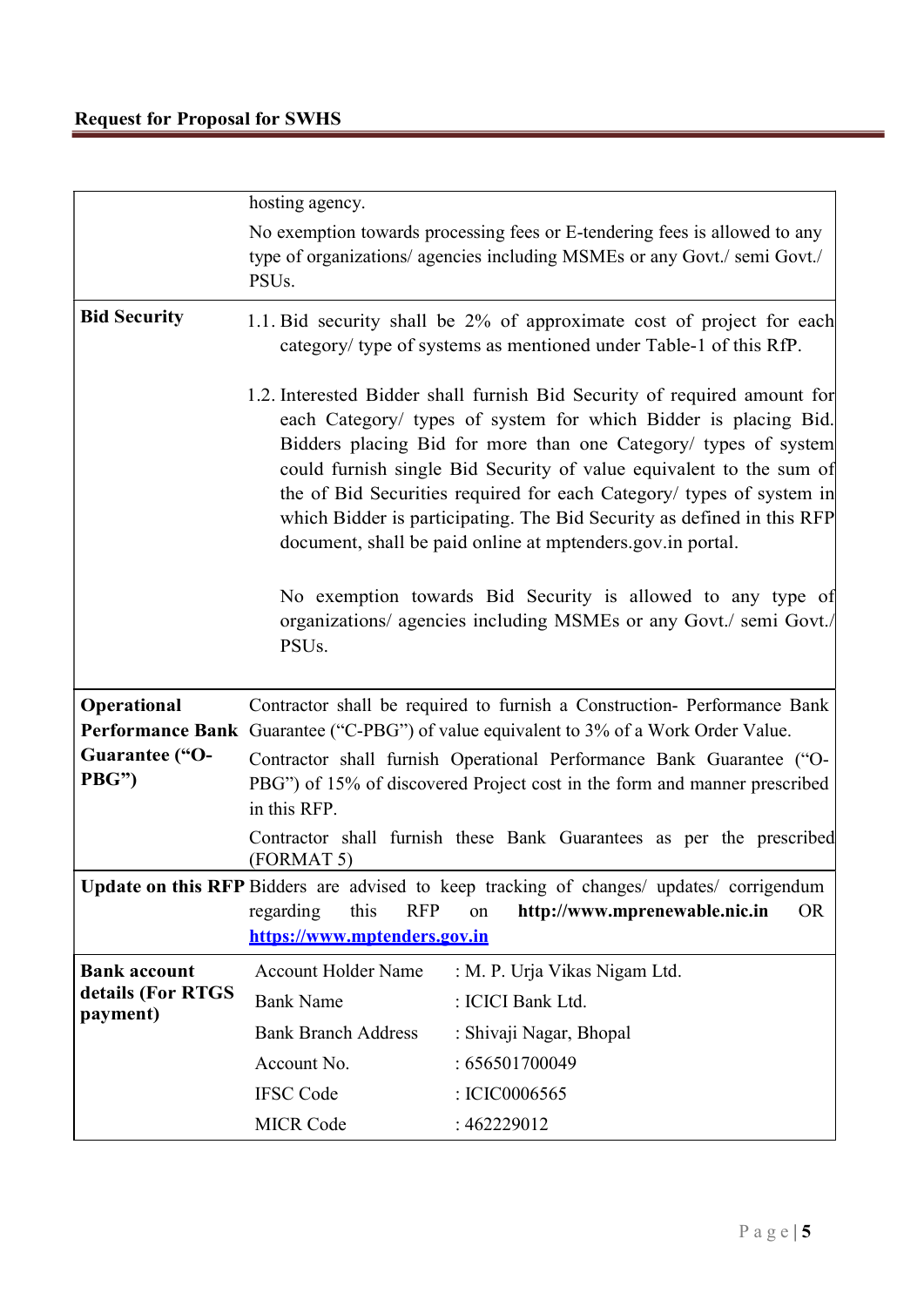| <b>Address for Bid</b> | Mr. Shrikant Deshmukh (Superintendent Engineer)                                                                                                                                    |  |  |
|------------------------|------------------------------------------------------------------------------------------------------------------------------------------------------------------------------------|--|--|
| submission/            | "Urja Bhawan" Link Road No. 2,                                                                                                                                                     |  |  |
| correspondence         | Shivaji Nagar,                                                                                                                                                                     |  |  |
|                        | Bhopal $-462016$                                                                                                                                                                   |  |  |
|                        | Email: $spyrc.mpuvn@gmail.com$                                                                                                                                                     |  |  |
|                        | <b>Update on this RfP</b> Bidders are advised to keep track of changes/ updates/ corrigendum regarding<br>this RfP on http://www.mprenewable.nic.in OR http://www.mptenders.gov.in |  |  |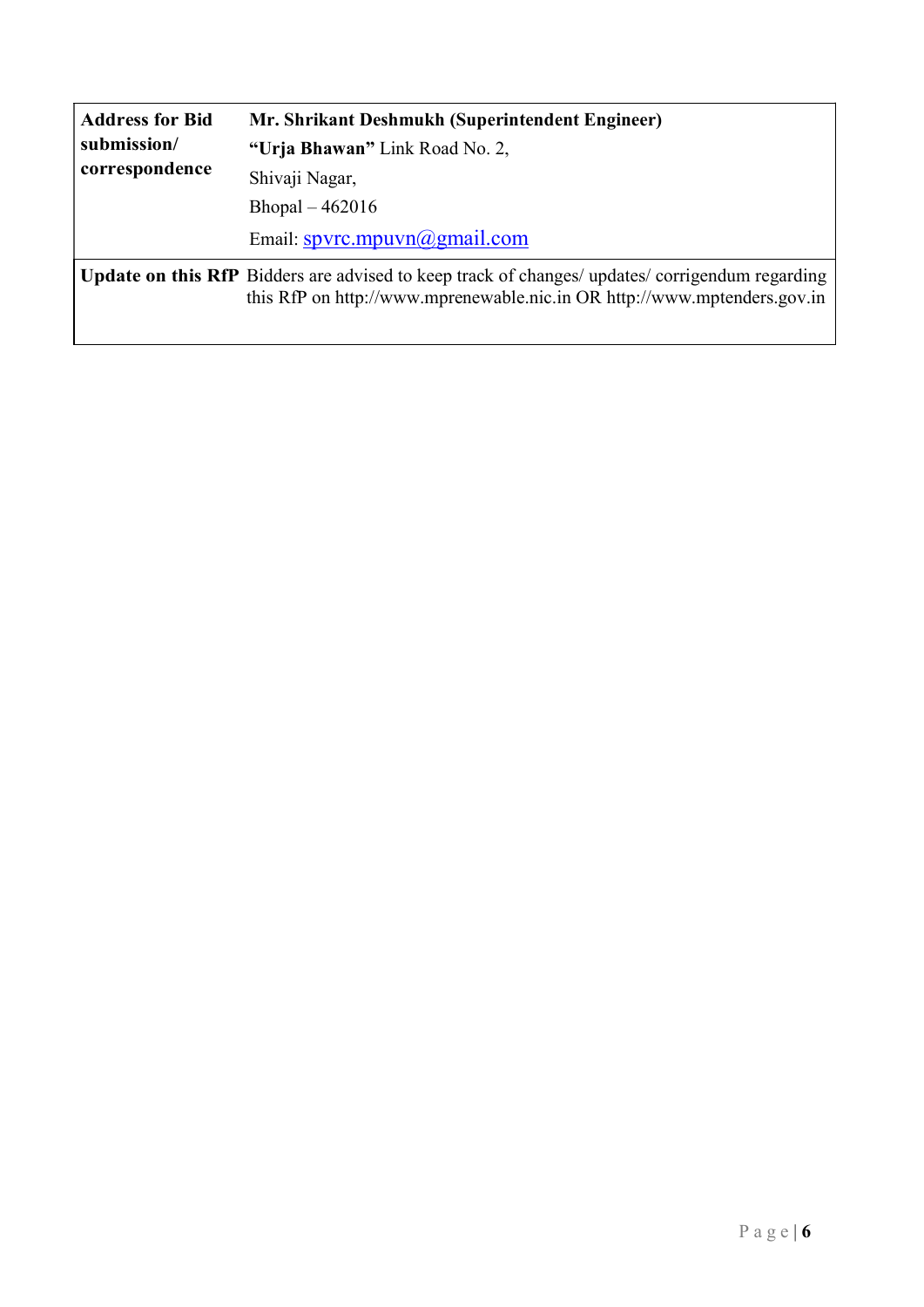# B. ABBREVIATION

| <b>BIS</b>        | <b>Bureau of Indian Standards</b>                                       |  |  |  |
|-------------------|-------------------------------------------------------------------------|--|--|--|
| <b>BOS</b>        | <b>Balance of System</b>                                                |  |  |  |
| CA                | <b>Chartered Accountant</b>                                             |  |  |  |
| <b>CMC</b>        | Comprehensive Maintenance Contract                                      |  |  |  |
| <b>CPVC</b>       | Chlorinated Poly Vinyl Chloride                                         |  |  |  |
| <b>CST</b>        | Central Service Tax                                                     |  |  |  |
| <b>DREO</b>       | District Renewable Energy Officer                                       |  |  |  |
| <b>FY</b>         | <b>Financial Year</b>                                                   |  |  |  |
| GI                | Galvanized Iron                                                         |  |  |  |
| <b>GST</b>        | Goods and Service Tax                                                   |  |  |  |
| <b>IEC</b>        | International Electro technical Commission                              |  |  |  |
| IP                | <b>Ingress Protection</b>                                               |  |  |  |
| <b>IST</b>        | <b>Indian Standard Time</b>                                             |  |  |  |
| <b>INR</b>        | <b>Indian National Rupees</b>                                           |  |  |  |
| LD                | <b>Liquidated Damages</b>                                               |  |  |  |
| <b>LICA</b>       | Letter Inviting Consent for Agreement                                   |  |  |  |
| <b>LLPF</b>       | Limited Liability Partnership Firm                                      |  |  |  |
| <b>LPD</b>        | Litres Per Day                                                          |  |  |  |
| <b>MNRE</b>       | Ministry of New and Renewable Energy                                    |  |  |  |
| <b>MP</b>         | Madhya Pradesh                                                          |  |  |  |
| <b>MPUVNL</b>     | Madhya Pradesh Urja Vikas Nigam Limited                                 |  |  |  |
| <b>MSME</b>       | Micro, Small and Medium Enterprises                                     |  |  |  |
| <b>NABL</b>       | National Accreditation Board for Testing and Calibration Laboratories   |  |  |  |
| O/M               | Operation & Maintenance                                                 |  |  |  |
| O-PBG             | <b>Operational Performance Bank Guarantee</b>                           |  |  |  |
| <b>PAN</b>        | Permanent Account Number                                                |  |  |  |
| P & L Account     | Profit and Loss Account                                                 |  |  |  |
| <b>PSU</b>        | Public Sector Utility                                                   |  |  |  |
| <b>RFP</b>        | Request for Proposal                                                    |  |  |  |
| <b>RMS</b>        | <b>Remote Monitoring System</b>                                         |  |  |  |
| <b>ROC</b>        | <b>Registrar of Companies</b>                                           |  |  |  |
| <b>SNA</b>        | <b>State Nodal Agency</b>                                               |  |  |  |
| <b>SoR</b>        | Schedule of Rates (recently issues by Competent Department under State/ |  |  |  |
|                   | GoI)                                                                    |  |  |  |
| $SWH\overline{S}$ | Solar Water Heating System                                              |  |  |  |
| <b>WO</b>         | Work Order                                                              |  |  |  |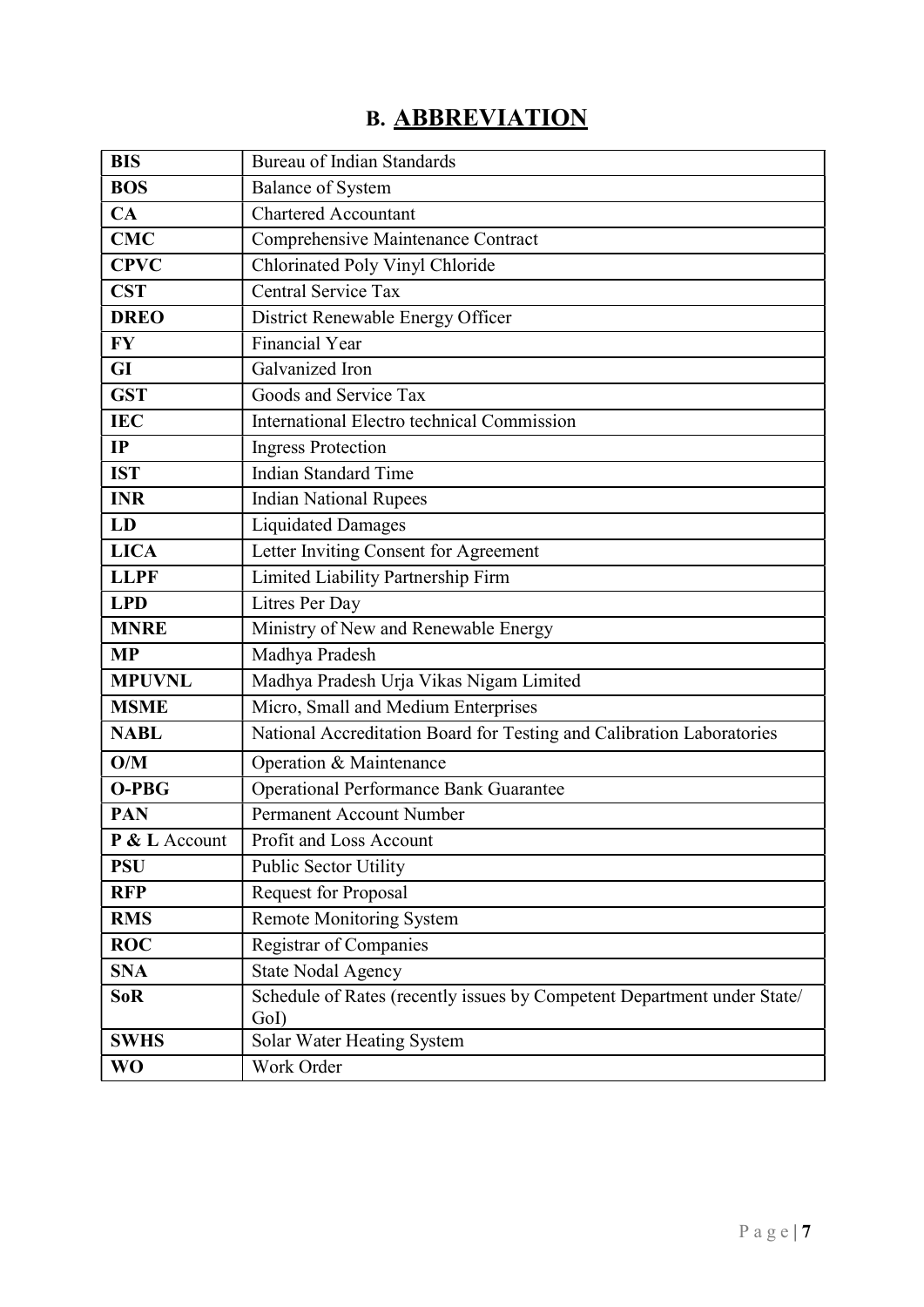# C. DEFINITIONS

In this "Bid / RFP Document" the following words and expression will have the meaning as herein defined where the context so admits:

- 1. "Affiliate" shall mean a Company / Limited Liability Partnership (LLP) Firm/ Partnership Firm/ Sole Proprietor that directly or indirectly
	- i. controls, or
	- ii. is controlled by, or
	- iii. is under common control with

a Bidder or a member (in case of a Consortium) and control mean ownership by one Bidder/member of at least 51% paid up equity capital in any other Bidder. Any bank or financial institution shall not be considered as Affiliate.

- 2. "Agreement" shall mean the terms and condition agreed and signed between Contractor and Nodal Agency;
- 3. "Awarded Capacity" shall means the total quantity of works awarded to the Contractor for implementation of agreement under this RFP;
- 4. "Beneficiary" shall mean the site (one or more than one building) owned by the Tribal Welfare Department, Govt of Madhya Pradesh.
- 5. "B. I. S" shall mean specifications of Bureau of Indian Standards (BIS);
- 6. "Bid" shall mean the Technical and Financial proposal submitted by the Bidder along with all documents/credentials/attachment's annexure etc., in response to this RFP, in accordance with the terms and conditions hereof;
- 7. "Bidder(s)" shall mean bidding Company/Limited Liability Partnership (LLP) firm/ Partnership Firm/ Sole Proprietor or Consortium submitting the Bid. Any reference to the Bidder includes its successors, executors and permitted assigns as the context may require;
- 8. "Bidding Consortium or Consortium" shall refer to a group of two or more bidding Company/Limited Liability Partnership (LLP) firm/ Partnership Firm/ Sole Proprietor that has collectively made a Bid, in response to RFP for the project.
- 9. "Bid Deadline" shall mean the last date and time for submission of Bid in response to this RFP as specified in Bid Information Sheet;
- 10. "Bid Security" shall mean Bid Security of desired value in the form of unconditional and irrevocable bank guarantee (as per Annexure 4) or an RTGS transfer in favour of MPUVNL, to be submitted along with the Bid by the Bidder;
- 11. "Category" shall refer to each of the head categories as per Clause 2.2 of this RFP.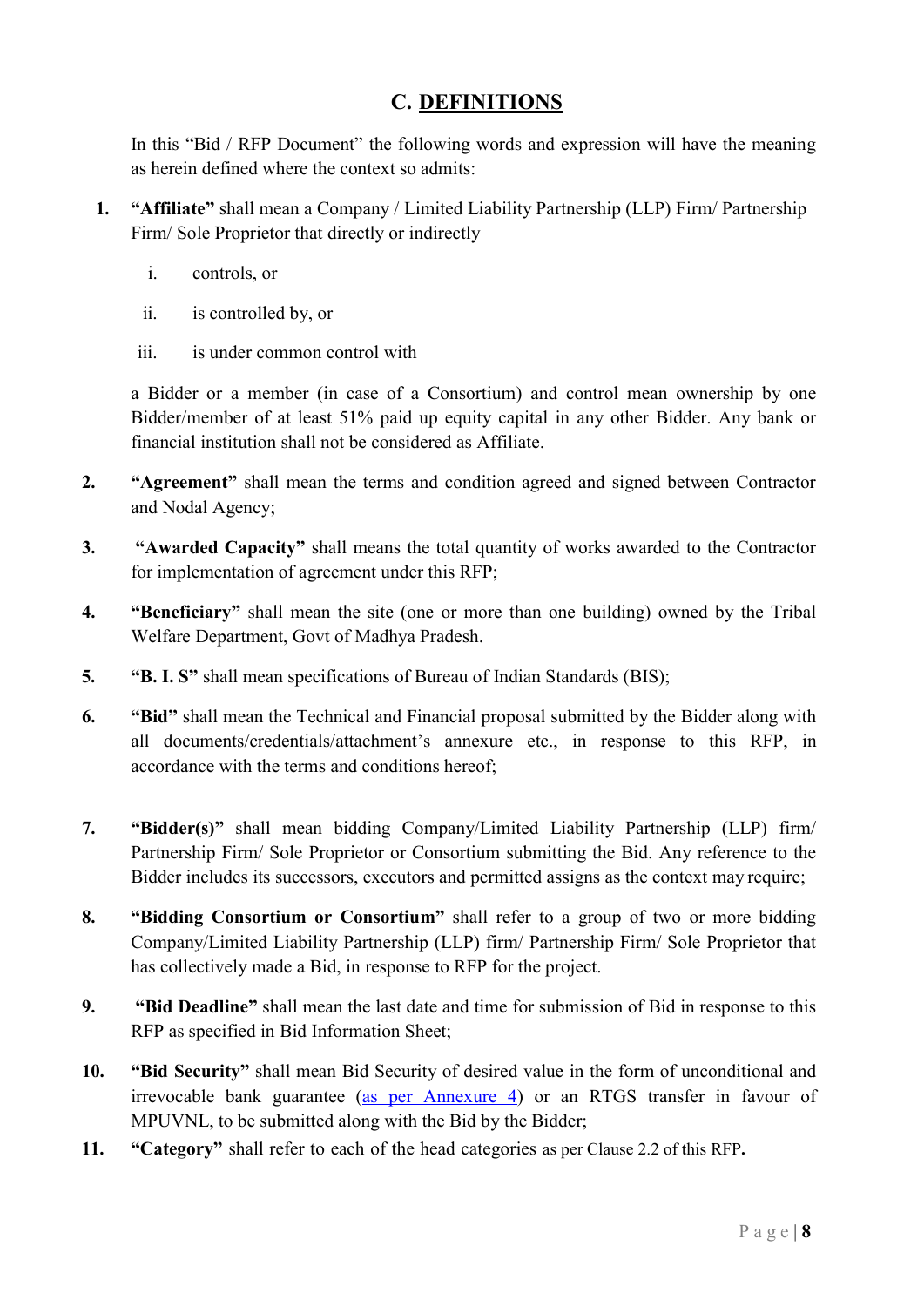- 12. "Chartered Accountant" shall mean a person practicing in India or a firm whereof all the partners practicing in India as a Chartered Accountant(s) within the meaning of the Chartered Accountants Act, 1949;
- 13. "Commissioning" shall mean the situation where the installed Solar Water Heating System operates successfully for a period of 1 hours as per Clause 7.4 (b).
- 14. "Company" shall mean a body incorporated in India under the Companies Act, 1956 or Companies Act,2013 including any amendment thereto;
- 15. "Competent Authority" shall mean Managing Director of MPUVNL, himself and/or a person or group of persons nominated by him for the mentioned purpose herein;
- 16. "Comprehensive O&M" shall mean insurance, warranty, spare parts and operation  $\&$ maintenance of Projects for five (05) years from the date of Commissioning;
- 17. "Contract" shall mean the Survey, Design, Supply, Installation and Commissioning of Solar Water Heating System along with 5 years warranty & Comprehensive Maintenance Contract (CMC) from the date of commissioning in accordance with BIS norms at various locations in the State of M.P.
- 18. "Contractor" shall mean the Successful Bidder or Project Company who has accepted the LICA and has signed the Agreement.
- 19. "Eligible Bidder(s)" shall mean the Bidder who, after evaluation of their Technical Bid as per Eligibility Criteria, stand qualified for opening and evaluation of their Financial Bid;
- 20. "Eligibility Criteria" shall mean the Eligibility Criteria as set forth in this RFP;
- 21. "Financial Bid" shall mean online financial Bid, containing the Bidder's quoted Price as per RFP format;
- 22. "Inspecting Authority" shall mean the authority designated by the Nodal Agency for the said purpose;
- 23. "LICA" shall mean Letter Inviting Consent for Agreement:
- 24. "Lead Member" shall mean the member of Bidding Consortium which is designated as lead of the Consortium by other member(s) to represent them as Bidder for this RFP;
- 25. "Nodal Agency" shall mean the Madhya Pradesh Urja Vikas Nigam Limited, (MPUVNL)Bhopal;
- 26. "Prudent Utility Practices" shall mean the practices, methods and standards that are generally accepted nationally from time to time by electric utilities for the purpose of ensuring the safe, efficient and economic design, construction, commissioning, operation and maintenance of power generation equipment of the type specified in this RFP, as per requirements of Indian Law.
- $P$  a g e | 9 27. "Qualified Bidder(s)" shall mean, for given scope of work, the Eligible Bidder having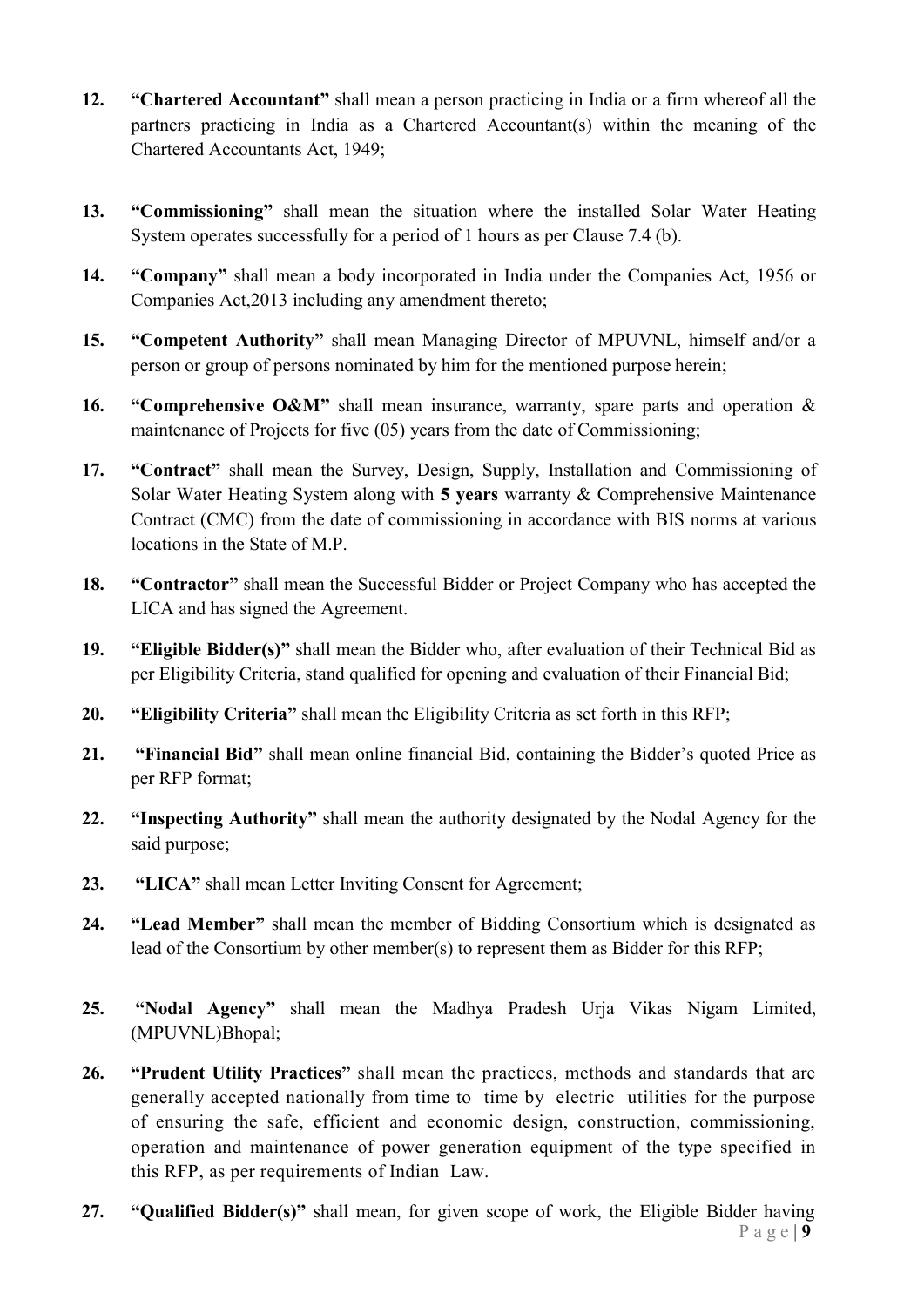quoted minimum Financial Bid in a Category or Eligible Bidder matching minimum Financial Bid in a Category

- 28. "Rate Validity Period" shall mean the period between date of signing of Agreement and FY 2022-2023 (up to  $31^{\circ}$  March 2023). The rates 10tandardized after bidding process under this RFP shall be valid and applicable for Contract(s) awarded on or before the Rate Validity Period.
- 29. "RFP" shall mean Request for Proposal (RFP)/Bid document/Tender document and shall include formats and annexures in it;
- 30. "Service Centre" shall mean a facility of the Bidder where servicing of the Solar Water Heating System and associated equipment shall be carried out. (Refer Clause 3.5 & 7.14 (b)).
- 31. "Site" shall mean the area where it is proposed to install the Solar Water Heating System.
- 32. "Solar Water Heating System (SWHS)" A Solar Water Heater is a device which provides hot water for the purpose of bathing at required temperature as per the given specifications, harnessing Solar Energy available during the daytime.
- 33. "Statutory Auditor" shall mean the auditor of a Company appointed under the provisions of the Companies Act, 1956 or Companies Act, 2013 or under the provisions of any other applicable governing law;
- 34. "Successful Bidder(s)" shall mean the Qualified Bidder(s) selected by MPUVNL pursuant to this RFP for implementation of Project as per the terms and condition of the RFP Documents, and to whom LICA has been issued;
- 35. "Work" shall mean any work entrusted to the Contractors as mentioned in the scope of work in this RFP and Agreement.
- 36. "Zero Date" shall mean the date of availability of shadow free area on the roof top at respective site (can be one building or multiple buildings) and water availability on the roof top at a height of 3 meters.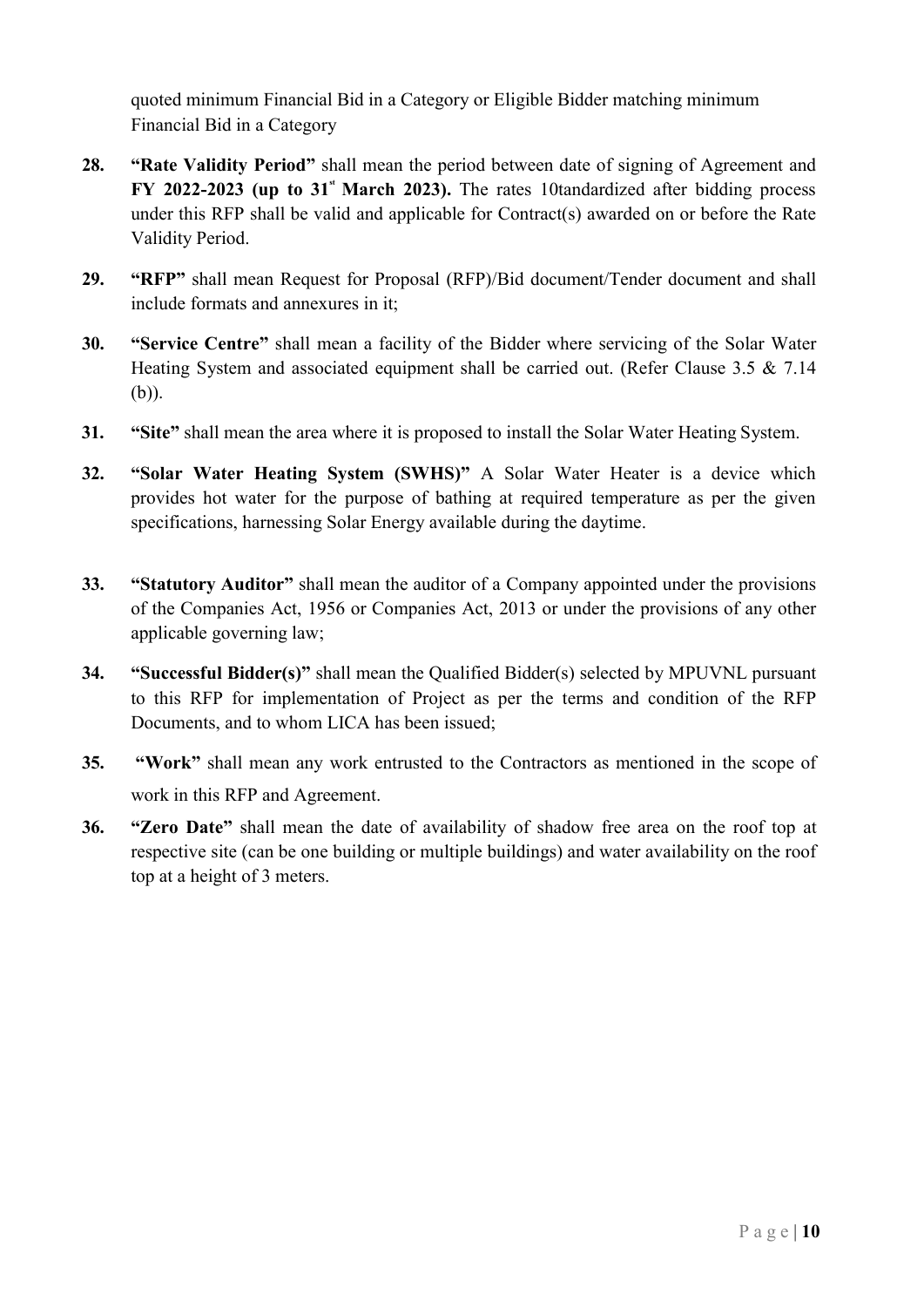# D. INTERPRETATIONS:

- 1. Words comprising the singular shall include the plural & vice versa
- 2. An applicable law shall be construed as reference to such applicable law including its amendments or re-enactments from time to time.
- 3. A time of day shall save as otherwise provided in any agreement or document be construed as a reference to Indian Standard Time.
- 4. Different parts of this contract are to be taken as mutually explanatory and supplementary to each other and if there is any differentiation between or among the parts of this contract, they shall be interpreted in a harmonious manner so as to give effect to each part.
- 5. The table of contents and any headings or subheadings in the contract has been inserted for case of reference only & shall not affect the interpretation of this agreement.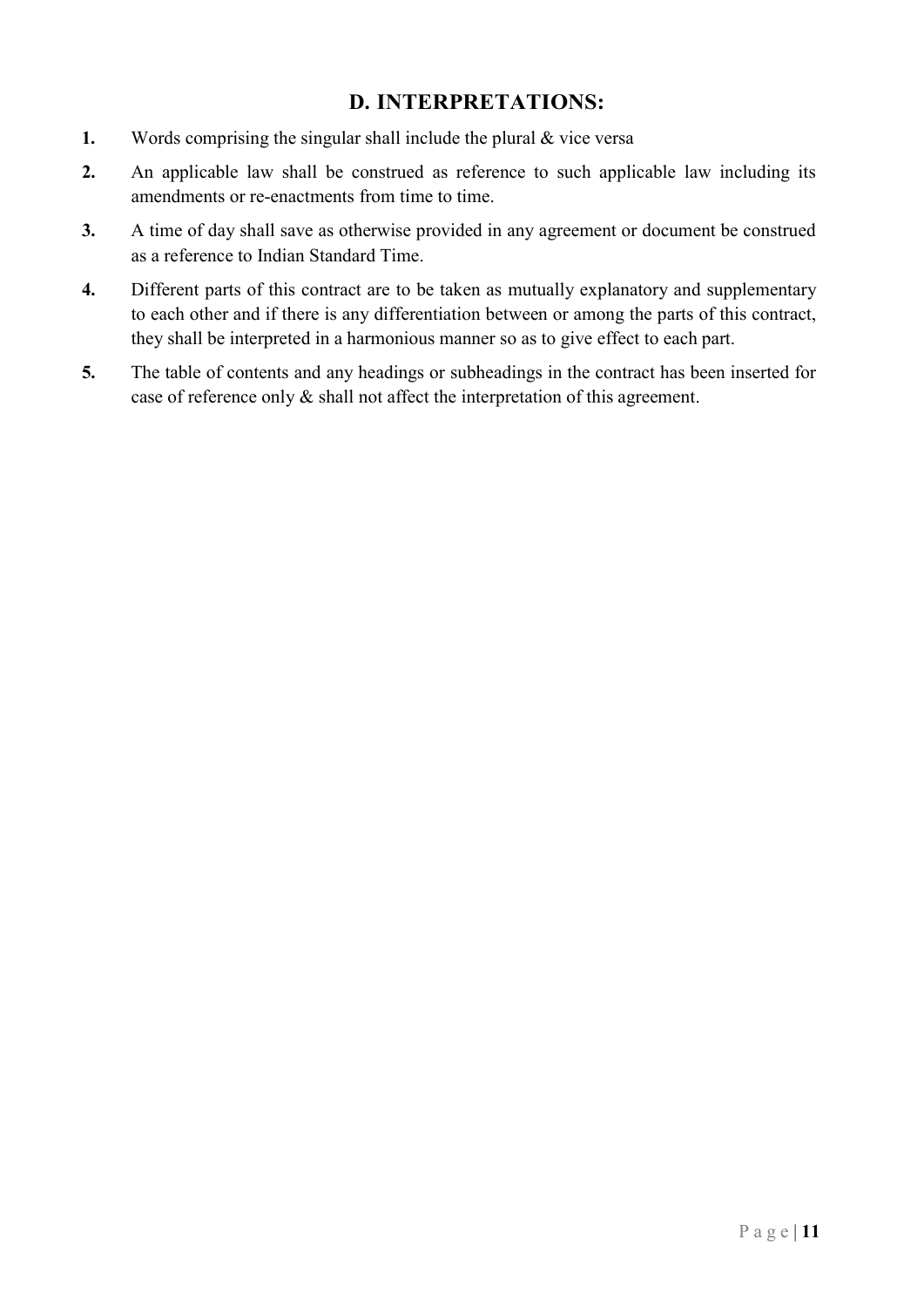# SECTION-I

# INTRODUCTION, BID DETAILS AND INSTRUCTIONS TO THE BIDDER

#### 1. INTRODUCTION:

Request for Proposal for inviting Proposals for Standadrization of Rates and Selection of Contractor for Survey, Design, Supply, Installation & Commissioning of Solar Water Heating System along with 5 years (five) warranty & Comprehensive Maintenance Contract (CMC) etc and procurement of Solar Cookers in accordance with BIS norms in different sites located anywhere in Madhya Pradesh. The detailed RFP document can be viewed on  $\frac{www.mprenewable.nic.in}{www.mprenewable.nic.in}$  and purchased & downloaded from the web-site www.mptenders.gov.in.

The Bidder is advised to read carefully all instructions and conditions of this RFP and understand the scope of work fully. All information and documents required as per the RFP must be furnished with bid. MPUVNL reserves the right to seek clarifications on submitted bids. Failure to provide the information and/or documents as required shall render the Bid(s) unacceptable for further evaluation and may lead to rejection of the bid(s). All bidder qualifying technical stage shall be treated at par. Financial Bid of Bidder qualifying at technical stage only shall be opened.

Bidder shall be deemed to have examined the RFP, to have obtained information in all matters whatsoever, that might affect the carrying out of the works in line with the scope of work specified in the RFP at the bid price and to have satisfied himself of the sufficiency of his bid. The Bidder shall be deemed to know scope, nature and magnitude of the works, and requirement of materials, equipment, tools and labour involved, wage structures and as to what all works Successful Bidder shall have to complete in accordance with the RFP, irrespective of any defects, omissions or errors that may be found in RFP.

#### 2. BID DETAILS:

Bidder shall be required to bid as per categories mentioned in table below: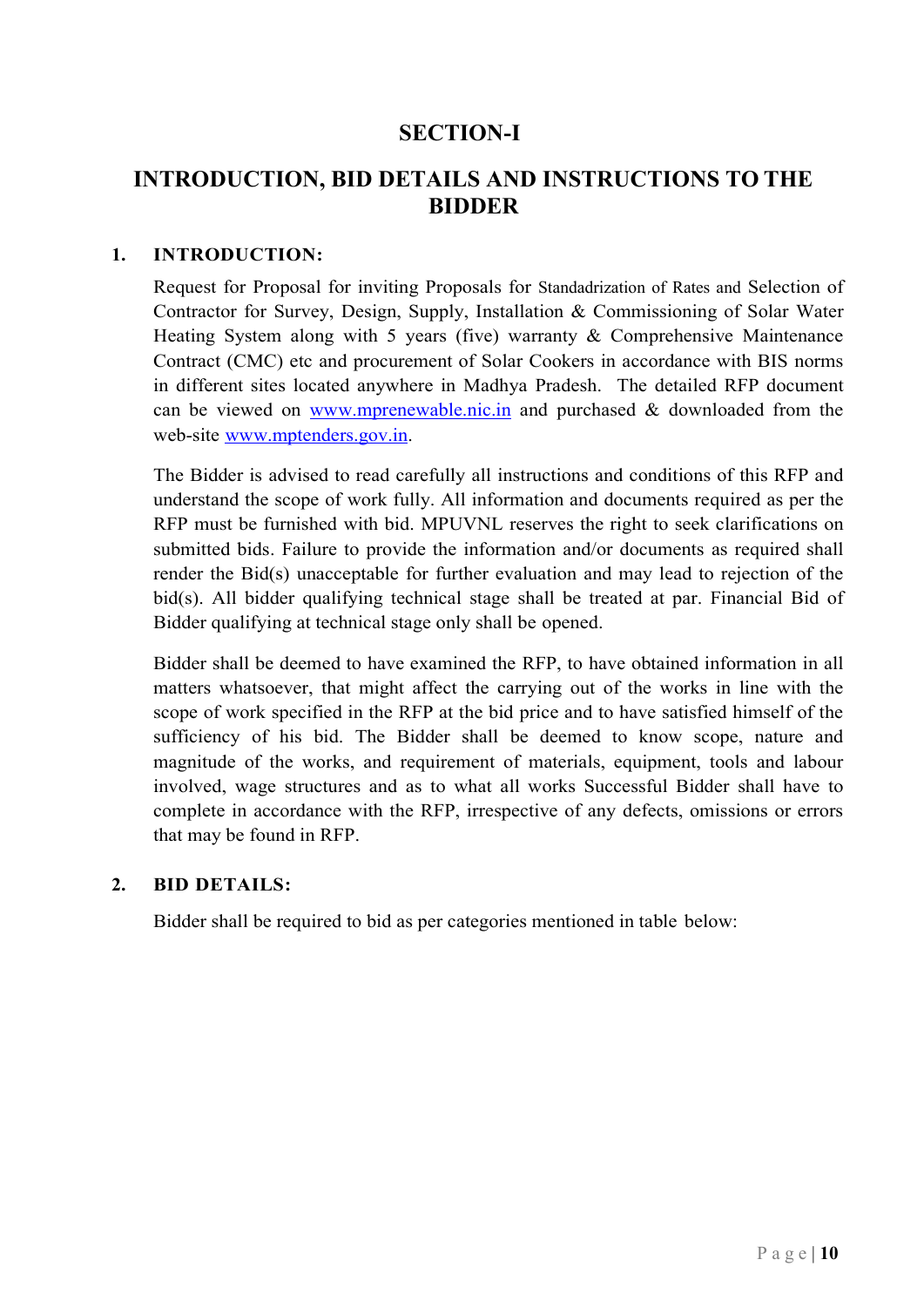#### Table 1: Product Categories.

#### The bidders can bid for the estimated capacity in LPD in one category or multiple categories including the complete estimated capacity in LPD as per the below Table 1.

| Capacity<br><b>LPD</b> | Approximate<br>number | <b>Type</b> | <b>Tempe</b><br>rature | <b>Estimated Cost</b><br>of work (Rupees<br>in lacks) | <b>Technical</b><br><b>Eligibility</b><br>through<br><b>Experience</b> | <b>Financial Eligibility</b>              |                                                 |
|------------------------|-----------------------|-------------|------------------------|-------------------------------------------------------|------------------------------------------------------------------------|-------------------------------------------|-------------------------------------------------|
|                        |                       |             |                        |                                                       |                                                                        | <b>Through net</b><br>worth (INR<br>Lakh) | <b>Through</b><br><b>Turnover</b><br>(INR Lakh) |
| 100                    | 100                   | <b>ETC</b>  | $60 \deg C$            | 20.00                                                 | 5 of any                                                               | 3                                         | 6                                               |
| <b>200</b>             | 150                   | ETC         | $60 \deg C$            | 60.00                                                 |                                                                        | 9                                         | 12                                              |
| 500                    | 200                   | <b>ETC</b>  | $60 \deg C$            | 200.00                                                |                                                                        | 30                                        | 40                                              |

For individual system capacities which are more than 500 liters, multiple of 100, 200 and 500 systems maybe deployed.

'\*' - The estimated total capacity in LPD in a Category mentioned in this tender are tentative and can decrease or increase by twice

Note: ETC-Evacuated Tube Colletor

Please Find the Annexure- 12 for all the site corresponding to each category

RFP documents can be downloaded and purchased online from http://www.mptenders.gov.in . Any queries relating to the process of online bid submission or queries relating to MP TENDERS Portal in general may be directed to the 24x7 MP TENDERS Portal Helpdesk 0120-4001 002, 0120-4200 462, 0120-4001 005, and 0120-6277 787. For any technical issues or Clarifications bidders are requested to contact the support-eproc@nic.in and mptenders@mpsedc.com.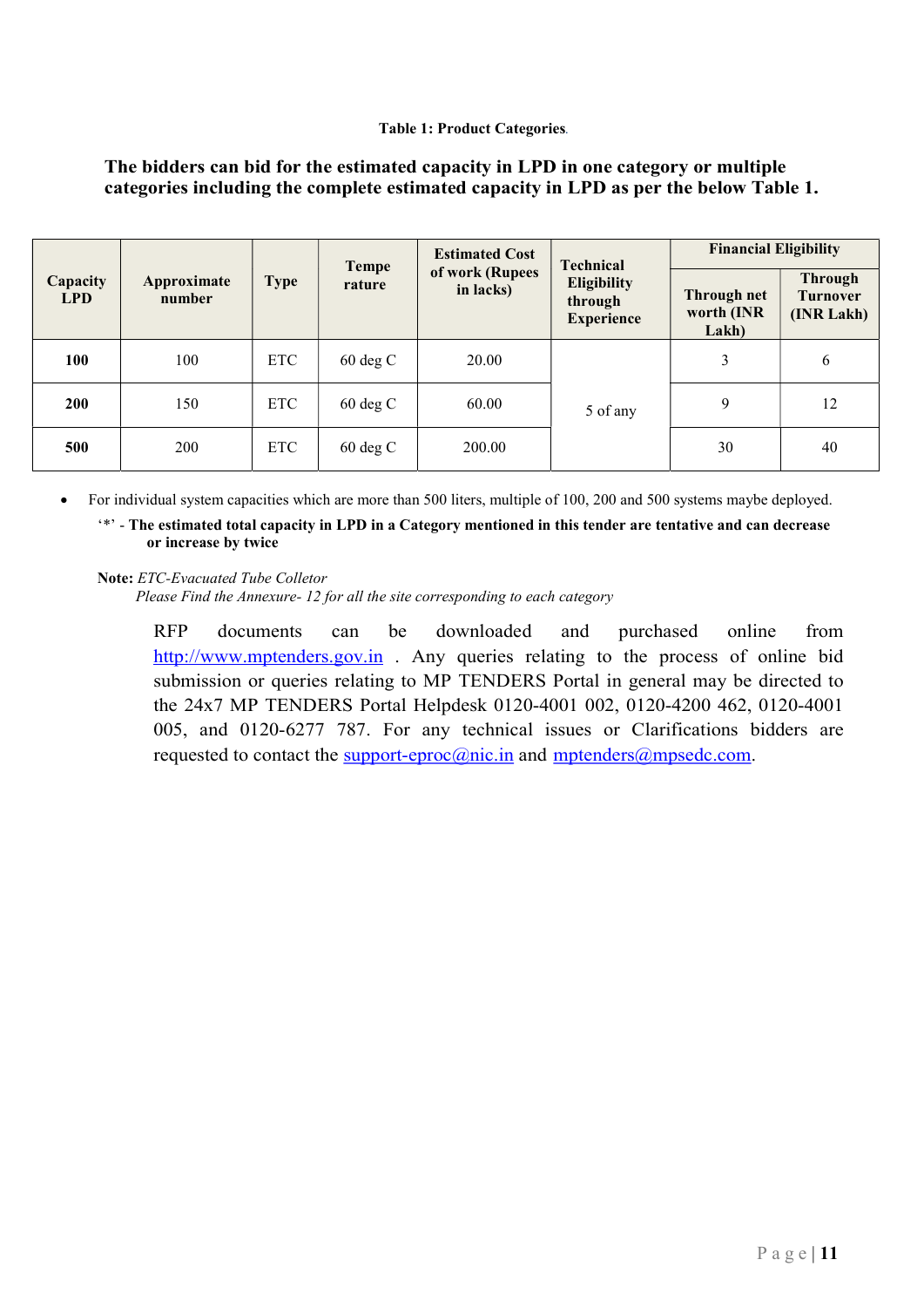### Key Dates (Table 2 )

| <b>Sr. No.</b> | <b>Tender Stage</b>                                       | <b>Date</b> | Time(Hrs) |
|----------------|-----------------------------------------------------------|-------------|-----------|
| 1.             | Date of Tender Publishing                                 | 31/05/2022  |           |
| 2.             | <b>RFP Purchase Start Date</b>                            | 03/06/2022  | 1200      |
| 3.             | Pre-Bid Meeting Date & Time                               | 14/06/2022  | 1100      |
| 4.             | <b>Online Bid Submission Start Date</b>                   | 20/06/2022  | 1800      |
| 5.             | <b>RFP Purchase End Date</b>                              | 27/06/2022  | 1630      |
| 6.             | Mandatory submission of Hard<br>copy(exept financial bid) | 30/06/2022  | 1330      |
| 7.             | Technical and Bid Security opening                        | 30/06/2022  | 1500      |
| 8.             | Financial Opening Date (Online)                           | 04/07/2022  | 1500      |

## 3. INSTRUCTIONS TO THE BIDDER:

Bidder must meet Eligibility Criteria either independently or as consortium of two or more members comprising of Companies or Sole Proprietor or Limited Liability Partnership Firms or Partnership Firms or any combination of these. In case Bidder is a Consortium, a consortium agreement as per Annexure 20 shall be required to be furnished along with the Bid.

In case Bidder is a Consortium, Technical Eligibility Criteria shall be independently met by Lead Member of Consortium only. However, Financial Eligibility Criteria can be met individually or jointly by other members of Consortium.

Further, Bidder must note that for evaluation of qualification against Financial Eligibility Criteria through turnover as required by this RFP.

A Bidder shall not have a conflict of interest. Bidder(s) shall be disqualified in the Category (ies) where it has conflict of interest. In a particular Category, the Bidder may be considered to have conflict of interest with one or more parties in this bidding process, if:

a) A Bidder submits more than one Bid in the same category bidding process, either individually [including bid submitted as authorised representative on behalf of one or more Bidder(s)].

OR

b) They have a relationship with each other, directly or through common third parties,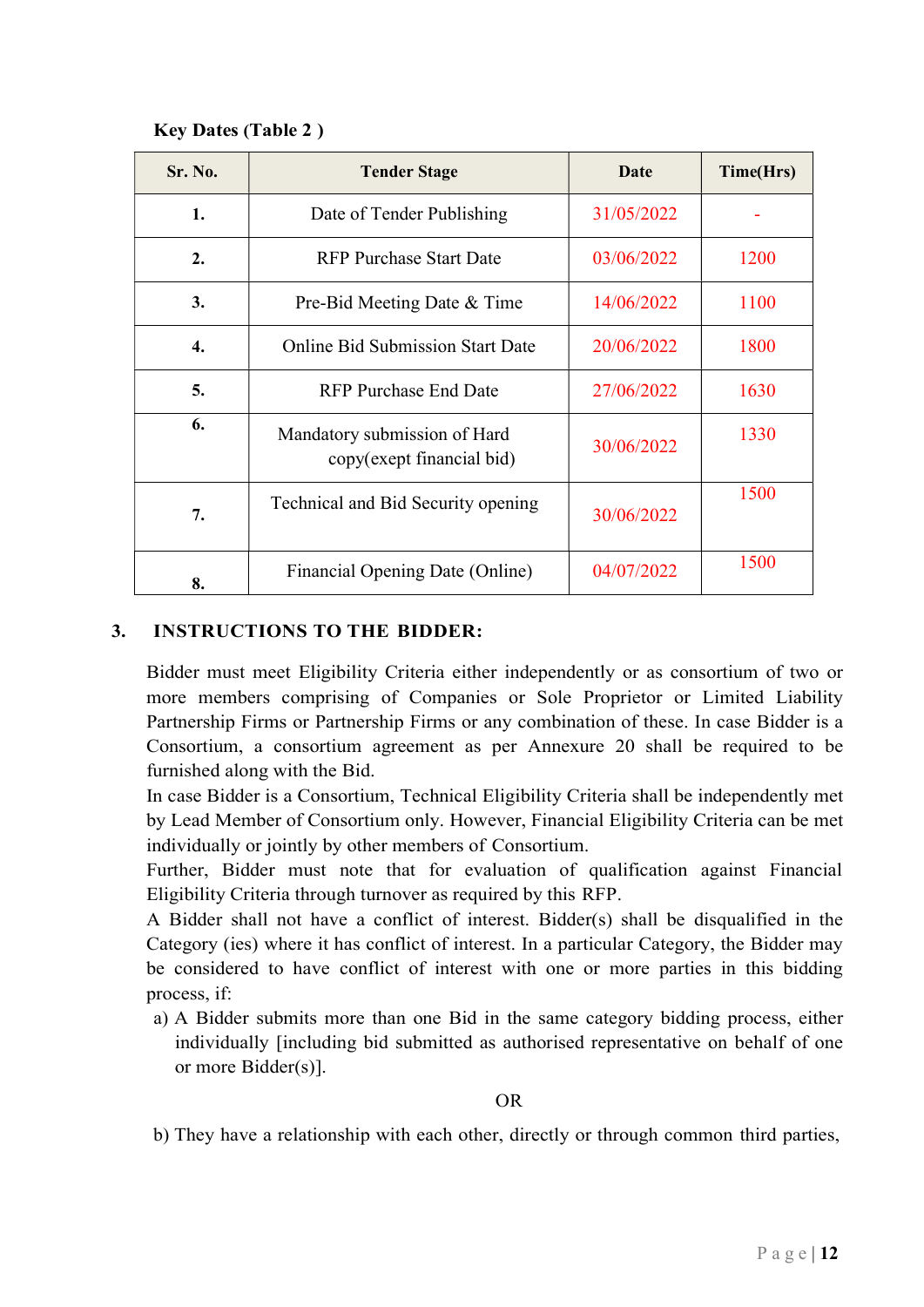that puts them in position to have access to information about or influence on the Bid of another Bidder or influence the decisions of MPUVNL regarding this bidding process.

For carrying out the maintenance service during the warranty & CMC effectively, the Contractor shall establish at least one local service centre at each Commissionerate where number of works commissioned by Contractor are more than or equal to 5000 LPD (cumulative capacity). The bidder will maintain the records of two half-yearly visits as mentioned in the enclosed format (Annexure 15). As the maintenance facility is to be provided in the warranty of CMC, hence no additional payment will be made by MPUVNL for maintaining the above inventory at the service centre.

RFP can be viewed from Nodal Agency's website http://www.mprenewable.nic.in

And

RFP document can be downloaded and purchased online from https://www.mptenders.gov.in.

Instructions to Bidders on E-tendering

- a) For participation in e-tendering module, it is mandatory for Bidders to enroll on the e-Procurement module of the MP Tenders Portal (URL: https://mptenders.gov.in/nicgep/app ) by clicking on the link "Online bidder" Enrollment" on the MP TENDERS Portal. Cost of Enrollment and renewal is depended on the Government Order (GO) prevailing at that period of time.
- b) As part of the enrolment process, the bidders will be required to choose a unique username and assign a password for their accounts.
- c) Bidders are advised to register their valid email address and mobile numbers as part of the registration process. These would be used for any communication from the MP Tenders Portal.
- d) Upon enrolment, the bidders will be required to register their valid Digital Signature Certificate (Class III Certificates with signing key usage) issued by any Certifying Authority recognized by CCA India., with their profile.
- e) Only one valid DSC should be registered by a bidder. Please note that the bidders are responsible to ensure that they do not lend their DSC's to others which may lead to misuse
- f) Bidder then logs in to the site through the secured log-in by entering their user ID /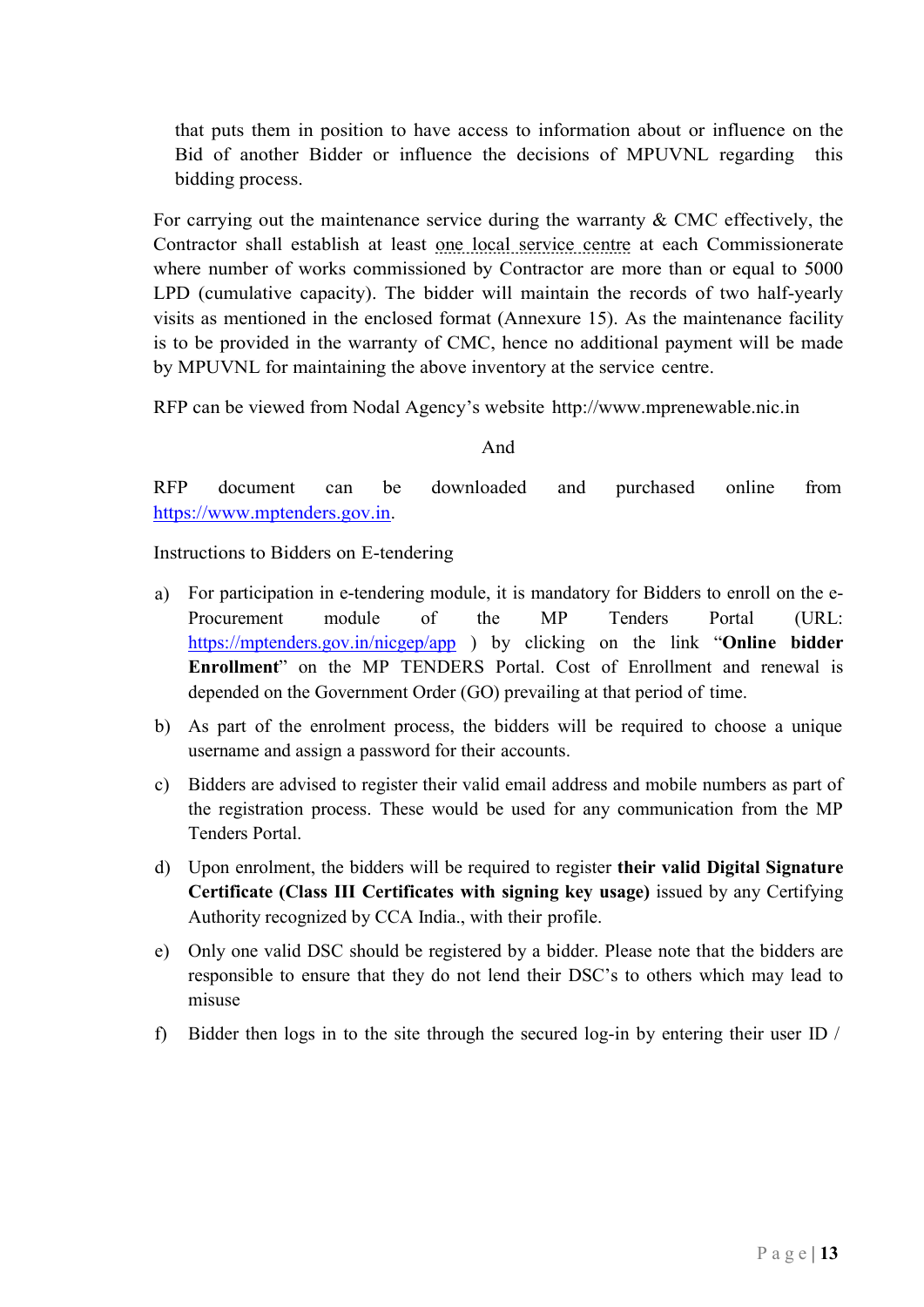password and the password of the DSC / e-Token.

- g) For further information regarding issue of Digital Signature Certificate, the Bidders are requested to visit website https://mptenders.gov.in/ . Please note that it may take up to 3 to 5 working Days for issue of Digital Signature Certificate. Nodal Agency will not be responsible for delay in issue of Digital Signature Certificate.
- h) Tender documents can be downloaded from website https://mptenders.gov.in/ free of cost. Bidders need to submit the Bid Processing Fee at the time of online submission of the bid.
- i) Service and gateway charges shall be borne by the Bidders.
- j) The Browser should be Java enabled. Java Runtime Environment (JRE) should be installed in the client system. This can be downloaded from the download links of the eProcurement System.
- k) If Bidder is participating for the first time in e- tendering, then it is advised to fulfil all formalities, such as registration, obtaining Digital Signature Certificate, etc. well in advance.
- l) Bidders are requested to regularly visit our e-tendering website for any clarification and / or extension of due date.
- m) Department shall not be responsible in any way for delay /difficulties /inaccessibility of the downloading facility from the website for any reason whatever.
- n) Whosoever on behalf of the Bidder is submitting the tender by his Digital Signature Certificate, shall invariably upload the scanned copy of the authority letter, as well as submit the copy of the same in physical form with the offer of particular Bid.

MPUVNL shall have full rights to accept or reject any or all the proposals, in part or full, without assigning any reason thereof. MPUVNL may modify terms and conditions of this RFP on mutual consent, on or before signing of the Agreement.

MPUVNL shall purchase systems /materials as per requirement. Even if MPUVNL does not purchase any of the articles or purchases less than the quantity communicated in the RFP, the Bidder shall not be entitled to claim any compensation / damage.

The Lowest Rates of Civil work (if required) Providing ,Laying and Fixing of Pipe line cold water storage tank with mounting structure(if required) will be decided on the basis of Percentage Rate above or below or at par) on Schedule of Rates (SOR) for building works, Public Works Department (PIU), Bhopal, Govt. of M.P. In force from 1st August 2014 issued By Project Director, M.P.P.W.D Bhopal shall be the part of this RFP. The lowest Percentage Rate (above or below or at par) received will be standardized and shall be binding to the selected eligible bidders of Solar Water Heating System for getting the work executed at the allocated sites.

# ELIGIBILITY CRITERIA:

# GENERAL:

a) The Bidder should be a body incorporated in India under the Companies Act, 1956 or 2013 including any amendment thereto or a Partnership Firm having executed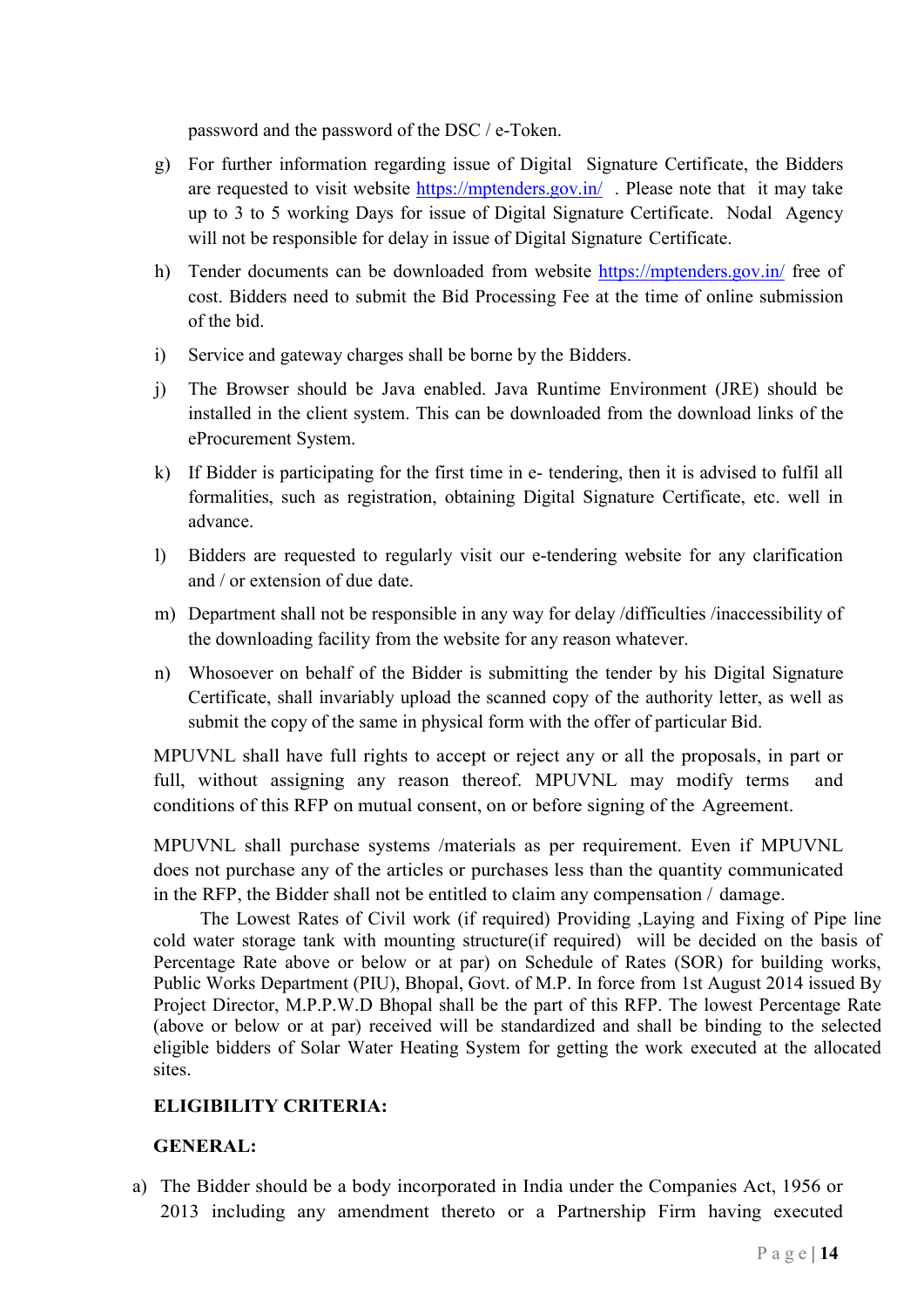partnership deed and registered as per sections 58 & 59 of the Partnership Act, 1932, as amended or a Limited Liability Partnership Firm (LLPF) registered under section 12 of Limited Liability Partnership Act, 2008, as amended or registered Sole Proprietor. A copy of certificate of incorporation, partnership deed or LLPF/ Sole Proprietor registration, as applicable and relevant, shall be furnished along with the bid in support of the above.

- b) The bidder should be a Manufacturer or an Authorized Dealer or System Integrator having working installation of Solar Water Heating System since the past 5 years as per the technical eligibility criteria in Table 3.
- c) Bidder having been Blacklisted by MPUVNL or by any Govt./PSU, for whatever reasons, shall not be eligible/ allowed to participate in this RFP. And have to confirm the same on its letter according to Annexure 16.
- d) Bidder should have valid Test reports of Solar Flat Plate Collector/Evacuate Tube Collector and Solar Cookers from BIS. These Test Certificates should be Vendor specific in case of Manufacturer and in case of Authorized Dealer/System Integrator the Test Certificate should be in the name of Manufacturer the Authorized Dealer/System Integrator is using for the Certificate. The test Certificate should be valid at the time of bidding and work allotment (thereof), for complete solar water heating system (SWHS).
- e) Test Certificate should have been issued in accordance with BIS specification of the system as attached in Annexure 17. The same make of the system, for which the test report is submitted in the Bid, should be supplied by the Contractor. In this regard, Bidder must furnish an undertaking by equipment supplier in the format attached as Annexure 13.

In case the successful bidder is unable to supply the system with the same make for which the test report was submitted along with the bid, then with the prior approval from MPUVNL, the bidder shall submit the test report for the system which is being supplied before it is start executing the work order.

f) The Bidder should have valid GST registration certificate. A copy of which should be enclosed along with Annexure 14.

#### TECHNICAL ELIGIBILITY CRITERIA:

- a. Sole Bidder shall meet Technical Eligibility Criteria as per this RFP. In case Bidder is a Consortium, Technical Eligibility Criteria shall be independently met by Lead Member of Consortium.
- b. The Bidder should have experience in design, engineering, supply, installation, testing and commissioning including Comprehensive O&M of minimum number of systems, in last three (3) years, as mentionedfor different Systems as mentioned under Table 1. In case of Consortium, eligibility of Lead Member shall be evaluated. The credentials of Affiliate of Bidder/ othermembers of Consortium shall not be considered for qualification against Technical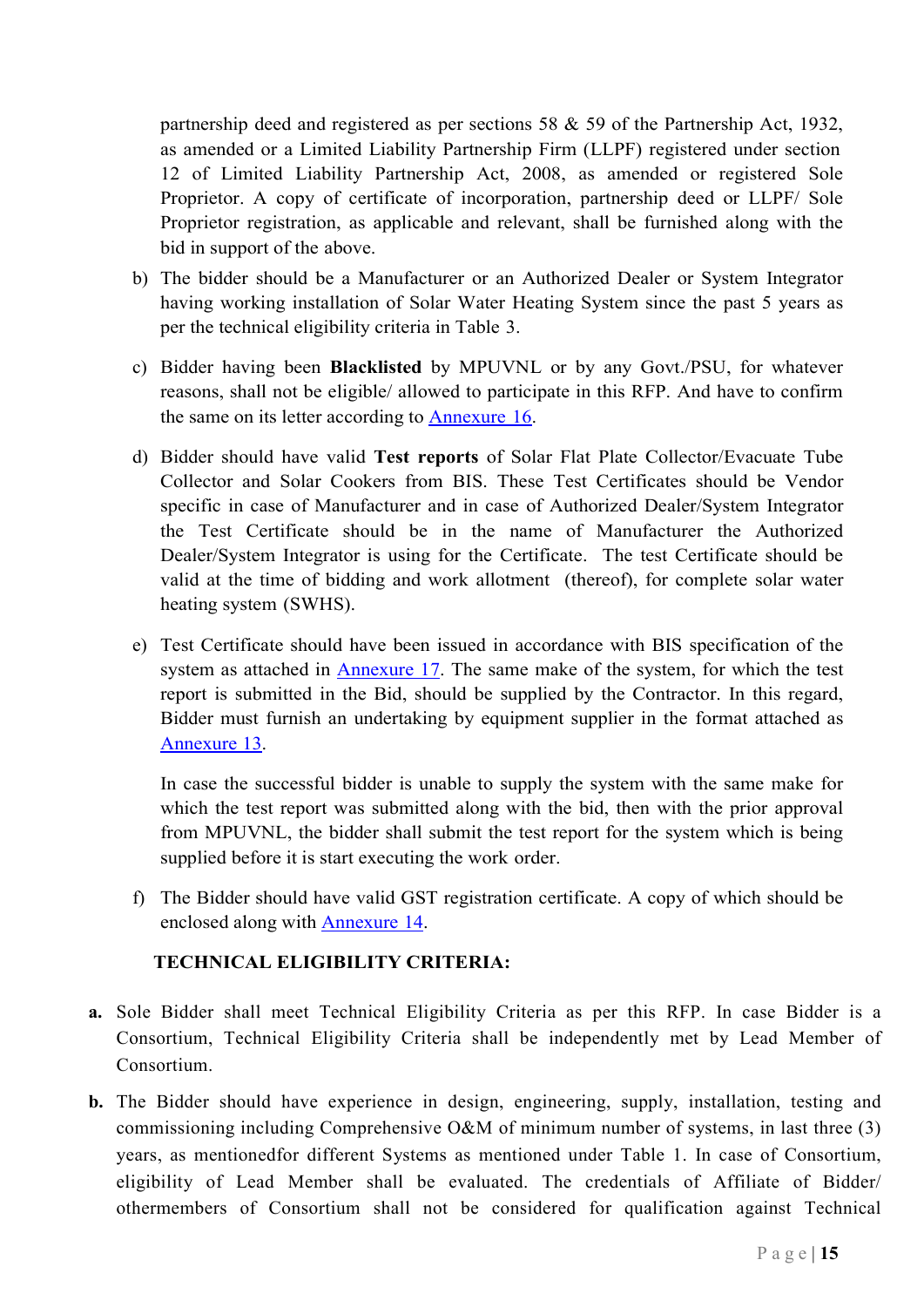Eligibility Criteria.

c. All the systems/systems shown to meet Technical Eligibility Criteria should have been commissioned 15 days prior to Technical Bid opening date. The list of Projects commissioned 15 days prior to Technical Bid opening datealong with a copy of the Completioncertificate and work order/contract/agreement from the Client/State Nodal Agency/Government Organisation/SECIin the name of Bidder shall be submitted.

# FINANCIAL ELIGIBILITY CRITERIA:

- a. Bidder shall have the option of establishing eligibility through net-worth or turnover as required by this RFP.
- b. Bidder can use its own financial strength or of its Affiliate to fulfill the Financial Eligibility Criteria mentioned in RFP.
- c. If Bidder is using Affiliate's financial strength to fulfill the Financial Eligibility Criteria, then it has to submit details of financial strength of its Affiliate only.
- d. In case of Consortium, Financial Eligibility Criteria can be met individually or jointly by members of the Consortium or their respective Affiliates, if the members opt to do so.
- e. For Consortium members too, Bidder should submit the financial strength details of either Affiliate or themselves depending on through which they are satisfying Financial Eligibility Criteria.
- f. The Bidder should have Net-Worth for FY 2020-21 (if audited balance sheet not available for FY 2020-21, then Net Worth for FY 2019-20 can be considered), as perTable 1.
- a. The Computation of Net-Worth shall be based on unconsolidated audited annual accounts. The formula for Net-Worth calculation shall be as per Companies Act, 2013.
- b. If the Biddersare not incorporated as companies, then the Net-Worth should not be older than one year from the bid submission date.
- c. In relation to a Partnership Firm/ Limited Liability Partnership Firm, the Net-Worth shall be equal to the combination of capital contribution of the partners and the undistributed profits of the partners.
- d. In case of Sole Proprietor (including any reserves), the Net-Worth shall be equal to Proprietor's Capital Account.
- e. Bidder shall submit the average turnover since the incorporation not going prior to FY 2018-19, supported byyear wise audited annual accounts duly certified by Chartered Accountant/ Statutory Auditor (as applicable) to meet the Financial Eligibility Criteria as mentioned inTable 1.

Illustration: For a company incorporated in FY 2014-15, the bidder should share the average turnover for FY 2020-21, FY 2019-20 and FY 2018-19. Whereas, for a company incorporated in FY 2019-20, the bidder should share the average turnover for FY 2019-20 and FY 2020-21.

Note:-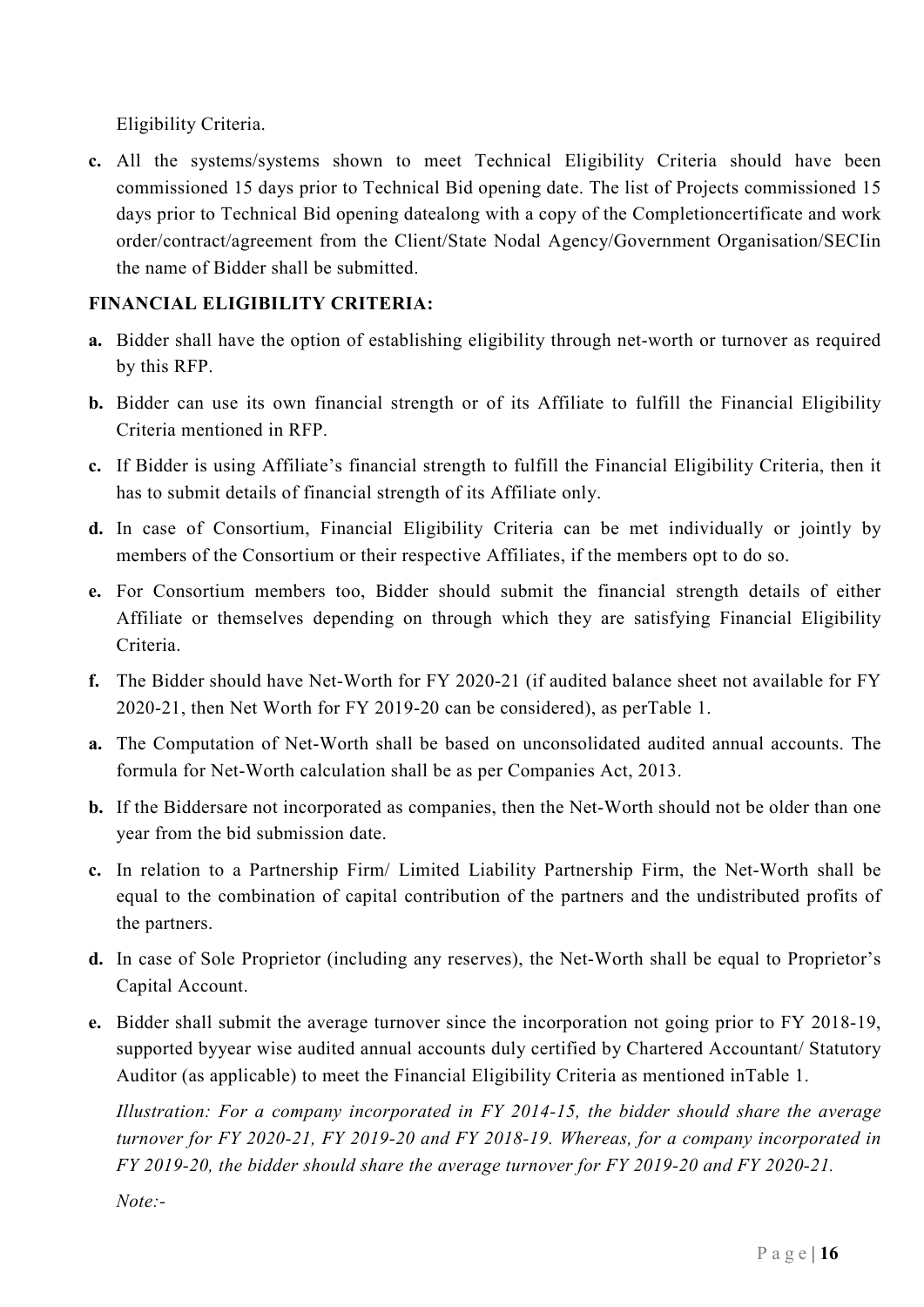- i. All requisite documents, such as balance sheet, P&L account, schedules etc., duly certified by a Chartered Accountant (CA) and the participants, in support of participants claim for meeting the financial eligibility criteria shall be required to be submitted. Submission of Provisional Balance Sheet is allowed for FY 2021-22 but for fulfilling Financial Eligibility Criteria of Turnover, calculation is to be done on audited balance sheet only, that can be for FY 2020-21 and previous years as defined in the RfP.
- ii. It is essential to submit financial eligibility criteria requirement and undertaking form as attached in FORMAT 9, FORMAT 10 and FORMAT 11of this RFP document.
- f. For the purposes of meeting financial requirements, only unconsolidated audited annual accounts shall be used. However, audited consolidated annual accounts of the Bidder may be used for the purpose of financial requirements, provided the Bidder has at least fifty one percent (51%) equity in each company whose accounts are merged in the audited consolidated accounts.
- g. Incase Bidder or any member of Consortium opts to refer its Affiliate to meet the Financial Eligibility criteria, then suchAffiliate shall remain in control of the Bidder or remain under common control with the Bidderorremain in control of the Bidder from the date of bid submission till the period of 1 year from the date of Commissioning of Awarded Capacity, and no dilution of ownership/ common controlshall be allowed without prior written approval of Nodal Agency. In cases wherein the Awarded Capacity gets exhausted and Bidder requests for additional capacity, the period of one (1) year for control in the Successful Bidder or The system Company shall be applicable till one (1)Year from the date of Commissioning of entire additional capacity awarded by the Nodal Agency. Further, Affiliate of Bidder/ member of Consortium shall furnish information as sought in FINANCIAL ELIGIBILITY CRITERIA REQUIREMENTand CERTIFICATE OF RELATIONSHIP OF AFFILIATE WITH THE BIDDER.

Note: For the purpose of this provision "control" shall mean the ownership, directly or indirectly, of more than 50% (fifty per cent) of the voting shares of such Company or right to appoint majority directors.

- h. Bidder shall furnish documentary evidence as per the FINANCIAL ELIGIBILITY CRITERIA REQUIREMENT, duly certified by Authorized Signatory and the Statutory Auditor / Practicing Chartered Accountant of the Bidder in support of their financial capability".
- i. Biddersshall have to give a declaration to the effect that they fulfill the terms and conditions of eligibility(FORMAT 17).If the declaration to above effect is found to be false, the eligibility would be considered null and void.

# CHECK-LIST:

3.12.1. To ensure that the online and hard copy submission of RFP is complete in all respects, check-lists for Envelope- A, as mentioned in Section -V is required to be duly tick marked/filled for the enclosures which are attached with the RFP document. The main envelope should only contain Envelope-A in sealed condition. The requisite documents required are indicated in the checklists. It is essential for the participant to submit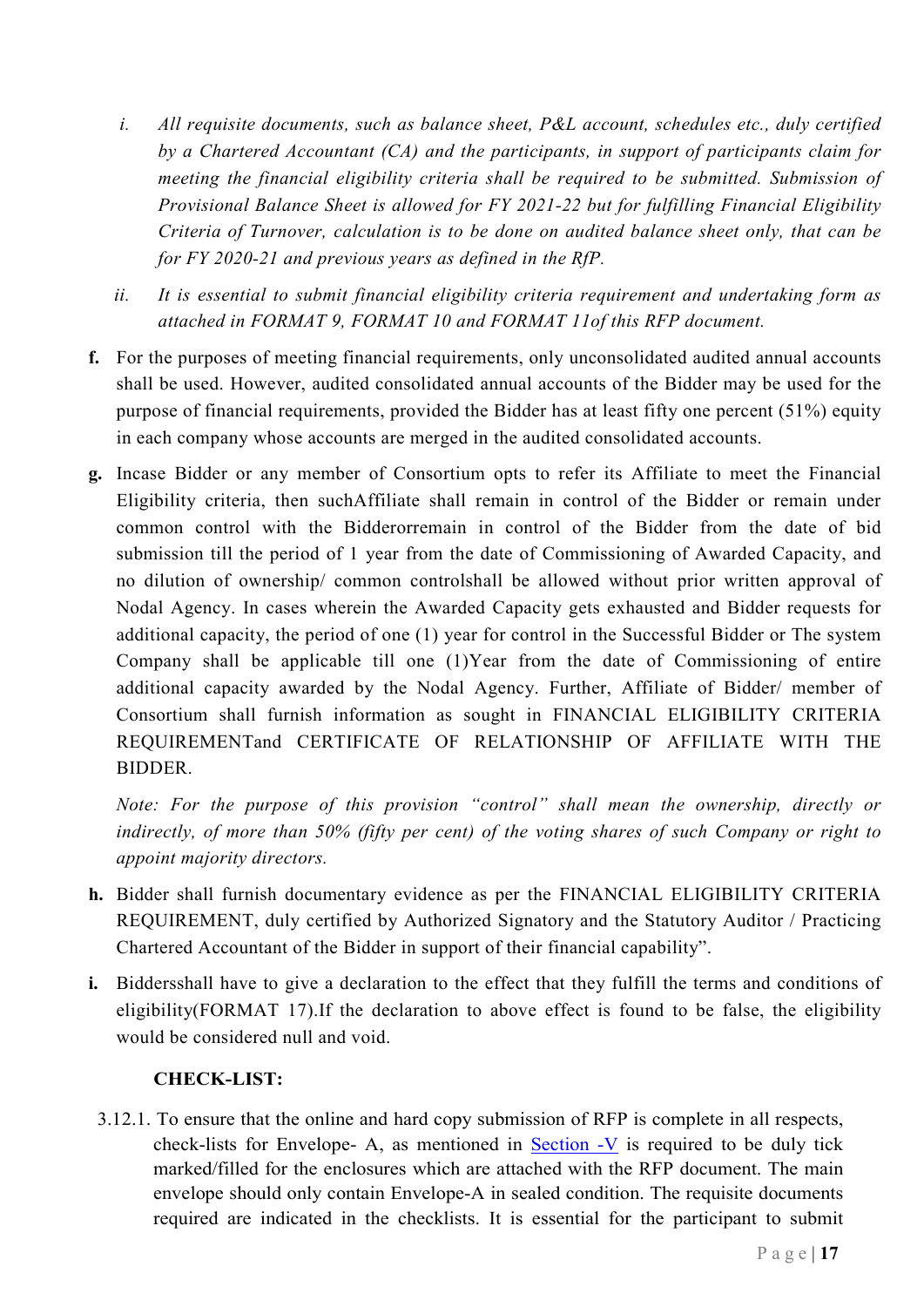checklists duly sealed and signed with its corresponding envelope. However, this Checklist is indicative, and Bidder shall be responsible for meeting all information requirements, as per provisions of this RFP.

#### AUTHORIZED DEALER/ SYSTEM INTEGRATOR

The Authorized Dealer/ System Integrator should get an undertaking from the Manufacturer (on Manufacturer's letterhead) mentioning that the Authorized Dealer/System Integrator would be using the Solar Flat Plate Collector approved from BIS.

Authorized Dealer should get a "Certificate of Authorized Dealership" from Manufacturer (on Manufacturer's letterhead), mentioning the participation of the Authorised Dealer for this RFP.

#### BID SUBMISSION BY THE BIDDER:

The Bidders are expected to read and examine all terms and conditions included in this document very carefully. MPUVNL reserves the right to seek clarification on the submitted Bids. Failure to provide the information and/or documents as required shall render the Bid(s) unacceptable for further evaluation and may lead to rejection of the Bid(s). Bidders are also expected to regularly check the RFP inviting authority's website for updates regarding this RFP.

The Bidders are required to carefully study all the Condition(s) of the RFP, the Specifications and the relevant Provisions of BIS Norms as applicable / as the case may be, wherever necessary, before submission of their Proposal. The Technical particulars of the Material(s)  $\&$  Equipment(s) offered must comply with the relevant Specifications. The Bidders are also required to keep track of amendments / updates of BIS specifications for concerned systems. If any amendments are issued by BIS in due course of time, in this context, then those shall be applicable under this RFP.

The Bid (and any additional information requested subsequently) shall bear the initials of the Authorized Signatory and stamp of the Bidder's entity on each page of the Proposal.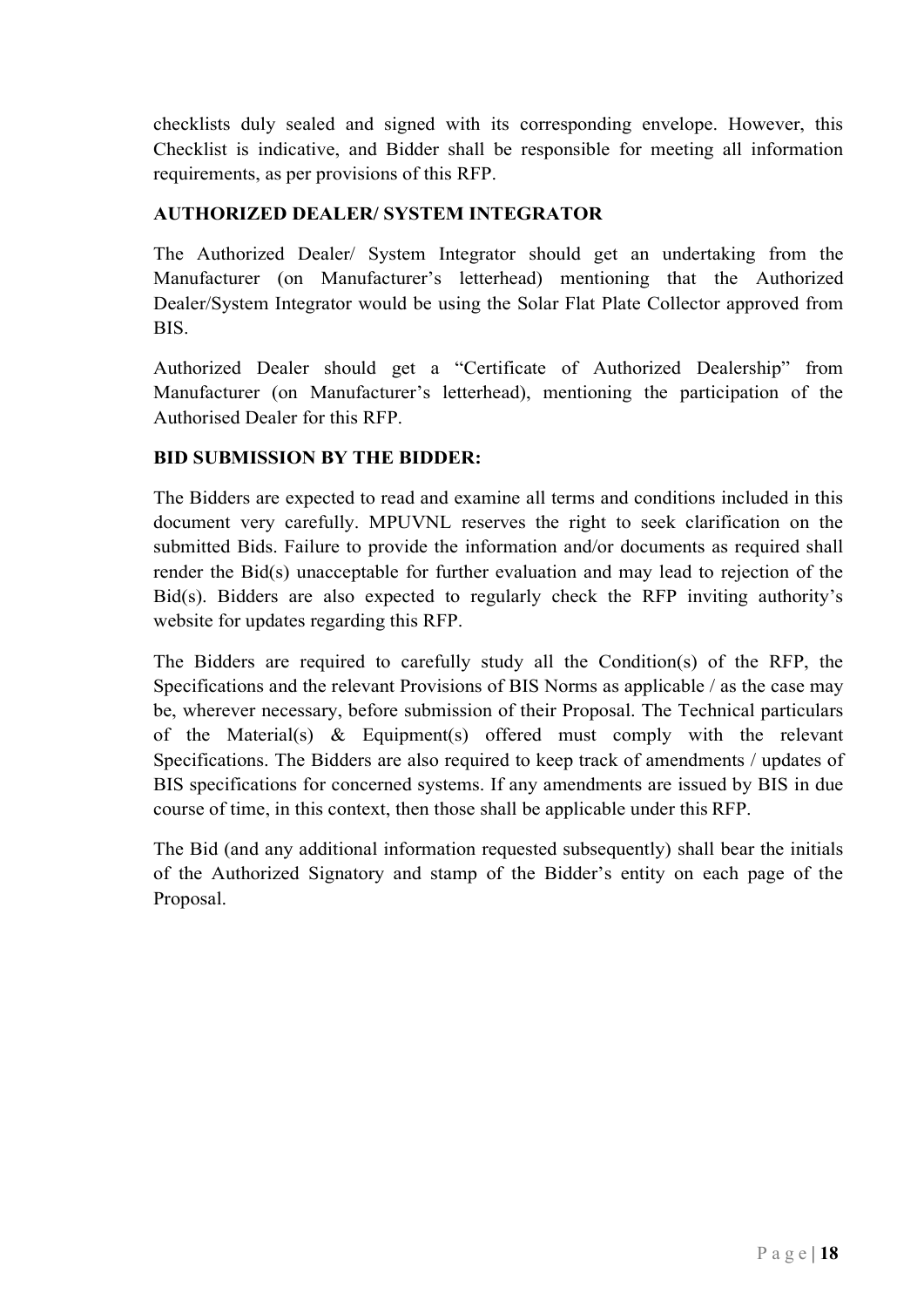All Pages of RFP Document must be duly signed with Seal on each page by Authorized Signatory as Token of Acceptance. All formats/annexures of the RFP documents must be completely filled (wherever required), duly signed with Seal, failing which the RFP may not be considered. Certificate of Authorization / Power of Attorney from manufacturer must be enclosed.

The Authorized Signatory, as mentioned in the Bid, would be authorized to represent the Bidder in its dealings with MPUVNL. In case the bidder wishes to change the Authorized Signatory from the one identified at the RFP Stage; the Bidder would be required to furnish a fresh Power of Attorney in the name of the new Signatory.

The Bidder shall be responsible for all the costs associated with the preparation of the Bid. MPUVNL shall not be responsible in any way for such costs, regardless of the conduct or outcome of this process.

Bidder shall be free to submit Bid for all capacities and types of Solar Water Heating Systems as per given categories

Any Conditionality / deviations and variations in RFP shall not be allowed, except for in the situations of change in laws.

The Bid shall be valid for a period of 120 days from the Bid Deadline.

The Bid in response to this RFP shall be submitted by the Bidder in the manner provided in the RFP. The Bid shall comprise of the following:

# 1.3. BID DOCUMENTS:

- 1.3.1. The Bid in response to this RFP shall be submitted ONLINE by the Bidder in the manner provided in the RFP. The Bid shall comprise of the following:
	- j. Online submission: The following documents or their scanned copies are to be submitted through ONLINE portal in the appropriate cover folder on the portal:
		- Covering letter as per prescribed format (FORMAT 1).
		- Bid Processing Fee
		- Bid Security- to be submitted online at mptenders.gov.inportal as per mechanism prescribed therein
		- General particulars of the Bidder as per FORMAT 2of this RFP, including Certificate of Incorporation of Bidder/ Affiliate as applicable.
		- Bidder's composition and ownership structure as per prescribed FORMAT 3as shareholding certificate certified by Director/practicing Chartered Accountant/Company Secretary and authorized signatory of the Bidder(as applicable).
		- Original power of attorney *(To be stamped in accordance with Stamp Act)*, as per FORMAT 7issued by the Bidder in favour of the authorized person signing the Bid (Power of Attorney must be supplemented by Board Resolution to above effect for the company incorporated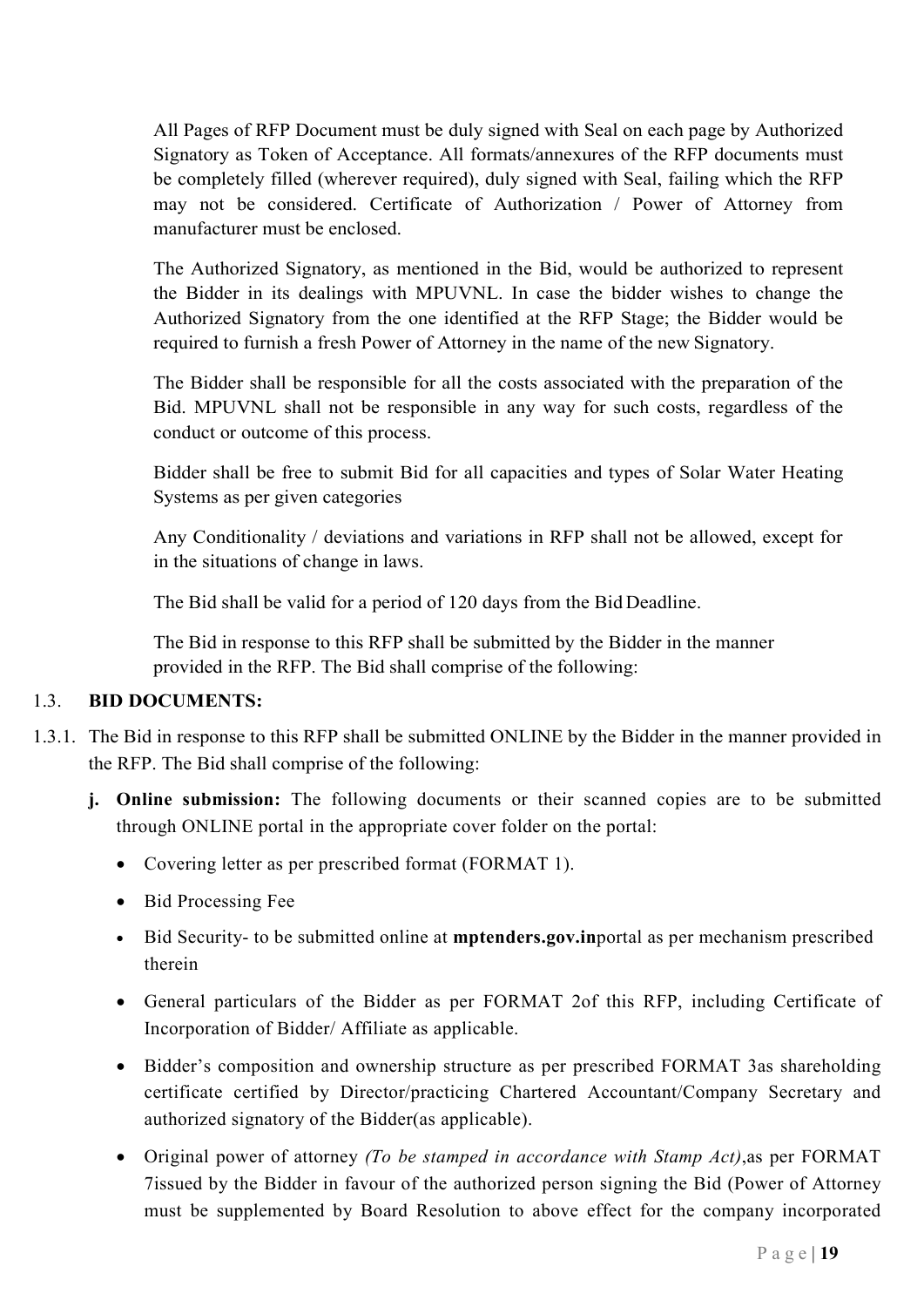under Company Act 1956 or Company Act 2013).

- FORMAT 8and FORMAT 9for meeting Eligibility Requirements along with all supporting documents. In case of startups participating as per the clause 3.4.4, instead of submitting FORMAT 8 and FORMAT 9 they shall submit FORMAT 20 and FORMAT 21.
- CERTIFICATE OF RELATIONSHIP OF AFFILIATE WITH THE BIDDER, if applicable, supported by Board Resolution of the Affiliate.
- FORMAT 16:POWER OF ATTORNEY
- CONSORTIUM AGREEMENT, if applicable.
- Undertaking(s) from the member of Consortium or Affiliate of Bidder/ member of Consortium as per UNDERTAKING FORM, as applicable.
- Signed and stamped Copy of RFP including amendments & clarifications and minutes of prebid meeting by authorised signatory of Bidderis not required to be submitted online. Instead, FORMAT 17 will suffice the purpose.
- k. Offline submission:Unless required in hereunder or specially asked by MPUVNL as a part of clarification on already submitted Bid, no document as a part of Technical Bid shall be submitted in hard copies or offline. However, all such documents have to be mandatorily uploaded online by Bidders.

Subject to above, following documents shall be submitted offline/ hard copies (in original or copy) as applicable:

- Bidder's composition and ownership structure as per prescribed FORMAT 3as shareholding certificate certified by Director/practicing Chartered Accountant/Company Secretary and authorized signatory of the Bidder(as applicable).
- Original power of attorney *(To be stamped in accordance with Stamp Act)*, as perFORMAT 7issued by the Bidder in favour of the authorized person signing the Bid (Power of Attorney must be supplemented by Board Resolution to above effect for the company incorporated under Company Act 1956 or Company Act 2013).
- FORMAT 16:POWER OF ATTORNEY
- CONSORTIUM AGREEMENT, if applicable.
- $\bullet$  Signed and stamped copy of RFP including amendments & clarifications and minutes of prebid meeting by authorised signatory of Bidder is not required to be submitted offline/ hard copies.

# a. Financial Bid (Online Only)

i. The financial bid shall cover all costs for this RFP as per Scope of Work given in this document. The financial proposal must take into account all the Taxes. The rates quoted should be inclusive of all taxes and duties. However, all the taxes and duties shall be quoted separately as per Section VI.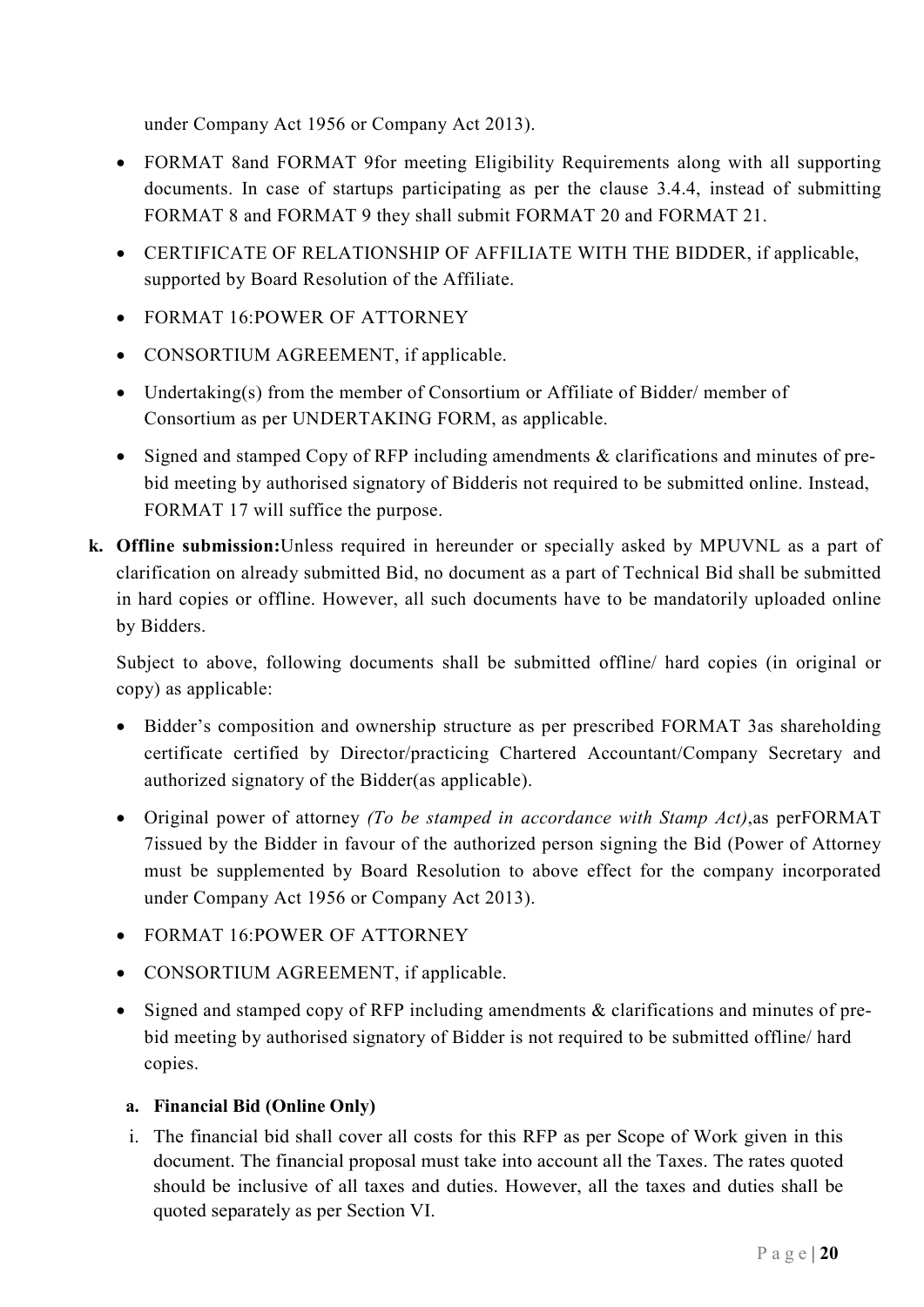- ii. The Bidder shall upload a separate rate sheet for each category of Solar Water Heating System he wishes to bid in, so as to avoid opening of bids where he has been disqualified. In case there is discrepancy in the rates submitted, the rates entered in words will prevail.
- iii. Rates quoted must be firm and fixed inclusive of all costs to be incurred for undertaking works under Scope of Work under this RFP.
- iv. Rates once accepted shall be valid up to the Rate Validity Period. No deviation in the Terms and Conditions, Specifications of Material, Inspection clause, Terms & Conditions for Payments, etc., will be accepted.
- v. No price escalation will be allowed. It shall be essential to quote rates including Warranty cum CMC and applicable taxes, or else the Proposal shall not be accepted.
- vi. The financial bid should be prepared considering above and using the formats given at Section-VI,ONLINE only, individually for each of the category of Solar Water Heating System participated.

#### CLARIFICATIONS AND PRE-BID MEETING:

The Bidder may seek clarifications or suggest amendments to RFP in writing, through a letter or in soft copy by E-mail, to reach Nodal Agency at the address, date and time mentioned in Bid Information Sheet.

The Bidder(s) or their authorized representative(s) is /are invited to attend pre-bid meeting(s), which will take place on date(s) as specified in Bid information Sheet, or any such other date as notified by Nodal Agency.

The purpose of the pre-bid meeting will be to clarify any issues regarding the RFP, including in particular, issues raised in writing and submitted by the Bidder.

Nodal Agency is not under any obligation to entertain/ respond to suggestions made or to incorporate modifications sought for.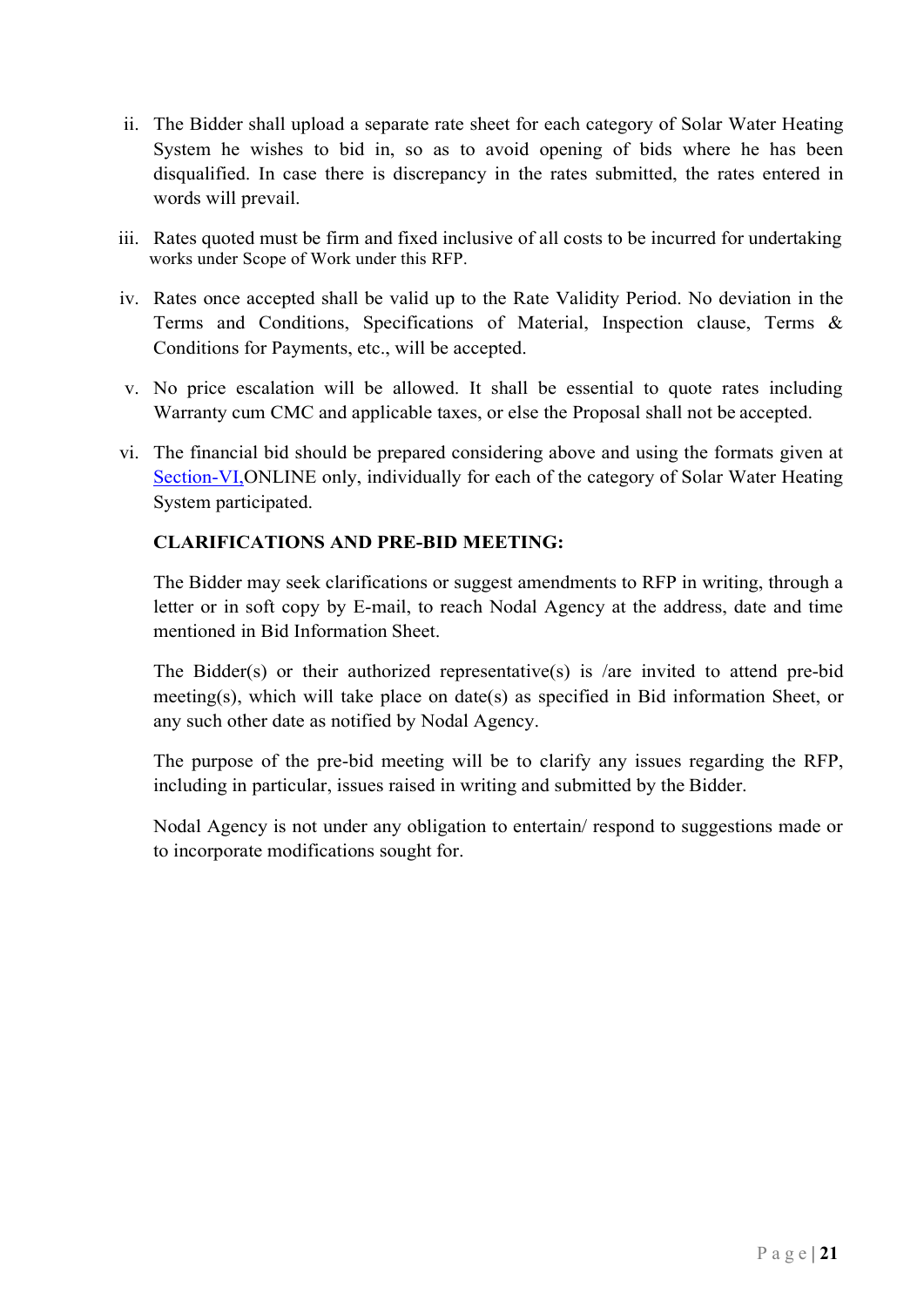#### BID DUE DATE:

The Bidder should submit the online Bid on or before the time schedule mentioned in Bid Information Sheet.

## VALIDITY OF BID:

The bid shall remain valid for a period of 120 days from Bid Deadline. In case, Successful Bidder is revoking or cancelling his offer or varying any term & conditions in regard thereof or not accepting Letter Inviting Consent for Agreement ("LICA"), Nodal Agency shall forfeit the Bid Security furnished by the Bidder. In exceptional circumstances when LICA is not issued, the Nodal Agency may solicit the Bidder's consent to an extension of the period of Bid validity. In such circumstances, the Bid Security provided shall also be suitably extended.

#### COST OF BIDDING:

The Bidder shall bear all the costs associated with the preparation and submission of his offer and Nodal Agency will in no case be responsible or liable for those costs, under any conditions. The Bidder shall not be entitled to claim any costs, charges and expenses of and incidental to or incurred by him through or in connection with submission of Bid even though Nodal Agency may elect to modify/withdraw the invitation of Bid.

#### 1.4. PERFORMANCE BANK GUARANTEES (PBGs)

- a. Nodal Agency shall issue a LICA to the Contractor. The Contractor shall be required to submit C-PBG (3% of Work Order Value) as per FORMAT 5. It should reach to the office of Nodal Agency within 15 days from the date of issuance LICA. After validation of C-PBG, Nodal Agency shall issue the separate Work Order for different projects sites/ Systemsto the Contractor.
- b. The Contractor shall furnish C-PBG from a nationalized/ scheduled bank in form of Bank guarantee as per prescribed format (FORMAT 5:)
- c. Submitted C-PBGs shall be valid till six(6) months from the date ofProject/ System completion as mentioned in the Work Order with a further claim period of six (6) months or required to be extended as deemed necessary in case of delay in completion.
- d. Contractor may submit higher value of C-PBG to take care of future Work Orders. It must be noted that any point of time, the amount of C-PBGs submitted to Nodal Agency shall be more than or equal to 5% of cumulative value of all ongoing Work Orders issued to Contractor.
- e. In case, Contractor has furnished more than one C-PBGs as per requirement, and no amount is blocked in such additional C-PBGs, the Bidder may request Nodal Agency to return such additional C-PBGs provided.
- f. Contractor shall be required to furnish O-PBG from a nationalized/ scheduled bank, of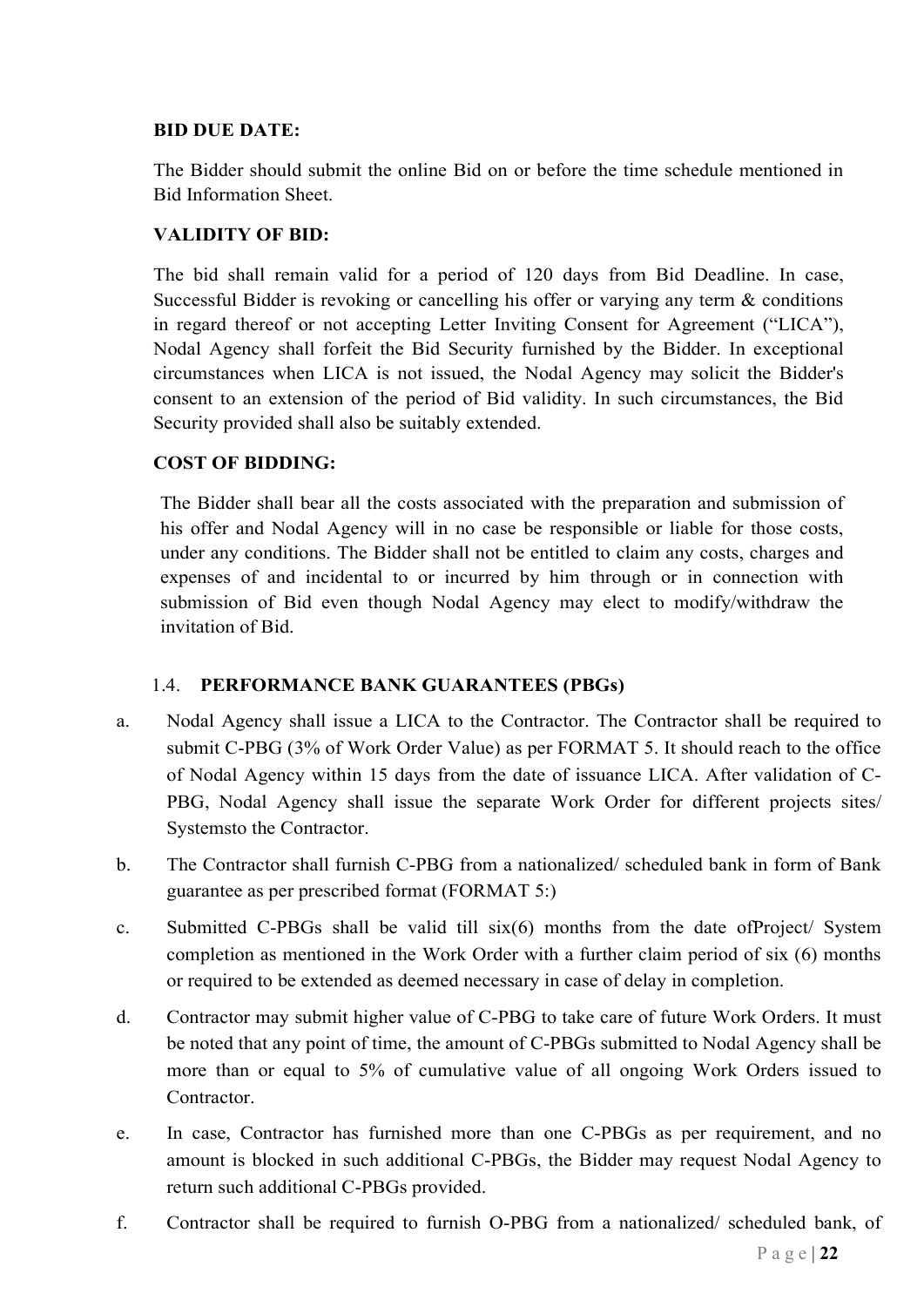value equivalent to 15%of Work Order value of a Project/ System individually in form ofBank guarantee as per prescribed format (FORMAT 5) after completion of aSystem.The Contractor shall furnish O-PBG within seven (7) days from the date of Completion.

- g. However, Contractor may plan to submit one O-PBG of desired combined value for all Projects/ SystemsbeingCommissioned in a month with an undertaking (FORMAT 12) in that behalf. Validity for O-PBG shall be tillthe period of five(05) years with claim period of six (6) months from the date of successful Commissioning of such Projects/ Systems. In case O-PBG is being submitted to the Nodal Agency before the Commissioning of aSystem, as per this RfP, then the validity should be from the scheduled commissioning date as per the Work Order and would be required to be extended as deemed necessary in case of delay in Commissioning.
- h. Alternatively, the contractor can submit a revolving yearly O-PBG for a duration of five (5) years with a claim period of 6 months for the last year. However, if the Contractor wants to submit O-PBG at the time of allocation of work, instead of a C-PBG, then the contractor shall submit an O-PBG for a duration of six (6)years, with a claim period of six (6) months. Alternatively, the Contractor can submit a revolving yearly O-PBG for a duration of six (6) years with a claim period of six (6) months for the last year.
- i. If a Contractor wishes to use an already submitted PBG (C-PBG) for another Work Order, they may do so by submitting an Undertaking to the Nodal Agency stating the same as per FORMAT 13. The Nodal Agency shall check the applicability of the PBG(s) provided for reuse. The approval or rejection of the same shall be under the sole discretion of the Nodal Agency.
- j. Nodal Agency shall release C-PBG of Project/ Systemto Contractor soon after the receipt of O-PBG related to that Project/ System,. Further, Nodal Agency shall release the O-PBG of aSystem after the successful completion of five (5) years from the Commissioning of the System. Prior to this, Contractor shall be required handover all the documents including warranty related documents, equipment, components of the System and certification shall be required from the Beneficiary for the effective handover of the System's operation.

#### LIQUIDATED DAMAGES (LD):

In case of natural calamity or any reason beyond the control of Contractor such as site unavailability etc. or unavoidable circumstances, the work is not commissioned within the timelines as mentioned in Clause 7.15, MPUVNL may consider grant of extension after having found the reasons to its satisfaction, submitted by contractor within the scheduled time. Delay in supply of any equipment by the related vendors, to whom the Bidder has placed order, shall not be considered as a reason for extension.

If there is delay in commissioning from timelines mentioned in Clause 7.15, then Contractor shall be liable to pay LD  $\omega$  1% of value of work of SWHS not commissioned as per Work Order, per complete week of delay, maximum till 12 weeks from date of commissioning as mentioned in Work Order. In case, the work(s) are not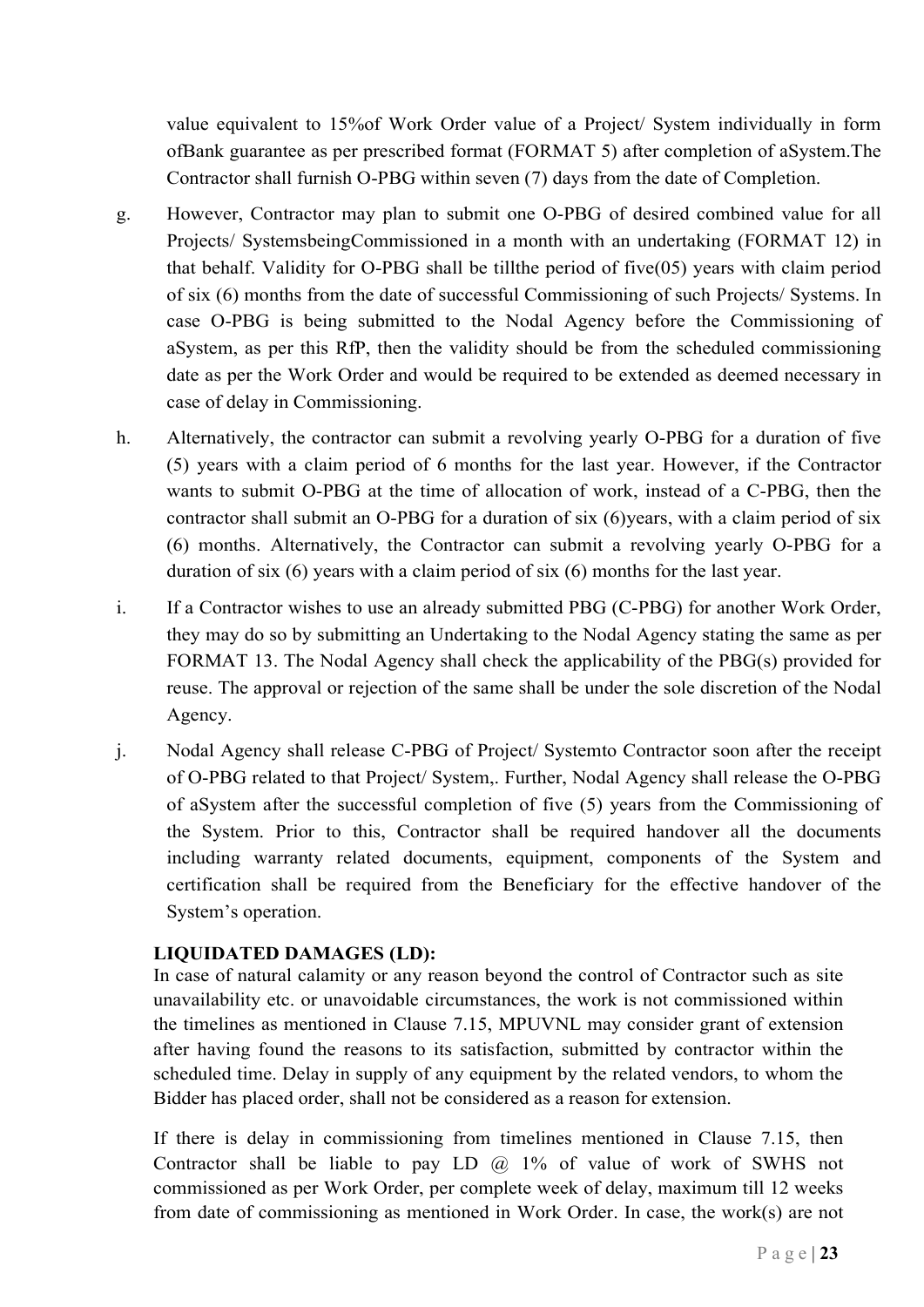commissioned even after 12 weeks from the date of commissioning or extended date, then MPUVNL shall cancel the works not commissioned under the applicable Work Order.

MPUVNL shall offer work(s) cancelled under provisions of Clause 3.21.2 to other Contractor(s)/ Qualified Bidder(s) for their consent as per provisions of Clause 5.7. In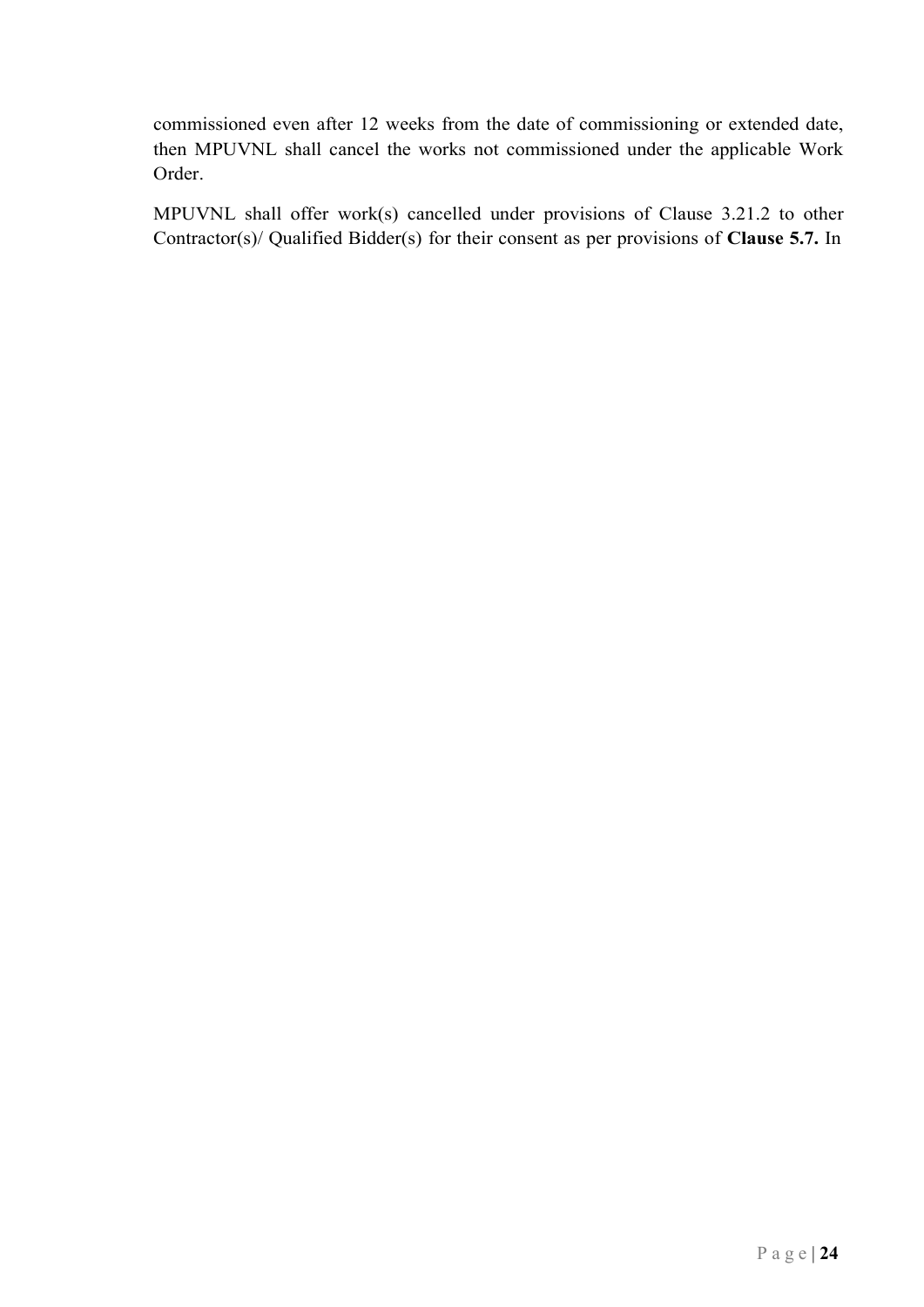case, other Contractor(s)/ Qualified Bidder(s) refuses to accept such work(s), then it shall be executed in accordance with Clause 3.32.3 at risk and cost of the Contractor. If recovery is not possible from the bills and the bidder fails to pay the losses or damages within one month, the recovery shall be made under Madhya Pradesh Public Demand Recovery Act or any other law applicable under these circumstances.

For all Categories, if the Contractor refuses to execute work(s) in a Work Order or fails to submit O-PBG as per provisions of Clause 3.20.2 within its allocated capacity, subject to provisions of Clause 5, following clauses shall be applicable:

- a) MPUVNL shall offer such work(s) to other Contractors/Qualified bidders in the category for their consent as per provisions of Clause 5.7. If other Contractors are willing to execute such work(s), then LD  $\omega$  1% of refused work(s) shall be levied on the Contractor.
- b) However, if Contractors/Qualified Bidders under (a) do not agree, then it shall be obligatory for Contractor to execute such work(s). In case Contractor refuses such obligatory work(s), then following provisions shall be applicable
- c) In accordance with the provisions of Clauses 3.21.1, 3.21.2 & 3.21.3, if in a Category the cancelled/refused works, MPUVNL reserves the right to terminate the Agreement as per provisions of Clause 3.30.2 and forfeit the Bid Security and may choose to complete the balance work as per provisions of Clause 3.30.3.

# OPERATION AND MAINTENANCE:

The performance of the Solar water heating System Supplied, Installed & Commissioned along with additional work shall be under Warranty by the Participant for a period of 5 years from the date of Commissioning of system at site. This Warranty shall be for a period of five years from the date of Commissioning for the complete system

During the course of aforesaid 5 years Warranty cum mandatory maintenance period, the Contractor(s) will service and maintain the systems. The Contractor will have to arrange all required instruments, tools, spares, components, manpower and other necessary facilities at his own cost.

# CONTRACTOR'S DEFECT LIABILITY:

If it shall appear to the MPUVNL that any supplies have been executed with unsound, imperfect or unskilled workmanship, or with materials of any inferior description not as per Work Order(s), the Contractor shall forthwith rectify or remove and replace that item so specified and provide other proper and suitable materials at its own charge and cost if so desired by MPUVNL in writing.

The Contractor shall also be undertaking the operation and maintenance of the project and consequently shall be required to rectify any defects that emerge during the operation & maintenance of the Project for the entire term of the Contract.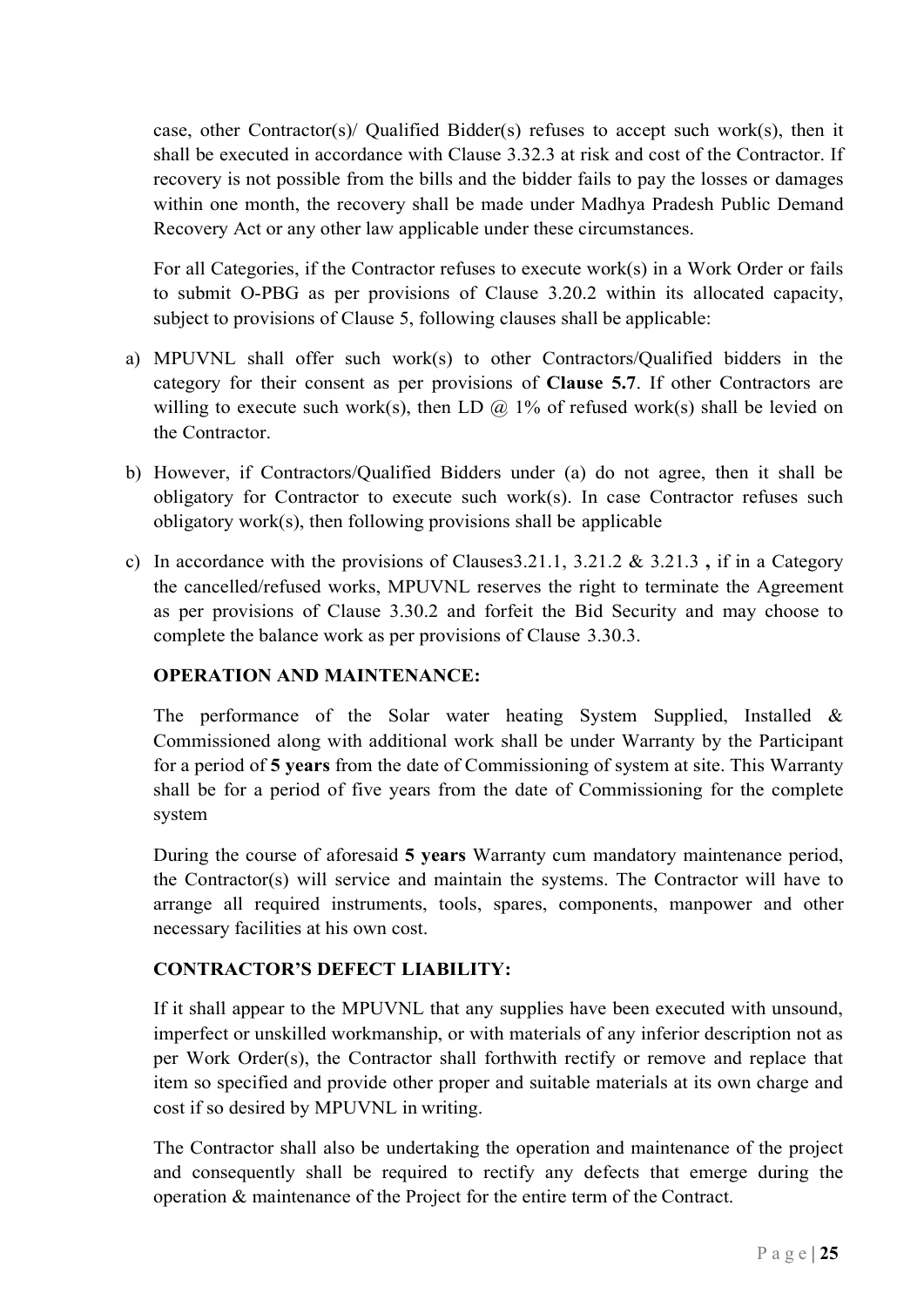Furthermore, without prejudice to the generality of the foregoing, it is clarified that the Contractor shall also be responsible for the repair, replacement or making good of any defect or of any damage to the project arising out of or resulting from improper operation or maintenance of the Project by the Contractor during operation and maintenance of the system.

The Contractor shall ensure that the Solar Water Heating System components are of same specifications as was mentioned in the Inspection cum Commissioning report as mentioned in Clause 7.1. During any stage of the Contract, if it is found that specifications of such equipment(s) differ from that mentioned in the Inspection cum Commissioning report, then agreement shall be terminated, and Contractor shall be debarred from participating in future tenders.

#### OPENING OF BID:

Technical bid of the Bidder shall be opened at date and venue as indicated in this RFP, in the presence of one representative from each of the Bidder who wish to be present.

Name of the Bidder, Bid Security and Bid Category(ies) shall be read out to all the Bidder.

## RIGHT TO WITHDRAW THE RFP AND TO REJECT ANY BID:

This RFP may be withdrawn or cancelled by the Nodal Agency at any time without assigning any reasons thereof. The Nodal Agency further reserves the right, at its complete discretion, to reject any or all of the Bids without assigning any reasons whatsoever and without incurring any liability on any account.

The Nodal Agency reserve the right to interpret the Bid submitted by the Bidder in accordance with the provisions of the RFP and make its own judgment regarding the interpretation of the same. In this regard the Nodal Agency shall have no liability towards any Bidder and no Bidder shall have any recourse to the Nodal Agency with respect to the selection process.

Bid(s) that are incomplete in any respect or those that are not consistent with the requirements as specified in this RFP or those that do not adhere to formats prescribed herein, wherever specified, may be considered non-responsive. However, MPUVNL reserves the right to seek additional information/clarifications from the Bidders, if found necessary, during the course of evaluation / processing of the Bid(s). Nonsubmission or delayed submission of such additional information or clarifications sought by MPUVNL may be a ground for rejecting the Bid(s). Strict adherence to the documents required to be submitted in Envelope  $- A$ , as per Clause 3.14.10 shall be ensured, failure on this account may lead to rejection of Bid.

Nodal Agency reserves its right to vary, modify, revise, amend or change any of the terms and conditions of the RFP before Bid Deadline. The decision regarding acceptance of Bid by Nodal Agency will be full and final.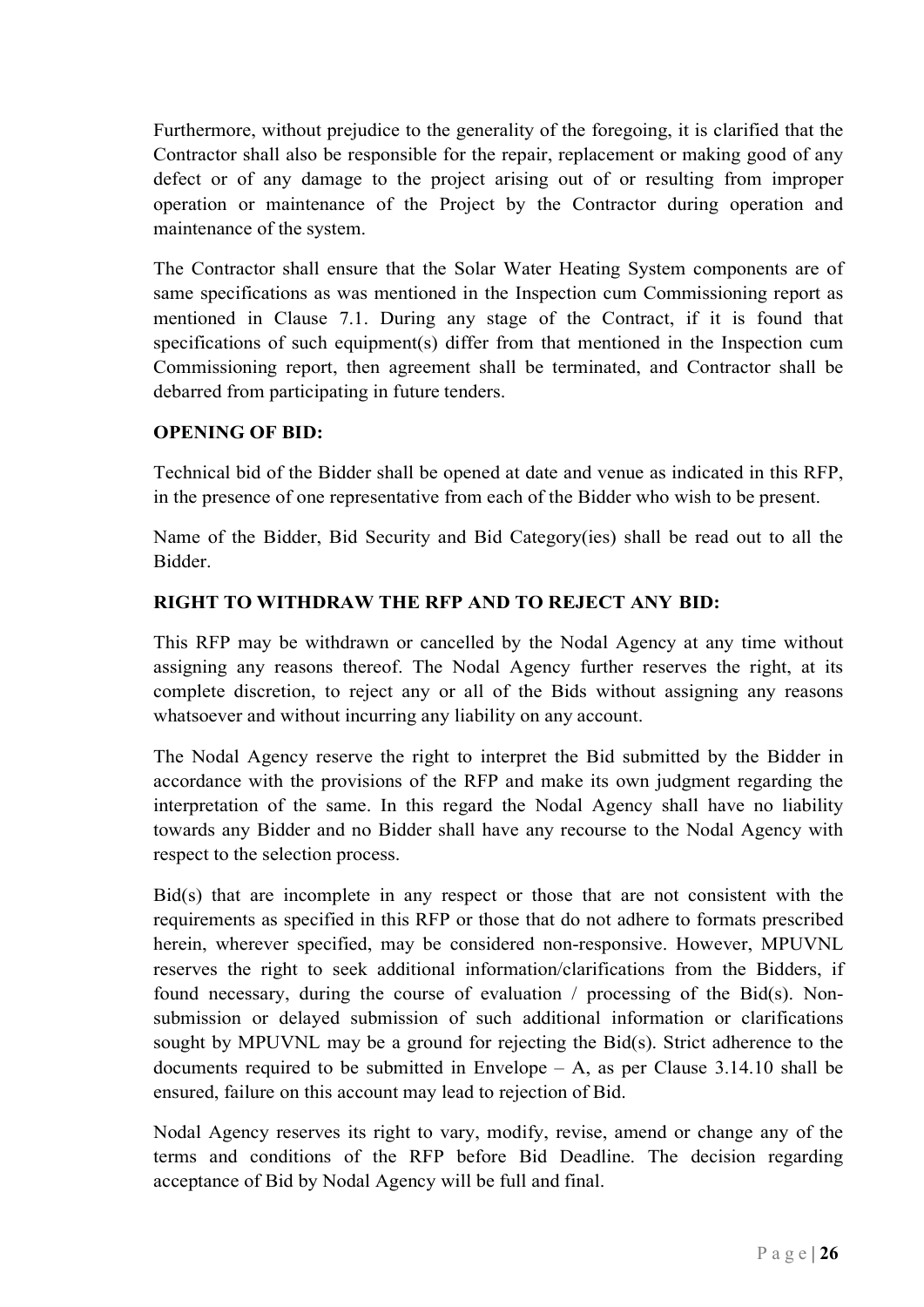### ZERO DEVIATION:

3.26.1. This is a zero-deviation bidding process. Bidder is to ensure compliance of all provisions of the RFP and submit their Bid accordingly. Bid with any deviation to the RFP conditions shall be liable for rejection without any explanation.

# EXAMINATION OF BID DOCUMENT:

Before submission of Bid, Bidder is required to carefully examine the technical specification, terms and conditions of RFP/ Agreement, and other details relating to envisaged work as per the RFP.

The Bidder shall be deemed to have examined the RFP and Agreement, to have obtained information on all matters whatsoever that might affect the execution of the Project activity and to have satisfied himself as to the adequacy of his Bid. The Bidder shall be deemed to have known the full scope, nature and magnitude of the work and related supplies and the requirements of material and labour involved etc. and as to all supplies, he has to complete in accordance with the RFP.

Bidder is advised to submit the Bid on the basis of conditions stipulated in the RFP. Bidder's standard terms and conditions, if any for whatsoever reasons, will not be considered. The cancellation / alteration / amendment / modification in RFP shall not be accepted by Nodal Agency and shall invite rejection of such Bid(s).

Bid not submitted as per the instructions to Bidder is liable to be rejected. Bid shall confirm in all respects with requirements and conditions referred in this RFP or its amendments, if any.

The Comprehensive O&M of Solar Water Heating System shall include physical damage, wear, tear, overhauling, machine breakdown, appropriate insurance (if and as required), and replacement of system components, spares, consumables & other parts for a period of 5 years. Further, Insurance towards theft and/or physical damage to material/equipment after completion of the works would be outside the scope of the Contractor. However, appropriate coverage of insurance on all other issues, after the completion of the project, is within the Contractor's scope.

# TAXES AND DUTIES:

The Financial Bid should include all taxes and duties etc., if any. The contractor shall quote the applicable taxes and duties separately as for Section VI. Contractor shall be entirely responsible for all taxes, duties, license fees, etc. All taxes payable will be payable by the Contractor. However, if any new changes in tax/duty is affected in the period from the Bid Deadline to the Rate Validity Period and/or period of Contract, the same will be passed on by the Contractor to the Nodal Agency.

Bidder shall quote price against all the three components, namely (i) Supply of material component; (ii) Erection, installation and commissioning (I&C) component and (iii) O&M component. However, Total Price quoted shall be considered for evaluation of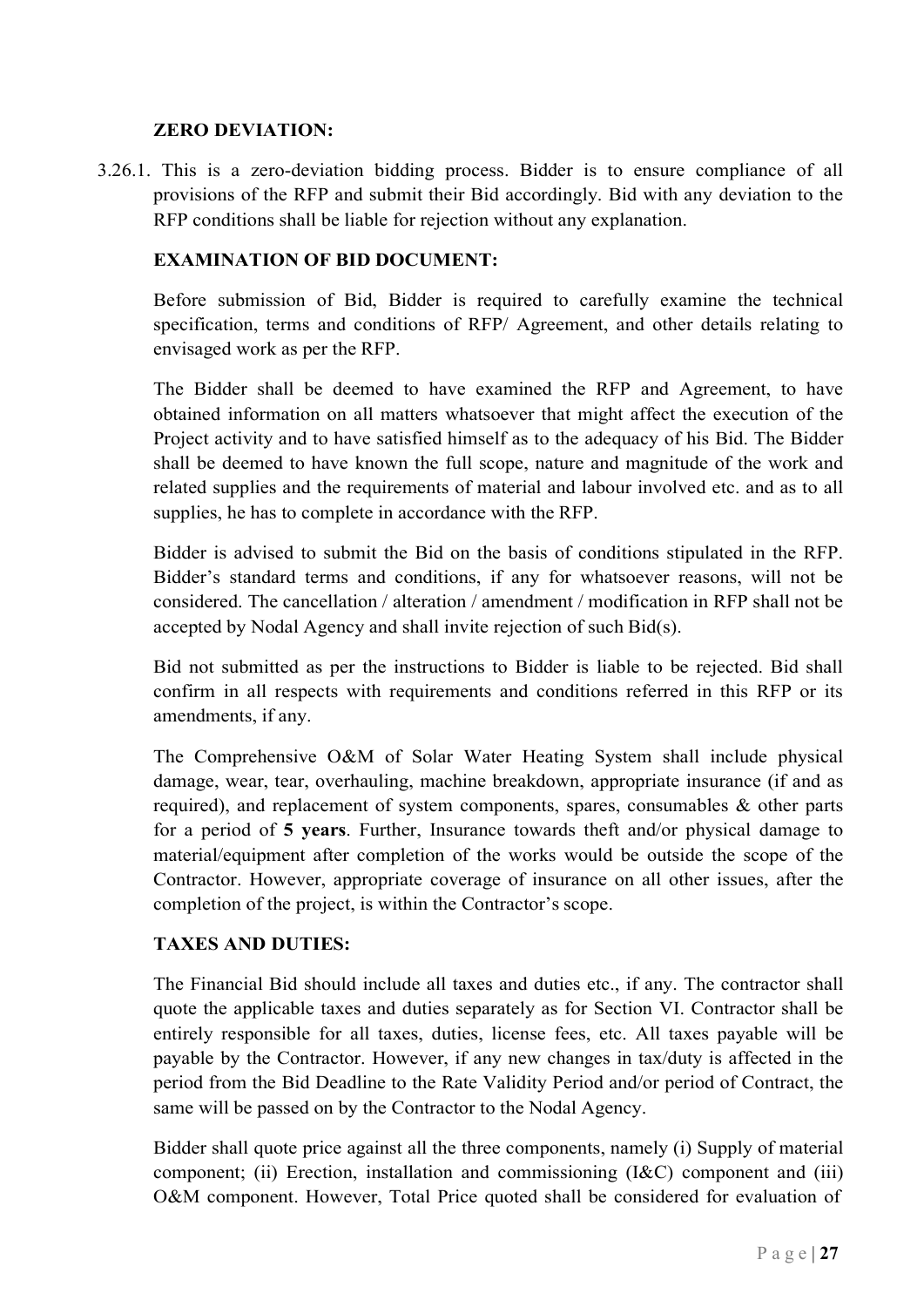the Financial Bid(s). Further, to evaluate and ascertain impact of any change in taxation laws in future, the rates applicable for each component on the date of Bid submission shall be considered.

#### PROGRESS REPORT:

3.29.1. Contractor shall have to complete the works in Work Order within 180 days as per Clause 7.15 from the Zero date extendable by 30 days, at sole discretion of Managing Director, MPUVNL. However, specific work completion timeline shall be as specified in respective work order(s), depending upon quantity and location of works. The Contractor shall submit monthly progress report to Nodal Agency, in prescribed proforma. Nodal Agency will have the right to depute his/their representatives to ascertain the progress of works at the premises of work of the Contractor.

## PROJECT INSPECTION:

The progress of work(s) will be monitored by Nodal Agency and the work(s) will be inspected for quality at any time till Commissioning or after the commissioning of the Project either by officer(s) from Nodal Agency or any authorized agency/ experts. Nodal Agency may also depute a technical person(s) from its list of empanelled experts for inspection, third party verification, monitoring of work(s) installed to oversee the implementation as per required standards and also to visit the manufactures' facilities to check the quality of products as well as to visit the authorized dealers to assess their technical capabilities as and when required.

Nodal Agency shall have the right to inspect the materials of SWHS components to confirm their conformity to the technical specifications and guidelines through approved agencies/ MPUVNL at the works of Contractor.

Any Third-party inspection of the work if desired may be performed by MPUVNL at its own (MPUVN) cost. However, in case, any discrepancy is found during inspection, then Contractor shall be liable to incur all costs for removing/rectifying the defects identified as a result of such inspection, and also the cost of inspection.

#### FORCE MAJEURE:

For purpose of this RFP, force majeure shall mean an event beyond the control of the Contractor and not involving his fault or negligence and not foreseeable, in its contractual capacity. Such events may include but are not restricted to Acts of God, wars or revolutions, fires, floods, epidemics, quarantine restriction, freight embargoes etc. Whether a force majeure situation exists or not, shall be decided by Nodal Agency and its decision shall be final and binding on the Contractor and all other concerned.

In the event that the Contractor is not able to perform his obligations under this Agreement on account of force majeure, he will be relieved of his obligations during the force majeure period.

If a force majeure situation arises, the Contractor shall notify Nodal Agency in writing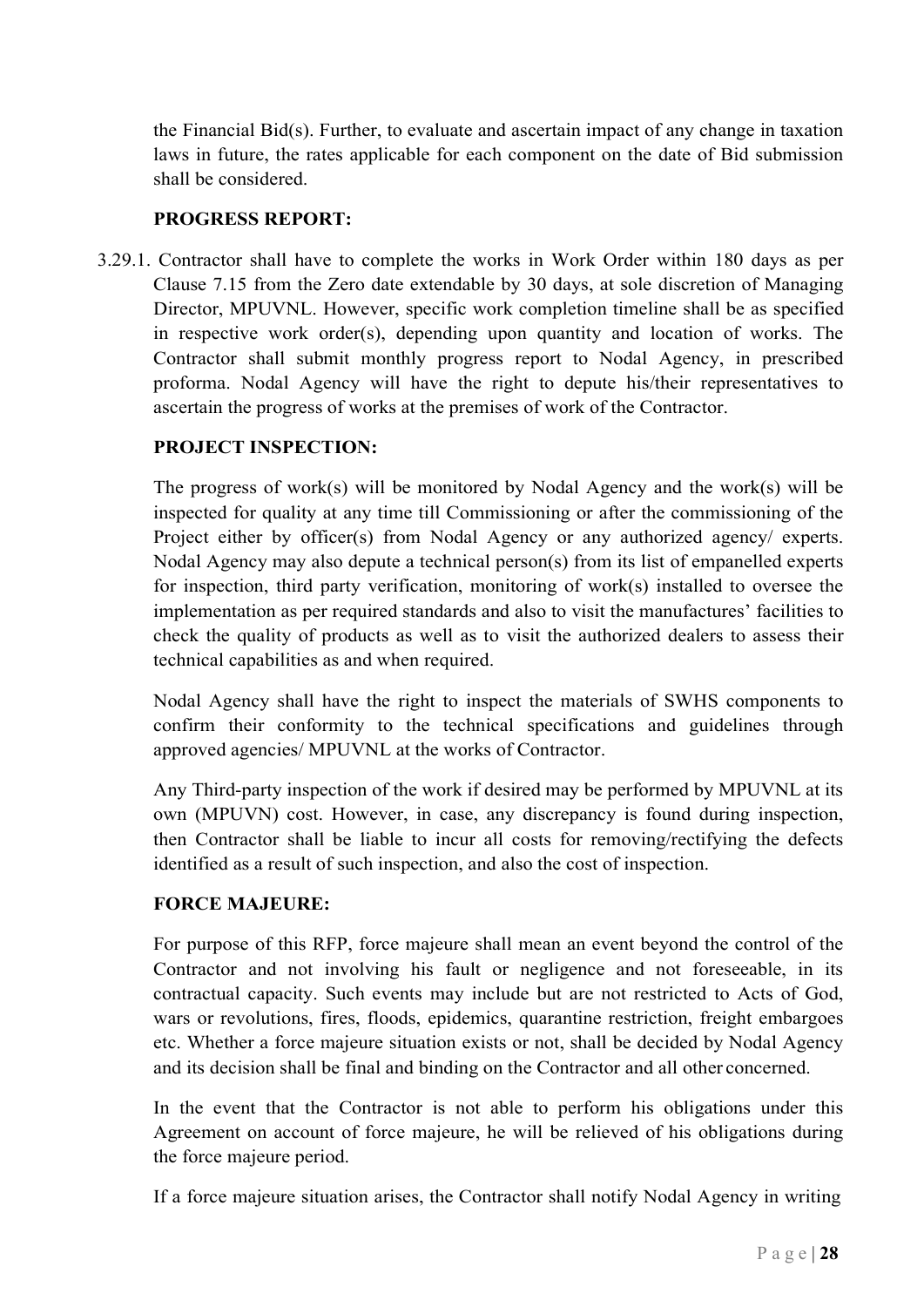promptly, not later than three (3) days from the date such situation arises (in case, communication is not possible to Nodal Agency, Contractor shall notify Nodal Agency not later than one (1) day from the day when communication system will be restored). The Contractor shall notify Nodal Agency not later than three (3) days of cessation of force majeure conditions. After examining the cases and associated facts, Nodal Agency shall decide and grant suitable additional time for the completion of the work, if required.

Failure of such bidder in timely intimating Nodal Agency will suspend its right for any relief otherwise eligible under such force majeure conditions.

# VALIDITY & TERMINATION OF AGREEMENT:

MPUVNL reserves the right to extend the validity of Agreement of any Category for execution of works up to thirty percent (30%) of indicated total capacity in LPD of that Category as per Table 1. However, this quantity may increase, subject to consent of the Contractor.

The Nodal Agency may terminate the Agreement in the event of occurrence of following events: -

- a) At any instance, if it is discovered that the Contractor has used sub-standard material/system components in execution of the work (in variance with the standards and specifications under this RFP);
- b) If, in the opinion of the Nodal Agency, the Contractor fails to commission the work within the time specified in the Work Order or within the period for which extension has been granted by Nodal Agency to the Contractor, subject to the provisions of Clause 3.21.4
- c) If the Contractor fails to furnish or replenish Bid Security/ within specified time as per provisions of this RFP;
- d) If in the opinion of Nodal Agency, the Contractor fails to comply with any of the provisions of this Agreement.

Subject to the provisions of Clauses, if the Contractor is found unable/refuses to complete given works within specified time period mentioned in Work Order issued for that Project, Nodal Agency will be free to purchase the balance goods from elsewhere with a notice to the Contractor and carry out the work, but at Contractor's cost and risk. The goods or any part thereof which the Contractor has failed to supply or if not available, the best and nearest available substitute thereof, shall be purchased and work executed by the Nodal Agency. Any loss or damage that the Nodal Agency may sustain due to such failure on the part of the Contractor, recovery of such loss or damage shall be made as per provisions of Clauses 8.7 and 8.8

In case of termination of the Agreement, Bid Security of the Contractor shall be forfeited, and the Contractor shall be responsible for fulfilling all obligations required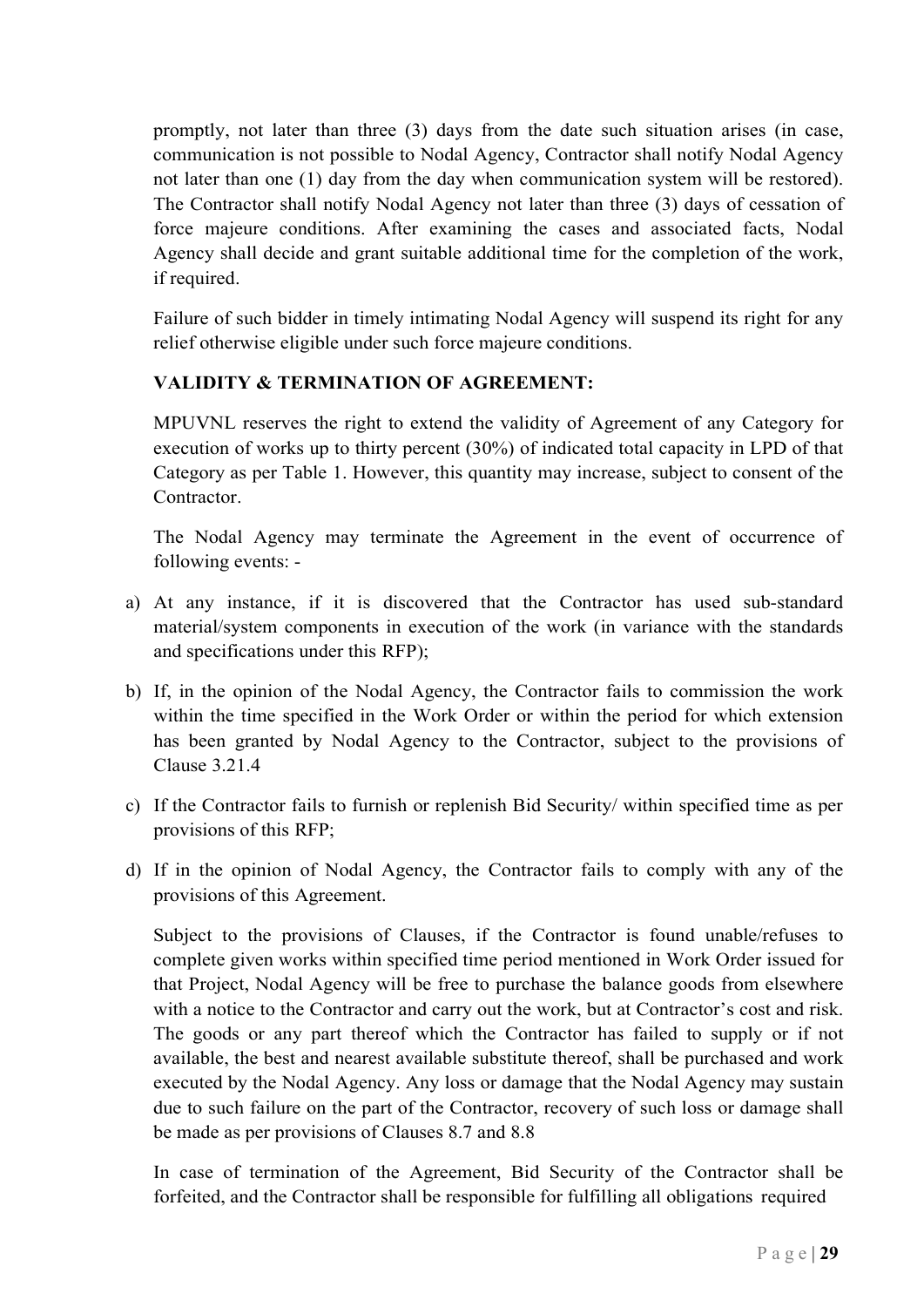for operation and maintenance of works having attained Completion. If additional cost required by Nodal Agency to complete the remaining works, Nodal Agency is authorised to forfeit O-PBG related to other Projects and complete the works through another Contractor or Qualified Bidder.

### APPLICABLE LAW:

3.33.1. The Agreement shall be interpreted in accordance with the laws of India.

### SETTLEMENT OF DISPUTE:

If any dispute of any kind whatsoever arises between Nodal Agency and the Contractor in connection with or arising out of the Agreement including without prejudice to the generality of the foregoing, any question regarding the existence, validity or termination, the parties shall seek to resolve any such dispute or difference by mutual consent.

If the parties fail to resolve, such a dispute or difference by mutual consent, within 45 days of its arising, then the dispute shall be referred by either party by giving notice to the other party in writing of its intention to refer to arbitration conducted under the provisions of the "Madhya Pradesh Madhyastham Adhikaran Adhiniyam, 1983". The decision of MP Madhyastha Adhikaran Adhiniyam shall be final and binding on the parties. The language of the arbitration proceedings and that of the documents and communications between the parties shall be English. All disputes will be settled in the High Court of MP. No arbitration proceedings will commence unless such notice is given.

Notwithstanding any reference to the arbitration herein, the parties shall continue to perform their respective obligations under the Agreement unless they otherwise agree.

Cost of arbitration shall be shared between the Contractor and Nodal Agency as per the award of the arbitration.

In the event of any dispute or difference whatsoever arising under the contract / purchase order placed by the Nigam to the contractor, then in this case the arbitrator shall be Secretary, NRED, Govt. of Madhya Pradesh/ Managing Director, M.P. Urja Vikas Nigam Ltd., Bhopal.

If any dispute of any kind whatsoever arises between Beneficiary and the Contractor in connection with or arising out of the Agreement including without prejudice to the generality of the foregoing, any question regarding the existence, validity or termination, the parties shall seek to resolve any such dispute or difference by mutual consent. If the issue is not resolved through mutual consent, either party can refer the case to the Nodal Agency. The decision of the Nodal Agency shall be binding.

# LANGUAGE:

3.35.1. All documents, drawings, instructions, design data, calculations, operation,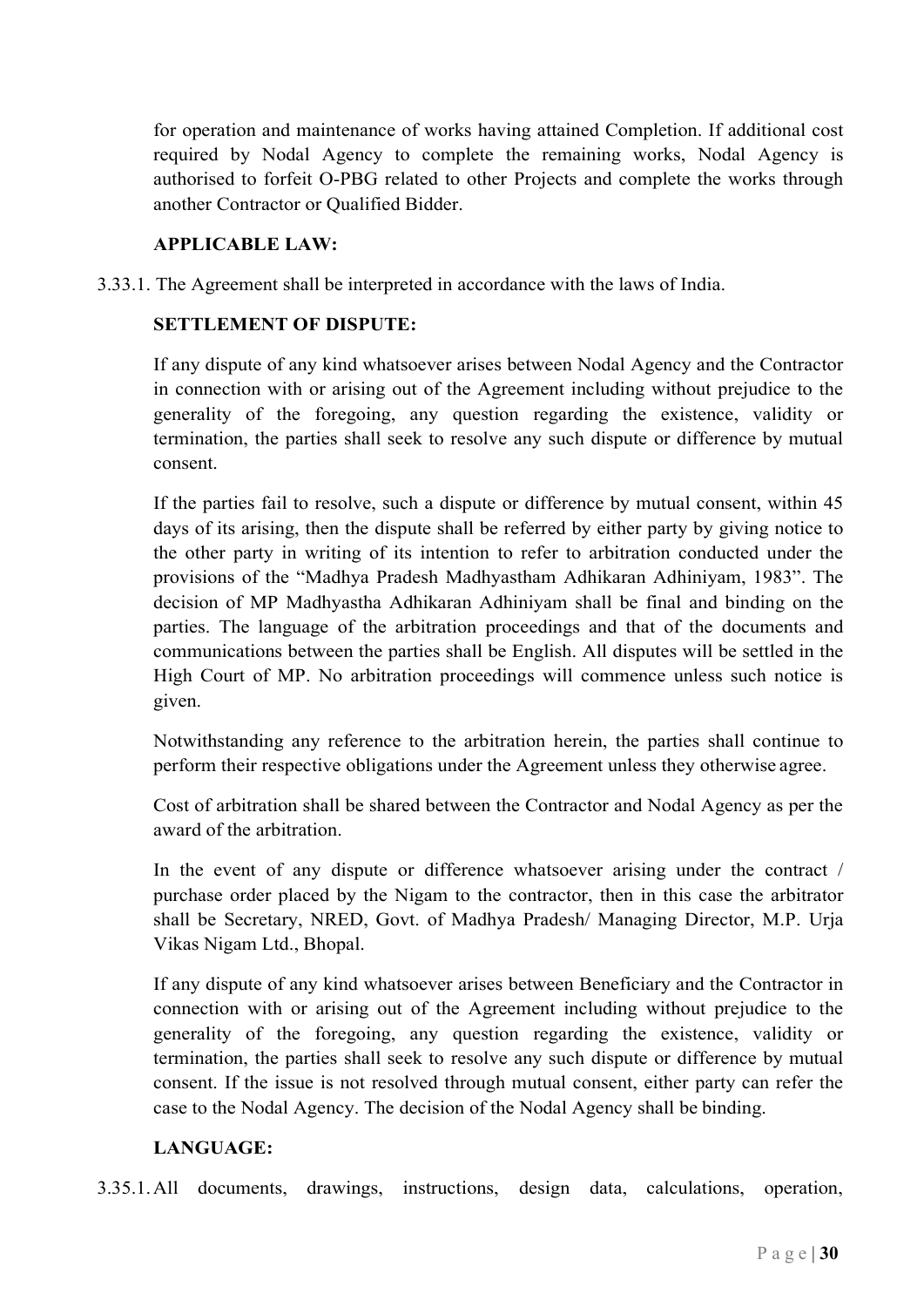maintenance and safety manuals, reports, labels and any other data shall be in Hindi/ English Language. The Agreement and all correspondence between the Nodal Agency and the Bidder shall be in Hindi/ English language.

## OTHER CONDITIONS:

The Contractor shall not transfer, assign or sublet the work in whole under the Agreement pursuant to this RFP or any substantial part thereof to any other party.

All the relevant test certifications must be kept valid up to the period of the contract (as applicable).

#### AMENDMENT:

Nodal Agency reserves the right to modify, amend or supplement RFP documents, including all formats and annexures, at any time. Interested and eligible Bidders are advised to follow and keep track of Nodal Agency website for updated information. No separate notifications will be issued for such notices/ amendments/ clarification etc. in the print media or individually. Nodal Agency shall not be responsible and accountable for any consequences to any party.

## SUCCESSORS AND ASSIGNS:

In case the Nodal Agency or Contractor may undergo any merger or amalgamation, or a scheme of arrangement or similar re-organization and this Agreement is assigned to any entity partly or wholly, the Agreement shall be binding mutatis mutandis upon the successor, entities and shall continue to remain valid with respect to obligation of the successor, entities.

#### SEVERABILITY:

It is stated that each paragraph, clause, sub-clause, schedule or annexure of this contract shall be deemed severable  $\&$  in the event of the unenforceability of any paragraph, clause sub-clause, schedule or the remaining part of the paragraph, clause, sub-clause, schedule annexure  $\&$  rest of the contract shall continue to be in full force & effect.

#### PRICE PREFERENCE:

There is no relaxation in terms of any conditions of the RFP or Processing Fee or Bid Security or O-PBG relaxation for any private company or State or Central company/agency.

#### TAX EXEMPTIONS:

Nodal Agency will extend possible cooperation to Contractor in availing any tax exemptions. However, the responsibility of availing any such exemptions, if any, would rest with the Contractor.

#### INSPECTION AND AUDIT BY THE NODAL AGENCY: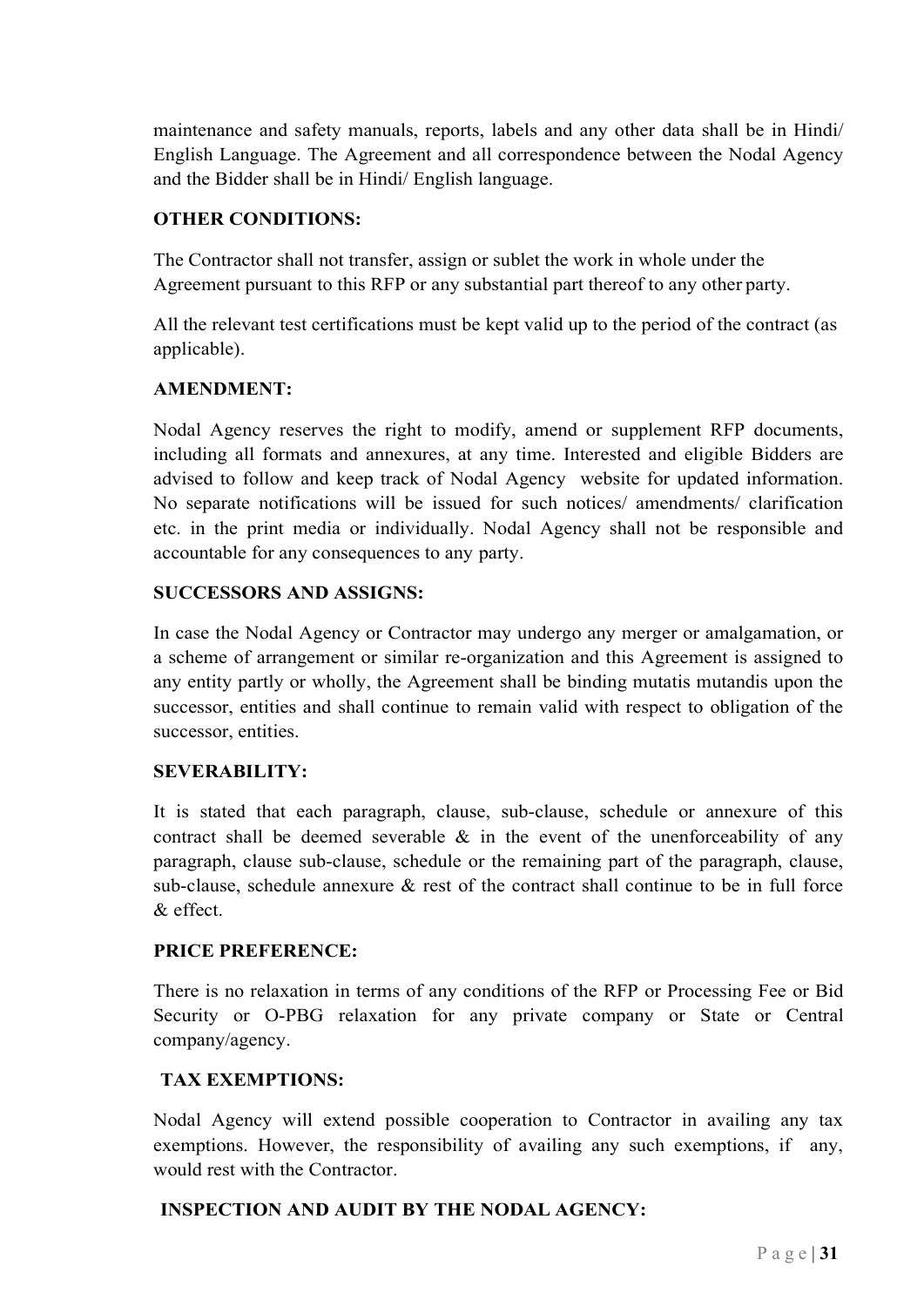- a) The Nodal Agency may inspect the progress of work, if so required, at any time.
- b) Nodal Agency shall have the right to inspect the goods to confirm their conformity to the technical specifications at the works of Contractor. Third party inspection of the Projects may be performed by MPUVNL at its own cost. However, in case, any discrepancy is found during third party inspection, then Contractor shall be liable to incur all costs for removing/rectifying the defects identified as a result of such inspection.

#### FRAUD AND CORRUPTION

- a. The Bidders, suppliers and contractors and their subcontractors under the contracts are required to observe the highest standard of ethics during the procurement and execution of such contracts. In pursuance of this, the Nodal Agency:
	- I. Defines, for the purpose of this provision, the terms set forth below as follows:
		- (i) "corrupt practice" is the offering, giving, receiving or soliciting, directly or indirectly, of anything of value to influence improperly the actions of another party;
		- (ii) "fraudulent practice" is any act or omission, including a misrepresentation, that knowingly or recklessly misleads or attempts to mislead, a party to obtain a financial or other benefit or to avoid an obligation;
		- (iii) "collusive practice" is an arrangement between two or more parties designed to achieve an improper purpose, including to influence improperly the actions of another party;
		- (iv) "coercive practice" is impairing or harming, or threatening to impair or harm, directly or indirectly, any party or the property of the party to influence improperly the actions of a party;
		- (v) "obstructive practice" is
			- aa) deliberately destroying, falsifying, altering or concealing of evidence material to the investigation or making false statements to investigators in order to materially impede a MPUVNL's investigation into allegations of a corrupt, fraudulent, coercive or collusive practice; and/or threatening, harassing or intimidating any party to prevent it from disclosing its knowledge of matters relevant to the investigation or from pursuing the investigation;

#### OR

- ab) acts intended to materially impede the exercise of the MPUVNL's inspection and audit rights.
- II. will reject a proposal for award if it determines that the bidder recommended for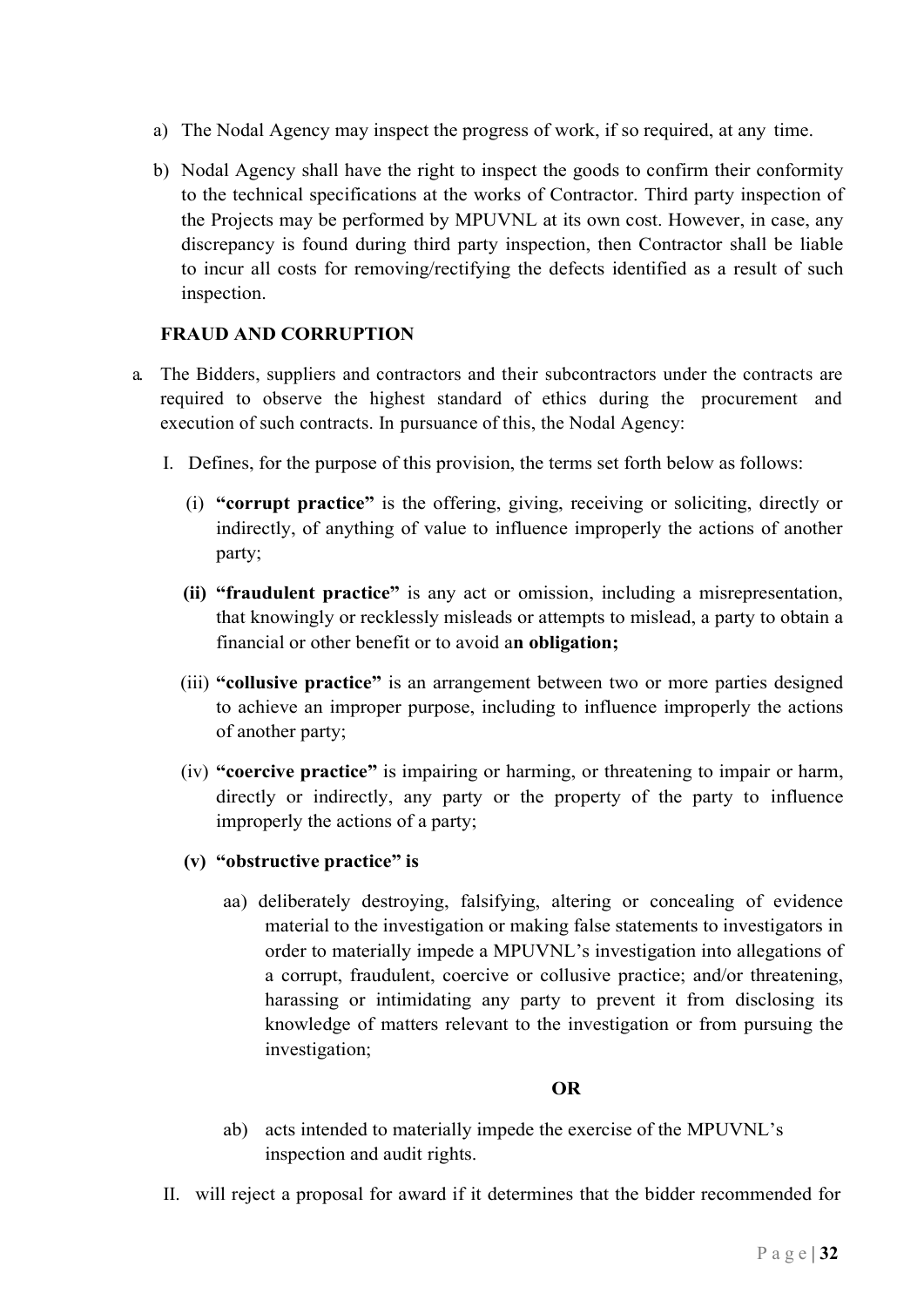award has, directly or through an agent, engaged in corrupt, fraudulent, collusive, coercive or obstructive practices in competing for the contract in question;

- III. will sanction a firm or individual, including declaring ineligible, either indefinitely or for a stated period of time, to be awarded a contract if it at any time determines that the firm has, directly or through an agent, engaged in corrupt, fraudulent, collusive, coercive or obstructive practices in competing for, or in executing, a contract; and
- IV. will have the right to require that the provision be included in Bidding Documents and in contracts, requiring Bidders, suppliers, and contractors and their subcontractors to permit the MPUVNL to inspect their accounts and records and other documents relating to bid submission and contract performance and to have them audited by auditors appointed by the MPUVNL.

## DEBARRED FROM PARTICIPATING IN NODAL AGENCY'S TENDER

Nodal Agency reserves the right to carry out the performance review of each Bidder from the time of submission of Bid onwards. In case it is observed that a Bidder has not fulfilled its obligations in meeting the various timelines envisaged, in addition to the other provisions of the RFP, such Bidder may be debarred from participating in Nodal Agency's any future tender/ RFP for a period as decided by the competent authority of Nodal Agency.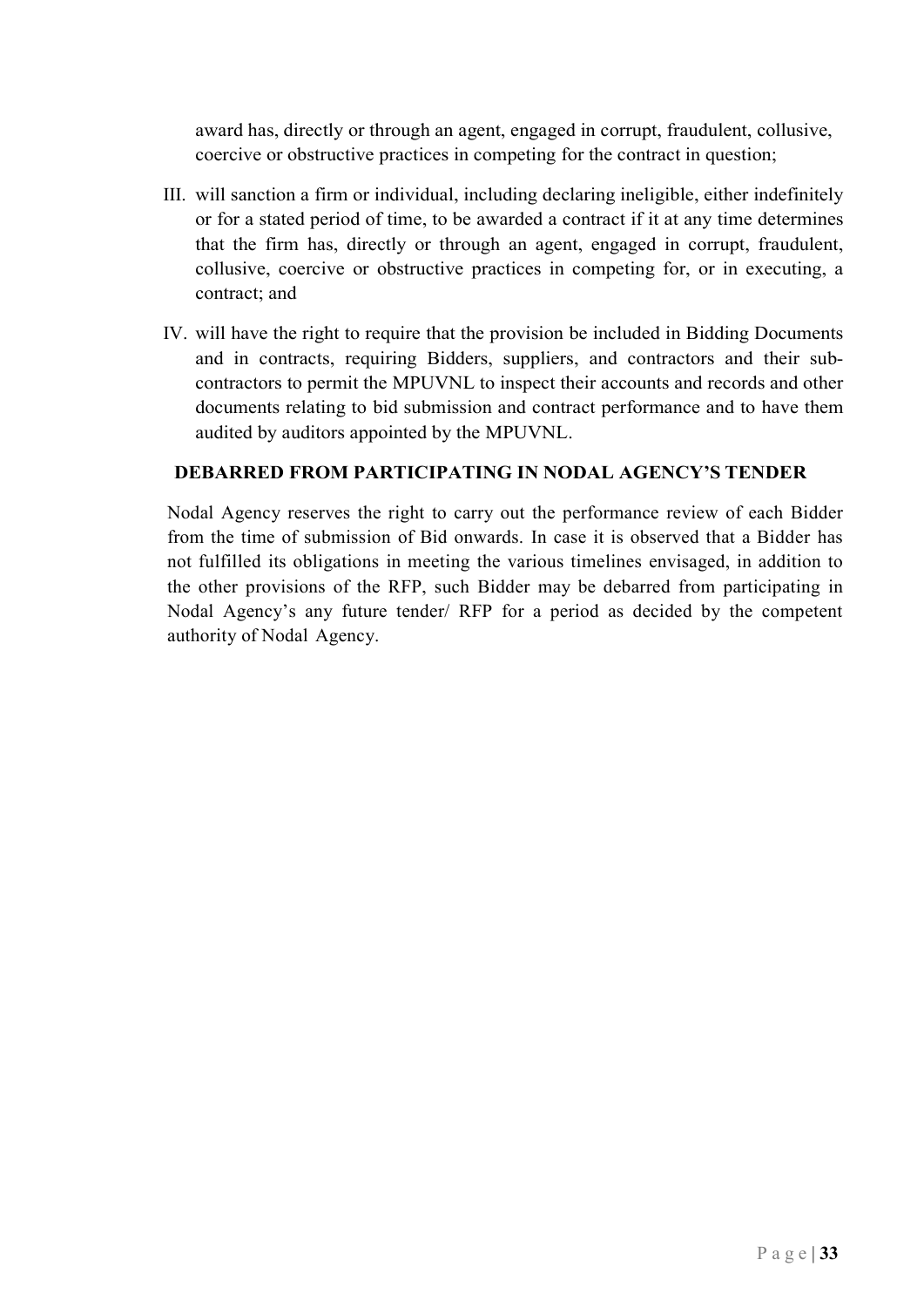# SECTION-II BID EVALUATION

### 1. BID EVALUATION:

- 1.1. The evaluation process comprises the following four steps:
	- l. Step I-Responsiveness check of Technical Bid
	- m. Step II-Evaluation of Bidder' fulfilment of Eligibility Criteria described in Section-I
	- n. Step III-Evaluation of Financial Bid
	- o. Step IV-Selection of Successful Bidder

## 1.2. RESPONSIVENESS CHECK OF TECHNICAL BID:

- 1.2.1. The Technical Bid submitted by Bidder shall be scrutinized to establish responsiveness to the requirements laid down in the RFP. Any of the following may cause the Bid to be considered "Nonresponsive" and liable to be rejected, at the sole discretion of Nodal Agency, subject to sufficient justification:
	- p. Bid not submitted in prescribed envelop/ formats;
	- q. Bid that are incomplete, i.e. not accompanied by any of the applicable formats;
	- r. Bid not accompanied by contents as mentioned in Clause 3.9.1;
	- s. Bid not signed by authorized signatory and /or stamped in the manner indicated in this RFP;
	- t. Material inconsistencies in the information /documents submitted by the Bidder affecting the Eligibility Criteria;
	- u. Information not submitted in the formats specified in this RFP;
	- v. Bid being conditional in nature;
	- w. Bid not received by the Bid Deadline;
	- x. Bid having conflict of interest;
	- y. Bidder makes any misrepresentation;
	- z. Any other act of Bidder which may be unlawful for the purpose of this RFP;

aa. Bid submitted is not in requisite format(s);

1.2.2. Each Bid shall be checked for compliance with the submission requirements set forth in this RFP before the evaluation of Bidder's fulfilment of Eligibility Criteria is taken up.

#### 1.3. EVALUATION OF BIDDER'S FULFILMENT OF ELIGIBILITY CRITERIA:

1.3.1. Evaluation of Bidder's Eligibility will be carried out based on the information furnished by the Bidder as per the prescribed formats and related documentary evidence in support of meeting the Eligibility Criteria as specified in RFP. Non-availability of information and related documentary evidence for the satisfaction of Eligibility Criteria as detailed out in this Clause 4along with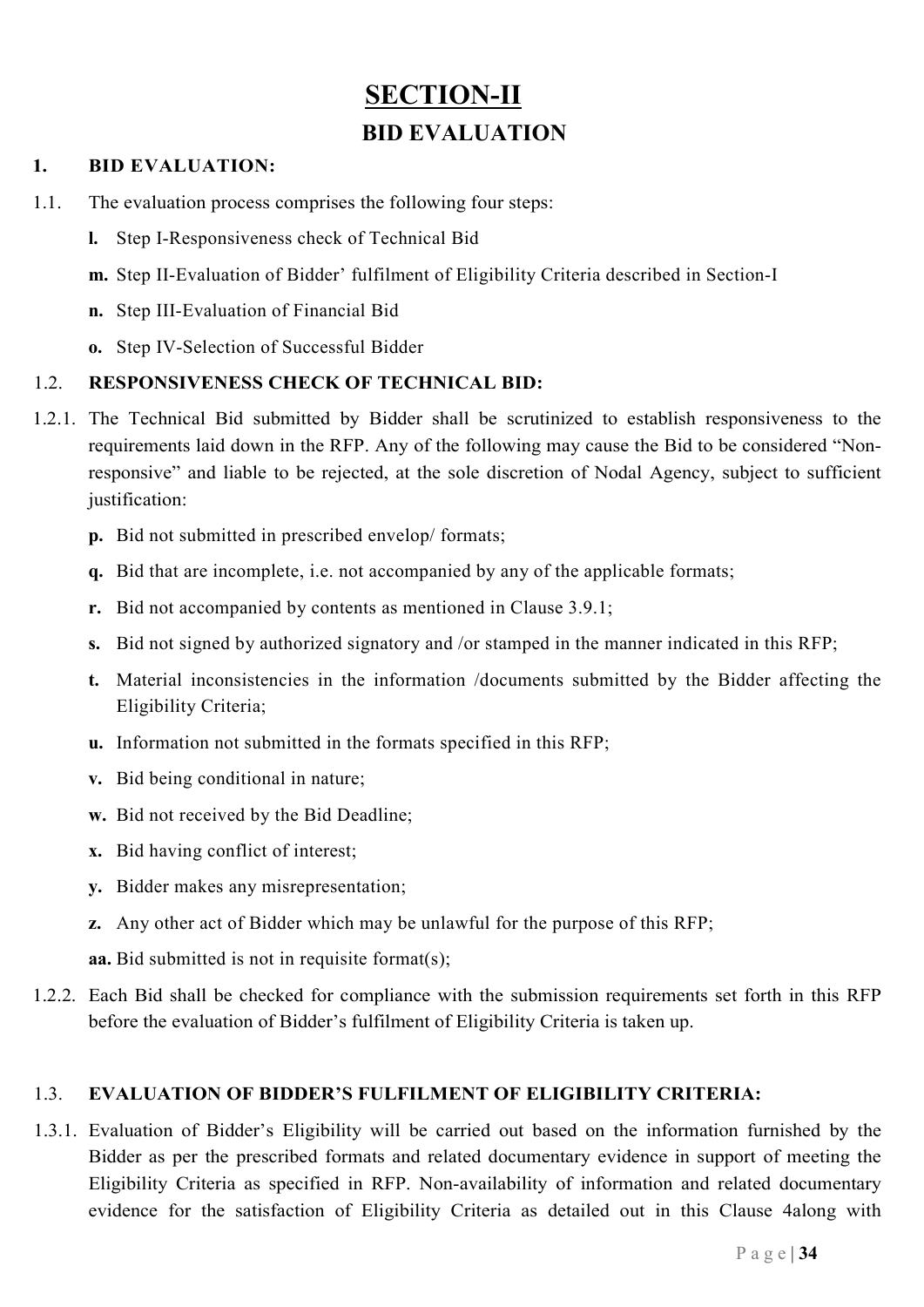provisions of clause 3.7 may cause the Bid to be non-responsive.

## 1.4. EVALUATION OF FINANCIAL BID:

1.4.1. Financial Bid of the Eligible Bidder shall be opened online, on date as may be intimated by Nodal Agency to the Bidder through Nodal Agency's website or E-mail. The evaluation of Financial Bid shall be carried out based on the information furnished. The Financial Bid submitted by the Bidder shall be scrutinized to ensure conformity with the RFP. Any Bid not meeting any of the requirements of this RFP may cause the Bid to be considered "Non-responsive".

### 2. SUCCESSFUL BIDDER(S) SELECTION AND WORK ALLOCATION:

- 2.1. Bid qualifying as per Eligibility Criteria shall only be evaluated atthis stage.
- 2.2. All Bidder qualifying EligibilityCriteria shall be placed as equal. Technical qualification is must for a Bidder to become eligible for assessment on financial criteria.
- 2.3. For each Systemas per clauseError! Reference source not found.,Eligible Bidder shall be ranked from the lowest to the highest based on the Financial Bid submitted by the Bidder.
- 2.4. The bids shall be evaluated for identifying three Qualified Bidders.
- 2.5. Eligible Bidder with second and third ranked Financial Bid for given scope of work under each Systemshall be invited to match the lowest Financial Bid (Qualified Bidder  $-1$ ) in each System for given scope of work to become Qualified Bidder(s). Upon their acceptance of lowest Financial Bid, such Bidder(s) shall become Qualified Bidders (Qualified Bidder  $-2 \&$  Qualified Bidder  $- 3$ ) and shall be invited (through LICA) to enter into the Agreement.
- 2.6. In case, either or both Eligible Bidders with second and third ranked Financial Bid decline to match lowest Financial Bid (L1), then Bidders with subsequent ranked Financial Bid shall be invited to match the Qualified Bidder – 1 and shall be considered to fill available position till MPUVNL gets three Qualified Bidders, including Qualified Bidder – 1 and shall be declared as Qualified Bidder – 2 & 3. LICA shall be issued to such Qualified Bidders and they would be declared as Successful Bidders.
- 2.7. In a situation where two or more Bidders have quoted the same rate, they shall be offered to become Qualified Bidder by matching L1 rate in the order of their decreasing Net Worth, that is, the Bidder with the highest Net Worth shall be given preference and subsequently the remaining Bidders would be asked to match L1 until three Qualified Bidders are not selected. In case two or more Bidders have quoted the same rate and their Net Worth is also the same, then turnover would be the deciding criteria and Bidder with the highest average turnover will be given preference. Nodal Agency shall continue this process, if required, for Bidders quoting the same rates until three Qualified Bidders are declared.
- 2.8. The work allocation for all the Systems shall be as under:

| Contractor $-1(L1$ of that system) | 50% of the total capacity under<br>thatsystem |
|------------------------------------|-----------------------------------------------|
| Contractor $-2(L2$ of that system) | 30% of the total capacity under               |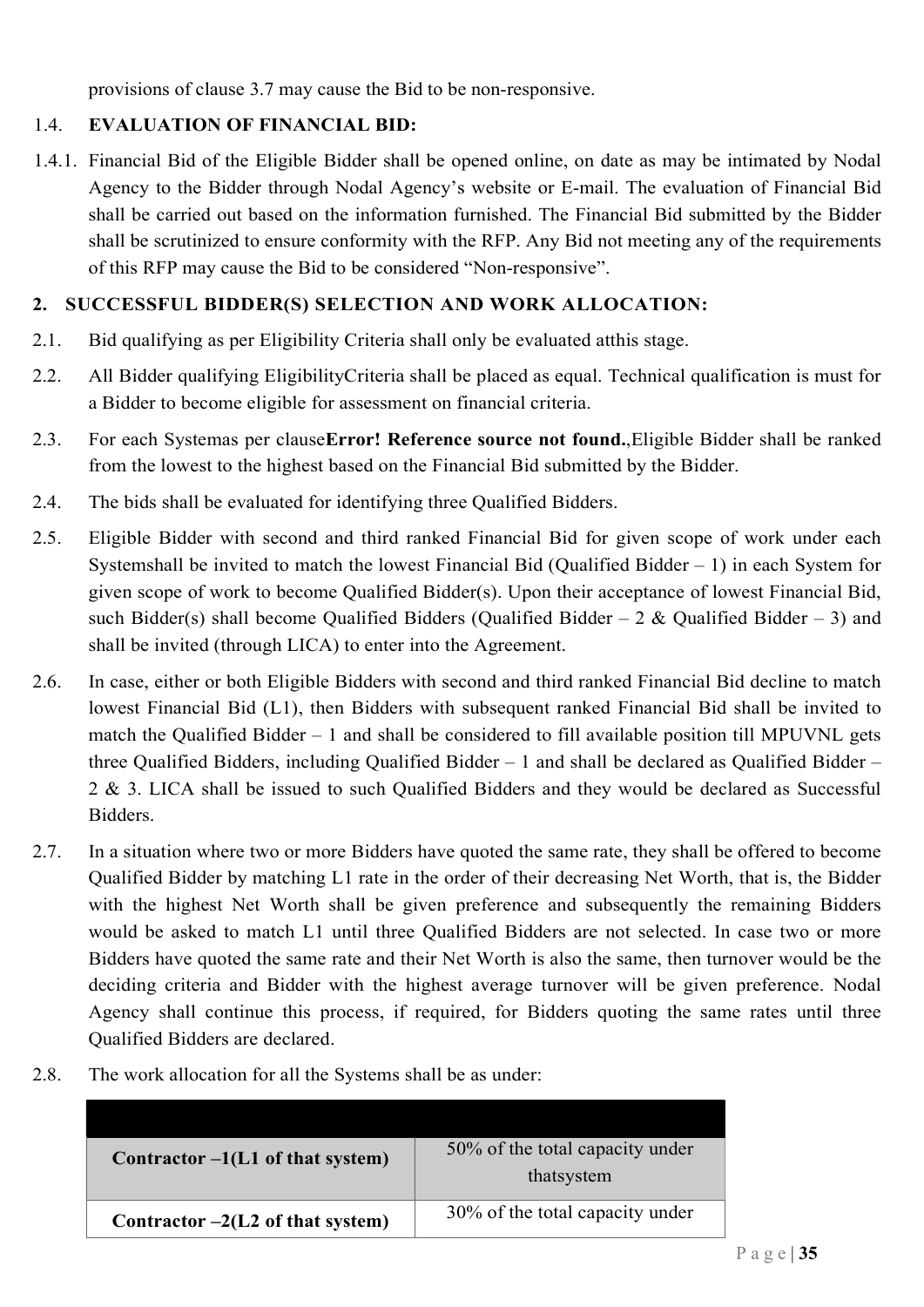|                                     | thatsystem                                    |
|-------------------------------------|-----------------------------------------------|
| Contractor $-3(L3)$ of that system) | 20% of the total capacity under<br>thatsystem |

Allotment of works within a System shall also be subject to following provisions:

- bb. 2% of the indicated capacity of systems shall be reserved for the startups that are participating in this tender as per the clauseError! Reference source not found.. The Contractor  $-1$  shall be eligible for 50%, Contractor – II shall be eligible for 30% and Contractor – III shall be eligible for 20% of the 98% of the remaining capacity left after reserving 2% of total capacity for startups. For all the other system, work allocation for Contractors shall be as per the table above.
- cc. After the discovery of L1 rate, the startups shall be asked to submit an undertaking stating the System in which they are willing to work. They will be required to match the L1 rate for each of the selected System.
- dd.The reserved quantity of work will be equally allocated to all such startups, if available. In case where works are required to be allocated among multiple startups, it will be allotted in decreasing order of their total technical experiences (in kW). In case technical experience is same for two or more startups, work will be allocated in the decreasing order of their turnover(a startup may refer to its affiliate and share with the turnover details of the affiliate). A group of startups may submit a "Consortium Agreement" if they want to participate as a JV/Consortium.
- ee. In case there are only two Contractors available, they shall be eligible for 50% and 30% of System cumulative capacity of 98% for the reserved system and 100% for unreserved system, respectively. The remaining share of System capacity may be distributed equally amongst available Contractors. However, Nodal Agency may seek consent of such Contractors on allotment of the said remaining share and take appropriate decision accordingly.
- ff. In case only one Contractor is available, it shall be eligible for 50% of System quantity of98% for the reserved system and 100% for unreserved system quantities. The Nodal Agency may, at its sole discretion, offer remaining share of the System capacity to the available Contractor. However, Nodal Agency may seek consent of such Contractor on allotment of the said remaining share of a System capacity and take appropriate decision accordingly.

## 2.9. PRINCIPLES OF WORK ALLOCATION

- 2.9.1. Generally, the Systems shall be offered to Contractors, subject to the provisions of clause5.8.
- 2.9.2. In case of work(s)beyond the indicated capacity in clauseError! Reference source not found.of this RFP subject to clause 3.28.2:
	- gg. Work(s) shall be first offered to the existing Contractor(s) of the System, subject to provisions of clause 5.8.
	- hh. If any Contractorof the Systemdoes not accept work(s), then penalty as per clauseError! Reference source not found. shall be levied on such Contractor and the remaining work(s) shall be equally distributed among the other Contractor(s) of the same system.

In case all the existing Contractor(s) refuses the Work, the Nodal Agency shall discard such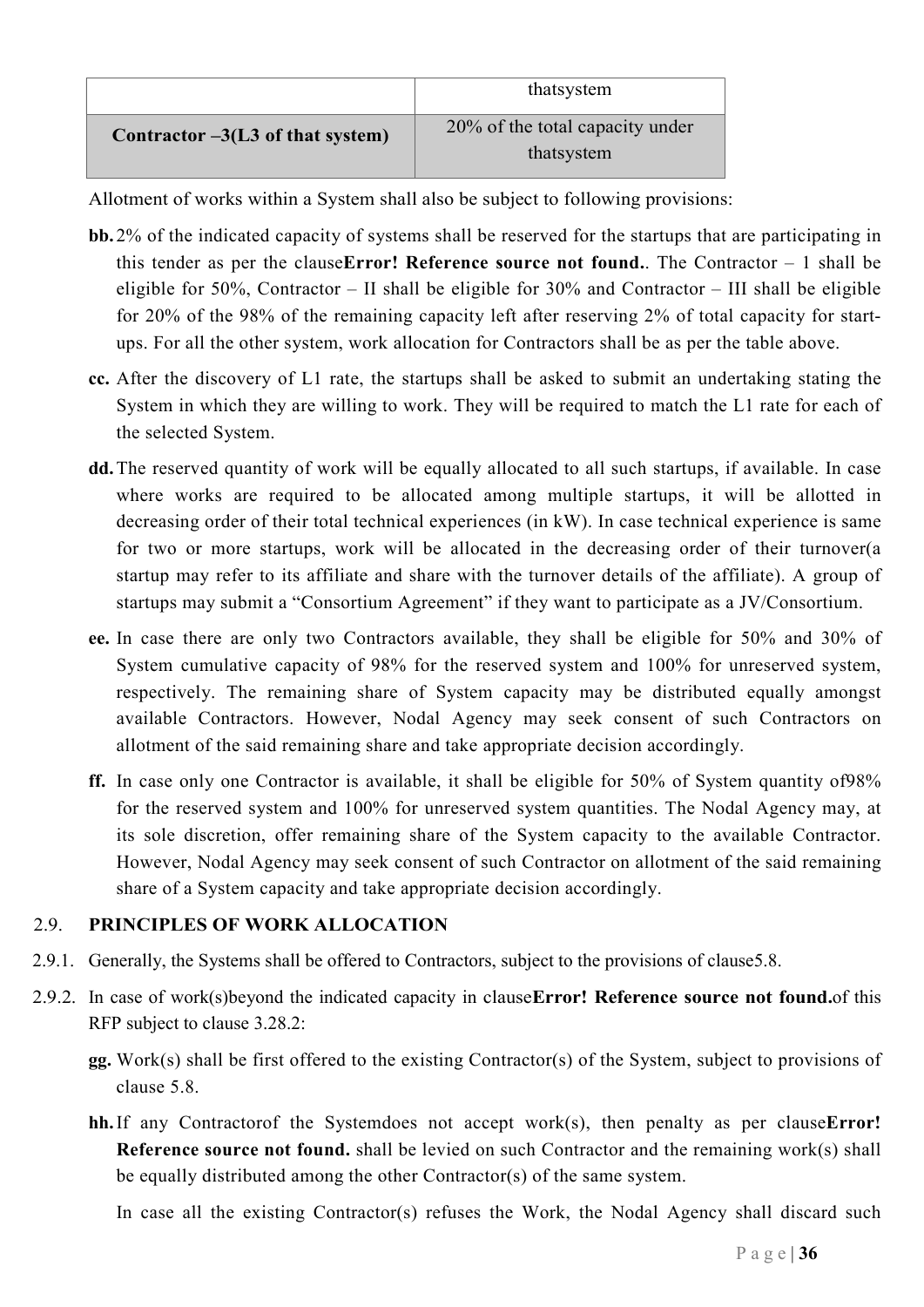Project site(s) from the tender.

## 2.10. PROJECT CAPACITY REVISION / RESIZING:

- 2.10.1.Within thirty (30) days from the award of Work Order, the Contractor shall undertake Site Survey, The Contractor shall submit a survey report (techno-commercial feasibility report) which shall contain the following:
	- ii. Technical feasibility based on the shadow free space available
- 2.10.2.If there is a change required in Work Order, Contractor shall submit a "letter of request" for change (if any, with due analysis) to Nodal Agency, copying the Beneficiary. The number of the Systems may increase or decrease subject to Nodal Agency's approval.
- 2.10.3.In case the revised quantity/capacity is approved, by the Nodal Agency. It shall communicate the same in writing to the Contractor and the Beneficiary, within fifteen (15) Days from date of submission of "letter of request" for change.
- 2.10.4.In case The system lies under the same system after revision:
	- jj. In case of increase in The system capacity, C-PBG for the additional amount shall be submitted within ten (10) days of confirmation of the capacity by Nodal Agency.
	- kk.Non-fulfilment of the above clause shall be considered as refusal to execute the Work Order and clauseError! Reference source not found.shall be applicable.
- 2.10.5.In case The system shifts to a lower category after revision:
	- ll. Nodal Agency shall communicate the same to the contractor in that lowersystem.
	- mm. The work allocation will be done considering work proportion as per Clause2.8.
	- nn.The Contractor shall be required to submit the C-PBG as per Clause1.4. It should reach to the office of nodal agency within ten (10) days from the date of allocation by the MPUVNL to contractor. After validation of C-PBG, Nodal Agency shall issue a new Work Order to the Contractor and The system site shall be removed from the previous Work Order.
	- oo. Non-fulfillment of the above clause shall be considered as refusal to execute the Work Order, clauseError! Reference source not found. shall be applicable.
- 2.10.6.In case the System shifts to a higher System after revision:
	- a. Nodal Agency shall communicate the same to the contractor in that higher system.
	- b. The work allocation will be done considering work proportion as per Clause2.8.
	- c. The Contractor shall be required to submit C-PBG as per Clause1.4. It should reach to the office of nodal agency within ten (10) days from the date of allocation by the MPUVNL to contractor. After validation of C-PBG, Nodal Agency shall issue a new Work Order to the Contractor and The system site shall be removed from the previous Work Order.
	- d. Non-fulfillment of the above clause shall be considered as refusal to execute the Work Order, clauseError! Reference source not found. shall be applicable.
- 2.11. In case an Eligible Bidder(s) identified subject to provisions of Clauses above, is having ownership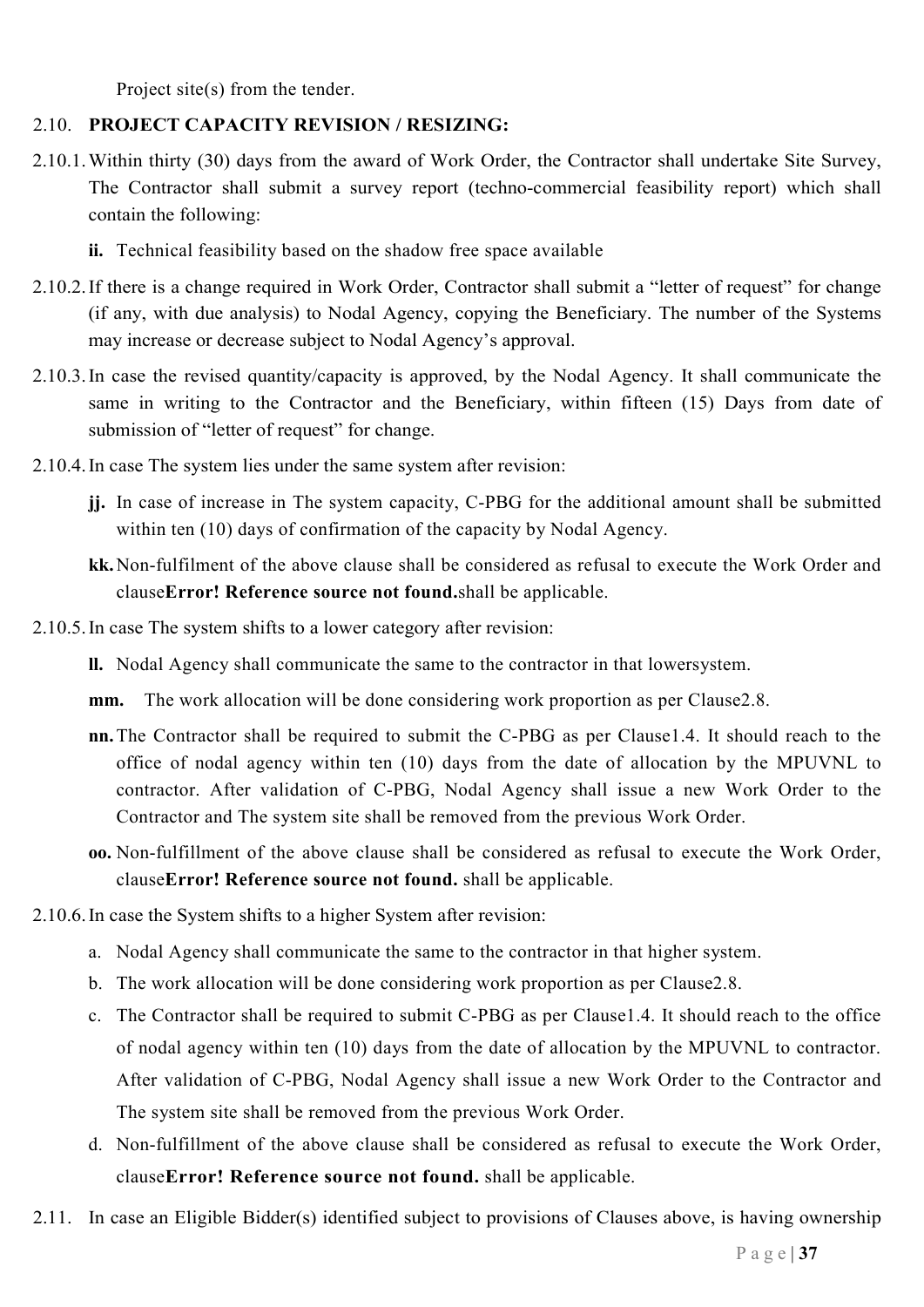of commercially operational manufacturing facility(ies) of SPV Systems covered under this RFP in Madhya Pradesh, it shall be eligible for a preferential offer of 10% of the System cumulative capacity. This preferential offer shall be applicable on submission of request in this regard by the Bidder(s) subject to the condition that such offer shall be applicable only on future work order(s) to be offered from the date of acceptance of its request by the Nodal Agency. Further, such preferential offer shall be equally distributed among such Qualified Bidder(s). The work allocation mentioned in Clause 1.1shall be for residual capacity remaining after such preferential allocation of works.

2.12. The Contractor may be allowed to submit the proposals on behalf of the interested organizations/institutes who have agreed to install the System specifically from themonly. In such cases, the work will be awarded, as per RFP specification and on the standardized rates, to that Contractor who has made all the efforts to convince the organization/institute for installing System. The Beneficiary or Contractor (on behalf of Beneficiary) must be requiredto submit a letter (signed and sealed by the appropriate authority of the Beneficiary) as provided in Format17.However, it is necessary to clarify that such additional capacities shall not be the part of Awarded Capacity and this will not be considered in the distribution of Works in the defined proportion.

In case the proposal/ letter received by the MPUVNL directly from the interested institute/organization or MPUVNL has already approached the institute/organization , then in such case the work will be allocated to the Contractors as per the relevant conditions of the Clause2.8 of the RFP.

- 2.13. As per timelines stipulated in this RFP, Letter Inviting Consent for Agreement (LICA) shall be issued to the Qualified Bidder as per the provisions of the RFP.
- 2.14. If Successful Bidder fails to acknowledge the same within the stipulated time, the Nodal Agency reserves the right to annul/cancel the award of the LICA of such Successful Bidder.
- 2.15. Nodal Agency at its own discretion has the right to reject any or all the Bid without assigning any reason whatsoever.
- 2.16. The Work Order shall consist of a single rate for Supply, Erection, Commissioning and Comprehensive O&M. There shall not be any further bifurcation.
- 2.17. Nodal Agency at its own discretion has the right to cancel/annul the Agreement anytimewithout assigning any reason whatsoever. In such cases, contract validity period and discovered rate of this RfP will expire at that time only, further nodal agency after adjustment (if any)will return the applicablesubmitted "bid security and CPBG" to the respective contractors.

Subject to provisions of Clause 5.5, Eligible Bidder for given scope of work under each Category shall be invited to match the lowest Financial Bid in each Category for given scope of work to become Qualified Bidder(s) and eligible for the selection as Successful Bidder.

For work order up to 100% of the system (nos. rounded off to nearest integer) for each Category, the Qualified Bidder  $-1$  (L1) who has accepted LICA and signed the Agreement ("Contractor 1") shall be eligible for works of 100%, in that Category. In case Qualified Bidder (L1) fail to sign the LICA, then the work will be allocated to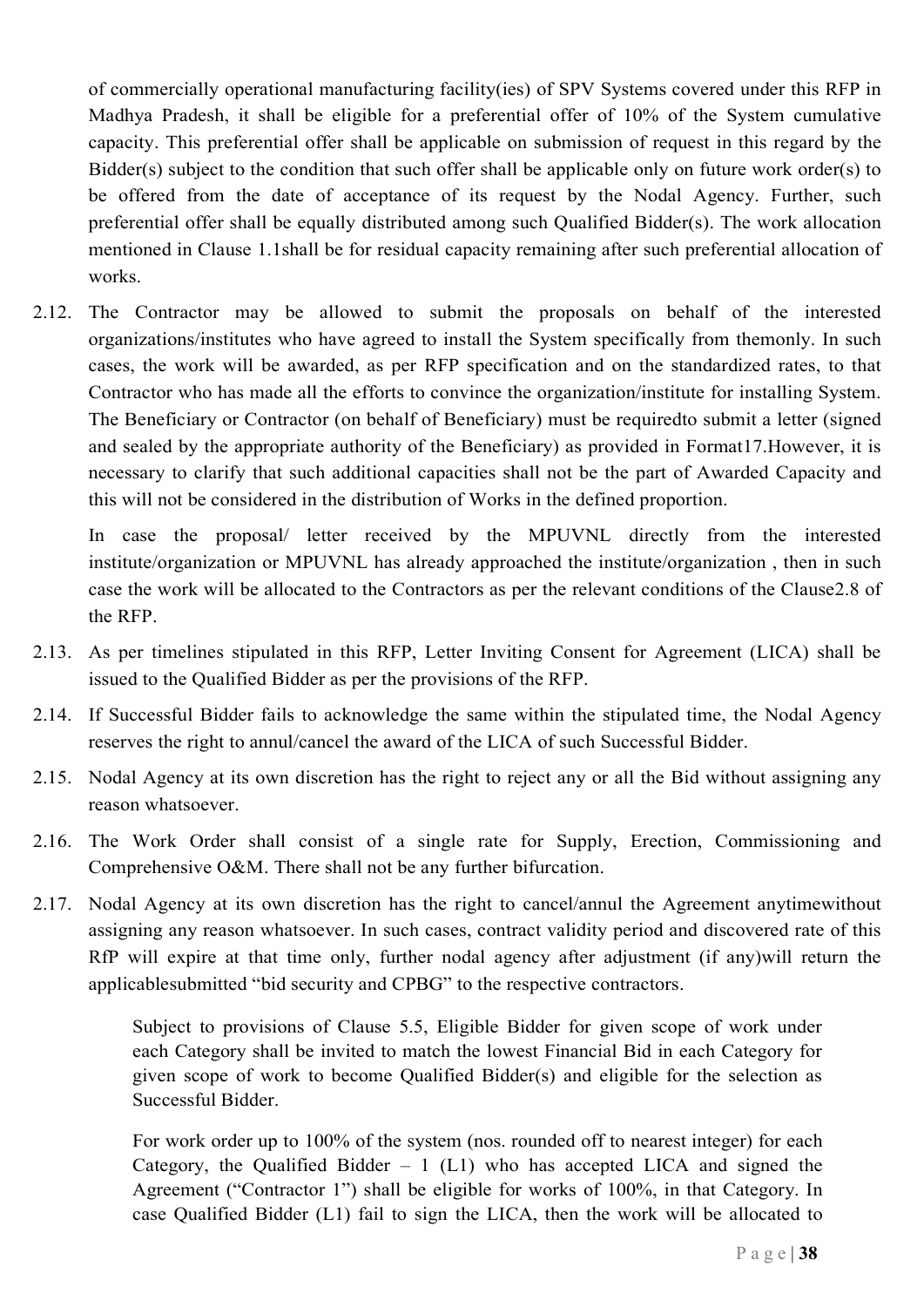Qualified Bidder (L2), provided he matches the L1 rate and so on.

In case if quantity of works in any Category exceeds what is indicated in Table 1 of this RFP, MPUVNL, at its sole discretion, to increase the work twice indicated in the table and may offer such additional works as per provisions of Clause 5.7 to the existing selected bidder provided the bidder meets the technical and financial qualification(s). However, if existing Contractor(s) do not provide consent for full/part additional work(s) or found unable to execute such additional work(s), then such additional work(s) shall be offered to other Bidders declared as Qualified Bidders under this RFP, provided the bidder meets the technical and financial qualification. In such case, the other Qualified Bidders shall submit, if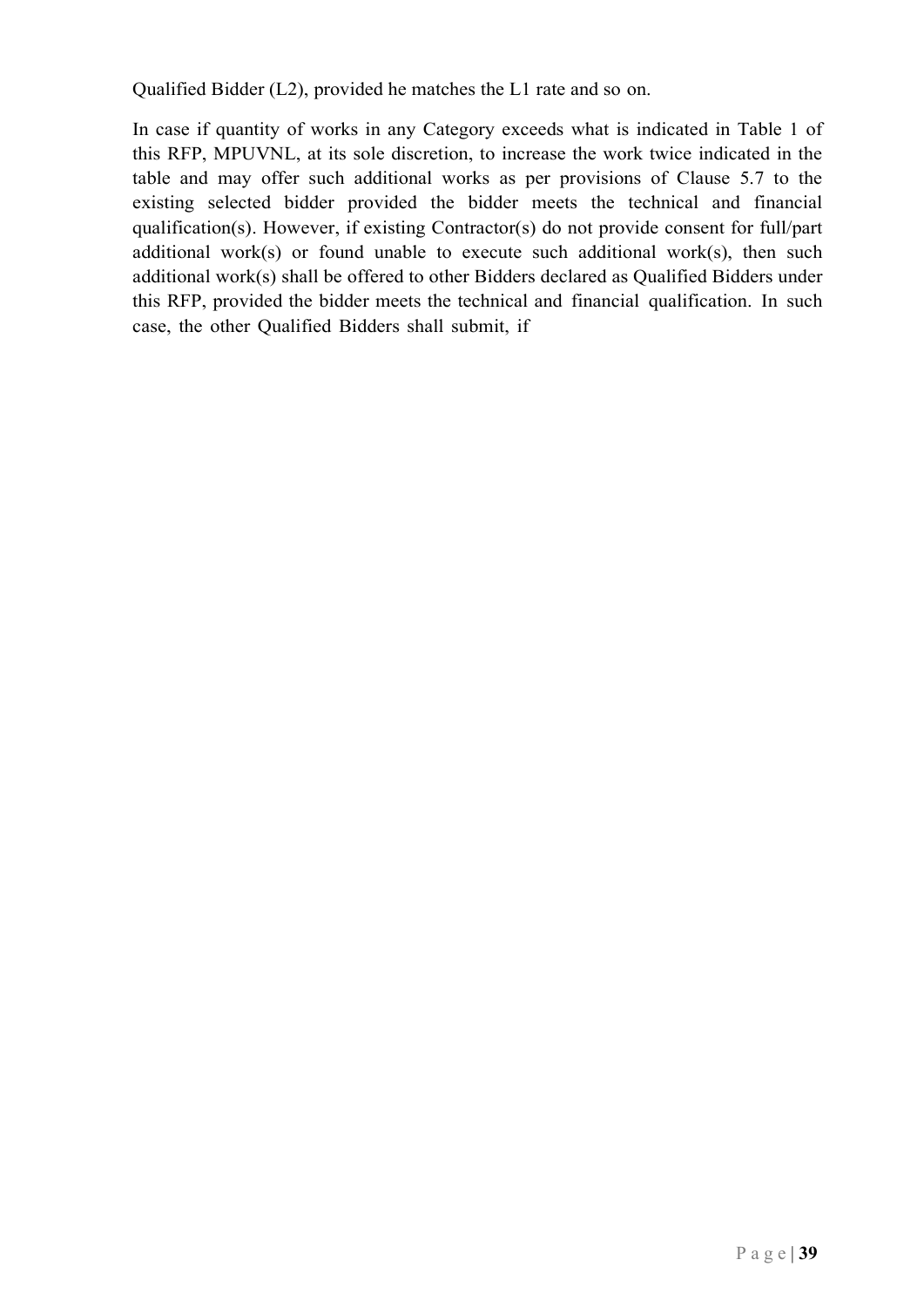required, additional requisite amount of Bid Security on the date of acceptance of LICA as per provisions of this RFP.

If performance of the Contractor against the work(s) allocated is not found satisfactory, then the MPUVNL reserves the right to terminate the Agreement, subject to provisions of Clause 3.21.4. In such a case the cancelled work(s) for such Contractor may be offered to other Contractors in particular Category and/or Eligible Bidder(s) who agree to match the lowest Financial Bid based on ranks of their Financial Bids. LICA shall be issued to such Qualified Bidder(s). Such Qualified Bidders shall submit, if required, requisite amount of Bid Security on the date of acceptance of LICA as per provisions of this RFP.

As per timelines stipulated in this RFP, Letter Inviting Consent for Agreement (LICA) shall be issued to the Qualified Bidder(s) as per the provisions of the RFP. If Successful Bidder(s) fails to acknowledge the same within the stipulated time, the MPUVNL reserves the right to annul/cancel the award of the LICA of such Successful Bidder(s) and, in such a situation, the Bid Security would stand cancelled.

MPUVNL at its own discretion, has the right to reject any or all Bid(s) without assigning any reason whatsoever.

For participation in Category(ies) as mentioned in Clause 2.2, Bidder shall submit valid Certified test report of conforming to the specification by BIS.

Successful Bidder must be required to submit test reports and undertaking from equipment supplier as per Annexure 13.

Further, Contractor shall supply the system with same make, for which the test report is submitted in Bid.

In case where two or more Eligible Bidders quote the same price as per Clause 5.5 for the same Category, Eligible Bidder with highest average Turnover of the last three (3) year available shall be declared as Qualified Bidder.

#### 4. OTHER CONDITIONS:

Successful Bidder has to obtain all the necessary approvals/Consents/Clearances required for design, engineering, supply, installation, testing and commissioning, including Comprehensive O&M of the Project. MPUVNL shall not have any responsibility in this regard.

It will be the responsibility of the beneficiary where the SWHS is being installed to provide shadow free area and water should be made available 3 metre above the installation surface and the contractor should inform the beneficiary department and the respective in-charge at site before starting installation work at the site.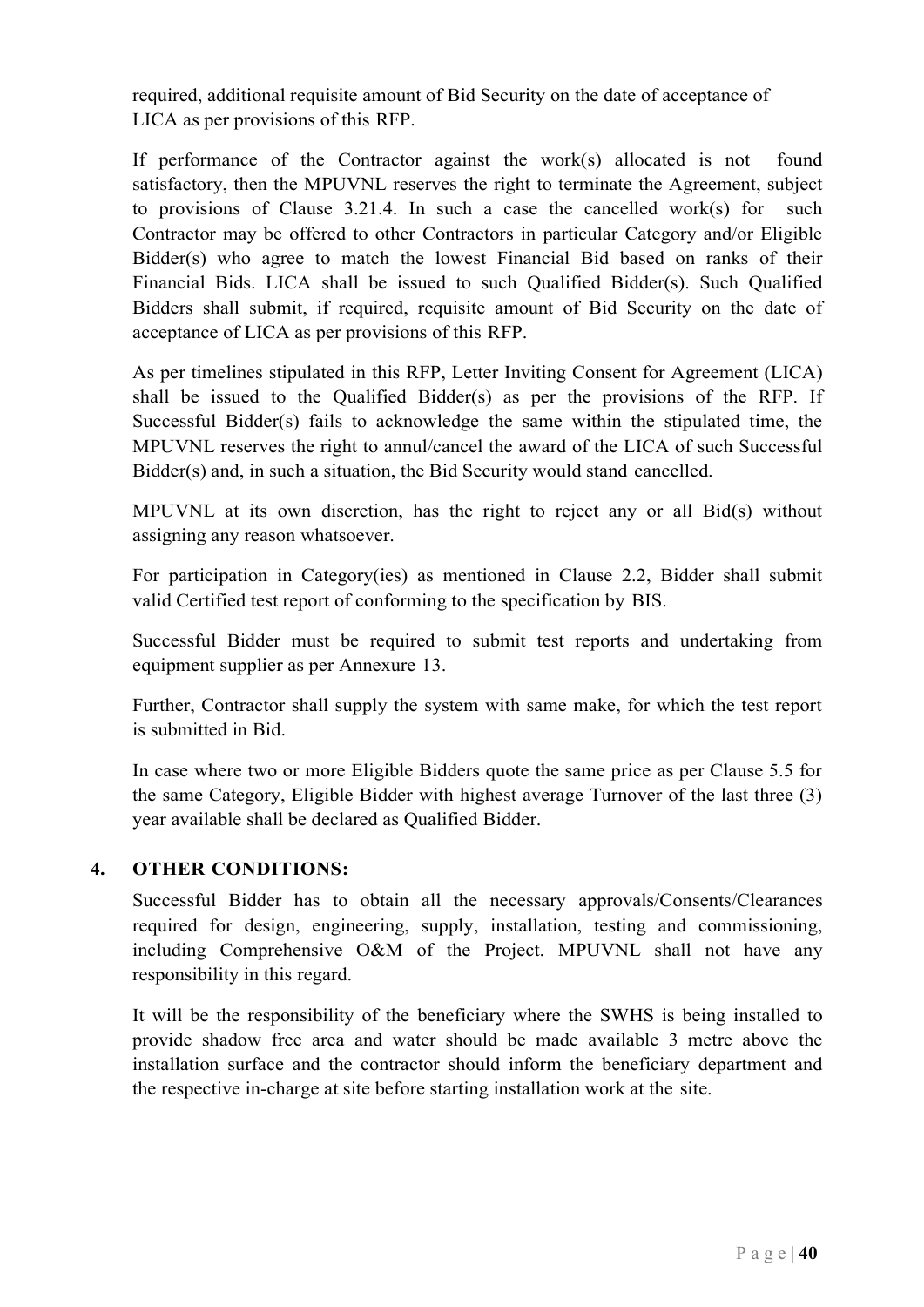# **SECTION III**

# SCOPE OF WORK

#### 5. DETAILS OF WORKS:

The Contractor shall be responsible for complete Survey, Design, Supply  $\&$ Installation of Solar Water Heating Systems as per the respective Categories bid for, strictly in compliance to applicable Technical Specifications detailed in **Annexure** 17.

Contractor will have full responsibility for packaging, forwarding, transportation, supply and any type of breakages / losses etc. thereto. The goods / systems will be delivered at the destination stores, installed and commissioned at site in the perfect conditions as per terms & conditions of Letter of Intent / Work Order.

Manufacturers will have to put a Name plate / Label and Mark Bar code  $\&$  / Serial No. /Code No. etc. of their Products as per NABL/ BIS or other Applicable Specification(s). Further, Contractor shall be required to put a  $6"x4"$  name plate marking "Year of commissioning" and "Urja Vikas Nigam" on structure of the Solar Water Heating System.

The scope of work would include the following:

- a. Detailed planning of time bound smooth execution of project.
- b. Performance testing of the complete system The contractor shall run the system on trial basis for 1 hour to draw 20 Ltr of water (between 12:00-16:00) and provide output degree Celsius temperature at testing conditions to be specified greater than 20 degree Celsius than ambient and shall closely monitor the performance of the system before handing over the system. This will be witnessed and jointly signed by MPUVNL, the representative of the beneficiary building/department and contractor.
- c. Performance test shall be conducted after installation to demonstrate the Temperature and Quantity of hot water as per work order.
- d. Comprehensive Maintenance Contract (CMC) Operation of the system for fiveyear faultless operation, assure inventory maintenance including five-year Warranty.
- e. Coverage of risk liability of all personnel associated with implementation and realization of the project.
- f. Training of at least two persons each to be nominated by user at every location, on the various aspects of design and maintenance of the offered system after commissioning of the system.

All Civil works for installation/grouting along with CPVC Pipeline and Cold-Water Tank with mounting structure (if any) of Solar Water Heating systems shall be in the scope of the Contractor. A certificate for civil work completion will have to be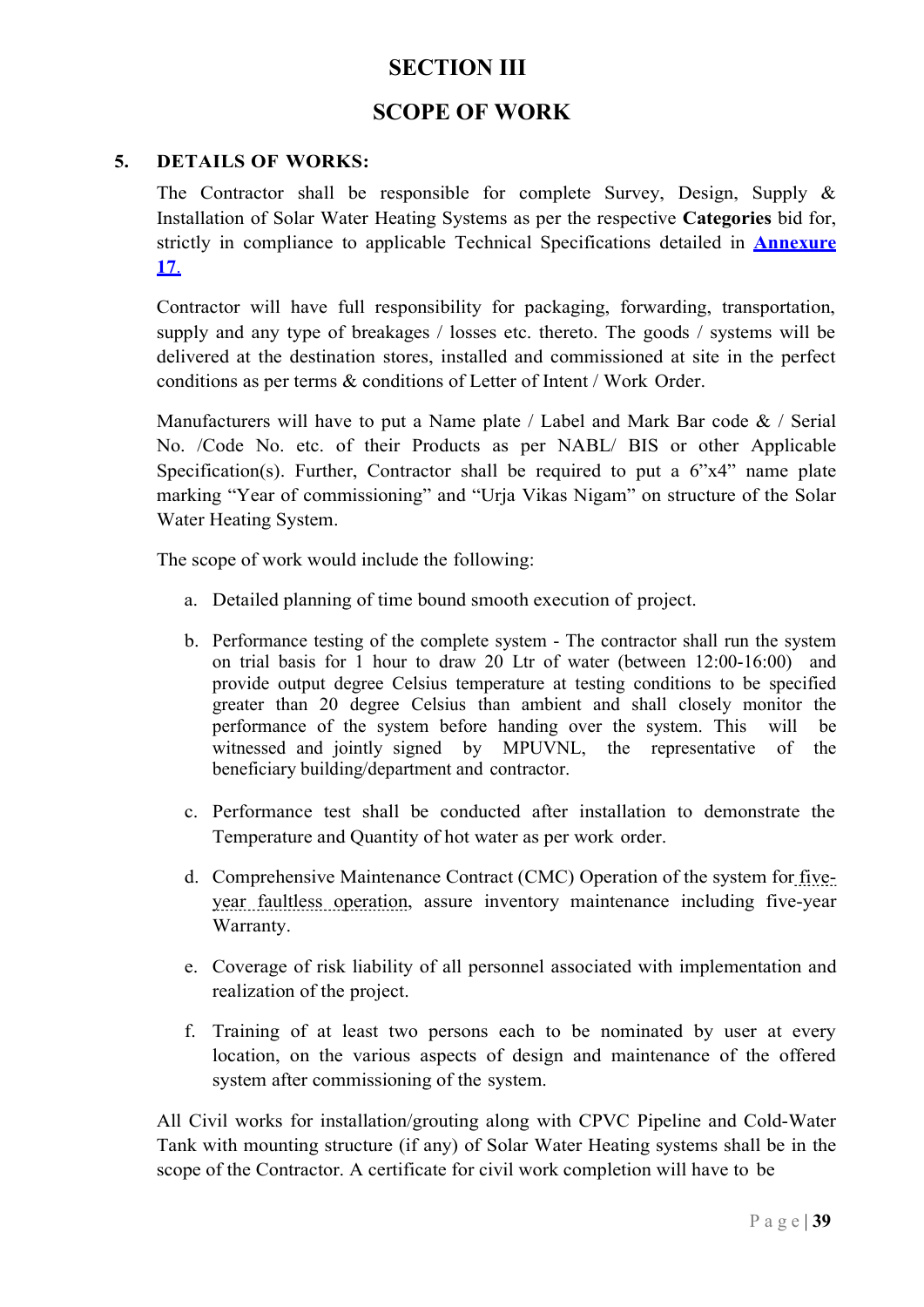provided by Contractor, self-certified or from any certified civil engineer certifying, that it will withstand wind speed of 150 km/hr in all weather conditions. The scope of Civil works includes:

- a. Assessment of requirement for civil work essential for completion of project. Obtaining prior approval of the work and drawing and estimate from Site In charge (DREO).
- b. Taking up and completion of the required civil work as per specification and norms along with supply of Cold-water Tank indicated in the respective items of SOR or rates quoted below SOR as per Annexure 18
- c. Schedule of Rates (SOR) for building works, Public Works Department, (PIU), Bhopal, Govt. of M.P. In force from 1st August 2014 issued By Project Director, shall be the part of this RFP,
- d. The Payment of Civil work (if any), Cold Water Tank with mounting structure (If any) & other BOS shall be made on SOR basis or rates quoted below SOR basis, as per the actual measurement at site.

An Operation and Maintenance Manual, in Hindi language, should be provided with the Solar Water Heating System. The manual should also have clear instructions about mounting of Solar Water Heating System, DO's and DONT's and on regular maintenance and troubleshooting of the system. Name and address of the person or Centre to be contacted in case of failure or complaint should also be provided. The warranty cards applicable for specific components be provided to the beneficiary. Further, a certificate will have to be provided by the Contractor, from any license holder Contractor / supervisor, certifying that all electrical works (if applicable) are carried out in accordance with applicable electrical safety standards prescribed by GoMP from time to time.

Third party inspection of the installed systems shall be arranged by MPUVNL at its own cost.

Training for operation and preventive maintenance of the system is covered under the scope of Contractor as per Clause 7.4. The responsibility of imparting training to beneficiaries of the systems (free of charge), ensuring after sales services and availability of spares at a nearby suitable place / places will rest with the Contractor.

The Contractor will submit the consolidated annual performance report to MPUVNL during the 5-year CMC, which will contain an abstract of half-yearly reports submitted to purchasing authority.

The supplied materials should be strictly as per specifications mentioned in the RFP Document / Bid and as per undertaking by equipment supplier as attached, otherwise it shall be liable for rejection. In case any defective material or any type of substandard material is supplied, the material will be rejected, and it will be the responsibility of the Contractor for taking back the rejected materials at its own cost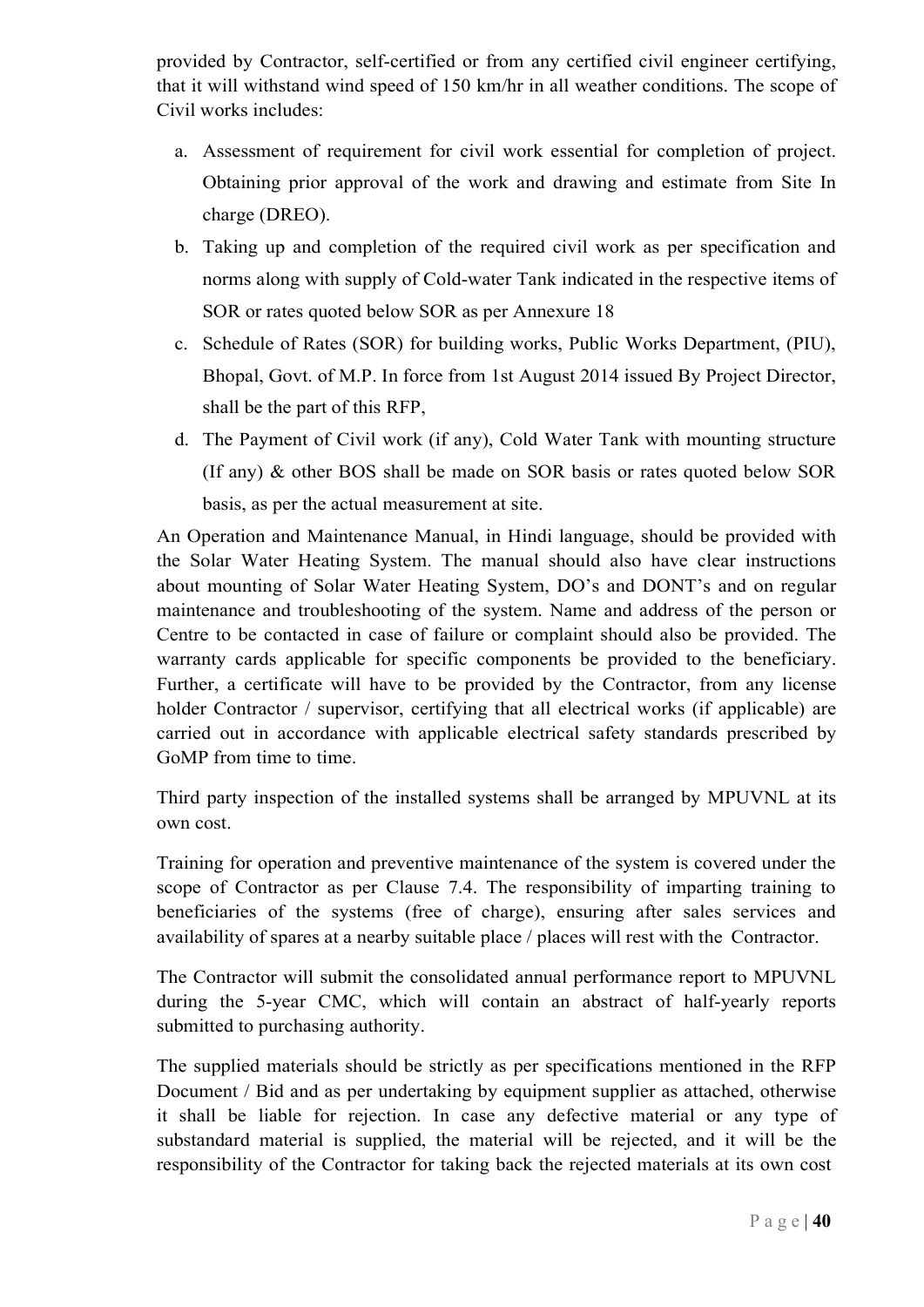within fifteen days from the date of communication of rejection. MPUVNL shall not be responsible for security/safety of the materials rejected. Any type of fittings, accessories, assemblies, essentially required components, which are not described or mentioned in RFP documents, shall have to be supplied by the Contractor as per NABL/ BIS Standards & Practices as applicable at his own cost.

Defective materials will not be accepted under any conditions and shall be rejected outright without compensation. The Contractor shall be liable for any loss/damage sustained by MPUVNL due to defective work. The Contractor shall replace the defective material at his own expenses to the satisfaction of MPUVNL. The Contractor shall not be eligible for any claim or compensation either arising out of any delay in the work or due to any corrective measures required to be taken on account of and as a result of testing of the materials.

The Contractor shall not assign, sublet or transfer the contract or any part thereof to any party without the prior express consent of the MPUVNL. In the event of Contractor contravening this condition, MPUVNL shall be entitled to place the Contract elsewhere on the Contractor's risk and cost and the Contractor shall be liable for any loss or damage, which MPUVNL may sustain due to the consequences arising out of such replacing of the Contract.

In the event of any of the breach of the conditions of the contract at any time on the part of the Contractor, the contract may be terminated by the competent authority of MPUVNL without any compensation to the Contractor. All Payments due shall be forfeited.

#### Five-year warranty and Comprehensive Maintenance Contract (CMC) only for SWHS:

- a) It is mandatory on the part of Contractor(s) for providing post installation CMC services for maintaining and monitoring the commissioned Solar Water Heating Systems up to the period of 5 years from the date of commissioning. The date of CMC will begin from the date of commissioning of the Solar Water Heating System.
- b) For carrying out the maintenance service during the warranty  $\&$  CMC effectively, the Contractor shall establish at least one local service centre at each Commissionerate where number of works commissioned by Contractor are more than or equal to 5000 LPD (cumulative capacity). The bidder will maintain the records of two half-yearly visits as mentioned in the enclosed format (Annexure 15). As the maintenance facility is to be provided in the warranty of CMC, hence no additional payment will be made by MPUVNL for maintaining the above inventory at the service centre.
- c) CMC of system shall include regular performance monitoring of the system and its comprehensive maintenance during CMC tenure. Carrying out Maintenance of the Solar Water Heating System for the period of 5 years (including manhours) including warranty period, after successful commissioning of the systems is covered under the scope of Contractor. The CMC shall include following activities to be carried out by the contractor during once in each FY, supported with DREO & beneficiary consent about the installation: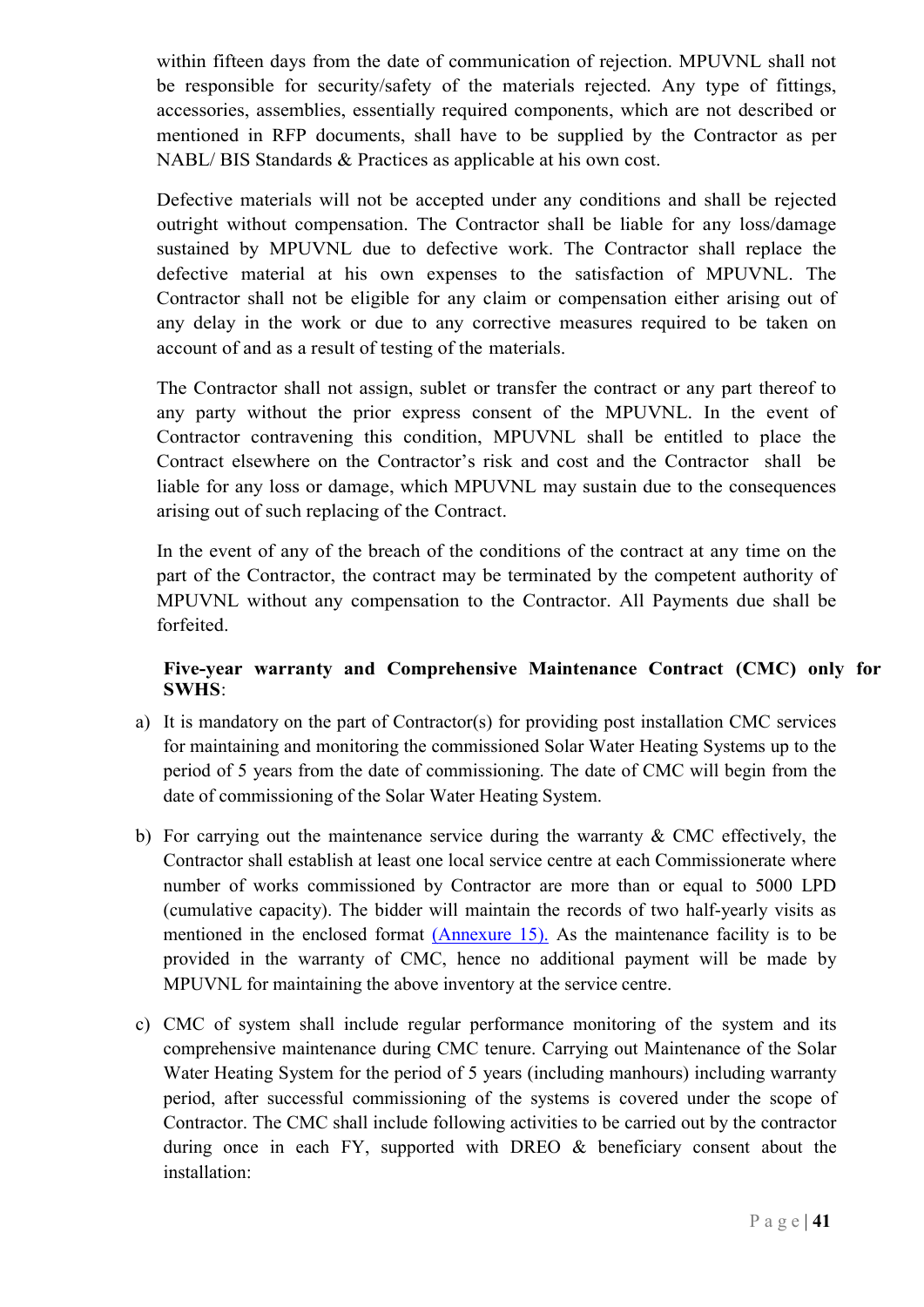- i. Descaling inspection
- ii. Insulation inspection
- iii. Leakage detection.

It shall be the responsibility of the Contractor to visit the site twice a year of which one visit shall be done in the month of October, supported with beneficiary consent to monitor the system performance. The details of site visit submitted shall be subject to verification of the joint committee of DREO, beneficiary and the Contractor.

- d) It shall be the responsibility of the Contractor to ensure 100% working status during the 5 year (warranty & CMC period). The Contractor will have to arrange all required instruments, tools, spares, trained manpower and other necessary facilities at service centre and shall repair/replace any defective components of the system at his own cost against warranty.
- e) During 5-year warranty and Comprehensive Maintenance Contract Maintenance service shall have two distinct components as described below.
	- a. Preventive / Routine Maintenance: This shall be done by the Contractor at least once every six months and shall include activities such as cleaning and checking the health of the system, tightening of all connections, and any other activity that may be required for proper functioning of the System as a whole.
	- b. Breakdown/Corrective maintenance: Whenever a complaint is lodged by the user/MPUVNL, the Contractor shall attend to the same in such a way that the problem is resolved in not exceeding ten(10) days from the date of issue of complaint letter.
- f) It is mandatory that the Contractor shall submit a certificate, about the rectification/replacement work done, signed by the concerned beneficiary(s), to the DREO) failing which it will be assumed that the Contractor has not performed its duties & action will be taken as per terms & conditions of the RFP.
- g) If the bidder fails to repair the systems within 10 days (from the date of issuance of mail or letter) against the complaint of breakdown / Corrective maintenance to ensure working status for 5 years warranty and CMC period, such repairs and maintenance shall be done by MPUVNL at the risk and cost of the Contractor and all such expenses shall be recoverable from the Contractor from the O-PBG in proportion of the work carried out.
- h) Performance monitoring during CMC period: During CMC period, performance monitoring of all the systems installed under the RFP shall be done according to standard guidelines at site in presence of respective DREO and beneficiary.

#### TIMELINE

Contractor shall have to commission works in Work Order:

For all Categories within 180 days from Zero date. Extendable by 30 days, at sole discretion of, Managing Director, MPUVNL. However, specific work completion timeline shall be as specified in respective work order(s), depending upon quantity and location of works. For execution of works, in case of natural calamity or reason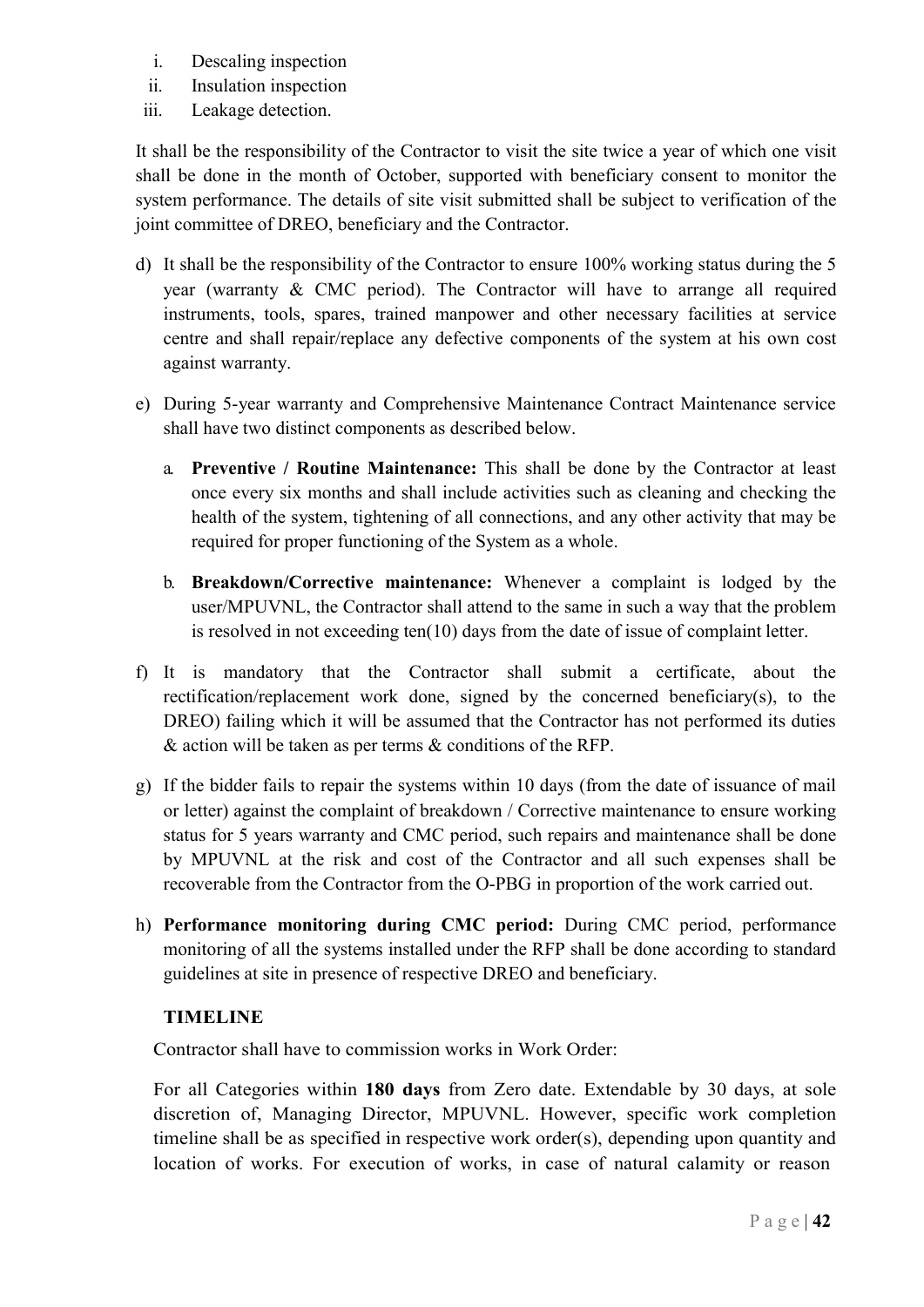beyond the control of Contractor or unavoidable circumstances supply/work is not completed within the given time frame, the Managing Director, MPUVNL may consider grant of extension after having found the reasons to his satisfaction, submitted by Contractor within the scheduled time.

The time period specified for execution of the work order shall be deemed to be the essence of the contract and the Contractor shall arrange all the needful within the stipulated period(s).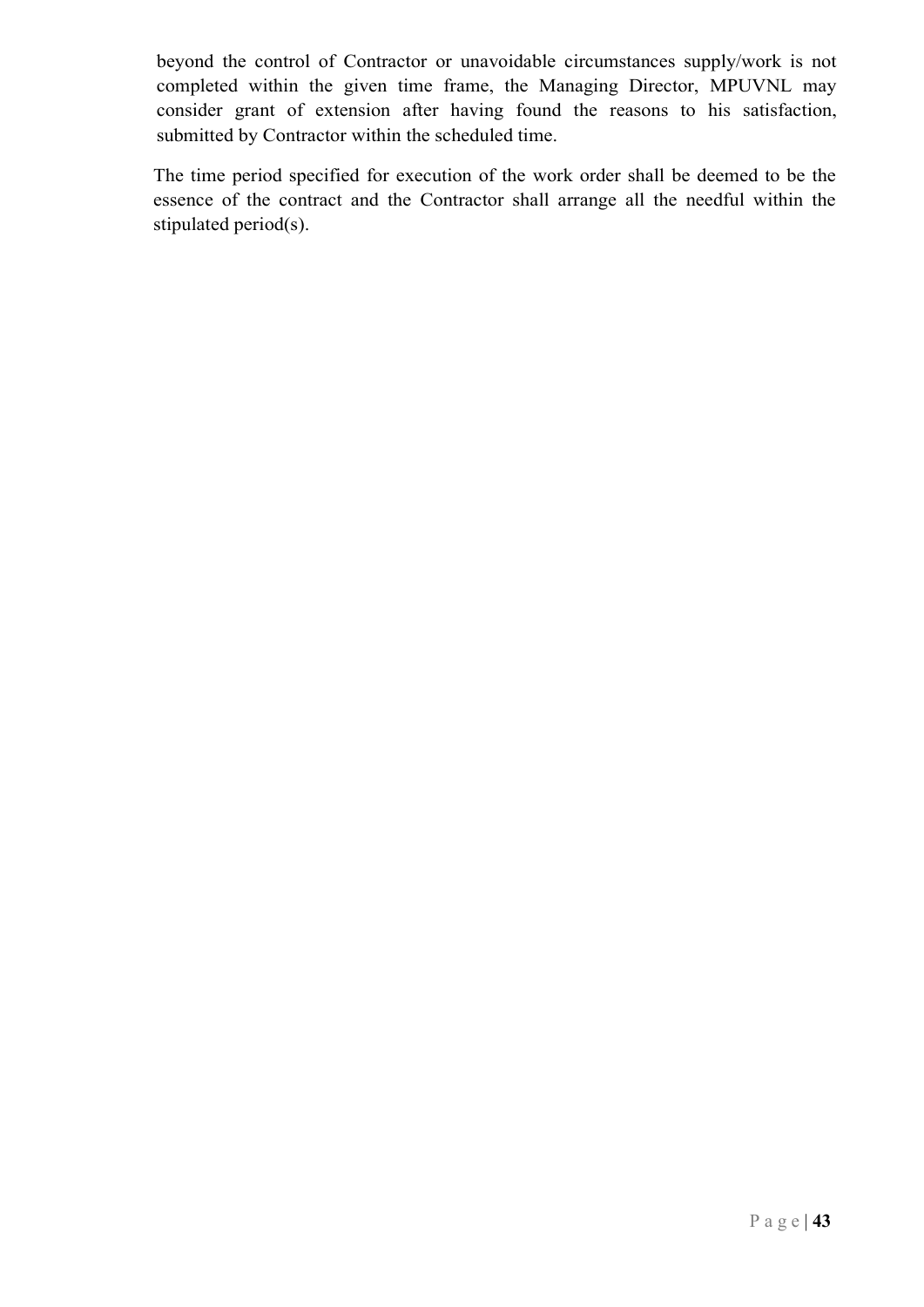# SECTION IV

# TERMS AND CONDITION FOR PAYMENT

#### 6. PAYMENT TERMS:

The Contractor may opt for Mobilization Advance of twenty percent (20%) of the work order value upon submission of bank guarantee of twenty-two percent (22%) of the work order value, valid till date of Completion as mentioned in work order, or extended date with additional claim period of six (6) months (Annexure 21).

100% (80% in case of contractor who has availed mobilization advance) of work order value shall be made on monthly payments to the Contractor for work(s) getting successfully commissioned in that month within 15 days after approval of bill by the concerned authority. Provided validity of 10% O-PBG is in place for up to 1 year from the date of commissioning of projects/system mentioned in the work order.

Payment for site specific additional work as per rates

The Contractor should inform MPUVN before starting any site specific additional work and payment will be done as per rates quoted in (Annexure 18).

Payment shall be done by MPUVN to the contractor on verification of work completion by concerned DREO as per actual work carried out at site.

In case there is change in LPD capacity for a specific site the payment shall be made pro-rata to the capacity which is commissioned for a variation of  $\pm 10\%$ .

At the end of each year of the CMC contract, the bidder shall replenish the O-PBG in line with Clause 3.20.

For release of payment as per provisions of Clause 8.2, the Contractor shall present the following:

#### Appropriate Bills in Triplicate,

Inspection cum Commissioning Report jointly signed by Contractor, concerned Inspecting Authority of the MPUVNL (DREO) and the Beneficiary.

Coloured photograph (s) of Solar Water Heating System duly certified by DREO.

Handing over Certificate duly signed by beneficiary and concerned Inspecting Authority of the MPUVNL (DREO).

An undertaking shall need to be submitted by the Contractor certifying that the civil work will withstand the wind speed of 150 km/hr in all weather conditions

The concerned inspecting/forwarding authority of the MPUVNL (DREO) will ensure submission of the above documents duly attached with Bill Forwarding Note to head office.

Operational – PBG, which has been submitted in the form of BG, shall be released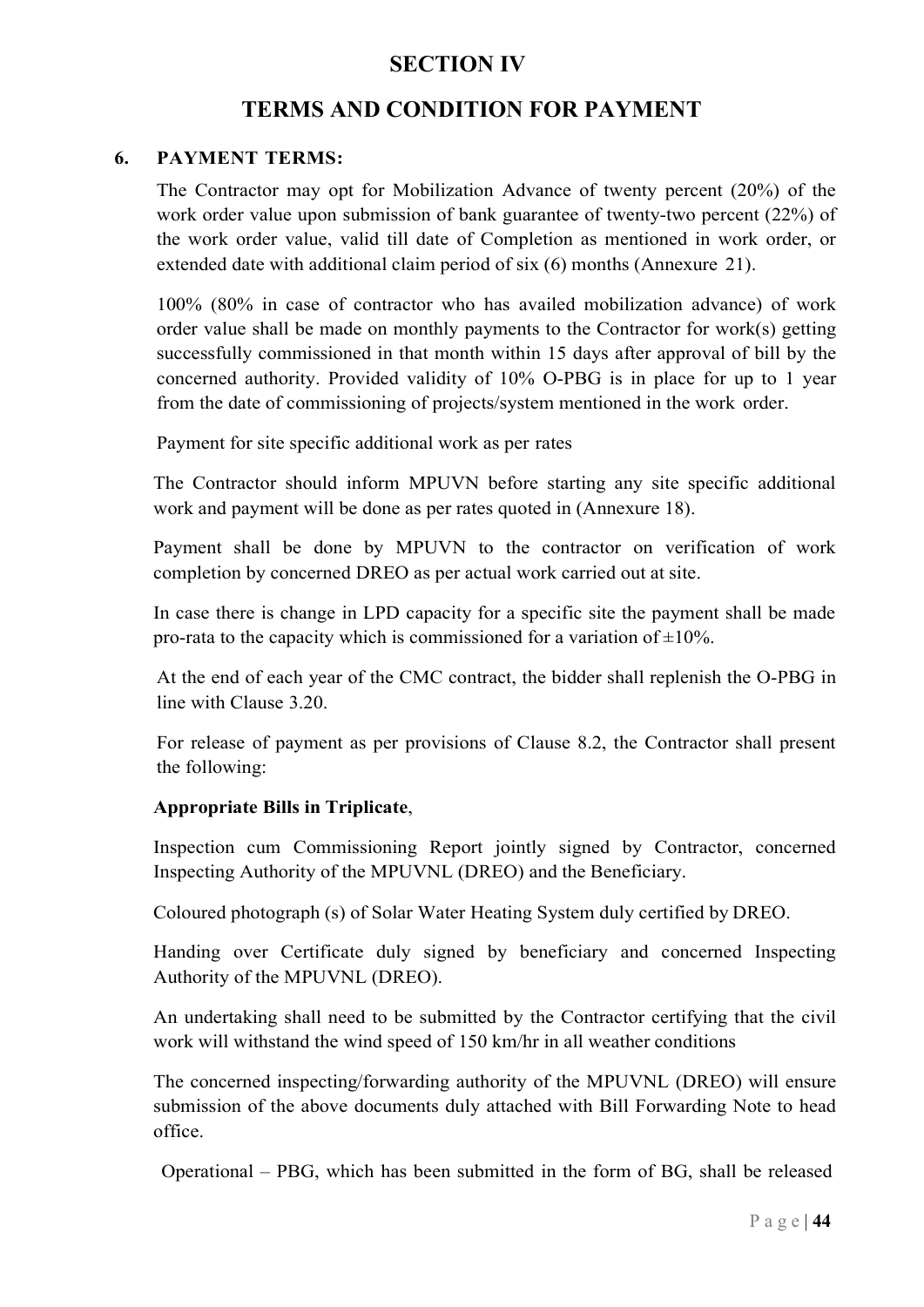on fulfilment of each of the following conditions:

- a) Submission of Certificate of two half yearly visits to be submitted at the end of 6 months and at the end year from the date of completion of installation of last system as per the work order to the DREO/ Authorised person of MPUVNL;
- b) Submission of certificate signed by DREO, confirming that the systems so commissioned have worked satisfactorily and Submission of new O-PBG of the specified amount as per Clause 3.20
- c) It shall be the responsibility of the Contractor to deposit the applicable GST towards the CMC component of the contract in the concerned department of Govt. of India. A certificate to this effect shall be required to be submitted to MPUVNL.
- d) If the Contractor fail to timely submit the certificate of two half yearly visits, then MPUVN has the right to forfeit the O-PBG.

MPUVNL shall recover/ adjust LD/penalty from any payments due from the current bills to the Contractor. If recovery/ adjustment is not possible from payments due, the same shall be done through O- PBG against the work order concerned. Lastly, if recovery/ adjustment of LD/ penalty is not possible against payment due or O-PBG concerned, it shall be done against any O-PBG of the Contractor with MPUVNL with respect to any other work. If recovery/ adjustment of LD/ penalty is not possible from payments due and O-PBG, the recovery shall be made under Madhya Pradesh Public Demand Recovery Act or any other law applicable under these circumstances the same shall be done through Bid Security of the Contractor.

In case any O-PBG or Bid Security is utilized, partly or fully, towards recovery/ adjustment of LD/ penalty, the same shall be replenished to its original value and validity period within 15 days of written communication on this behalf from MPUVNL to Contractor, failing which the Contractor shall become ineligible for further work orders being given under this RFP.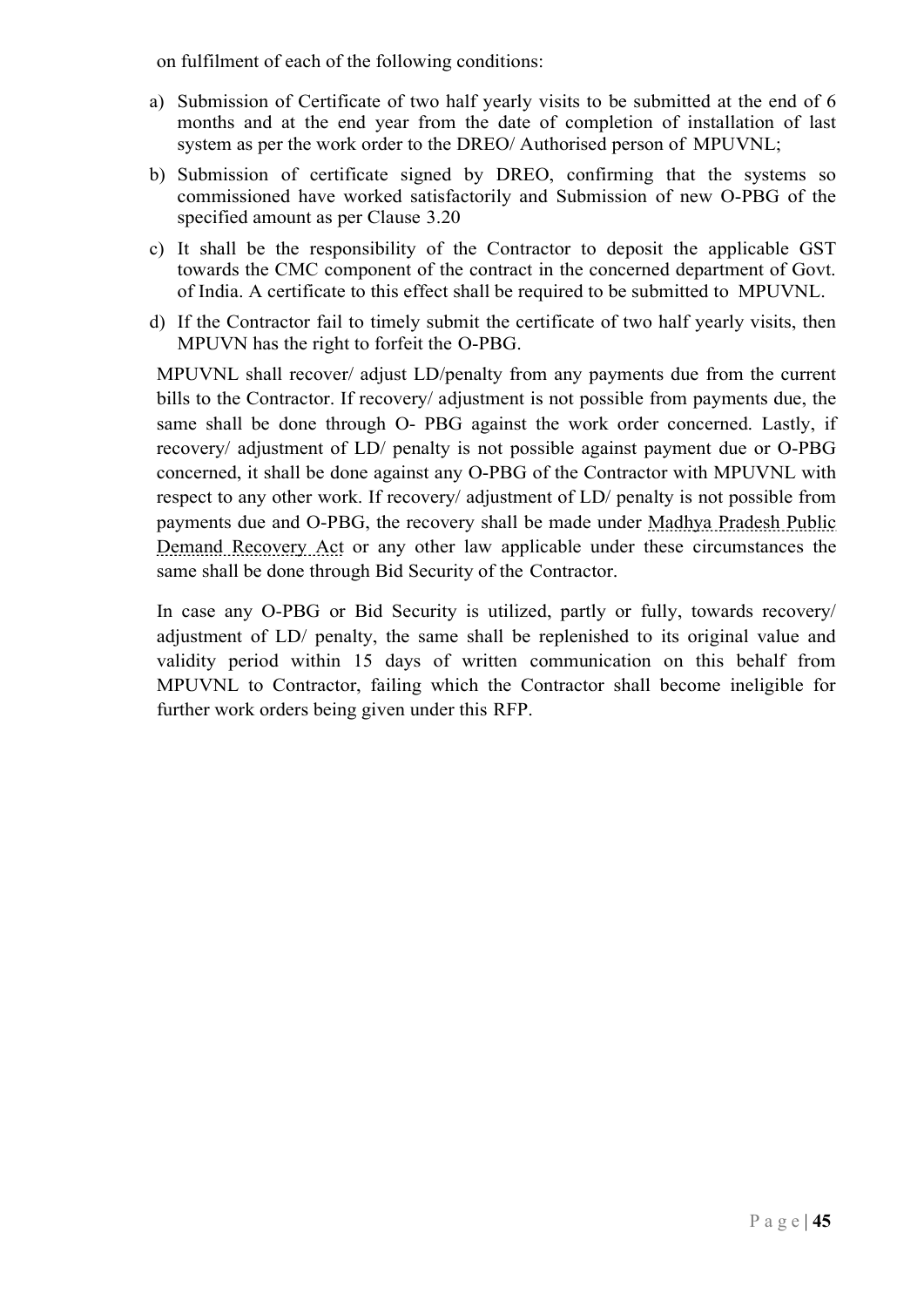# SECTION V **CHECKLIST**

# 7. Checklist Envelope -A (Online and Hard copy submission):

| S.No. | <b>Item / Description</b>                                                                                                    | <b>Attached</b><br>(Yes/No) | <b>Envelope No.</b><br>(to be<br>submitted in<br>hard copy) |
|-------|------------------------------------------------------------------------------------------------------------------------------|-----------------------------|-------------------------------------------------------------|
| 1.    | Annexure 1: Covering Letter                                                                                                  |                             | $\mathbf{A}$                                                |
| 2.    | Bid Security (Annexure 4) (In Bank Guarantee/ proof of<br>payment through RTGS)                                              |                             | $\mathbf{A}$                                                |
| 3.    | <b>Bid Processing Fee</b>                                                                                                    |                             | $\mathbf{A}$                                                |
| 4.    | Power of Attorney in the name of the Authorized Signatory<br>(Annexure 7)                                                    |                             | $\mathbf{A}$                                                |
| 5.    | Annexure 20: Consortium Agreement                                                                                            |                             | $\mathbf{A}$                                                |
| 6.    | A) Duly signed with seal affixed, downloaded copy of<br>RFP including amendments $&$ minutes of pre-bid<br>meeting enclosed. |                             | $\mathbf{A}$                                                |
|       | B)<br>Acknowledgement of RFP (Annexure 3)                                                                                    |                             | A                                                           |

## 8. Checklist Envelope -B (online submission):

| S.No. | <b>Item / Description</b>                                                               | <b>Attached</b><br>(Yes/No) | <b>Envelope No.</b><br>(to be<br>submitted<br><b>Online only)</b> |
|-------|-----------------------------------------------------------------------------------------|-----------------------------|-------------------------------------------------------------------|
| 1.    | Manufacturer Certificates for specified components                                      |                             | B                                                                 |
| 2.    | Undertaking & Declaration as per RFP Doc. (A Copy of<br>GST registration) (Annexure 14) |                             | B                                                                 |
| 3.    | Valid test report(s) proposed compliance to relevant<br><b>Standards</b>                |                             | B                                                                 |
| 4.    | General Information about the Bidder & Past Experience (In<br>enclosed Annexure 2)      |                             | B                                                                 |
| 5.    | Details of Turnover of Bidder-Attach CA certificate<br>positively. (Annexure-9)         |                             | $\mathbf{B}$                                                      |
| 6.    | Technical Information Duly Filled (Annexure 8)                                          |                             | B                                                                 |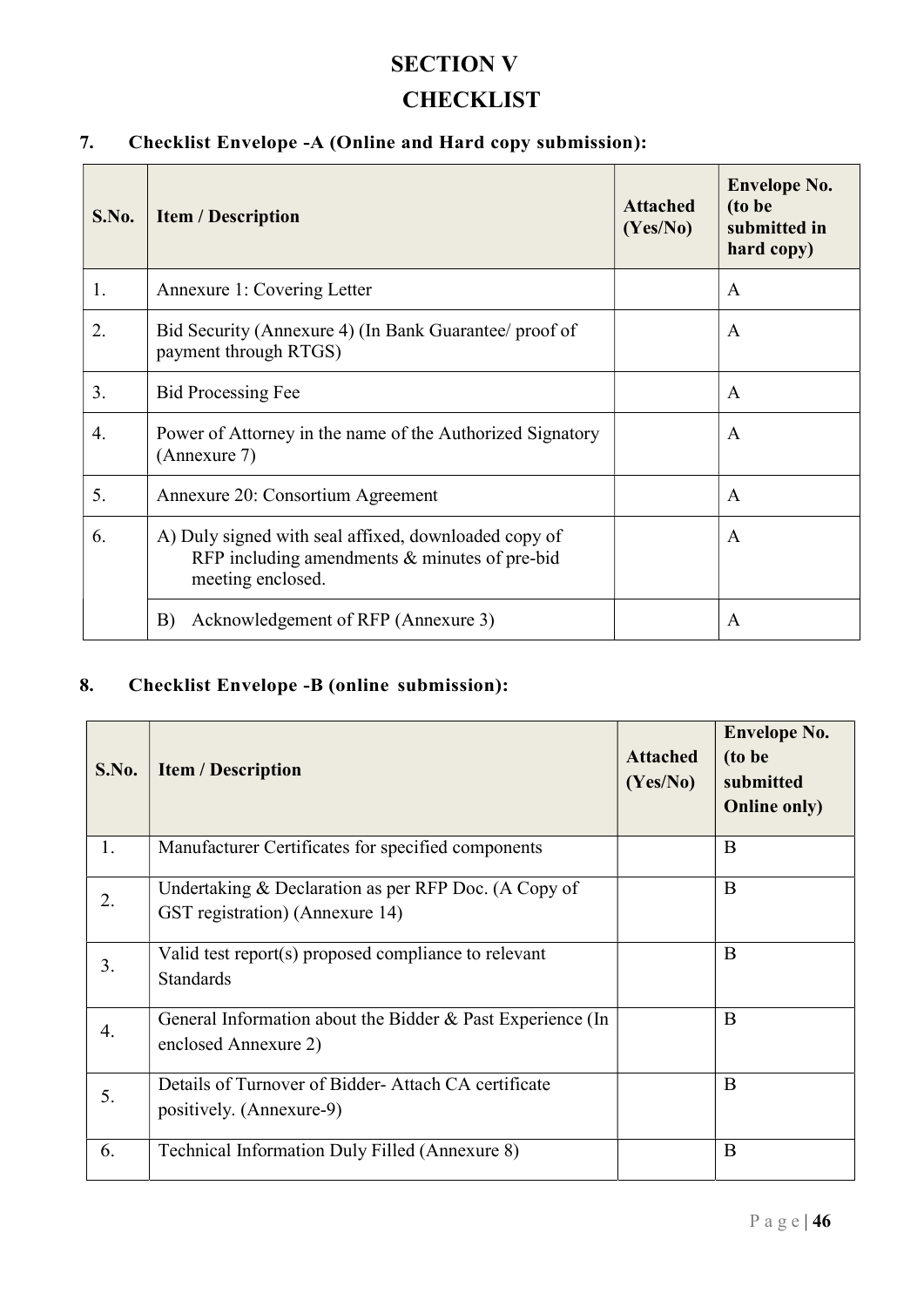|     | Undertaking from major component manufacturer in favour<br>of bidder (clearly mentioning RFP number and date) till the | $\mathbf{B}$ |
|-----|------------------------------------------------------------------------------------------------------------------------|--------------|
| 7.  | validity of contract (on letterhead of manufacturer) as per                                                            |              |
|     | Annexure 13                                                                                                            |              |
| 8.  | Income Tax Clearance Certificate (if applicable)                                                                       | B            |
| 9.  | Availability of service facilities in M.P. $-$ GST                                                                     | B            |
|     | registration/electricity bill/telephone bill, etc.                                                                     |              |
| 10. | Annexure 10 A: Certificate of Relationship of Affiliate with                                                           | B            |
|     | the Bidder                                                                                                             |              |
| 11. | Annexure 10 B: Undertaking Form                                                                                        | $\mathbf{B}$ |
| 12. | Annexure 14: Undertaking for Deduction                                                                                 | $\mathbf{B}$ |
| 13. | Annexure 16: Declaration                                                                                               | B            |
| 14. | Annexure 18: Schedule of prices                                                                                        | B            |
| 15. | <b>Annexure 21: Bank Guarantee for Mobilization Advance</b>                                                            | B            |
|     |                                                                                                                        |              |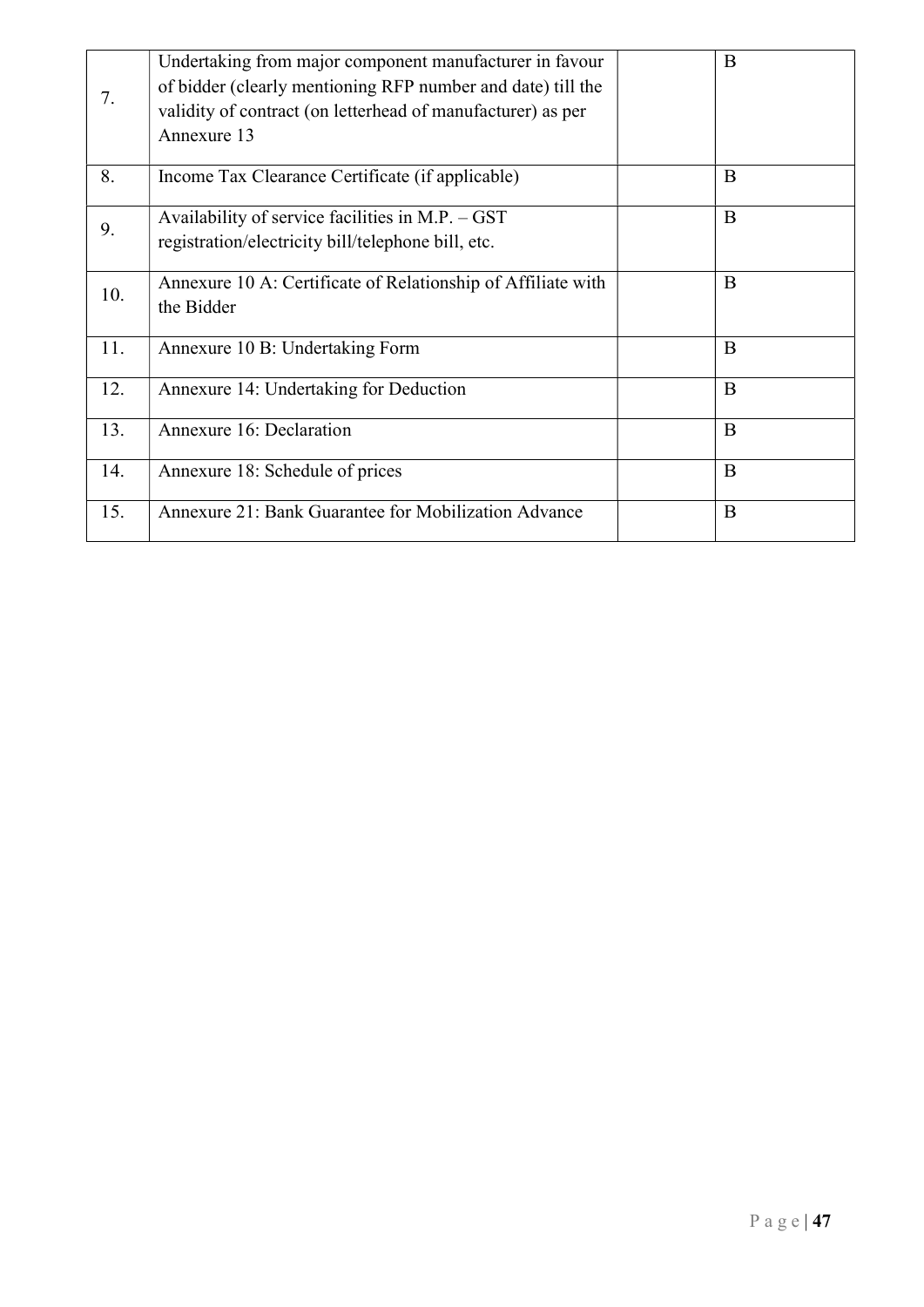# SECTION VI

# FORMATS FOR SUBMITTING RFP ANNEXURE 1: COVERING LETTER

#### Covering Letter

#### (The covering letter should be on the Letter Head of the Bidder)

Sub: Request for Proposal (RFP) for Selection of Contractor for Survey, Design, Supply, Installation & Commissioning of Solar Water Heating Systems with along with 5-year warranty & Comprehensive Maintenance Contract (CMC) etc. in accordance with BIS norms sat various locations in the state of MP

Dear Sir,

We, the undersigned \_\_\_\_\_\_\_\_\_\_ [insert name of the Bidder] having read, examined and understood in detail the RFP for Request for Proposal (RFP) for Selection of Contractor for Survey, Design, Supply, Installation & Commissioning Solar Water Heating System along with 5 year warranty & Comprehensive Maintenance Contract (CMC) etc. in accordance with BIS norms at various locations in the state of MP, hereby submit our Bid comprising of Financial Bid and Technical Bid. We confirm that neither we nor any of our Affiliate has submitted Bid other than this Bid directly or indirectly in response to the aforesaid RFP.

We give our unconditional acceptance to the RFP, dated and RFP attached thereto, issued by Madhya Pradesh Urja Vikas Nigam Limited, as amended. As a token of our acceptance to the RFP, the same have been initialled by us and enclosed to the Bid. We shall ensure that we execute such RFP as per the provisions of the RFP and provisions of such RFP shall be binding on us.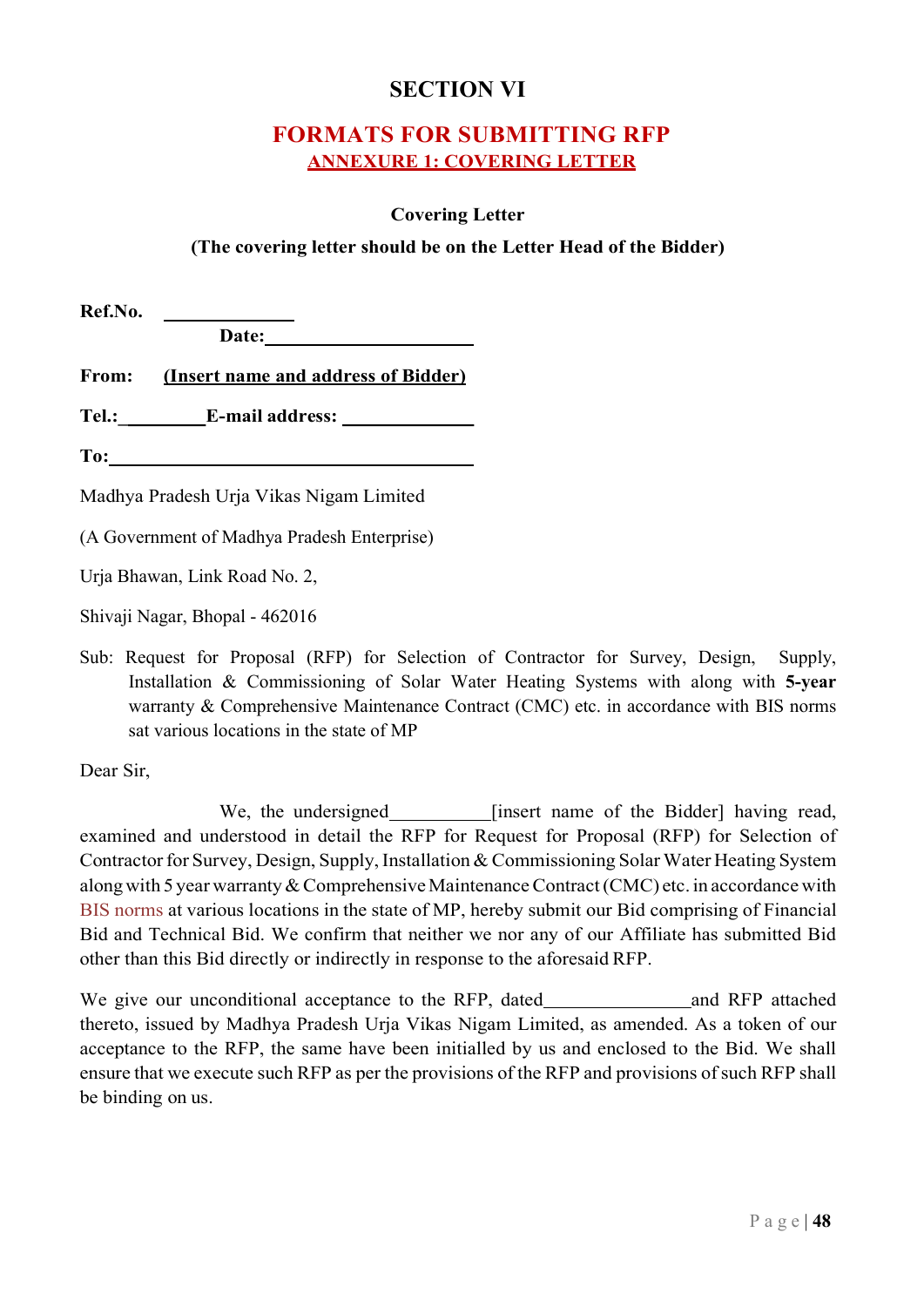## Project categories

We are pleased to submit our bid for the following categories as mentioned in table below:

|                         |                              | <b>Bidder Details</b>                                                          |
|-------------------------|------------------------------|--------------------------------------------------------------------------------|
| <b>Project Category</b> | Participation*<br>(Yes / No) | Company/LLP/<br>Partnership Firm/<br>Sole – Proprietor<br>(Fill as applicable) |
|                         |                              |                                                                                |
|                         |                              |                                                                                |
|                         |                              |                                                                                |
|                         |                              |                                                                                |
|                         |                              |                                                                                |
|                         |                              |                                                                                |
|                         |                              |                                                                                |

\*Note: Bidder shall mention 'Yes' corresponding to categories it wants to bid and clearly mention 'No' for categories where it does not intend to bid.

#### Bid Security

We have enclosed Bid Security in form of RTGS/Bank Guarantee for each category of amount as mentioned in this RFP, details of which are hereunder:

| Project<br>Category | Participation*<br>(Yes / No) | <b>Bid</b><br><b>Security</b><br><b>Details</b> |
|---------------------|------------------------------|-------------------------------------------------|
|                     |                              |                                                 |
|                     |                              |                                                 |
|                     |                              |                                                 |
|                     |                              |                                                 |
|                     |                              |                                                 |
|                     |                              |                                                 |
|                     |                              |                                                 |

\*Note: Bidder shall mention 'Yes' corresponding to categories it wants to bid and clearly mention 'No' for categories where it does not intend to bid

OR

We have enclosed a Bid Security in form of RTGS/ Bank Guarantee (Bid Security Details) of cumulative amount required, subject to clause 3.19.1, as mentioned in this RFP.

We have submitted our Financial Bid strictly as per this RFP, without any deviations, conditions and without mentioning any assumptions or notes for the Financial Bid in the said format(s).

### Acceptance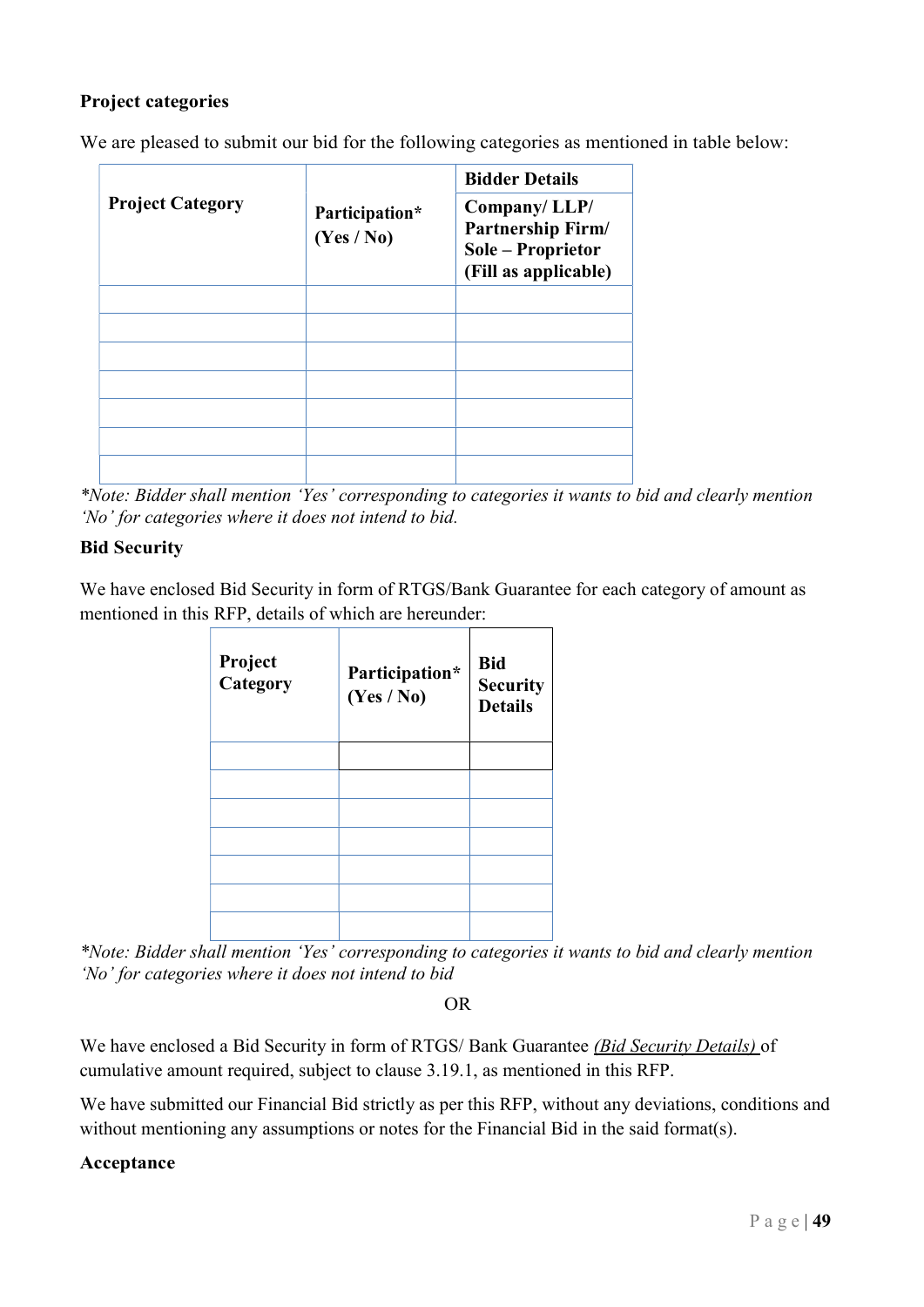We hereby unconditionally and irrevocably agree and accept that the decision made by Madhya Pradesh Urja Vikas Nigam Limited in respect of any matter regarding or arising out of the RFP shall be binding on us. We hereby expressly waive any and all claims in respect of Bid process.

We confirm that there are no litigations or disputes against us, which materially affect our ability to fulfil our obligations with regard to execution of projects of capacity offered.

#### Familiarity with Relevant Indian Laws & Regulations

We confirm that we have studied the provisions of the relevant Indian laws and regulations as required to enable us to submit this Bid and execute the RFP, in the event of our selection as Contractor. We further undertake and agree that all such factors as mentioned in RFP have been fully examined and considered while submitting the Bid.

#### Contact Person

Details of the contact person are furnished as under:

| Name           |  |
|----------------|--|
| Designation    |  |
| Company        |  |
| Address        |  |
| Phone Nos.     |  |
| E-mail address |  |

We are enclosing herewith the Envelope-A (Covering letter, Processing fee and Bid Security) and online submission of Envelope B (Technical documents) containing duly signed formats, each one duly sealed separately, in one original as desired by you in the RFP for your consideration.

It is confirmed that our Bid is consistent with all the requirements of submission as stated in the RFP and subsequent communications from Madhya Pradesh Urja Vikas Nigam Limited. The information submitted in our Bid is complete, strictly as per the requirements stipulated in the RFP and is correct to the best of our knowledge and understanding. We would be solely responsible for any errors or omissions in our Bid. We confirm that all the terms and conditions of our Bid are valid for acceptance for a period of 120 days from Bid Deadline. We confirm that we have not taken any deviation so as to be deemed non-responsive.

Dated the day of 2020

Thanking you,

We remain,

Yours faithfully,

## Name, Designation and Signature of Authorized Person in whose name Power of

#### Attorney/Board Resolution.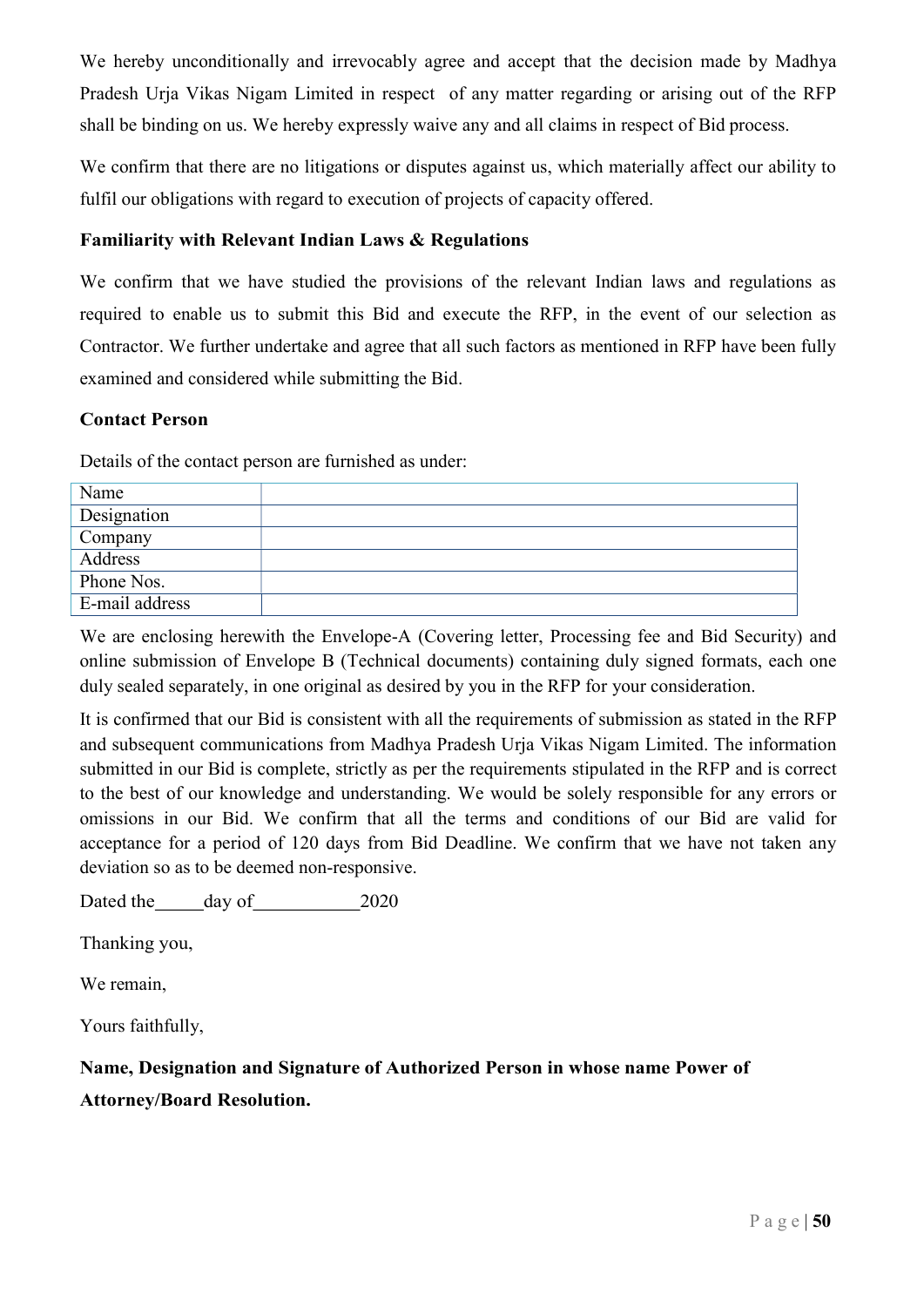# ANNEXURE 2: GENERAL PARTICULARS OF THE BIDDER

# GENERAL PARTICULARS OF THE BIDDER

| 1.  | Name of the Company                                                                                                                          |        |
|-----|----------------------------------------------------------------------------------------------------------------------------------------------|--------|
| 2.  | Type of Company                                                                                                                              |        |
| 3.  | Registered Office Address                                                                                                                    |        |
| 4.  | E-mail                                                                                                                                       |        |
| 5.  | Web site                                                                                                                                     |        |
| 6.  | Authorized Contact Person(s) with name, designation, Address<br>and Mobile Phone No., E-mail address to whom all references<br>shall be made |        |
| 7.  | Year of Incorporation                                                                                                                        |        |
| 8.  | Have the Bidder/Company ever been debarred by any Govt. Dept.<br>/ undertaking for undertaking any work?                                     |        |
| 9.  | Reference of any documentation format/ annexures attached by<br>the Bidder other than specified in the RFP.                                  |        |
| 10. | Whether the Bidder wishes to form a<br>Project Company for execution of work                                                                 | Yes/No |
| 11. | Bidder is listed in India                                                                                                                    | Yes/No |
| 12. | TIN No.                                                                                                                                      |        |
| 13. | <b>GST</b>                                                                                                                                   |        |
| 14. | PAN No.                                                                                                                                      |        |
| 15. | Certificate of Incorporation of Bidder (as applicable) enclosed                                                                              | Yes/No |
| 16. | A copy of partnership deed or LLPF/Sole Proprietor registration,<br>as applicable enclosed                                                   | Yes/No |

(Signature of Authorized Signatory)

With Stamp

Date: \_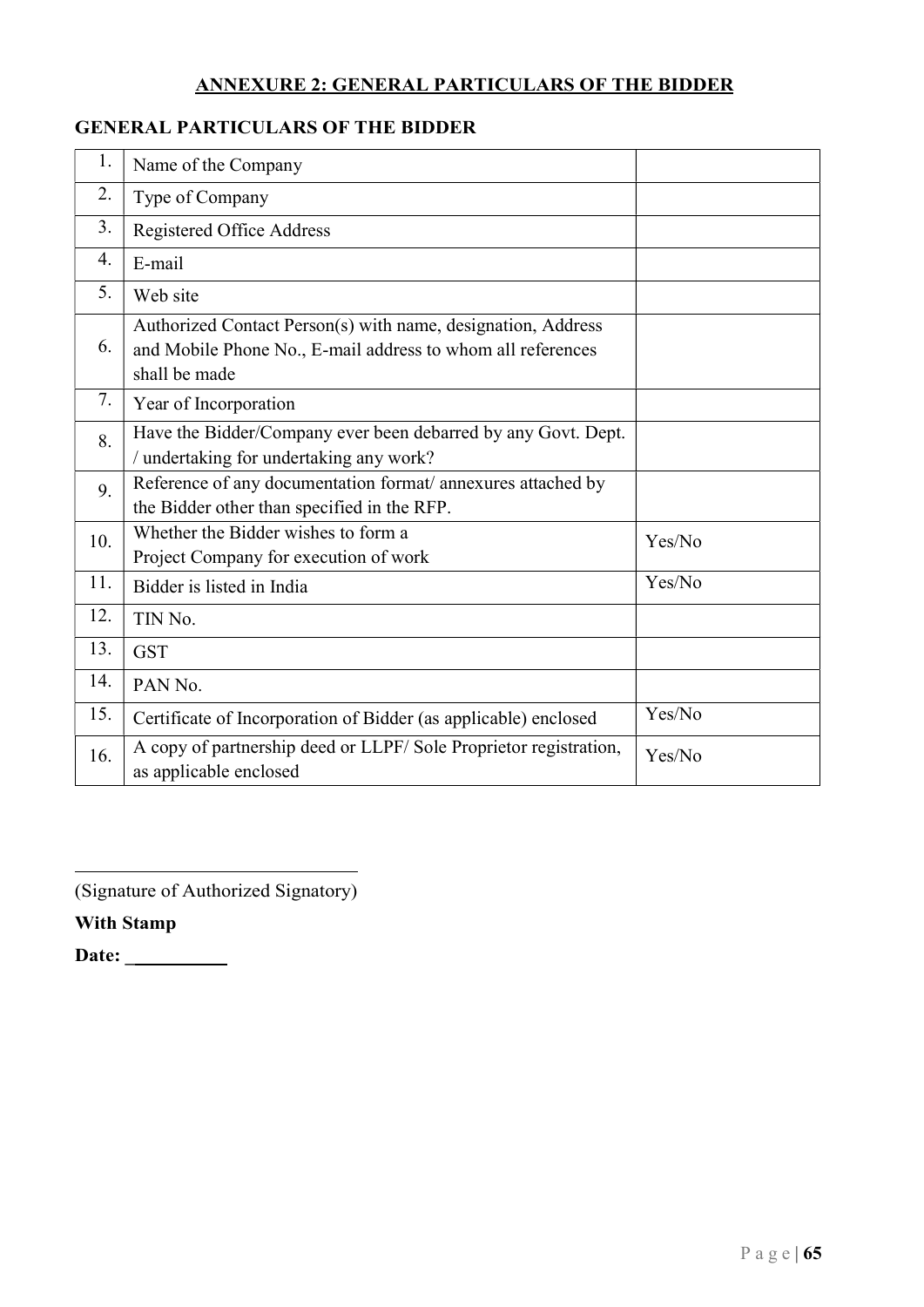#### ANNEXURE 3: ACKNOWLEDGEMENT OF RFP DOCUMENT

(To be furnished on letterhead of Bidder)

To,

Superintendent Engineer, Head Office, MP Urja Vikas Nigam Ltd., Urja Bhavan, Main Road No.2, Near Bus-stop No.5, BHOPAL – 462016 PHONE # 0755-2575670, E-Mail: se2.mpuvn1982@gmail.com

#### Dear Sir,

We have understood the instructions and the terms and conditions mentioned in the RFP Document and have thoroughly examined the RFP Document and are fully aware of the scope of work required. We are hereby submitting our "Financial Proposal" as per prescribed format online only.

The price quoted includes all taxes and duties; we shall be entirely responsible for all taxes, duties, license fees, etc. All taxes payable as per Government income tax & GST norms will be payable by us. TDS will be deducted from our payment as per the prevalent laws and rules of Government of India and Government of MP in this regard.

#### For and on behalf of:

Signature: (Authorized Signatory) Name of the Person: Designation:

Date: Place: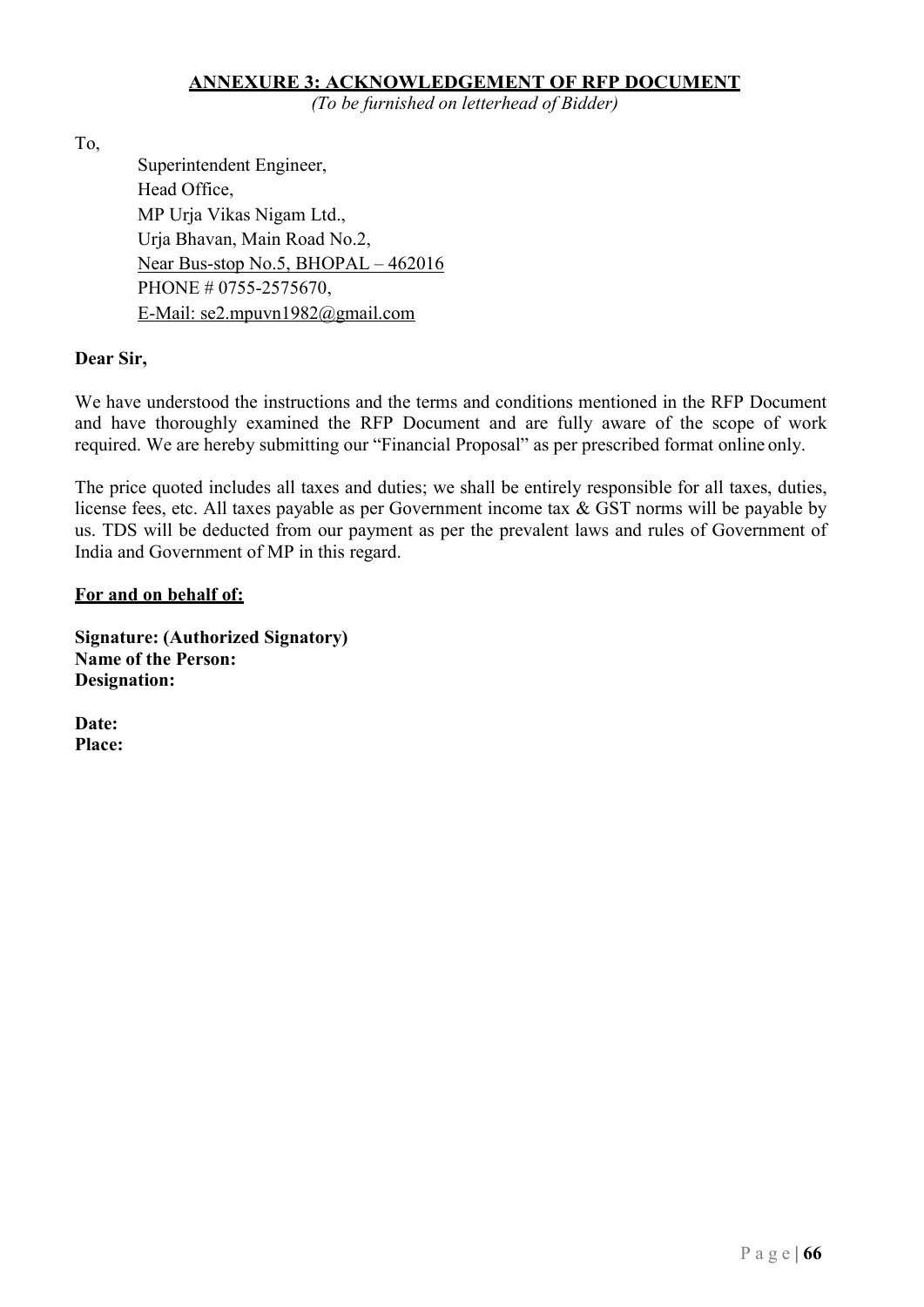## ANNEXURE 4: FORMAT FOR BANK GUARANTEE FOR BID SECURITY

(To be on non-judicial stamp paper of INR 1000/-)

- 1. Rs. (IN FIGURE) (Rupees (IN WORDS)) Bank Guarantee covers from
- $\overline{\phantom{a}}$  to  $\overline{\phantom{a}}$ 2. This Deed of Guarantee made on (Day) of (Month) of (Year) Between (Here-in-after called the Guarantor) on the One Part / On behalf of M/s (Here-in-after called the Bidder), and in favour of M.P. Urja Vikas Nigam Ltd., Bhopal (Here-in-after called the MPUVNL) on the following Terms, and Conditions:
- 3. Whereas, the Bidder having agreed to Deposit Security of Rs. \_\_\_\_\_\_\_ (in figure) (Rupees. (in words) ) in favour of the MPUVNL in the Form of Bank Guarantee, in token towards Design, Supply, Installation and Commissioning of Solar Water Heating System with 5 year's Warranty cum Comprehensive Maintenance Contract of ( year's) vide RFP No (dated) to the satisfaction of the Managing Director of the MPUVNL for …(Total)…Years / Months against the said Contract Agreement.
- 4. Whereas the Guarantor further agree that the Managing Director of the MPUVNL is competent to decide whether the Execution of Rate Contract of Survey, Design, Supply, Installation & Commissioning of Solar Water Heating Systems all over state of Madhya Pradesh, along-with 5 years (including manpower) warranty & Comprehensive Maintenance Contract (CMC) in accordance with BIS norms. The rates once accepted shall be valid up to the Agreement Period as per Terms & Conditions of the Contract Agreement or Not. His decision shall be binding on us.
- 5. Whereas the Guarantor further agree to pay immediately the amount Guaranteed within a period of one week of the same being demanded by the MPUVNL with intimation to the Contractor.
- 6. This Guarantee shall remain enforced and shall continue to be enforceable till
	- and, shall be extended on receiving instructions from the MPUVNL, with intimation to the Contractor. However, the Bank Guarantee shall stand automatically enforceable for a period of further six months, unless discharged by the MPUVNL, under intimation to the MPUVNL by the Bank immediately.
- 7. Whereas the Guarantor further agree that their liability under this Guarantee shall not be affected by reason if any change in the agreement or the terms and conditions between the Contractor and the MPUVNL or without the consent or knowledge of the Guarantor.
- 8. Whereas the Guarantor further agrees that Managing Directors decision whether Contractor has committed any breach or non-observance of the terms and conditions of the said contract shall be final and enough for Guarantors to make payment to the MPUVNL.
- 9. Whereas the Guarantor further agree that the amount due or amounts of damage or loss caused to or suffered by the Nigam are binding on us and undertaking to pay the amount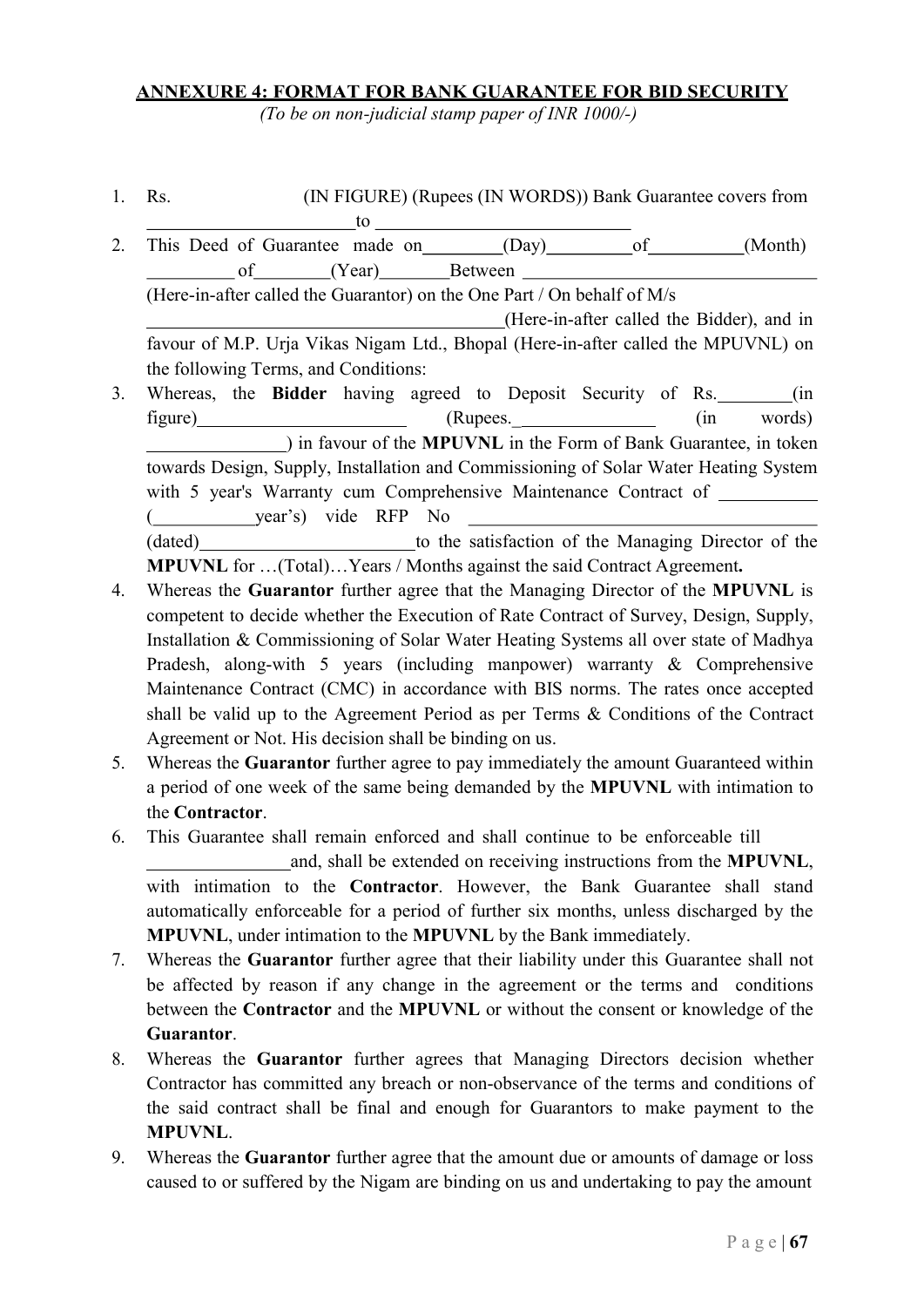Guaranteed hereby or part thereof as required, immediately / within one week of the demand made by the MPUVNL.

- 10. Whereas the Guarantor hereby undertakes not to revoke this Guarantee during its currency period except with the previous consent of the MPUVNL in writing. However, unless a demand or claim is made in writing on or before the expiry of this Guarantee as mentioned in Clause No. 4 above, the Guarantor shall be released and discharged from all liabilities there under.
- 11. Notwithstanding anything contained in foregoing our liability under this Guarantee is restricted to Rs (Rupees only) Our Guarantee shall remain in force up to six months from the date of expiry of currency / extended period of the Bank Guarantee.

For, Bank,

(Signature / Name of Bank Officer / Seal of Authorized Signatory)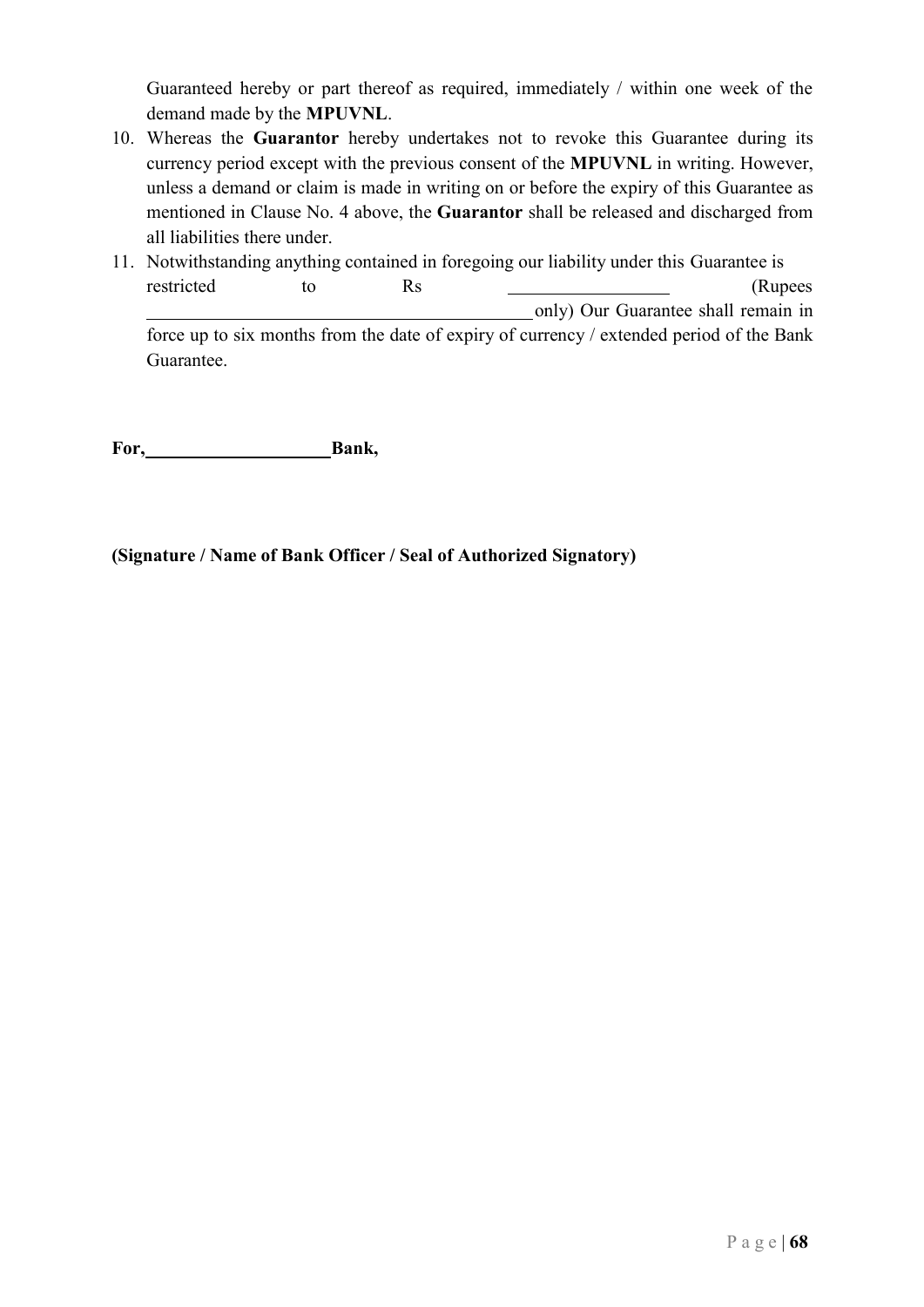## ANNEXURE 5: FORMAT FOR PERFORMANCE BANK GUARANTEE (To be on non-judicial stamp paper of Minimum Rs. 1000/-)

| This Deed of Guarantee made on                  |                | (Dav)      | (Month)                   | Ωt     |
|-------------------------------------------------|----------------|------------|---------------------------|--------|
| (Year)                                          | <b>Between</b> |            | (Here-in-after called the |        |
| Guarantor) on the One Part / On behalf of $M/s$ |                |            |                           | (Here- |
|                                                 |                | ---------- |                           |        |

in-after called the Contractor), and in favour of M.P. Urja Vikas Nigam Ltd., Bhopal (Here-in-after called the MPUVNL) on the following Terms, and Conditions:

In consideration of the *[Insert name of the Bidder]* (hereinafter referred to as (Contractor) submitting the response to RFP inter alia for selection of the Request for Proposal (RFP) for Selection of Contractor for Survey, Design, Supply, Installation & Commissioning of Solar Water Heating Systems along with 5 years warranty & Comprehensive Maintenance Contract (CMC) etc. in accordance with BIS norms in different sites located in Madhya Pradesh, in response to the RFP No. dated issued by Madhya Pradesh Urja Vikas Nigam Limited (hereinafter referred to as Nodal Agency) and Nodal Agency considering such response to the RFP of [insert the name of the Contractor] (which expression shall unless repugnant to the context or meaning thereof include its executers, administrators, successors and assignees) and selecting the Project of the Contractor and issuing LICA No. to (Insert Name of Successful Bidder) as per terms of RFP and the same having been accepted by the selected Project Company, M/s {a Special Purpose Vehicle (SPV) formed for this purpose}, if applicable]. As per the terms of the RFP, the [insert name & address of bank] hereby agrees unequivocally, irrevocably and unconditionally to pay to Nodal Agency at [Insert Name of the Place from the address of the Nodal Agency] forthwith on demand in writing from Nodal Agency, or any officer authorized by it in this behalf, any amount up to and not exceeding Rupees [Rupees [Rupees (Total Value in words)] only, on behalf of M/s *[Insert*] name of the Contractor / Project Company]. This guarantee shall be valid and binding on this Bank up to and including and shall not be terminable by notice or any change in the constitution of the Bank or the term of Agreement or by any other reasons whatsoever and our liability hereunder shall not be impaired or discharged by any extension of time or variations or alternations made, given, or agreed with or without our knowledge or consent, by or between parties to the respective Agreement.

Our liability under this Guarantee is restricted to Rupees (both in numbers) and words)

Our Guarantee shall remain in force until Nodal Agency shall be entitled to invoke this Guarantee till . The Guarantor Bank hereby agrees and acknowledges that Nodal Agency shall have a right to invoke this BANK GUARANTEE in part or in full, as it may deem fit.

The Guarantor Bank hereby expressly agrees that it shall not require any proof in addition to the written demand by Nodal Agency, made in any format, raised at the above-mentioned address of the Guarantor Bank, in order to make the said payment to Nodal Agency.

The Guarantor Bank shall make payment hereunder on first demand without restriction or conditions and notwithstanding any objection by [Insert name of the Contractor]. The Guarantor Bank shall not require Nodal Agency to justify the invocation of this BANK GUARANTEE, nor shall the Guarantor Bank have any recourse against Nodal Agency in respect of any payment made hereunder.

This BANK GUARANTEE shall be interpreted in accordance with the laws of India and the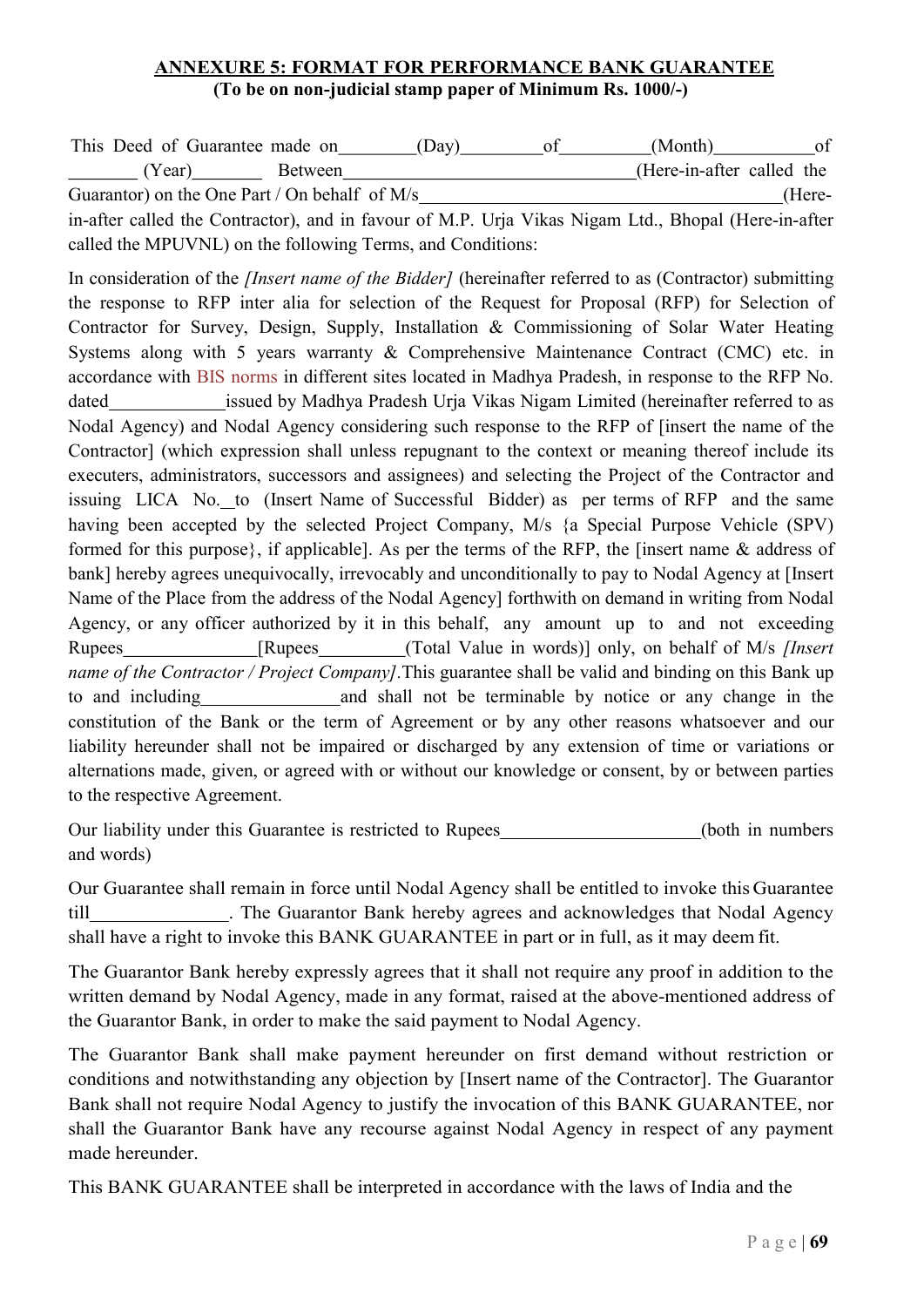courts at Bhopal shall have exclusive jurisdiction.

The Guarantor Bank represents that this BANK GUARANTEE has been established in such form and with such content that it is fully enforceable in accordance with its terms as against the Guarantor Bank in the manner provided herein.

This BANK GUARANTEE shall not be affected in any manner by reason of merger, amalgamation, restructuring or any other change in the constitution of the Guarantor Bank.

This BANK GUARANTEE shall be a primary obligation of the Guarantor Bank and accordingly Nodal Agency shall not be obliged before enforcing this BANK GUARANTEE to take any action in any court or arbitral proceedings against the selected Contractor / Project Company, to make any claim against or any demand on the Contractor or to give any notice to the Contractor / Project Company or to enforce any security held by Nodal Agency or to exercise, levy or enforce any distress, diligence or other process against the Contractor / Project Company.

Notwithstanding anything contained hereinabove, our liability under this Guarantee is restricted to Rupees (Rupees only) and it shall remain in force until we are liable to pay the guaranteed amount or any part thereof under this Bank Guarantee only if Nodal Agency serves upon us a written claim or demand.

Signature

Name

Power of Attorney No.

For

[Insert Name of the Bank]

Banker's Stamp and Full Address.

Dated this day of , 20

Witness:

Signature

Name and Address

Signature

Name and Address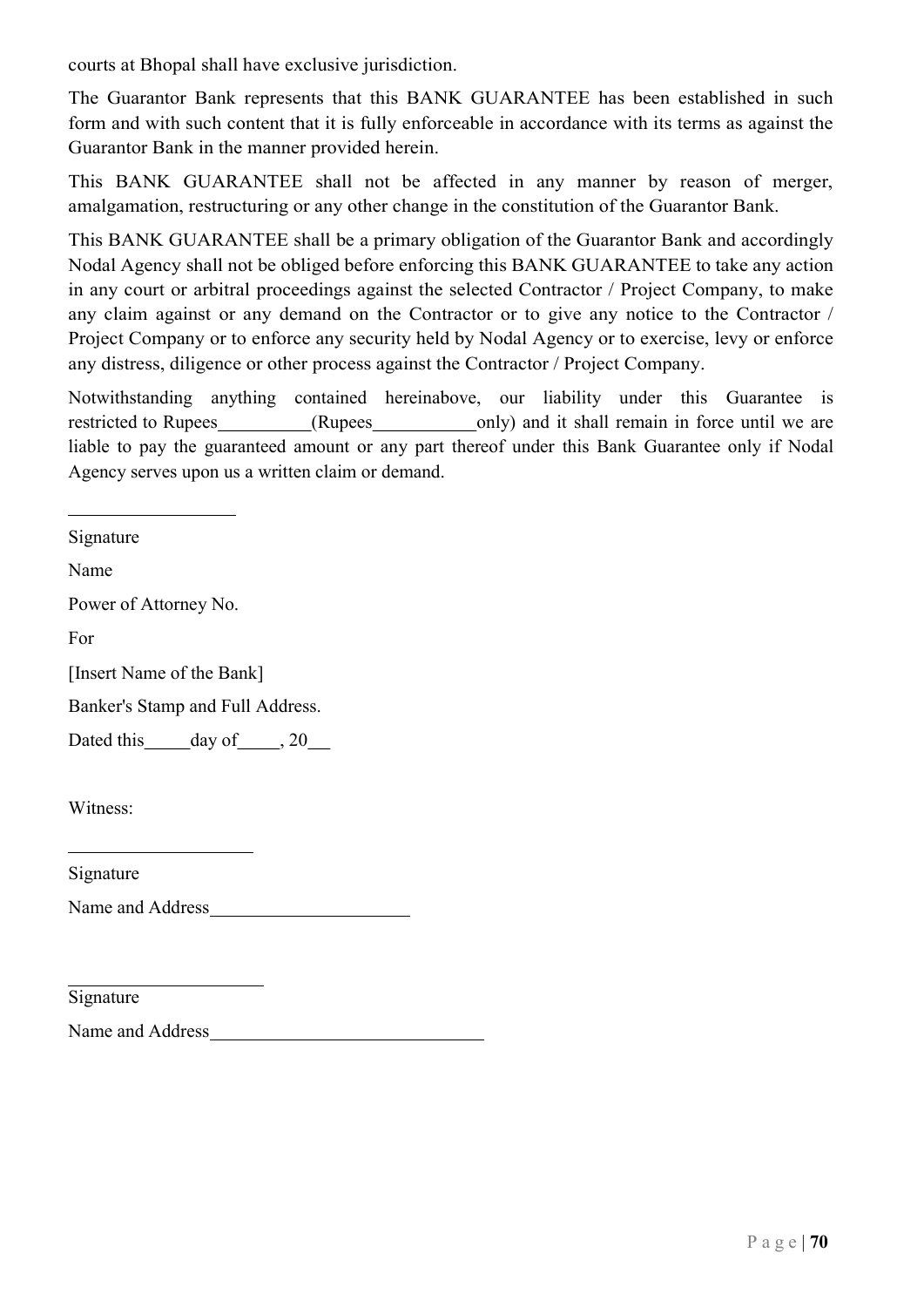# ANNEXURE 6: CHECK LIST FOR PBG (O-PBG)

| S.No.           | <b>Details of checks</b>                                                                                                                                                                                                                                                                                                                                                                                                                                                                                         | <b>YES/NO</b> |
|-----------------|------------------------------------------------------------------------------------------------------------------------------------------------------------------------------------------------------------------------------------------------------------------------------------------------------------------------------------------------------------------------------------------------------------------------------------------------------------------------------------------------------------------|---------------|
| $\mathbf{1}$    | Is the O-PBG on non-judicial Stamp paper of appropriate value, as per<br>applicable Stamp Act of the place of execution                                                                                                                                                                                                                                                                                                                                                                                          |               |
| 2               | Whether date, purpose of purchase of stamp paper and name of the<br>purchaser are indicated on the back of Stamp paper under the Signature of<br>Stamp vendor? (The date of purchase of stamp paper should be not later<br>than the date of execution of O-PBG and the stamp paper should be<br>purchased either in the name of the executing Bank or the party on whose<br>behalf the O-PBG has been issued. Also, the Stamp Paper should not be<br>older than six months from the date of execution of O-PBG). |               |
| 3               | Has the executing Officer of O-PBG indicated his name, designation and<br>Power of Attorney No./Signing Power no. on the O-PBG?                                                                                                                                                                                                                                                                                                                                                                                  |               |
| $\overline{4}$  | Is each page of O-PBG duly signed / initialled by executant and whether<br>stamp of Bank is affixed thereon? Whether the last page is signed with full<br>particulars including two witnesses under seal of Bank as required in the<br>prescribed Performa?                                                                                                                                                                                                                                                      |               |
| $5\overline{)}$ | Does the Performance Bank Guarantees compare verbatim with the<br>Performa prescribed in the Bid Documents?                                                                                                                                                                                                                                                                                                                                                                                                      |               |
| 6               | Are the factual details such as Bid Document No. / Specification No., / LOI<br>No. (if applicable) / Amount of O-PBG and Validity of O-PBG correctly<br>mentioned in the O-PBG                                                                                                                                                                                                                                                                                                                                   |               |
| $\tau$          | Whether overwriting/cutting if any on the O-PBG have been properly<br>authenticated under signature & seal of executant?                                                                                                                                                                                                                                                                                                                                                                                         |               |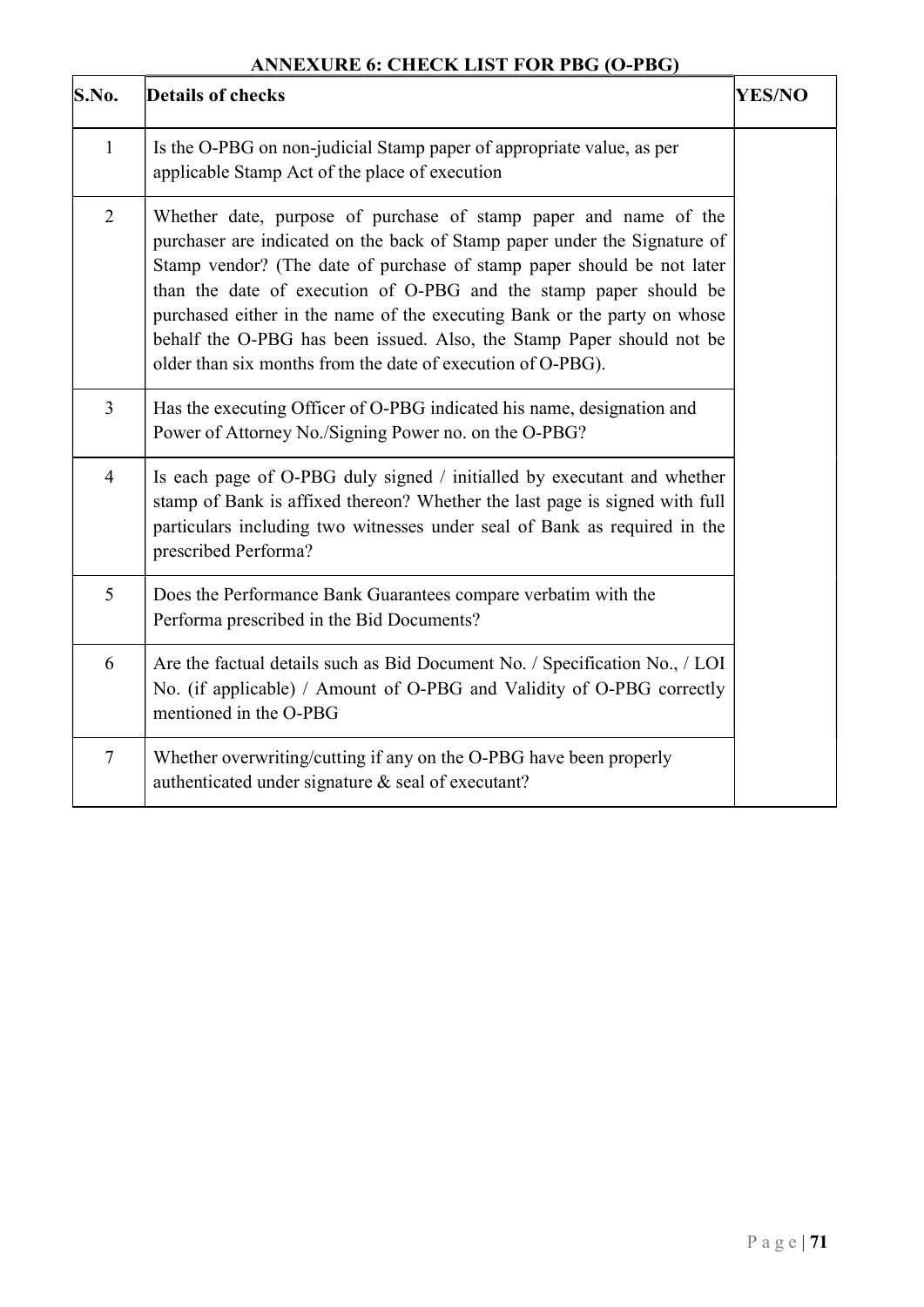#### ANNEXURE 7: POWER OF ATTORNEY

#### (To be on non-judicial stamp paper of Minimum Rs. 1000/-)

Power of Attorney to be provided by the Bidder in favour of its representative as evidence of authorized signatory's authority.

Know all men by these presents, we (name and address of the registered office of the Bidder as applicable) do hereby constitute, appoint and authorize Mr./Ms. (name &residential address) who is presently employed with us and holding the position of  $\qquad \qquad$  as our true and lawful attorney, to do in our name and on our behalf, all such acts, deeds and things necessary in connection with or incidental to submission of our Bid for Selection of Contractor for Survey, Design, Supply, Installation & Commissioning of Solar Water Heating Systems along with 5 years warranty & Comprehensive Maintenance Contract (CMC) etc. in accordance with BIS norms in different sites located in Madhya Pradesh.in response to the RFP Dated: issued by Nodal Agency including signing and submission of the Bid and all other documents related to the Bid, including but not limited to undertakings, letters, certificates, acceptances, clarifications, guarantees or any other document which the Nodal Agency may require us to submit. The aforesaid Attorney is further authorized for making representations to the Madhya Pradesh Urja Vikas Nigam Limited and providing information / responses to Nodal Agency representing us in all matters before Nodal Agency and generally dealing with Nodal Agency in all matters in connection with Bid till the completion of the bidding process as per the terms of the above mentioned in RFP.

We hereby agree to ratify all acts, deeds and things done by our said attorney pursuant to this Power of Attorney and that all acts, deeds and things done by our aforesaid attorney shall be binding on us and shall always be deemed to have been done by us.

All the terms used herein but not defined shall have the meaning ascribed to such terms under the RFP.

Signed by the within named

(Insert the name of the executants' company)

through the hand of

Mr<br>
duly authorized by the Board to issue such Power of Attorney

Dated this day of day of decepted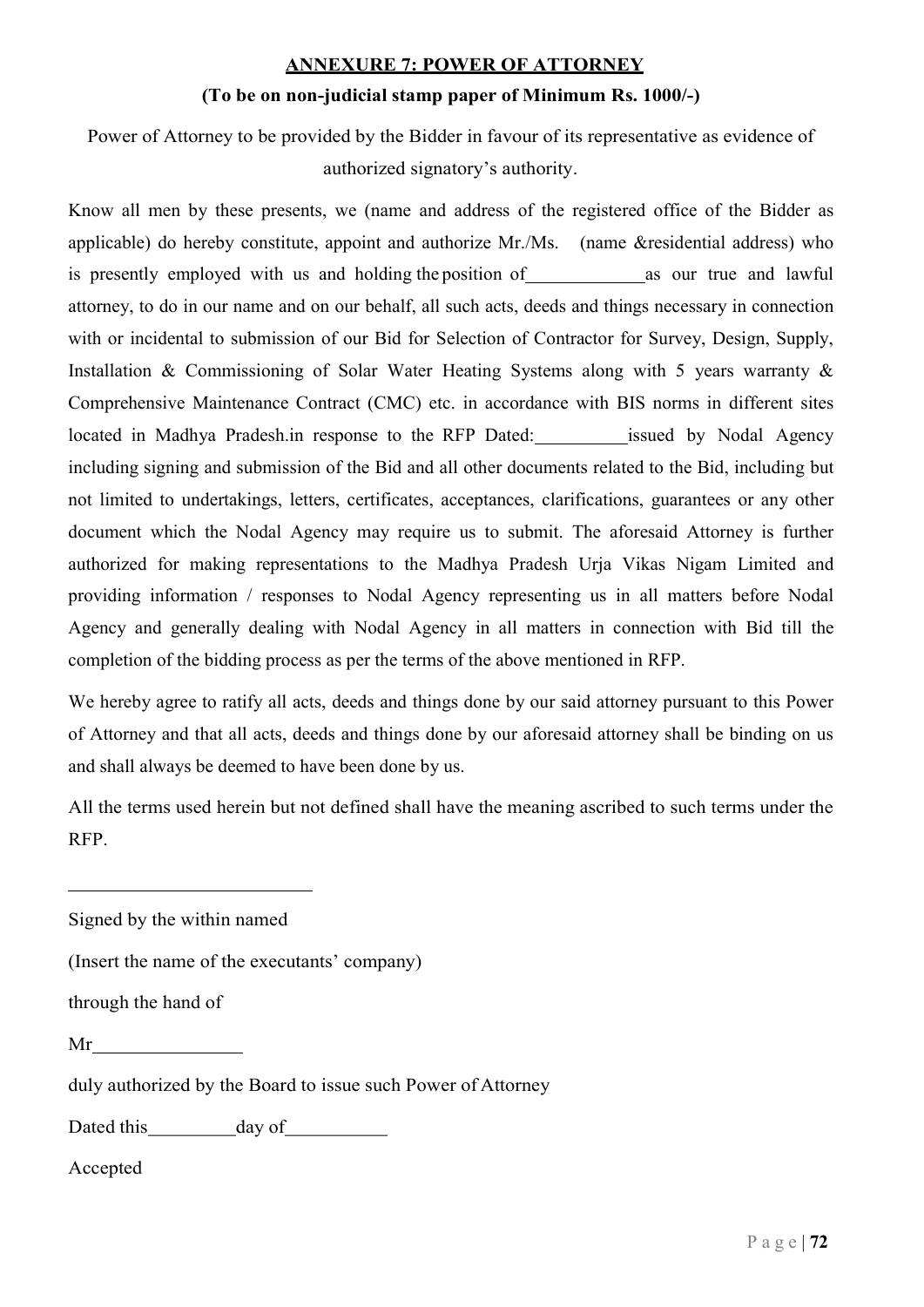| <b>Signature of Attorney</b>                                                               |                                                                                   |
|--------------------------------------------------------------------------------------------|-----------------------------------------------------------------------------------|
| (Name, designation and address of the Attorney)                                            |                                                                                   |
| Attested                                                                                   |                                                                                   |
| <u> 1989 - Johann Barbara, martxa alemaniar amerikan a</u><br>(Signature of the executant) |                                                                                   |
| (Name, designation and address of the executant)                                           |                                                                                   |
|                                                                                            | Signature and stamp of Notary of the place of execution                           |
|                                                                                            | Common seal of __________has been affixed in my/our presence pursuant to Board of |
| Director's Resolution dated                                                                |                                                                                   |
| <b>WITNESS</b>                                                                             |                                                                                   |
| <u> 1989 - Johann Barn, mars an t-Amerikaansk kommunister (</u><br>(Signature)             |                                                                                   |
| Name                                                                                       |                                                                                   |
|                                                                                            |                                                                                   |
| <u> 1989 - Johann Barn, mars and de Brasilian (b. 1989)</u><br>(Signature)                 |                                                                                   |
| Name                                                                                       |                                                                                   |
|                                                                                            |                                                                                   |
|                                                                                            |                                                                                   |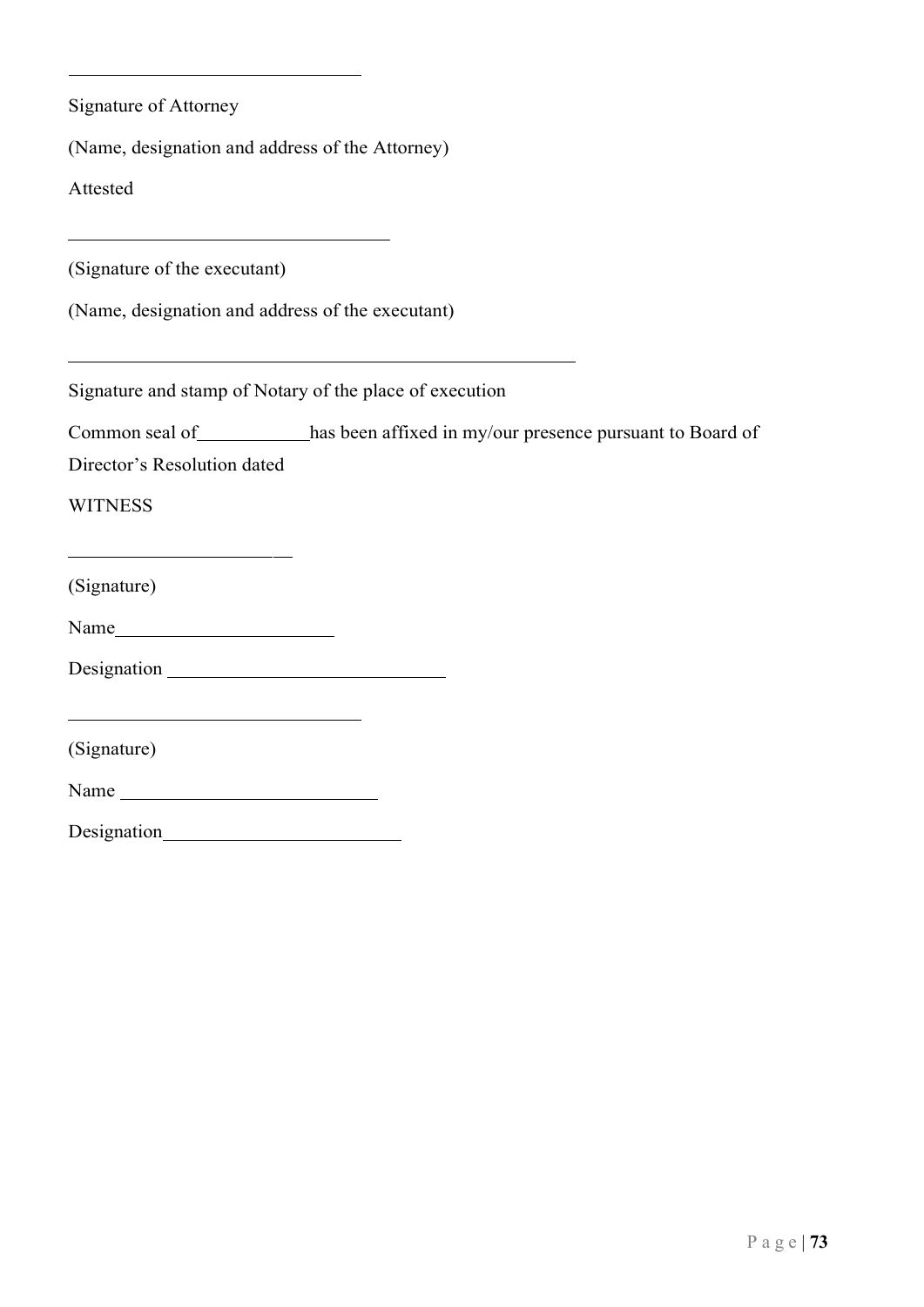#### ANNEXURE 8: TECHNICAL ELIGIBILITY CRITERIA REQUIREMENT (To be submitted on the letterhead of Bidder)

To,

Madhya Pradesh Urja Vikas Nigam Limited

Bhopal

Dear Sir,

Sub: Selection of Contractor for Survey, Design, Supply, Installation & Commissioning of Solar Water Heating Systems along with 5 years warranty & Comprehensive Maintenance Contract (CMC) etc. in accordance with BIS norms in different sites located Madhya Pradesh in response to the RFP No: Dated:

We submit our Bid for which details of Technical Eligibility Criteria Requirements are as follows:

## Supply, installation, commissioning experience of Solar Water Heating Systems

| S.No. | Name & Address<br>of Client | Order no. $\&$<br>date | Value of<br>order | Capacity-wise<br>commissioned | <b>Year of Installation &amp;</b><br>commissioning |
|-------|-----------------------------|------------------------|-------------------|-------------------------------|----------------------------------------------------|
|       |                             |                        |                   |                               |                                                    |
|       |                             |                        |                   |                               |                                                    |
|       |                             |                        |                   |                               |                                                    |

Based on above projects, we undertake to submit our bid for following Category(ies) as per Table 1 of this RFP:

| <b>Project</b><br>Category | Participation*<br>(Yes / No) |
|----------------------------|------------------------------|
|                            |                              |
|                            |                              |
|                            |                              |
|                            |                              |
|                            |                              |
|                            |                              |
|                            |                              |

\*Note: Bidder shall mention 'Yes' corresponding to categories it wants to bid and clearly mention 'No' for categories where it does not intend to bid. This should be in concurrence with Covering Letter.

Yours faithfully

(Signature and stamp of Authorized Signatory of Bidder)

Name: Date: Place: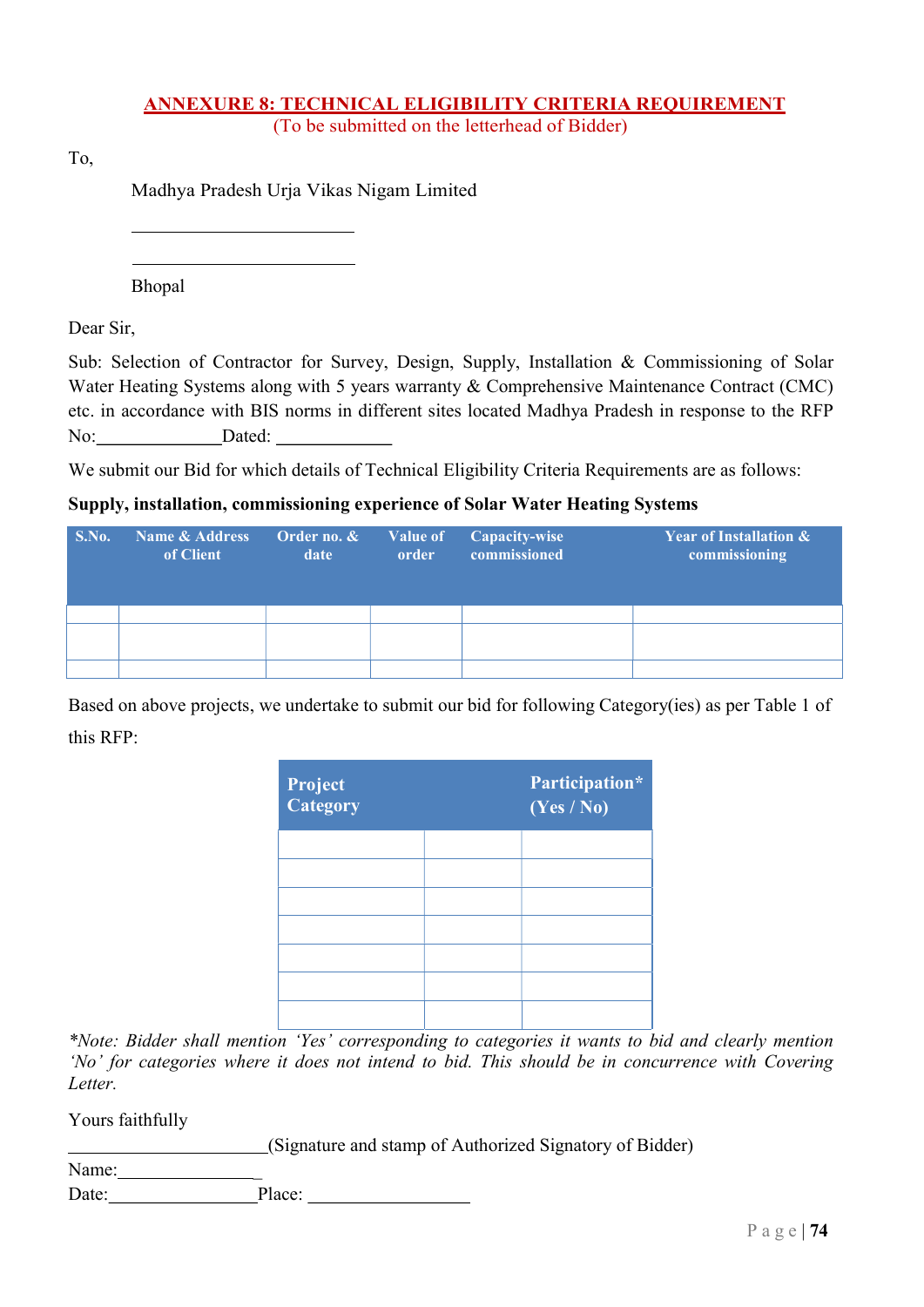# ANNEXURE 9: FINANCIAL ELIGIBILITY CRITERIA REQUIREMENT

(To be submitted on the letterhead of Bidder)

To,

Madhya Pradesh Urja Vikas Nigam Limited

Bhopal

Dear Sir,

Sub: Selection of Contractor for Survey, Design, Supply, Installation & Commissioning of Solar Water Heating Systems along with 5 years warranty & Comprehensive Maintenance Contract (CMC) etc. in accordance with BIS norms in different sites located in Madhya Pradesh in response to the RFP No: Dated:

We submit our Bid for which details of our Financial Eligibility Criteria Requirements are as follows.

Average annual turnover of Rupees Lakhs computed as per instructions provided in this RFP based on unconsolidated audited annual accounts. The relevant financial statement for respective years shall be enclosed, duly signed by authorised signatory.

| Name of<br>Entity being<br>evaluated | Financial<br>Year | Category | <b>Estimated LPD</b><br>at each site | Financial Criteria (fill<br>as applicable) to be met<br>as per Table 4 (Clause<br>3.11.3) |
|--------------------------------------|-------------------|----------|--------------------------------------|-------------------------------------------------------------------------------------------|
|                                      |                   |          |                                      | <b>Turnover (INR Cr)</b>                                                                  |
|                                      |                   |          |                                      |                                                                                           |
|                                      |                   |          |                                      |                                                                                           |
|                                      |                   |          |                                      |                                                                                           |
|                                      |                   |          |                                      |                                                                                           |
|                                      |                   |          |                                      |                                                                                           |
|                                      |                   |          |                                      |                                                                                           |
|                                      |                   |          |                                      |                                                                                           |

Yours faithfully

(Signature and stamp of Authorized Signatory of Bidder)

Name: \_

Date: \_ Place:

 (Signature and stamp (on each page) of Chartered Accountant/Statutory Auditors of Bidder. Name: Date:

Place:  $\blacksquare$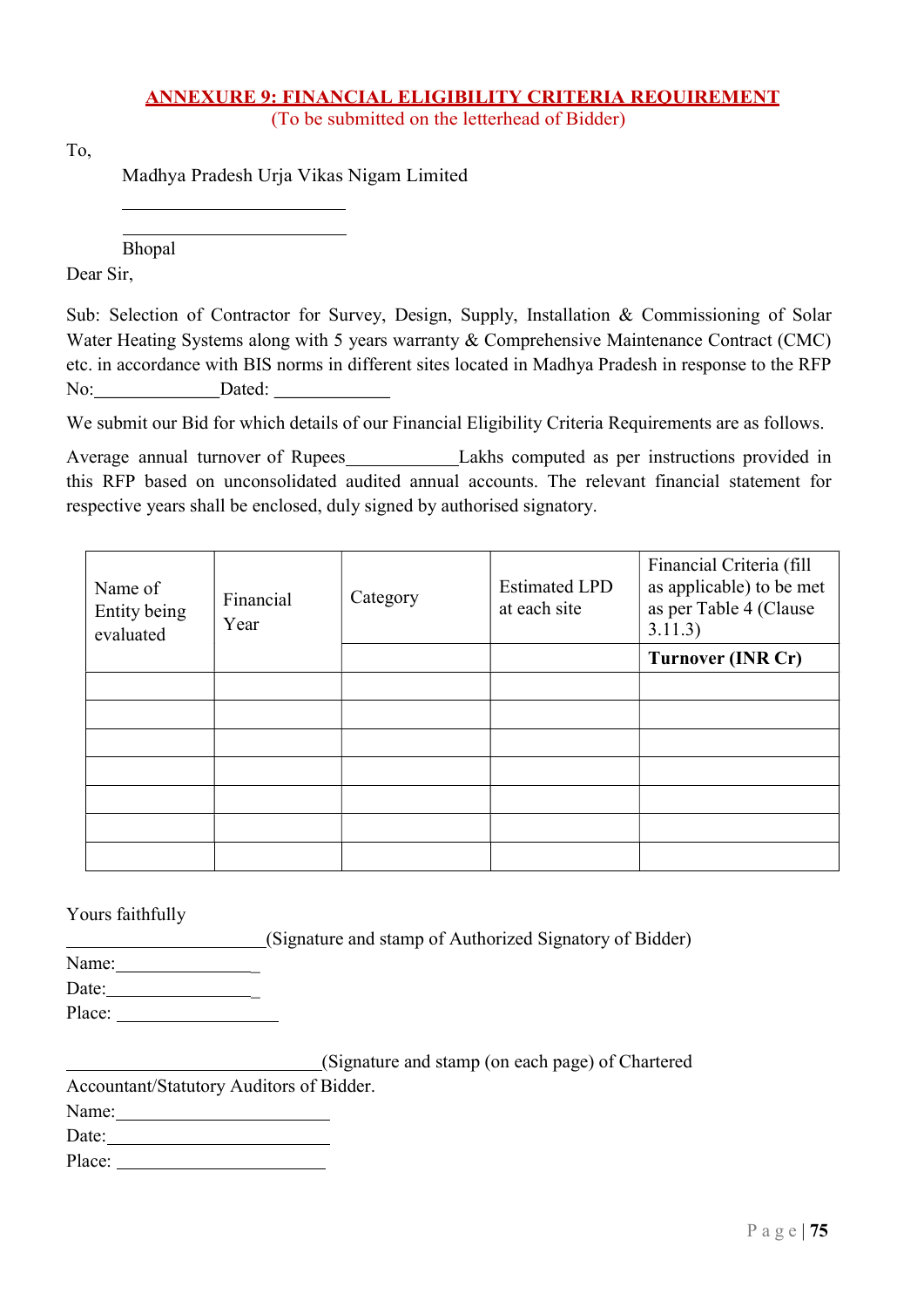# ANNEXURE 10-A: CERTIFICATE OF RELATIONSHIP OF AFFILIATE WITH THE BIDDER

To,

Dear Sir,

Sub: Selection of Contractor for Survey, Design, Supply, Installation & Commissioning of Solar Water Heating Systems along with 5 years warranty & Comprehensive Maintenance Contract (CMC) etc. in accordance with BIS norms in different sites in Madhya Pradesh in response to the RFP No:

Dated:

We hereby certify that  $M/s$  ,  $M/s$  ,  $M/s$  are the Affiliate(s) of the Bidder as per the definition of Affiliate as provided in this RFP and based on details of equity holding as on seven (7) days prior to the Bid Deadline.

The details of equity holding of the Affiliate /Bidder or vice versa as on seven (7) days prior to the Bid Deadline are given as below:

a) In case of Bidder being Company/ LLP/ Partnership Firm/ Sole – Proprietor:

| Name of Company/LLP/<br>Partnership Firm/Sole -<br>Proprietor | <b>Name of the Affiliate</b> | Percentage of<br><b>Equity Holding of</b><br><b>Affiliate in the Bidding</b><br>Company |
|---------------------------------------------------------------|------------------------------|-----------------------------------------------------------------------------------------|
|                                                               |                              |                                                                                         |
|                                                               |                              |                                                                                         |

OR

b) In case of Bidder being Consortium

| Name of<br><b>Member of</b><br>Consortium | Name<br>the<br>of<br><b>Affiliate</b> | Percentage of<br><b>Equity Holding of</b><br><b>Affiliate in the Member of</b><br>Consortium |
|-------------------------------------------|---------------------------------------|----------------------------------------------------------------------------------------------|
|                                           |                                       |                                                                                              |
|                                           |                                       |                                                                                              |

Yours Faithfully

(Insert Name and Signature of Statutory Auditor or practicing Company Secretary of the Bidder/

Member of Consortium)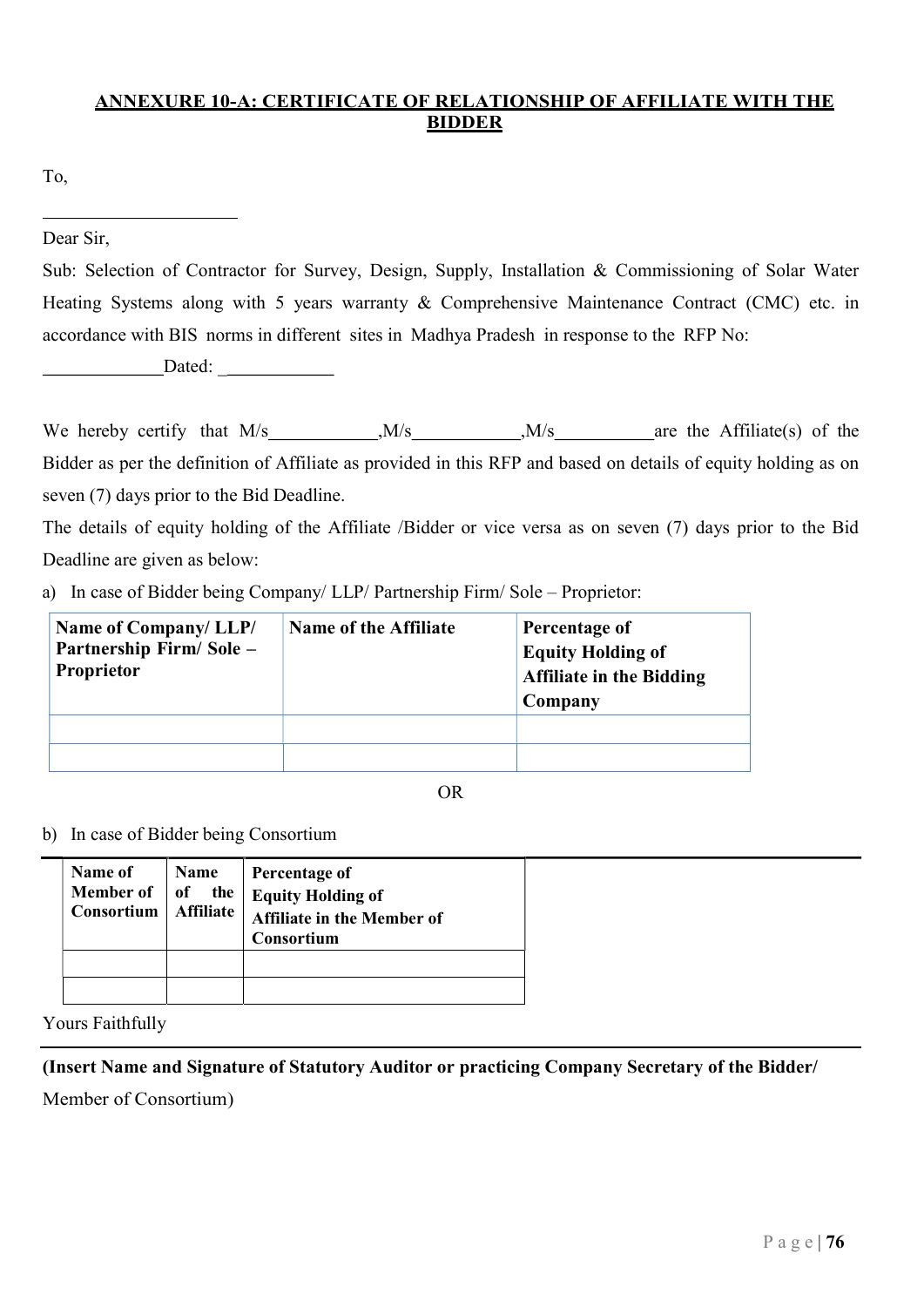#### ANNEXURE 10-B: UNDERTAKING FORM

Undertaking from Affiliate of Bidder/ Lead Member/ Member of Consortium

Name: \_ Full Address: Telephone No.: E-mail address:

To,

Subject: Selection of Contractor for Survey, Design, Supply, Installation & Commissioning of Solar Water Heating Systems along with 5 years warranty & Comprehensive Maintenance Contract (CMC) etc. in accordance with BIS norms in different sites in Madhya Pradesh in response to the RFP No:

Dated:

Dear Sir,

We have carefully read and examined in detail the RFP regarding submission of an undertaking, as per the prescribed annexure of the RFP.

We confirm that M/s (Insert name of Bidder) has been authorized by us to use our financial capability for meeting the Financial Eligibility as specified in the RFP referred to above in terms of Turnover (strike out the one which is not applicable).

We have also noted the amount of the Performance Guarantees and Bid Security required to be submitted as per the RFP by (Insert the name of the Bidder) in the event of it being selected as the Successful Bidder.

In view of the above, we hereby undertake to you and confirm that in the event of failure of (Insert name of the Bidder) to submit the Performance Guarantees and Bid Security in full or in part at any stage, as specified in the RFP, we shall submit the Performance Guarantee and Bid Security not submitted by (Insert name of the Bidder)".

We also undertake that we shall maintain our ownership in  $M/s$  (insert name of bidder) at minimum 51% for period of 5 year from the date of Commissioning of awarded capacity, subject to provisions of Clause 3.11.3(b).

We have attached hereto certified true copy of the Board Resolution, whereby the Board of Directors of our Company has approved issue of this Undertaking by the Company.

All the terms used herein but not defined, shall have the meaning as ascribed to the said terms under the RFP.

Common seal of has been affixed in my/our presence pursuant to

Board of Director's Resolution dated

**WITNESS** 

(Signature)

Signature of Chief Executive Officer/Managing Director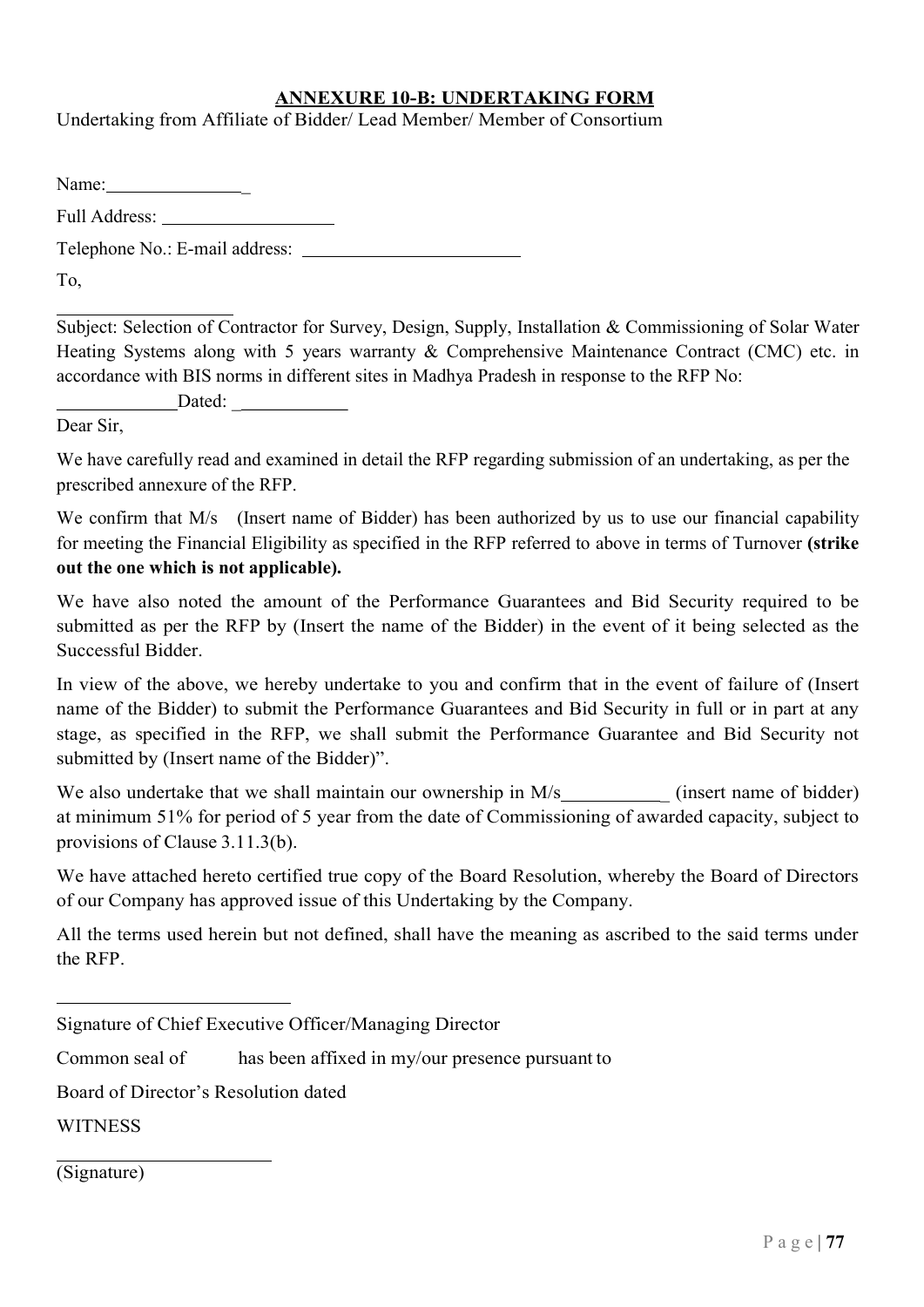| Name        |  |
|-------------|--|
| Designation |  |

<u>Name of the Second Communication</u>

Designation (Signature)

Designation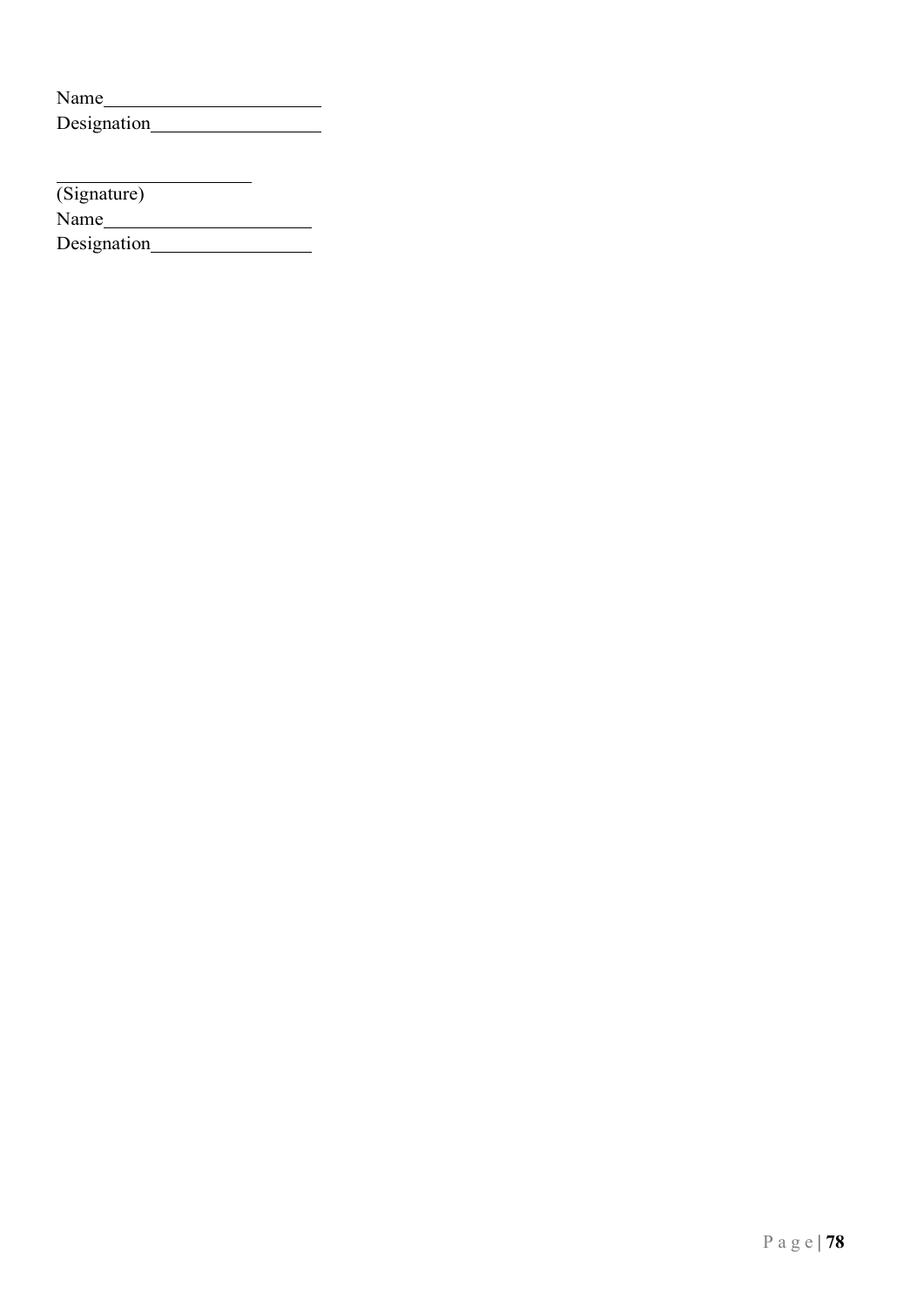#### ANNEXURE 11: FORMAT FOR AGREEMENT

This agreement is signed on this (day) of (month) of (year) at Bhopal between M/s (here-in-after called as "Party

No 1"), and Madhya Pradesh Urja Vikas Nigam Ltd., Bhopal (here-in-after called as "Party No.2"), on the following terms and conditions:

That, the "Party No.1" has agreed to Execute Work as per Scope / Specifications mentioned in Notice for RFP

No. MPUVNL /RFP – Notice /  $\frac{XXX}{X}$  / 2022-23/ Dated - issued by "Party No.2".

That, the "Party No.1" has also agreed to Rate Contract of Survey, Design, Supply, installation & Commissioning, of various capacities of Solar Water Heating Systems along with 5 year (including manpower)warranty & Comprehensive Maintenance Contract (CMC) in different villages located all over state of Madhya Pradesh in accordance with BIS specification & as per scope / specifications mentioned in Notice for RFP No. MPUVNL /RFP – Notice /  $\overline{XXX}$  / 2022-23 / Dated - issued by "Party No.2", on the rates already accepted / agreed upon as mentioned in the annexed "Rate sheet".

That, the Rates shown in the Rate Sheet(s) enclosed are valid up to the Agreement Period, and in case of additional requirements of works as per same Scope / Specifications mentioned in Notice for RFP No. MPUVNL /RFP – Notice /  $\overline{XXX}$  / 2022-23 / Dated - issued by "Party No.2" same Rates shall be applicable up to the Agreement Period, if there is no change is suggested in the Specifications / Guidelines of BIS .

That, all terms and conditions, scope of work / specifications mentioned in Notice for RFP No. MPUVNL /RFP – Notice /  $\frac{XXX}{X}$  / 2022-23 / Dated - issued by "Party No.2", which have been agreed upon and also the Condition(s) contained in the Correspondence(s) made in this matter will also form part of this Agreement.

That, in the event of any dispute or difference whatsoever arising under this Contract Agreement, the same shall be referred to Arbitrator which shall be as per the provisions of the Indian Arbitration Act, 1996 and the Rule(s) there under. All the proceedings under arbitration will take place in Bhopal. The award in such arbitration shall be final and binding on both the parties. In this case, the arbitrator shall be secretary, New and Renewable Energy Department, Govt. of Madhya Pradesh / Managing Director, M.P. Urja Vikas Nigam Ltd., Bhopal.

The agreement will be valid up to ……………….

For, the matter(s) of any dispute between the "Party No.1" and "Party No.2" shall be subjected to Bhopal jurisdiction.

That, this agreement executed between the parties who affix their signatures at Bhopal, in witness whereof the parties hereto have signed the agreement:

Party No.2

Witnesses; Party No.1

1.

 $2<sub>1</sub>$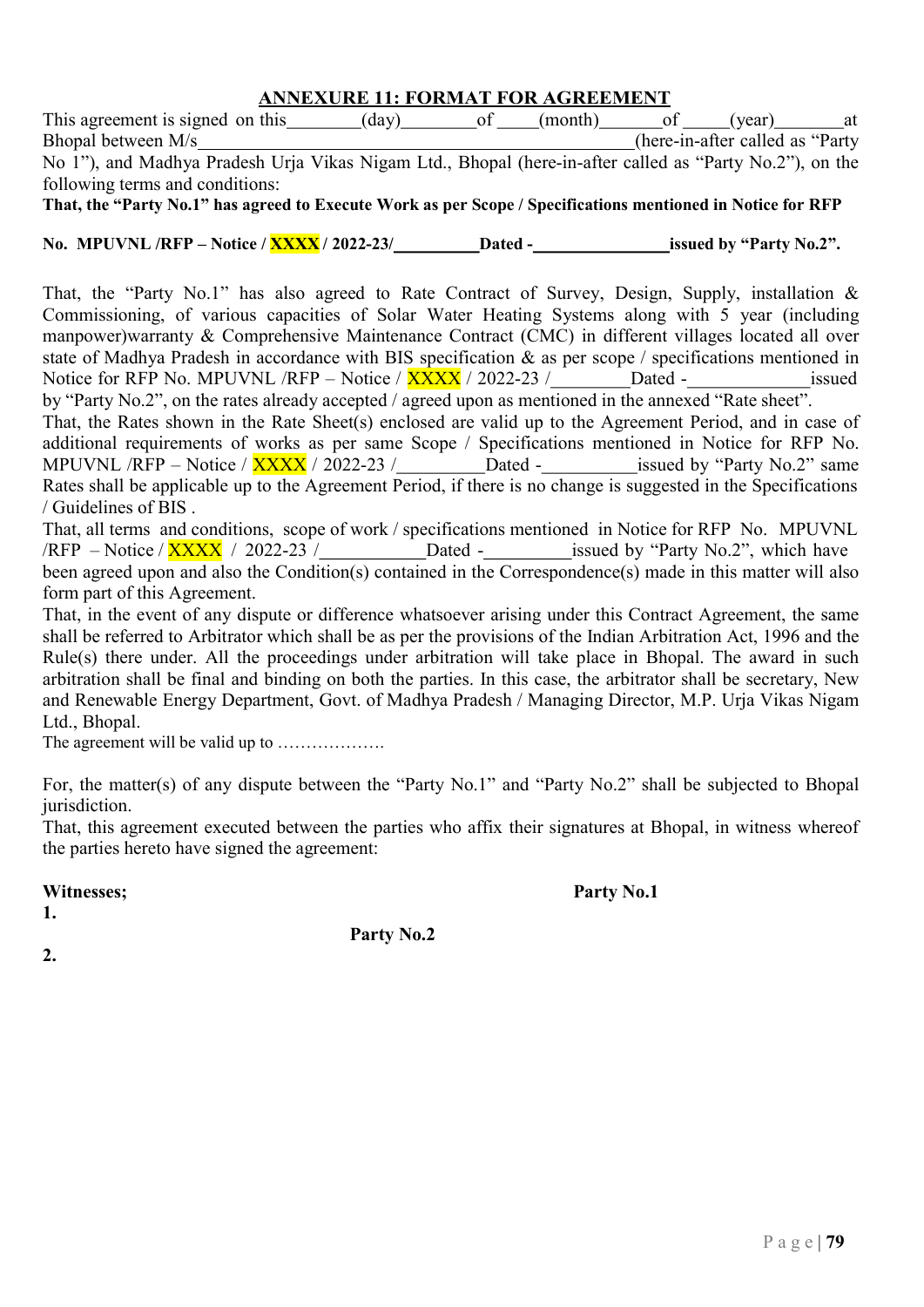#### ANNEXURE 13: FORMAT FOR UNDERTAKING BY EQUIPMENT SUPPLIER

<To be given on Supplier's letterhead and duly notarized>

To,

The Managing Director, M.P. Urja Vikas Nigam, Main road #2, Shivaji Nagar Bhopal – 462006

Subject: Undertaking regarding regular supply of Solar Water Heating System and Solar Cookers Reference: RFP for Survey, Design, Supply, Installation & Commissioning of various capacities Solar Water Heating Systems along with 5 years warranty & Comprehensive Maintenance Contract (CMC) and Solar Cookers.

Dear Sir,

We are manufacturer and regular supplier of Solar Water Heating Systems and and Solar Cookers having national/international qualification and certifications for the same. As per the requirement of the vendor, we supply systems which are duly tested by BIS.

We hereby undertake and ensure that we will supply the required number of Solar Water Heating Systems sets and Solar Cookers as mentioned below with desired specifications as specified in RFP, in the event of <*Bidder name and address*> being selected as Contractor regularly within the time schedule.

We hereby extend our full guarantee and warrantee as per Terms & Conditions of this RFP for supplied Solar Water Heating Systems. We also confirm to provide the spares for at least five years from the date of commissioning to Contractor.

| <b>Category</b> | Participation*<br>(Yes / No) | Quantity |
|-----------------|------------------------------|----------|
|                 |                              |          |
|                 |                              |          |
|                 |                              |          |

\*Note: Bidder shall mention 'Yes' corresponding to categories it wants to bid and clearly mention 'No' for categories where it does not intend to bid.

Thank you Yours sincerely,

<Name and signature of authorized signatory of supplier> <Supplier seal>

Seal

Date

Note: The Supplier should attach copy of authorisation from Competent Authority for authorisation of Authorised Signatory.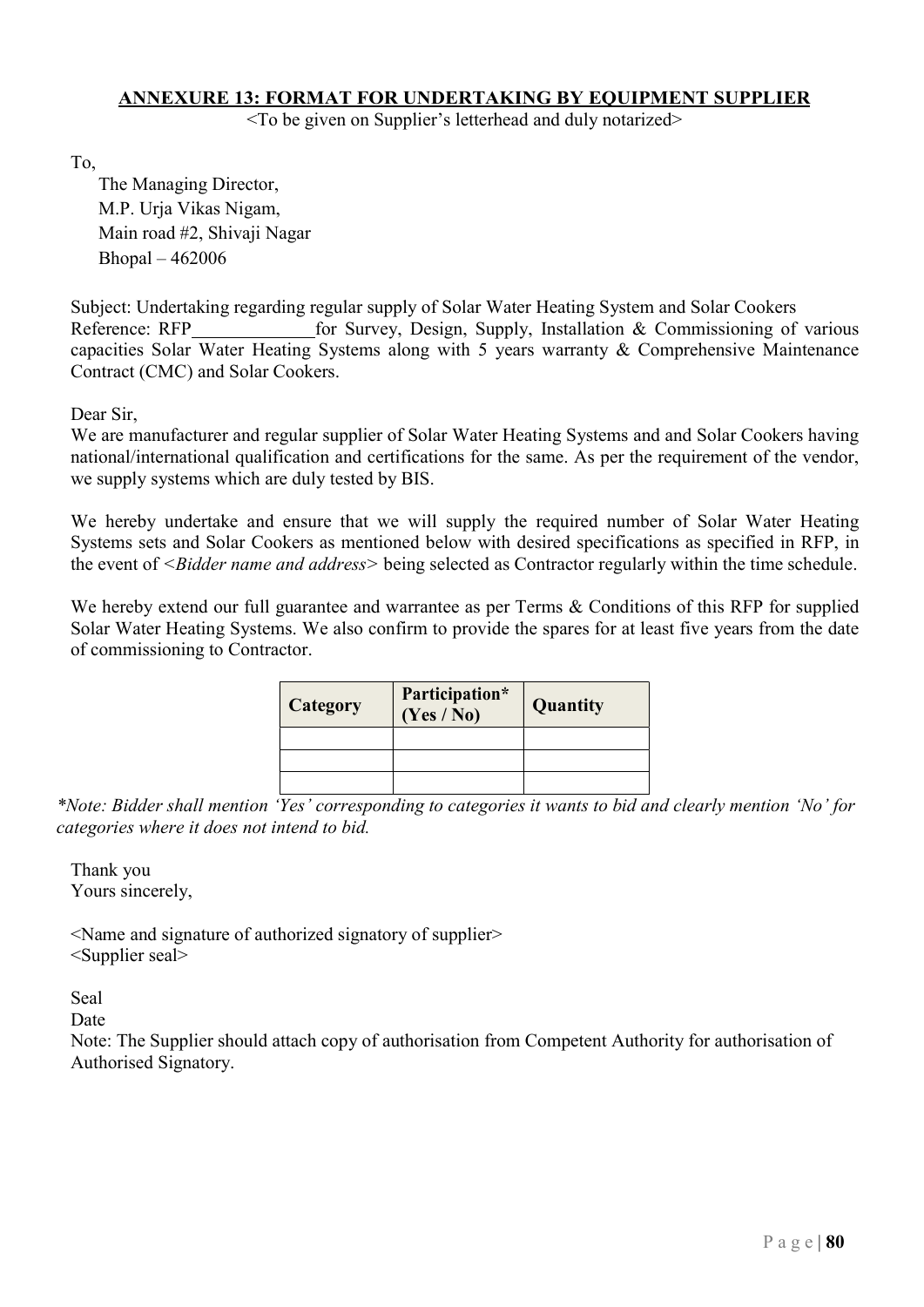## ANNEXURE 14: UNDERTAKING FOR DEDUCTION

## (On the Letterhead of the Bidder Company)

|        |                                                                                                        | $S/\sigma$ | Shri  |                         |            |                           | resident | of        |
|--------|--------------------------------------------------------------------------------------------------------|------------|-------|-------------------------|------------|---------------------------|----------|-----------|
|        |                                                                                                        |            | being | Director                |            | Proprietor                | of       | M/s       |
|        |                                                                                                        |            |       | whose                   | <b>TIN</b> | Registration              | No.      | <b>1S</b> |
|        |                                                                                                        |            |       | GST Registration no. is |            | and Income Tax PAN no. is |          |           |
|        | . Hereby, give consent to The Madhya Pradesh Urja Vikas Nigam Ltd. Bhopal to                           |            |       |                         |            |                           |          |           |
|        | deduct from our Bills whatever Amount is Payable by us on account of the GST and IT dues etc., if any, |            |       |                         |            |                           |          |           |
|        | demanded by the concerned Department(s).                                                               |            |       |                         |            |                           |          |           |
| Place: | For and on behalf of the Bidder Company,                                                               |            |       |                         |            |                           |          |           |
| Date:  | Signature:                                                                                             |            |       |                         |            |                           |          |           |
|        |                                                                                                        | Name:      |       |                         |            |                           |          |           |

Post : Director / Proprietor Seal :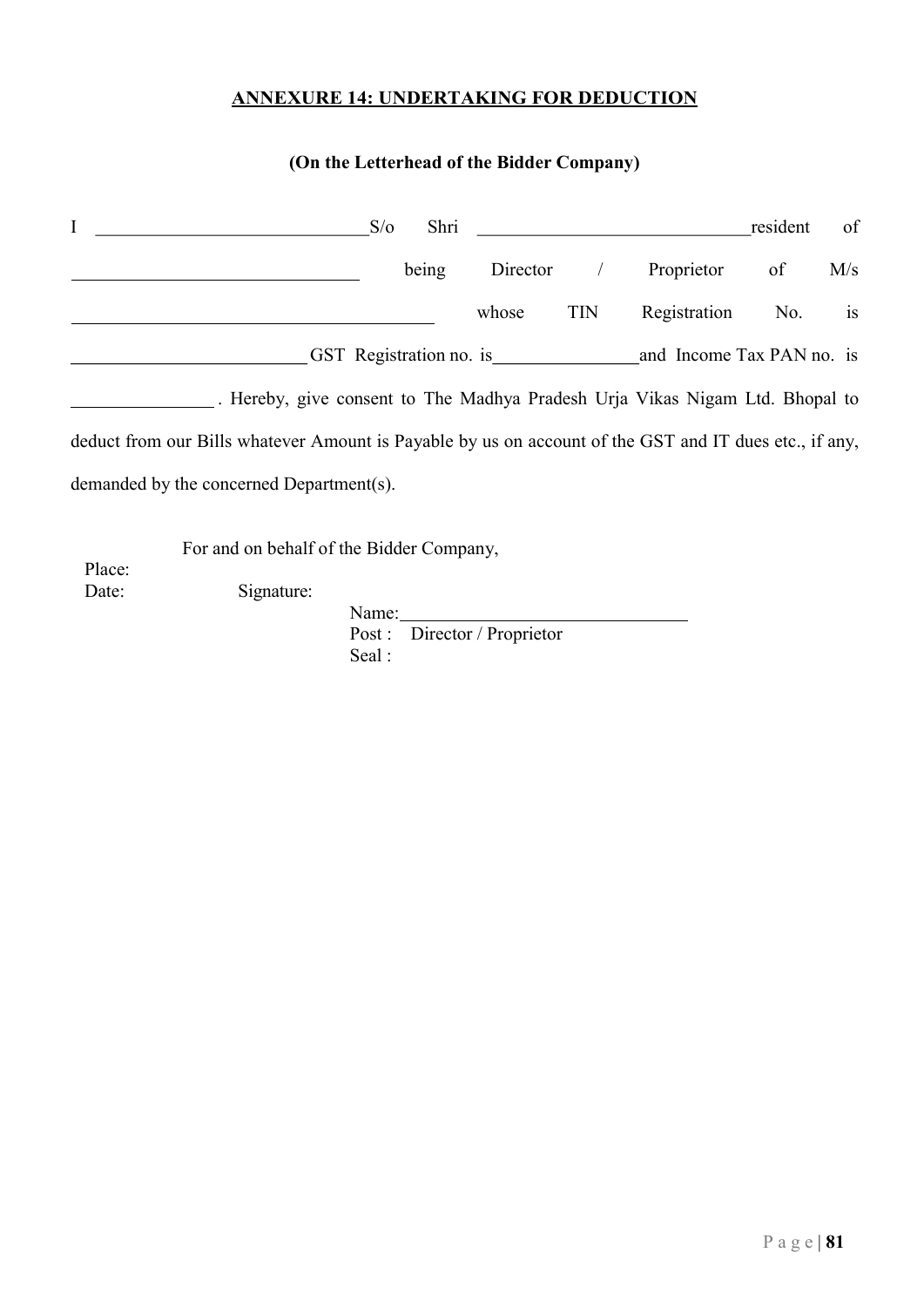## ANNEXURE 15: CERTIFICATE OF HALF YEARLY VISITS

## (To be filled during 5-year warranty & CMC period)

(from to ) This is to certify that  $M/s$  has extended preventive / routine maintenance and breakdown / corrective maintenance services at the beneficiary's place at District. for the systems installed against the work order no Dated and commissioned on , and that the preventive / routine maintenance and breakdown / corrective maintenance work during the (from to to ) of the year has been done properly to ensure functionality of the systems as specified in the RFP and Agreement. This is also to certify that all the systems are working satisfactorily. The record of preventive / routine maintenance and breakdown / corrective maintenance work carried out by the contractor is kept in the DREO office.

Date Place

Signature, Name, designation and seal of contractor

Signature, Name, designation of Beneficiary Organization/Beneficiary

Signature, Name, designation and seal of DREO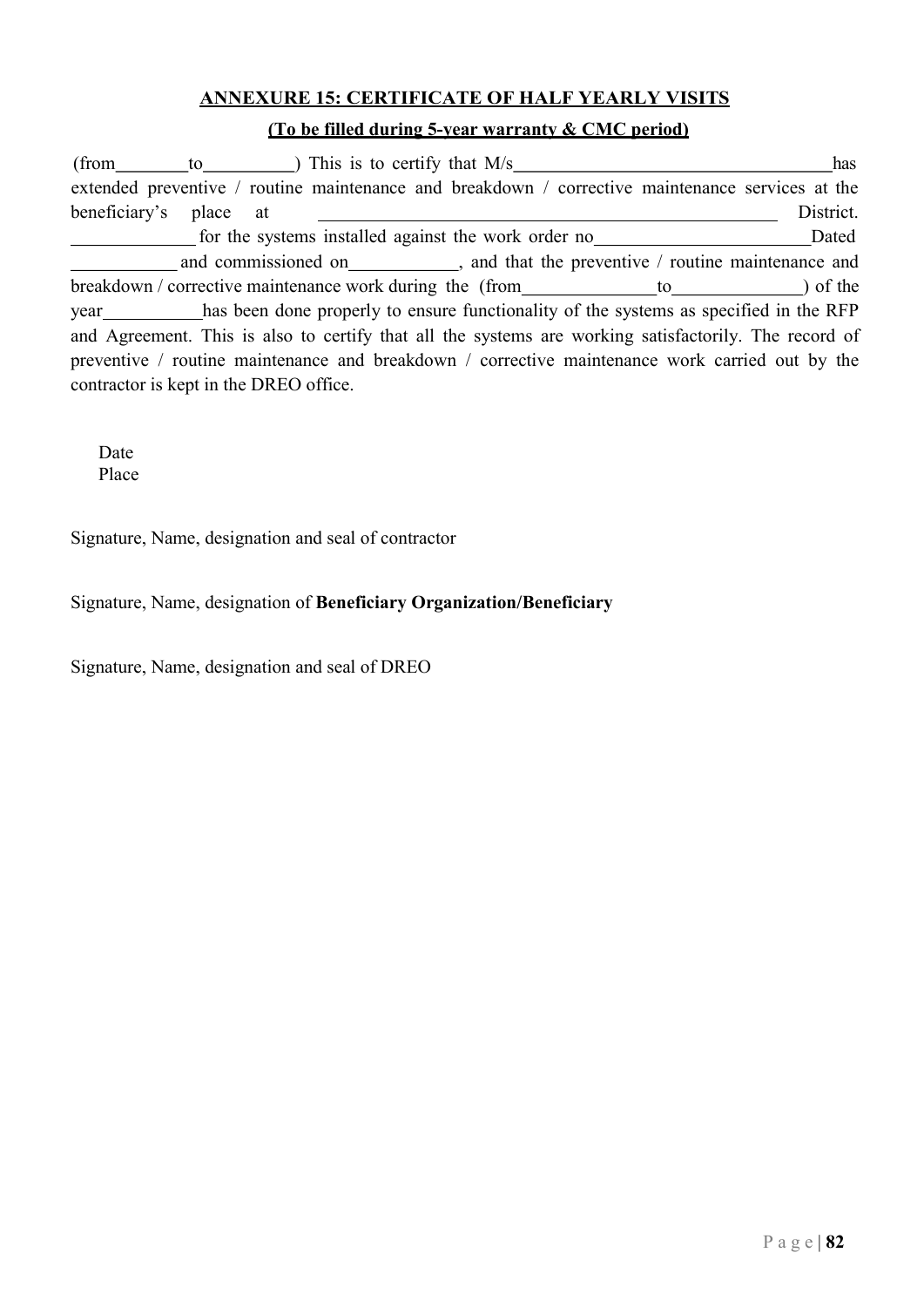### ANNEXURE 16: DECLARATION (On Original Letter head of Bidder)

I / we have carefully read and understood the enclosed Terms and Conditions of the RFP and amendments are agreeing to abide by them / by me / us would be liable for summarily rejection, and Proposal would be considered on Terms and Conditions finalized by Nigam. I / we also declare that, we are:

[] Indigenous Manufacturer of Solar Water Heating System

OR

[ ] A Solar Water Heating Authorized Dealer

OR

[ ] MNRE empanelled Company to participate in Solar Water Heating Systems AND

 $\lceil \quad | \quad | \quad | \quad | \quad |$  we have got service centres at our works for the quoted System(s).

AND

I/We undertake to set up service centres as per the terms and conditions of this RFP

I / we declare that we have not been Blacklisted or otherwise Debarred for any Supply of Goods / Services / Works by any Ministry / Department / PSU of Central Government / Any of the State Government(s), anytime / anywhere in the Country.

I / we solemnly undertake that the responsibility of execution of the Work as per the terms and conditions of the RFP/ Contract Agreement shall be entirely ours.

If this Declaration is found to be incorrect or if any RFP Condition is found violated by us, then without prejudice to any other action our Earnest money / Security Deposit may be forfeited in full and the Proposal to the Extent of Acceptance / anytime during Execution of Work may be cancelled. The signature of our Authorized Representative in Madhya Pradesh is attested below.

> (Signature of Authorized Signatory) (Name / Post in block letters)

Signature of Authorized Representative Name: Address: Attested by Authorized Signatory Seal of the Bidder Company

Date: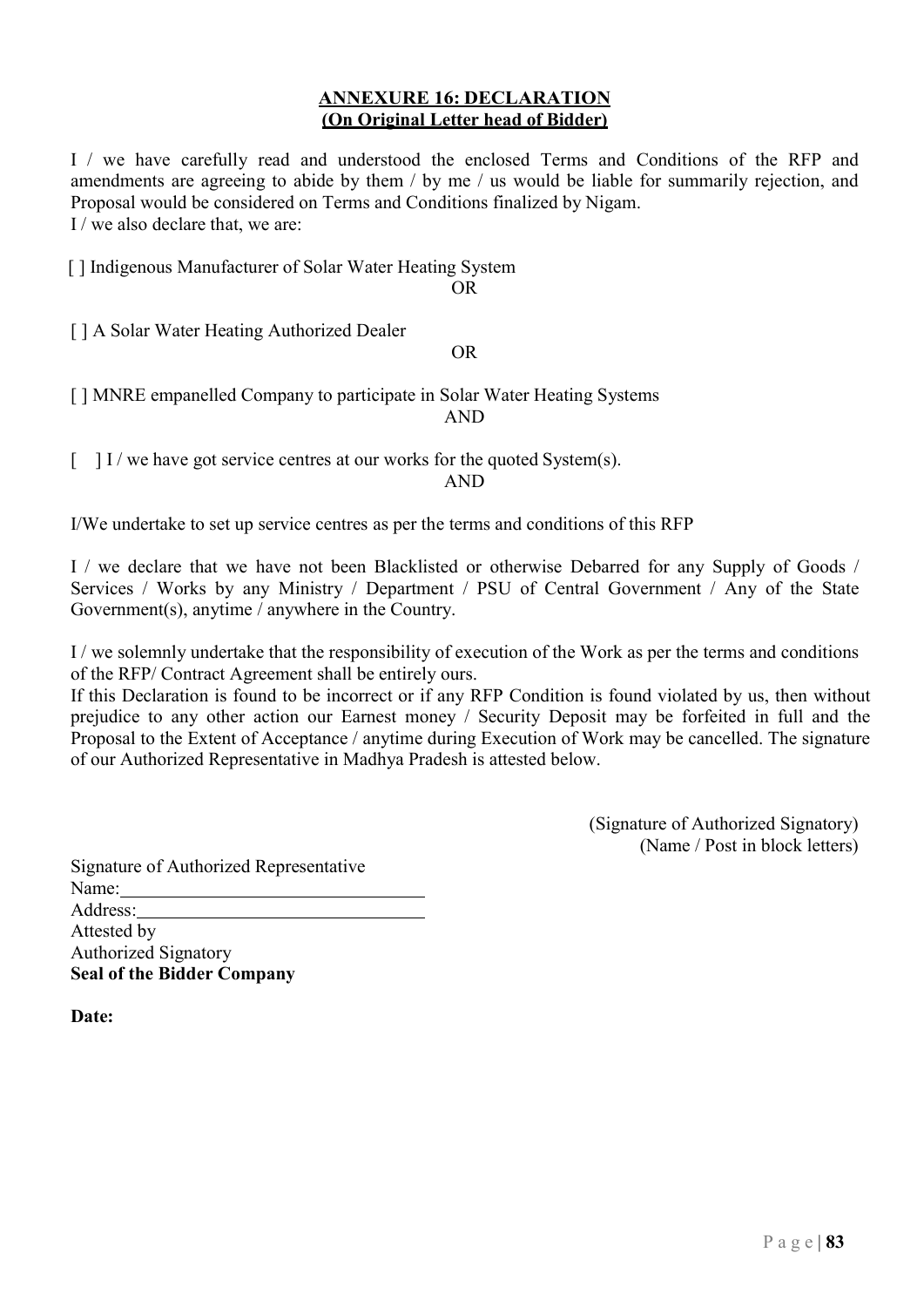## ANNEXURE 17: TECHNICAL SPECIFICATIONS

The system to be deployed will be Thermosyphon System Evaquated tube collector as per below specification.

## I. TECHNICAL REQUIREMENT of SWHS

The Solar Water heating system should be in accordance with the standards set by MNRE in their office Memorendum no. F. No.313-12/5/2019(R&D) (Standards & Quality control devision) 26 March 2019 subject Quality Control Order on Solar Thermal Systems / Devices / Components Goods.

- $\triangleright$  Solar water heating system shall comprise of following main components:
	- a) Solar Collector
	- b) Storage Water Tank
	- c) Frame/Stand for Collector and Tank
	- d) Insulated Hot water pipeline connecting Tank outlet to Inlet of beneficiary.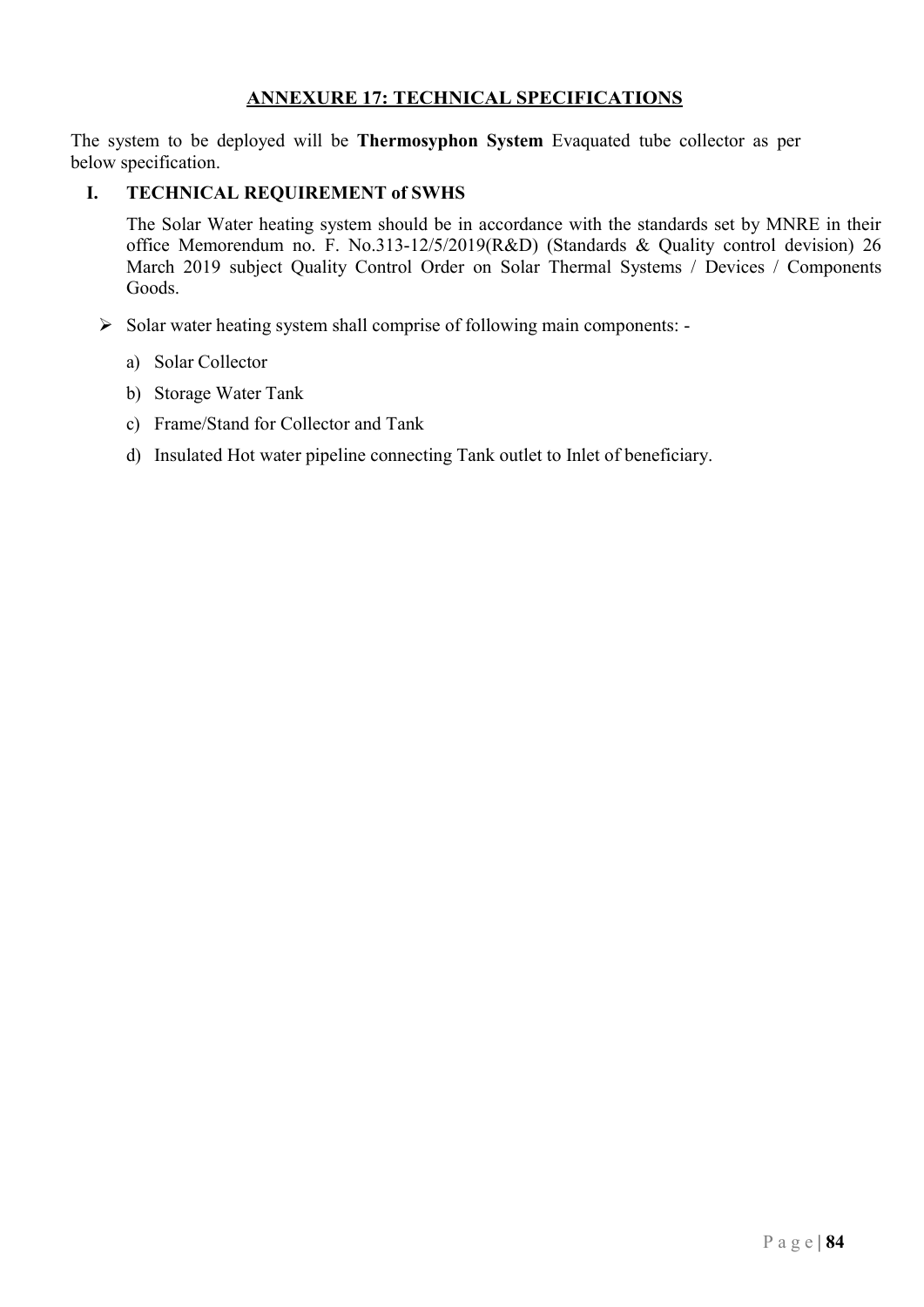## II. CPVC Pipes Specification

Dimensional details of SDR 11 (Class 1) CPVC Pipes as per IS 15778 and as per ASTM D2846 Sizes Pressure @ 27 °C= 28.14 kg/cm<sup>2</sup> and @ 82 °C= 6.93 kg/cm<sup>2</sup>

| <b>Sno</b> | <b>Nominal Size</b> |    | <b>Pipes Outer</b><br><b>Diameter</b> |
|------------|---------------------|----|---------------------------------------|
|            | Inch                | mm | Mm                                    |
| 1.         | $\frac{1}{2}$       | 15 | 15.90                                 |
| 2.         | $\frac{3}{4}$       | 20 | 22.20                                 |
| 3.         |                     | 25 | 28.60                                 |
| 4.         | $1\frac{1}{4}$      | 32 | 34.90                                 |
| 5.         | $1\frac{1}{2}$      | 40 | 41.30                                 |
| 6.         | $\overline{2}$      | 50 | 54                                    |

| able |
|------|
|------|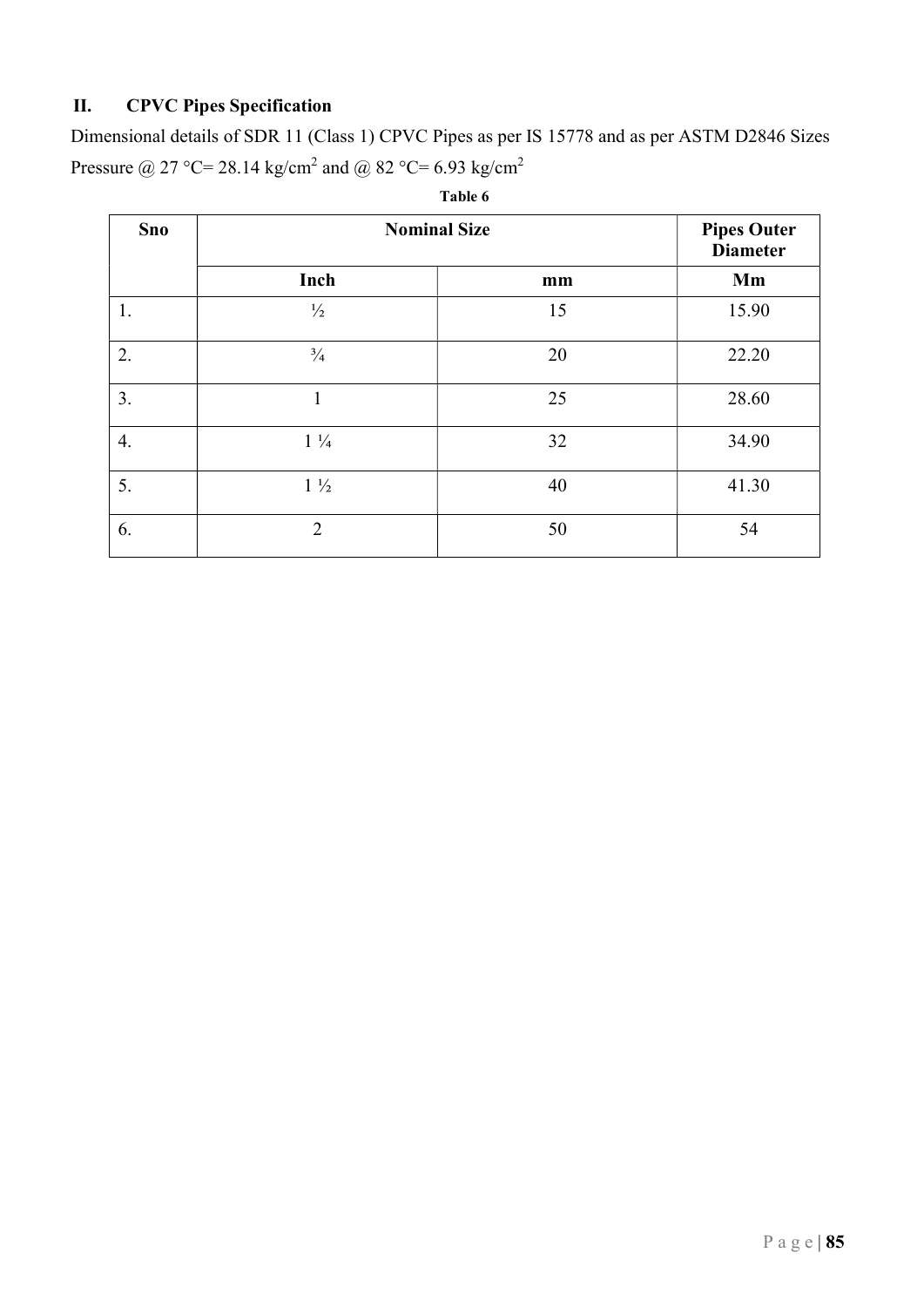## a. Specifications

| Sr.          | <b>Description</b>  | <b>Specifications</b>                                                                  |
|--------------|---------------------|----------------------------------------------------------------------------------------|
| No.          |                     |                                                                                        |
| -1           | <b>Size</b>         | As per BIS (IS 13429:2000), with size 550mmx550mmx170 mm $\pm$ 20 mm                   |
| $\mathbf{2}$ | Cooking pot         | Four matt black coated cooking pots (with lid)(made of stainless steel IS 4536 Part-I, |
|              |                     | II/ IS $5522$ )                                                                        |
| 3            | Thermal             | F1 not less than 0.12 (i.e., Grade A).                                                 |
|              | performance         |                                                                                        |
| 4            | Cover plate         | Double glazed made of toughened glass with over all transmittance of not less than     |
|              |                     | 65%                                                                                    |
| 5            | Body of solar       | Aluminum body as per BIS norms.                                                        |
|              | cooker              |                                                                                        |
| 6            | Gaskets             | Made of neoprene/EPDM on minimum 2 mm Thickness                                        |
| 7            | Mirror reflectivity | should not be less than 75%.                                                           |
| 8            | Castor wheels       | Four castor wheels as per BIS 13429.                                                   |
| 9            | General body parts  | All parts of the cooker must be made of rust/corrosion free materials.                 |
| 10           | <b>Branding</b>     | The solar cooker must carry a label indicating manufacturers name, complete address,   |
|              |                     | telephone numbers and MPUVN supply mark.                                               |
| 11           | Test reports/       | BIS certificate/ test report from MNRE approved test centers must be enclosed for      |
|              | certificates        | conformity of the product with above specifications.                                   |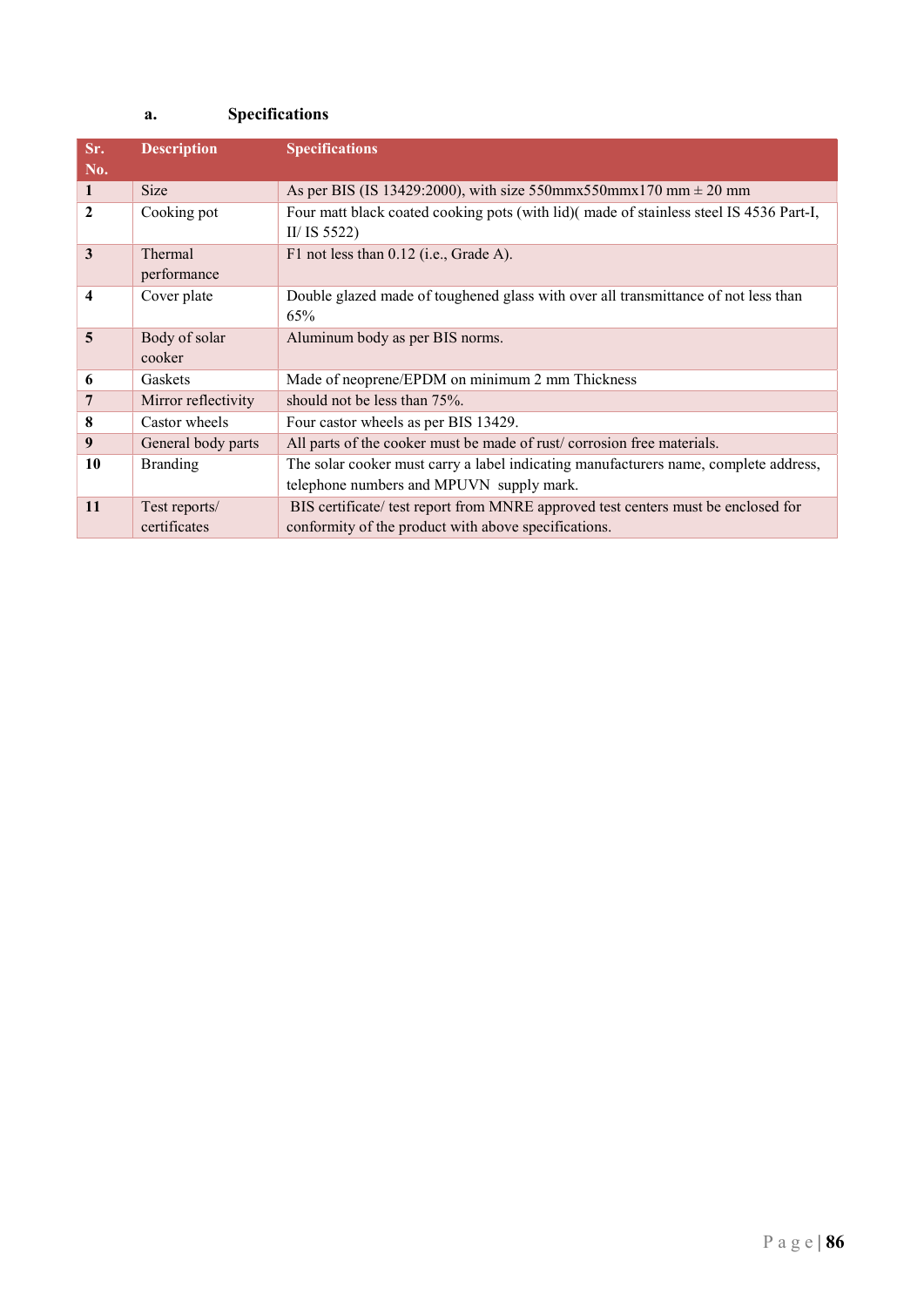### ANNEXURE 18: SCHEDULE OF PRICE OF CIVIL, COLD WATER TANK & OTHER BOS ITEM COMPONENTS OF SOLAR WATER HEATING SYSTEMS FOR ADDITION/REPLACEMENT OF PARTS ON REQUEST OF BENEFICIARY

## Rate Sheet for Civil Works, Cold Water Tank and BOS items covered in SOR

| <b>S.No.</b> | <b>Item</b>                                                                                                                                                                                                                                   | At Par with SOR /Percentage<br><b>Discount over SOR</b> |                         |                                |
|--------------|-----------------------------------------------------------------------------------------------------------------------------------------------------------------------------------------------------------------------------------------------|---------------------------------------------------------|-------------------------|--------------------------------|
|              |                                                                                                                                                                                                                                               | At Par                                                  | Rate<br>quoted<br>(INR) | If No, $\%$<br><b>Discount</b> |
| $\mathbf{1}$ | Percentage rate (above or below or at par) on the Schedule of Rates<br>(SOR) for building works, Public Works Department, (PIU), Bhopal,<br>Govt. of M.P. In force from 1st August 2014 or latest available SOR<br>issued By Project Director | Yes/No                                                  | <b>INR</b>              | $-9/2$                         |

1. The contractor should indicate either at par or % discount over SOR rate.

2. The bidders are required to submit hard copies of above referred latest SOR with their proposal.

- 3. The Payment of Civil work (if any), Cold Water Tank with mounting structure (If any), Connecting Pipe between Mounted Cold water tank and SWHS Collector (if any) and any other BOS items as listed in the SOR shall be made on SOR basis as per the actual measurement at site.
- 4. In case any site has requirement for Mounting Cold water tank, then structure (stand) should be MS, according to weight specified in valid SOR against required capacity.
- 5. This payment shall be made by MPUVNL to the contractor on verification of work completion by concerned DREO
- 6. The above rates shall not be considered in bid evaluation

Name of Bidder (With seal & signature)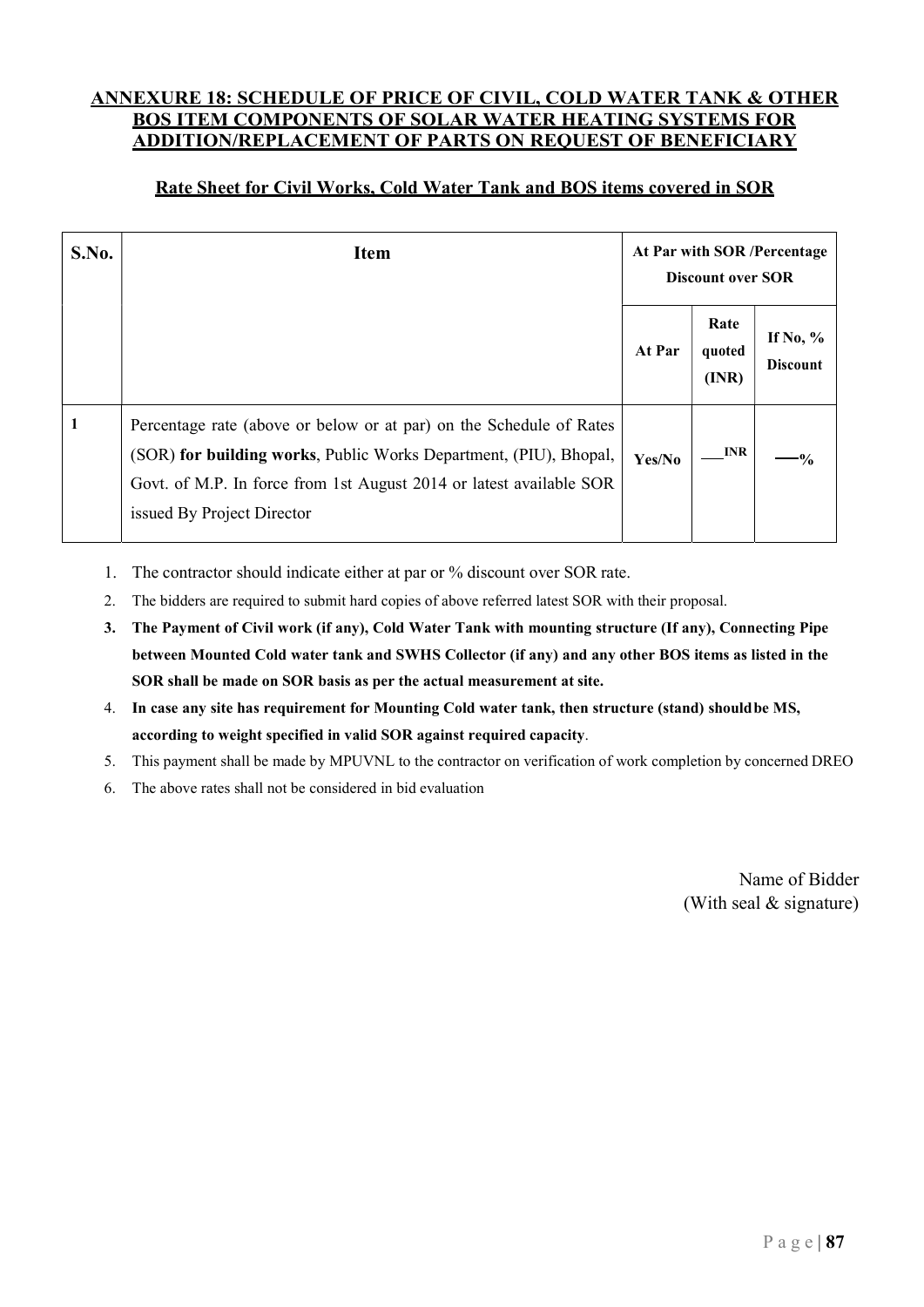#### ANNEXURE 20: CONSORTIUM AGREEMENT

Joint Bidding/ Consortium Agreement Format for Participation in

"Request for Proposal (RFP)

For

#### Selection of Contractors

#### for

#### Survey, Design, Supply, Installation & Commissioning of Solar Water Heating System along with 5-year Comprehensive Maintenance Contract (CMC),

At

#### various locations in the State of Madhya Pradesh

(To be stamped in accordance with Stamp Act)

THIS JOINT BIDDING AGREEMENT is entered into on this YYYY day of YYY.2016.

#### BETWEEN

{YYYYYY, party on First Part of consortium} and having its registered its registered office at (Hereinafter referred to as the "First Part" or "Lead Member" which expression shall, unless repugnant to the context include its successors and permitted assigns)

#### AND

YYYYYYYYYY. Having its registered office at YYYYYYYY. (Hereinafter referred to as the "Second Part" or "Member" which expression shall, unless repugnant to the context include its successors and permitted assigns) The above mentioned parties of the First and Second Part are collectively referred to as the "Parties" and each is individually referred as a "Party"

#### WHERE AS,

- i. Madhya Pradesh Urja Vikas Nigam Ltd. (hereinafter referred to as the "MPUVNL" which expression shall, unless repugnant to the context or meaning thereof, include its administrators, successors and assigns) has invited applications (the "Applications") by its RFP No: ................... Dated: for award of the work under "Selection of Contractors for Survey, Design, Supply, Installation & Commissioning of Solar Water Heating System along with 5-year Comprehensive Maintenance Contract (CMC), at various locations in the State of Madhya Pradesh" (hereinafter called "Project") and selection of bidders for the same.
- ii. The Parties are interested in jointly bidding for the Project as members of consortium in accordance with the terms and conditions of the RFP document and other bid documents in respect of the Project, and
- iii. It is a necessary condition under the RFP document that the members of the Consortium shall enter into a Consortium agreement and furnish a copy thereof with the Application.

#### NOW IT IS HEREBY AGREED as follows:

#### Definitions and Interpretations

In this agreement, the capitalized terms shall, unless the context otherwise require, have the Meaning ascribed thereto under the above-mentioned RFP.

#### 1. Consortium

The Parties do hereby irrevocably constitute a consortium (the "Consortium") for the purposes of jointly participating in the Bidding Process. The Parties hereby undertake to participate in the Bidding Process in a Category of Project as per Table 1 of this RFP, only through this Consortium and not individually and/ or through any other consortium constituted for this RFP, either directly or indirectly or through any of their Affiliate(s).

#### 2. Role of the Parties

The Parties hereby undertake to perform the roles and responsibilities as described below:

a) The parties agree to submit bid as Consortium for following categories: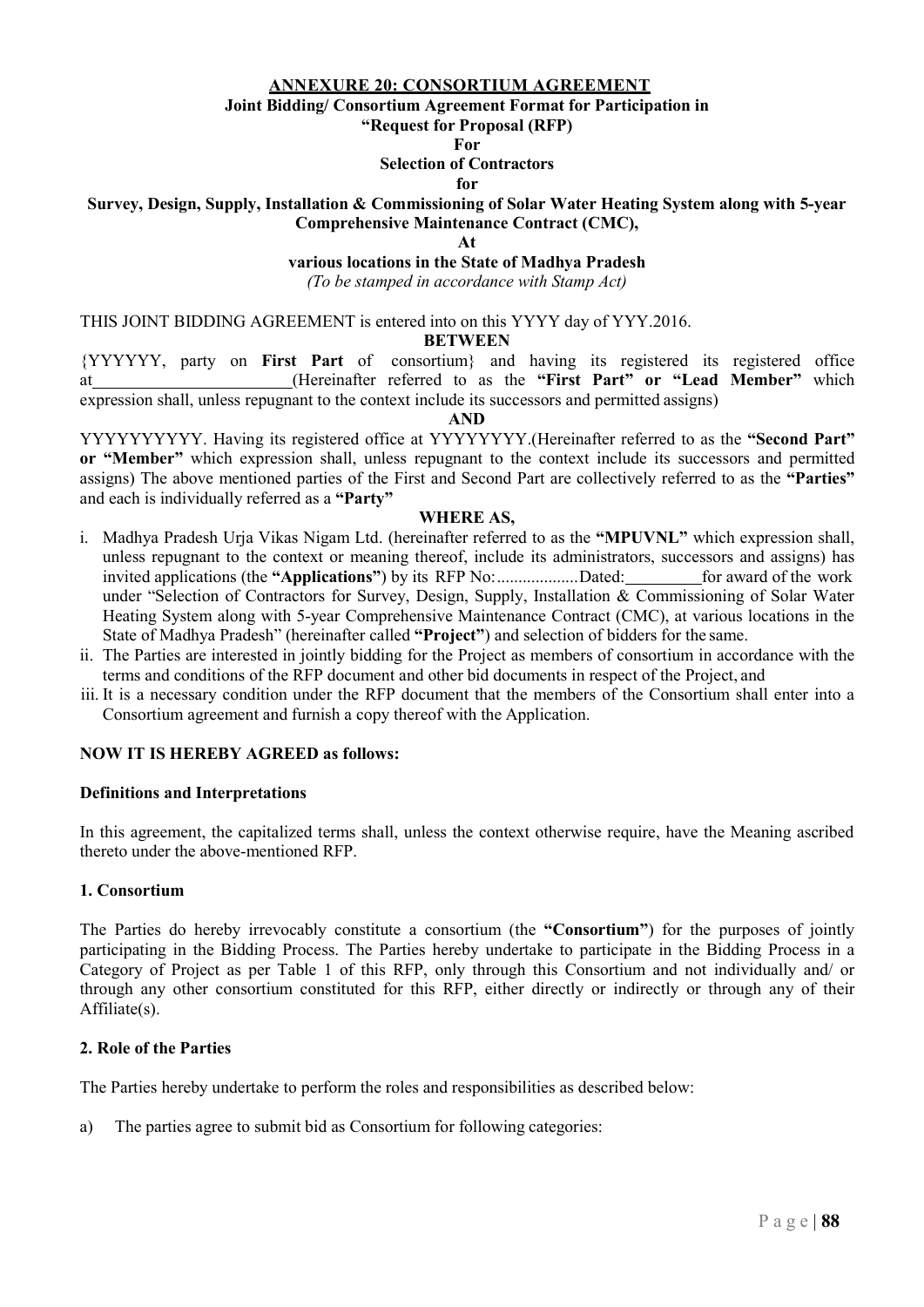| <b>Project Category</b> | Participation*<br>(Yes / No) |
|-------------------------|------------------------------|
|                         |                              |
|                         |                              |
|                         |                              |
|                         |                              |
|                         |                              |
|                         |                              |
|                         |                              |

\*Note: Bidder shall mention 'Yes' corresponding to categories it wants to bid and clearly mention 'No' for categories where it does not intend to bid

- b) Only First Part shall be evaluated for qualification against technical eligibility criteria as per RFP.
- c) First Part shall have the power of attorney from all Parties for conducting all business for and on behalf of the Consortium during the Bidding Process and after its selection as Successful Bidder.
- d) First Part would be responsible and obligated for successful execution of all work awarded to them by MPUVNL and in no circumstances the same shall be the responsibility of Second Part. Pursuant to selection of Successful Bidder as per criteria delineated in the RFP, all obligations as per RFP shall be borne by the First Part.
- e) Second Part shall work in accordance with roles and responsibilities assigned to them by First Part as a part of their internal understanding.
- f) Parties have agreed and documented clearly stated roles and responsibilities between First Part and Second Part for execution of work awarded by MPUVNL.
- g) Subject to the terms of this agreement, the share of each Member of the Consortium in the "issued equity share capital" shall be in the following proportion: (if applicable)

| <b>Name of Member</b> | <b>Proposed % Equity holding</b> |
|-----------------------|----------------------------------|
| <b>Lead Member</b>    |                                  |
| <b>Member</b>         |                                  |

#### 3. Termination

This Agreement shall be effective from the date hereof and shall continue in full force and effect until the date of validity period of Award and further in accordance with the LICA subsequently issued if bid arrives as successful. However, in case the Consortium is either not pre-qualified for the Project or does not get selected for Award of the work, the Agreement will stand terminated in case the Applicant is not pre-qualified.

#### 4. Miscellaneous

This Joint Bidding Agreement shall be governed by laws of India. The Parties acknowledge and accept that this Agreement shall not be amended by Parties without the prior written consent of the MPUVNL. Party of First Part would decide on the representative of Consortium at MPUVNL.

IN WITNESS WHERE OF THE PARTIES ABOVE NAMED HAVE EXECUTED AND DELIVERED THIS AGREEMENT AS OF THE DATE FIRST ABOVE WRITTEN.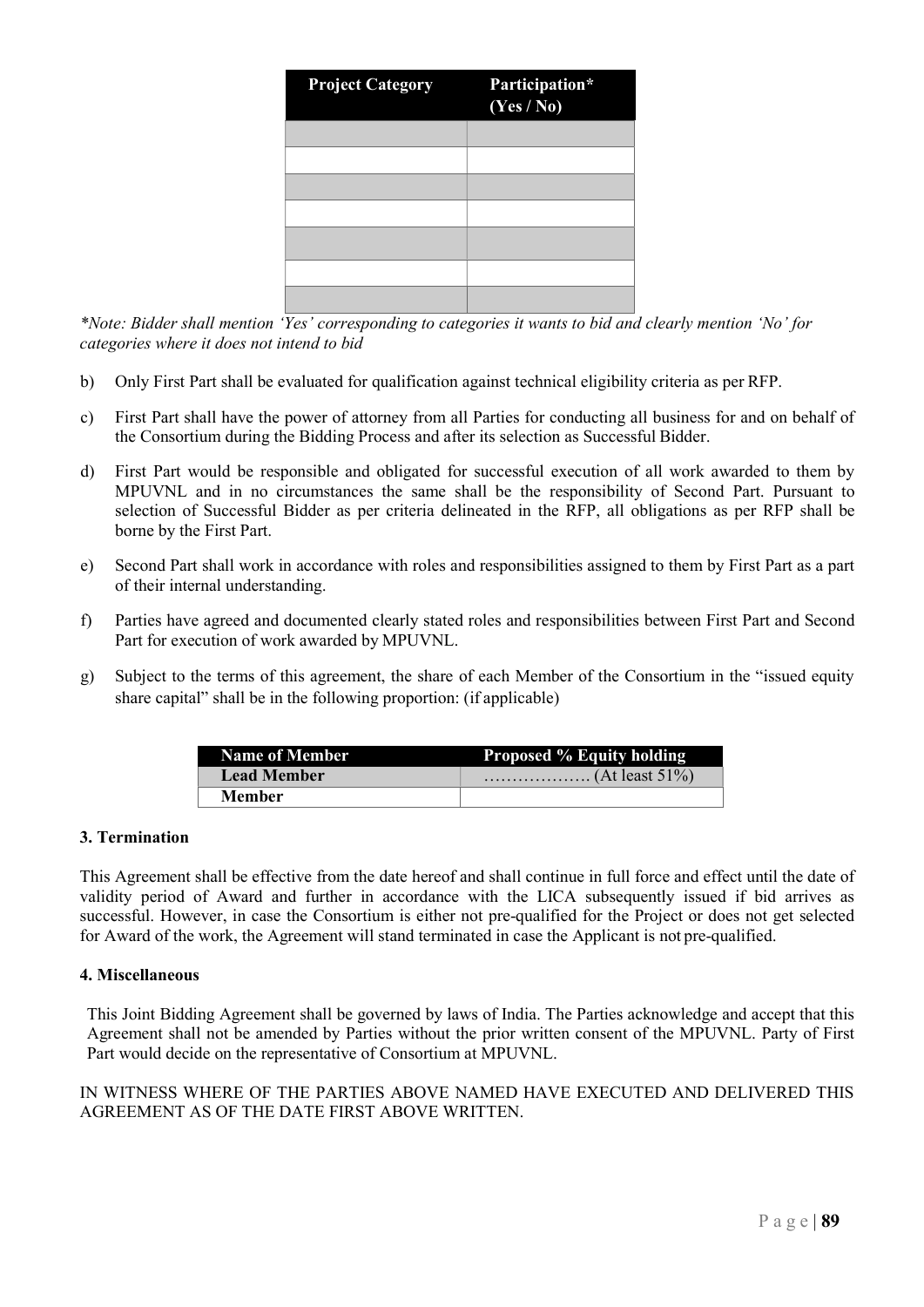SIGNED, SEALED AND DELIVERED For and on behalf of Lead Member by: SIGNED, SEALED AND DELIVERED For and on behalf of Second Part: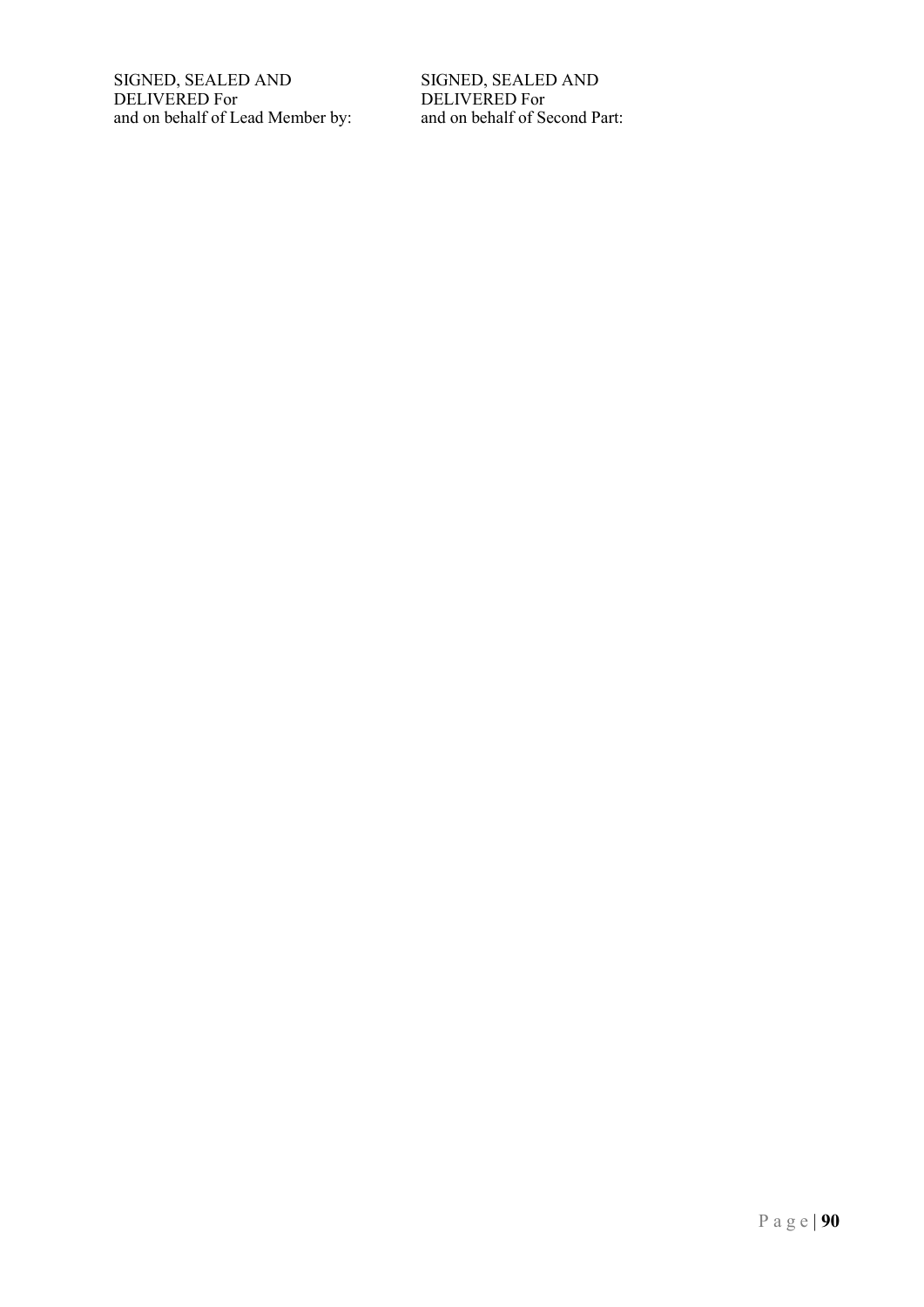(Signature) (Signature)

(Name & Designation) (Name & Designation)

(Address) (Address)

In Presence of: In Presence of: In Presence of: Vitness -1 Witness -1 Witness -2 Witness -2

Witness -2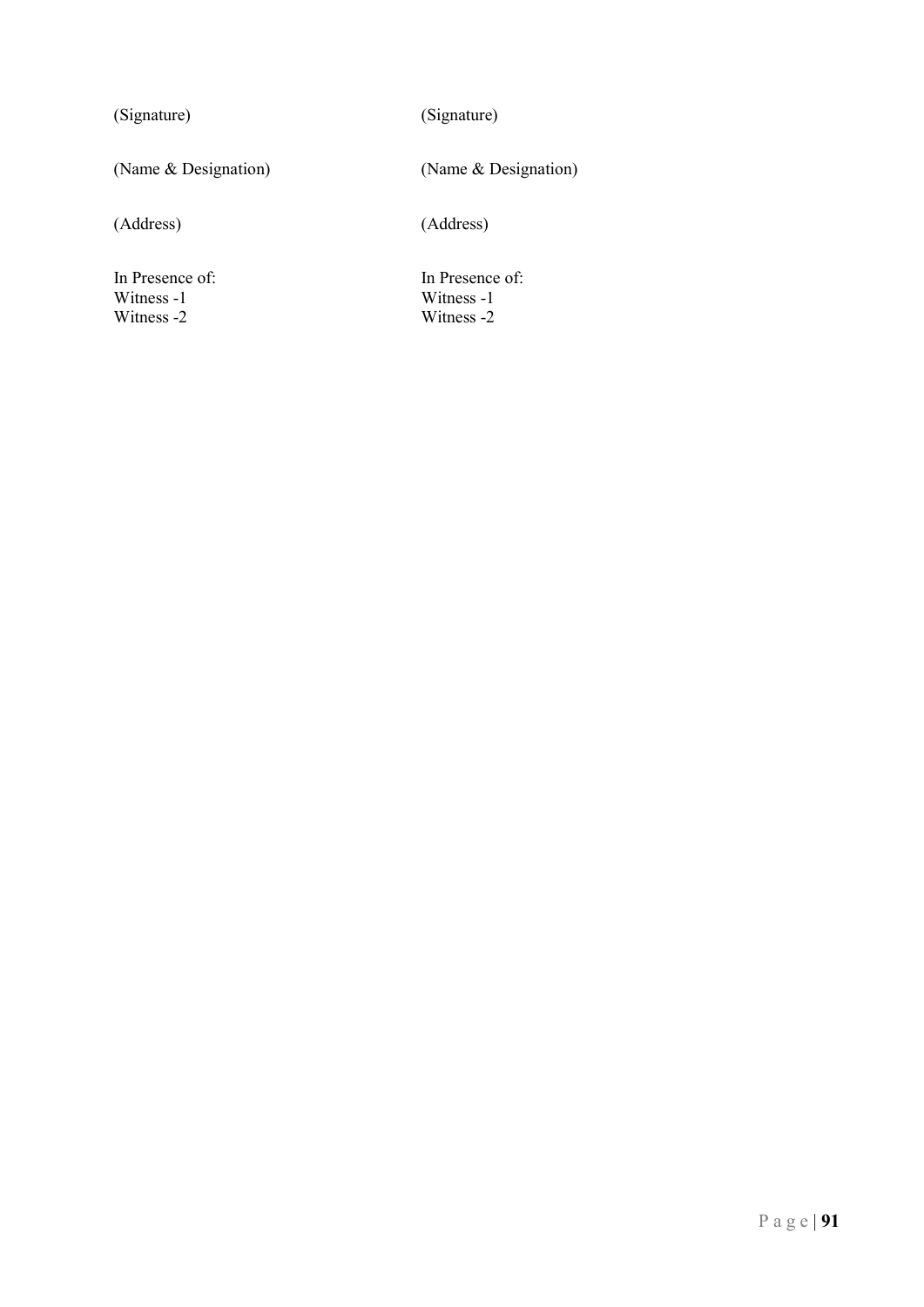#### ANNEXURE 21: BANK GUARANTEE FOR MOBILISATION ADVANCE (To be stamped in accordance with Stamp Act)

In consideration of the [Insert name of the Bidder] (hereinafter referred to as (Contractor) submitting the response to RFP inter alia for selection of the Request for Proposal (RFP) for Selection of Contractors for Survey, Design, Supply, Installation & Commissioning of Solar Water Heating System along with 5-year Comprehensive Maintenance Contract (CMC), at various locations in the State of Madhya Pradesh. The RFP dated issued by Madhya Pradesh Urja Vikas Nigam Limited (hereinafter referred to as Nodal Agency) and Nodal Agency considering such response to the RFP of [insert the name of the Contractor] (which expression shall unless repugnant to the context or meaning thereof include its executers, administrators, successors and assignees) and selecting the Project of the Contractor and issuing LICA No. to (Insert Name of Successful Bidder) as per terms of RFP the [insert name & address of bank] hereby agrees unequivocally, irrevocably and unconditionally to pay to Nodal Agency at [Insert Name of the Place from the address of the Nodal Agency] forthwith on demand in writing from Nodal Agency, or any officer authorized by it in this behalf, any amount upto and not exceeding Rupees<br>[Rupees (Total Value in words)] only, on behalf of M/s [Insert name of the Contractor /

Project Company].

This guarantee shall be valid and binding on this Bank up to and including and shall not be terminable by notice or any change in the constitution of the Bank or the term of Agreement or by any other reasons whatsoever and our liability hereunder shall not be impaired or discharged by any extension of time or variations or alternations made, given, or agreed with or without our knowledge or consent, by or between parties to the respective Agreement. Our liability under this Guarantee is restricted to Rupees (both in numbers and words) Our Guarantee shall remain in force until Nodal Agency shall be entitled to invoke this Guarantee till . The Guarantor Bank hereby agrees and acknowledges that Nodal Agency shall have a right to invoke this BANK GUARANTEE in part or in full, as it may deem fit. The Guarantor Bank hereby expressly agrees that it shall not require any proof in addition to the written demand by Nodal Agency, made in any format, raised at the above-mentioned address of the Guarantor Bank, in order to make the said payment to Nodal Agency.

The Guarantor Bank shall make payment hereunder on first demand without restriction or conditions and notwithstanding any objection by [Insert name of the Contractor]. The Guarantor Bank shall not require Nodal Agency to justify the invocation of this BANK GUARANTEE, nor shall the Guarantor Bank have any recourse against Nodal Agency in respect of any payment made hereunder. This BANK GUARANTEE shall be interpreted in accordance with the laws of India and the courts at Bhopal shall have exclusive jurisdiction. The Guarantor Bank represents that this BANK GUARANTEE has been established in such form and with such content that it is fully enforceable in accordance with its terms as against the Guarantor Bank in the manner provided herein. This BANK GUARANTEE shall not be affected in any manner by reason of merger, amalgamation, restructuring or any other change in the constitution of the Guarantor Bank. This BANK GUARANTEE shall be a primary obligation of the Guarantor Bank and accordingly Nodal Agency shall not be obliged before enforcing this BANK GUARANTEE to take any action in any court or arbitral proceedings against the selected Contractor / Project Company, to make any claim against or any demand on the Contractor or to give any notice to the Contractor / Project Company or to enforce any security held by Nodal Agency or to exercise, levy or enforce any distress,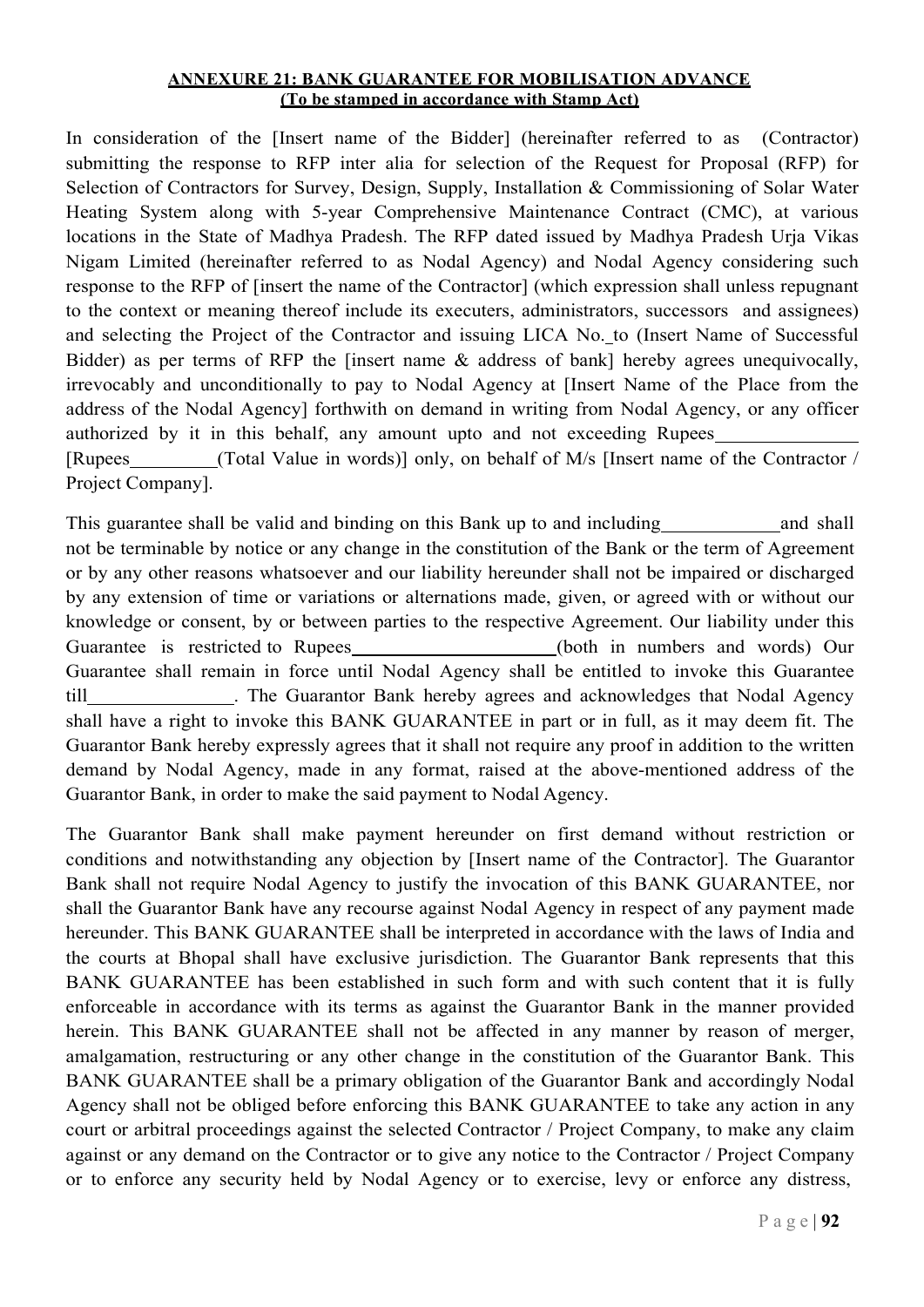diligence or other process against the Contractor / Project Company. Notwithstanding anything contained hereinabove, our liability under this Guarantee is restricted to Rupees \_\_\_\_\_\_\_\_\_(Rupees only) and it shall remain in force until we are liable to pay the guaranteed amount or any part thereof under this Bank Guarantee only if Nodal Agency serves upon us a written claim or demand.

| Signature                                                       |
|-----------------------------------------------------------------|
| Name                                                            |
| Power of Attorney No.                                           |
| For                                                             |
| [Insert Name of the Bank]                                       |
| Banker's Stamp and Full Address.                                |
| Dated this _____ day of _____, 20___                            |
| Witness:                                                        |
| the control of the control of the control of the control of the |
| Signature                                                       |
| Name and Address                                                |
| the control of the control of the control of the control of     |
| Signature                                                       |
| Name and Address                                                |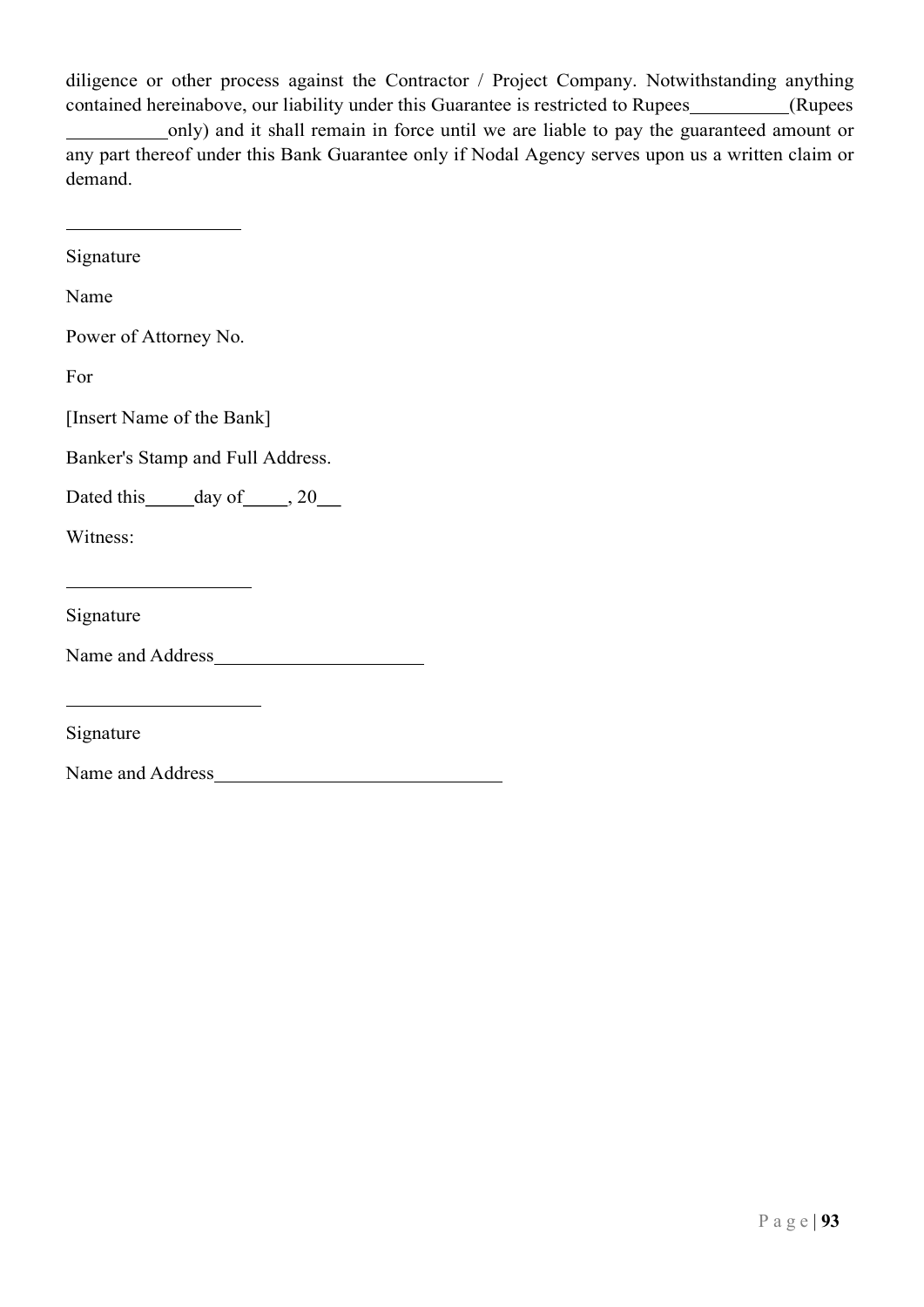### SECTION VII

## FINANCIAL BID F1

### Solar Cooker

### (To be submitted online only with due encryption)

| <b>Particulars</b>          | <b>Financial Bid (INR per unit)</b> |
|-----------------------------|-------------------------------------|
| <b>Solar Cooker (3 Pot)</b> |                                     |

Note:

- 1. This system is Solar Cookers 3 Pot, Aluminium body as per BIS norms.
- 2. Rates quoted must be Firm and Fixed for Design, Engineering, Supply, Installation and Commissioning, five (05) years Warranty cum Comprehensive O&M all-inclusive of Site Visits, Packaging, Forwarding, Loading-Unloading, Transportation, Spare-parts, Insurance and Taxes including Duties FOR Site (s) mentioned in the Document.

SEAL AND SIGN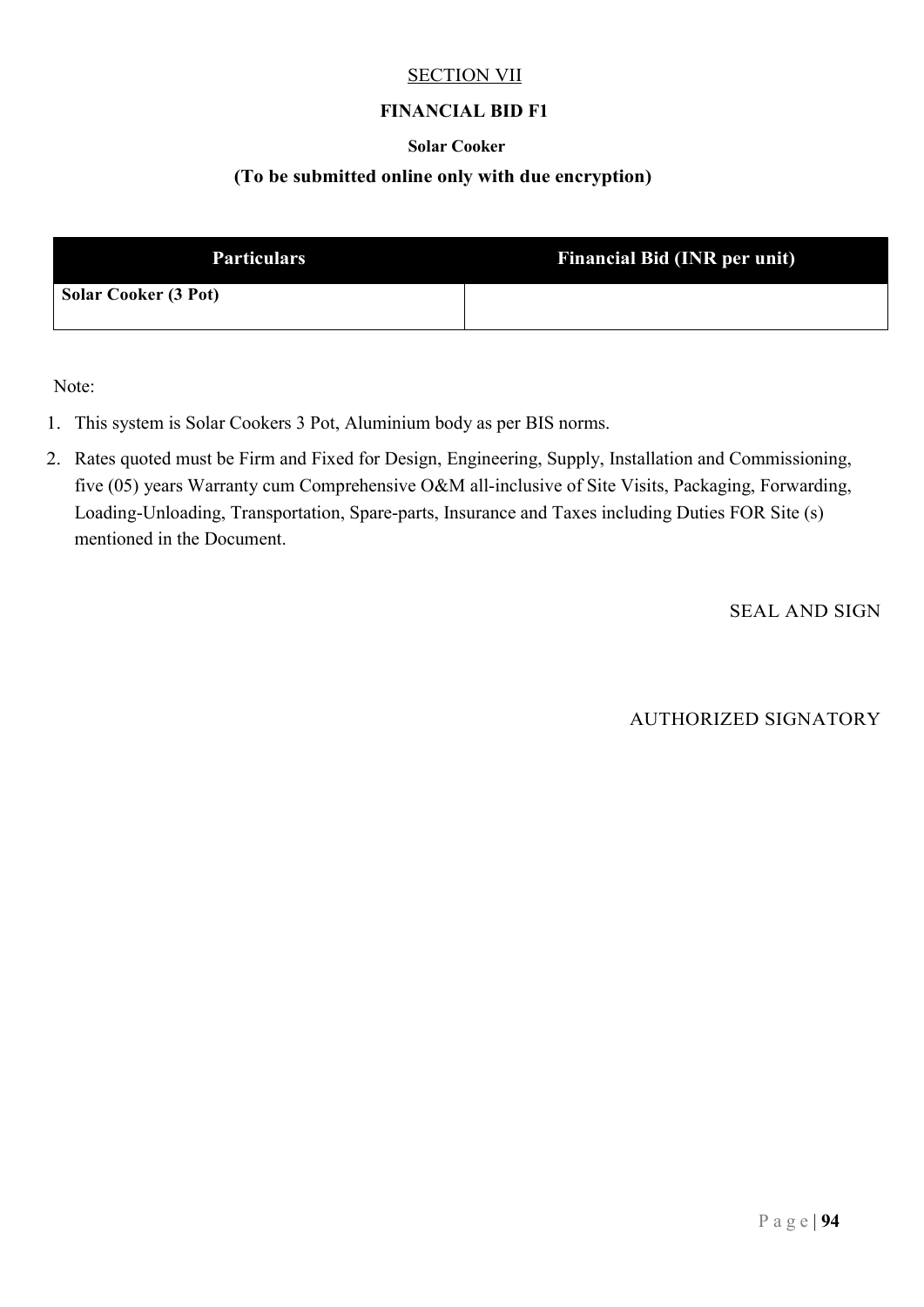## Solar Water Heating Systems (To be submitted online only with due encryption)

| <b>Particulars</b>                              | <b>Financial Bid (INR per unit)</b> |  |
|-------------------------------------------------|-------------------------------------|--|
| <b>Solar</b> Water Heating Systems ETC, 100 LPD |                                     |  |

Note:

## 1. Solar Water Heating Systems ETC, 100 LPD , as per BIS Norms

2. Rates quoted must be Firm and Fixed for Design, Engineering, Supply, Installation and Commissioning, five (05) years Warranty cum Comprehensive O&M all-inclusive of Site Visits, Packaging, Forwarding, Loading-Unloading, Transportation, Spare-parts, Insurance and Taxes including Duties FOR Site (s) mentioned in the Document..

SEAL AND SIGN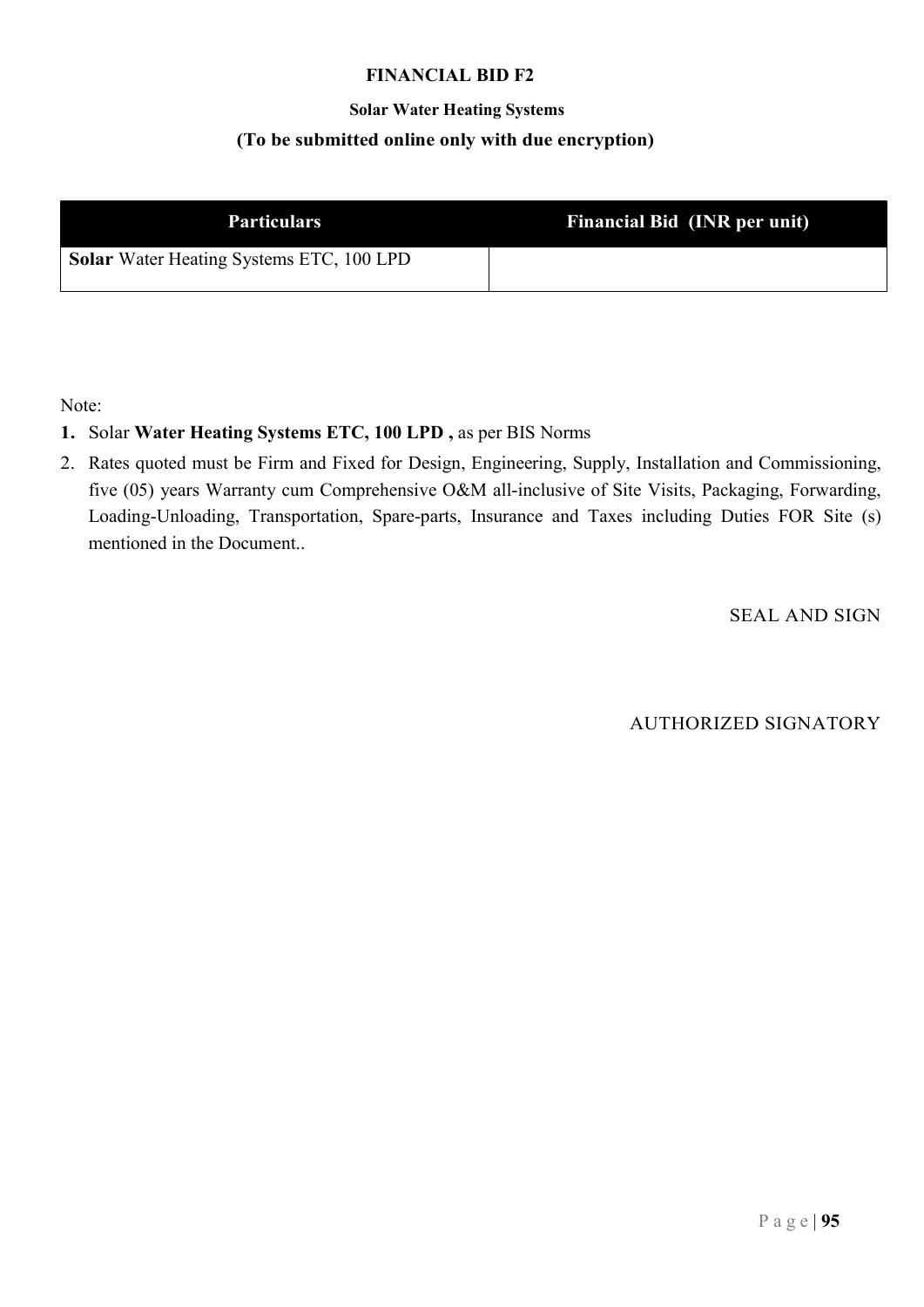## Solar Water Heating Systems (To be submitted online only with due encryption)

| <b>Particulars</b>                              | Financial Bid (INR per unit) |  |
|-------------------------------------------------|------------------------------|--|
| <b>Solar</b> Water Heating Systems ETC, 200 LPD |                              |  |

Note:

## 3. Solar Water Heating Systems ETC, 200 LPD , as per BIS Norms

4. Rates quoted must be Firm and Fixed for Design, Engineering, Supply, Installation and Commissioning, five (05) years Warranty cum Comprehensive O&M all-inclusive of Site Visits, Packaging, Forwarding, Loading-Unloading, Transportation, Spare-parts, Insurance and Taxes including Duties FOR Site (s) mentioned in the Document..

SEAL AND SIGN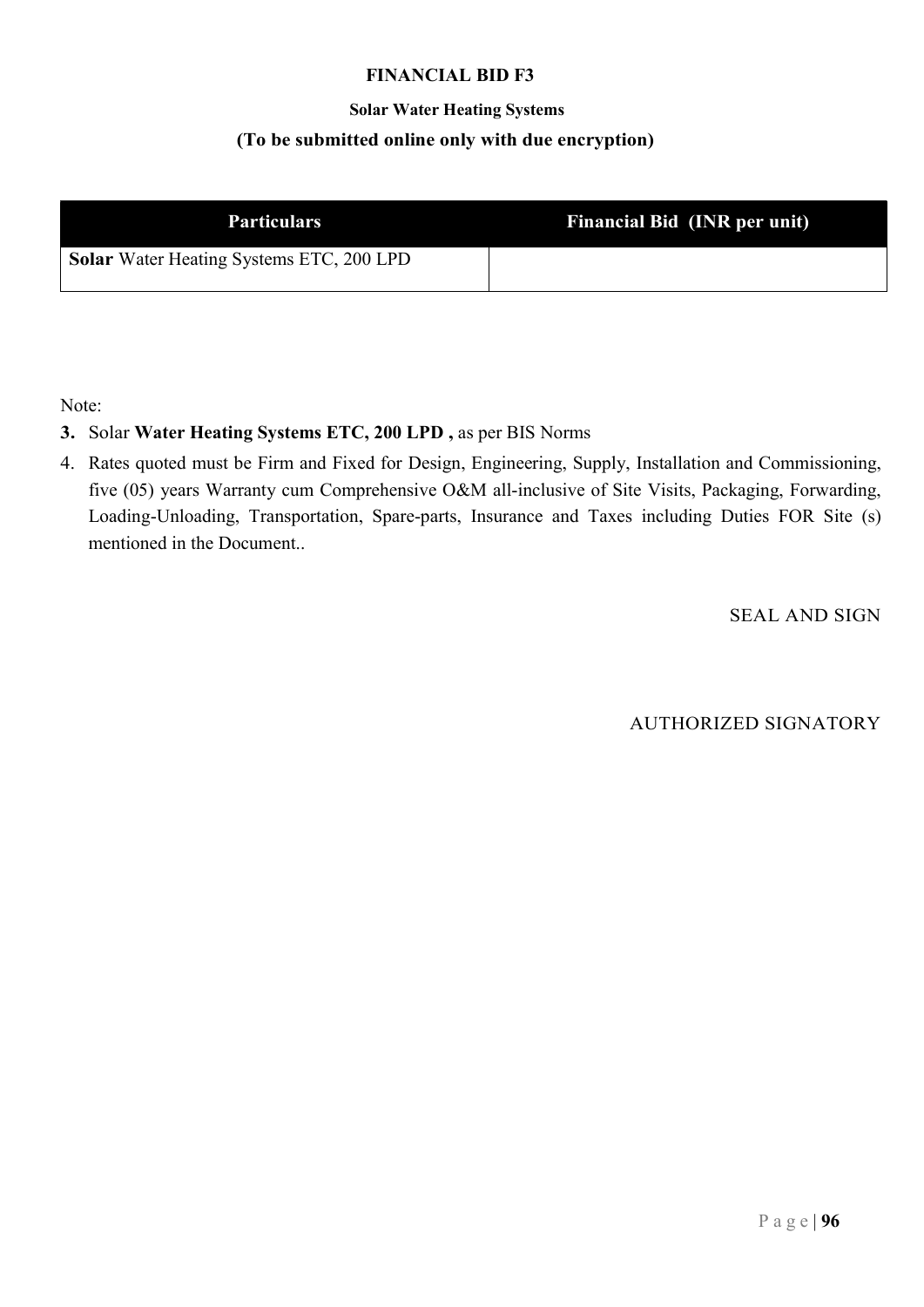## Solar Water Heating Systems (To be submitted online only with due encryption)

| <b>Particulars</b>                              | Financial Bid (INR per unit) |  |
|-------------------------------------------------|------------------------------|--|
| <b>Solar</b> Water Heating Systems ETC, 500 LPD |                              |  |

Note:

## 5. Solar Water Heating Systems ETC, 500 LPD , as per BIS Norms

6. Rates quoted must be Firm and Fixed for Design, Engineering, Supply, Installation and Commissioning, five (05) years Warranty cum Comprehensive O&M all-inclusive of Site Visits, Packaging, Forwarding, Loading-Unloading, Transportation, Spare-parts, Insurance and Taxes including Duties FOR Site (s) mentioned in the Document..

SEAL AND SIGN